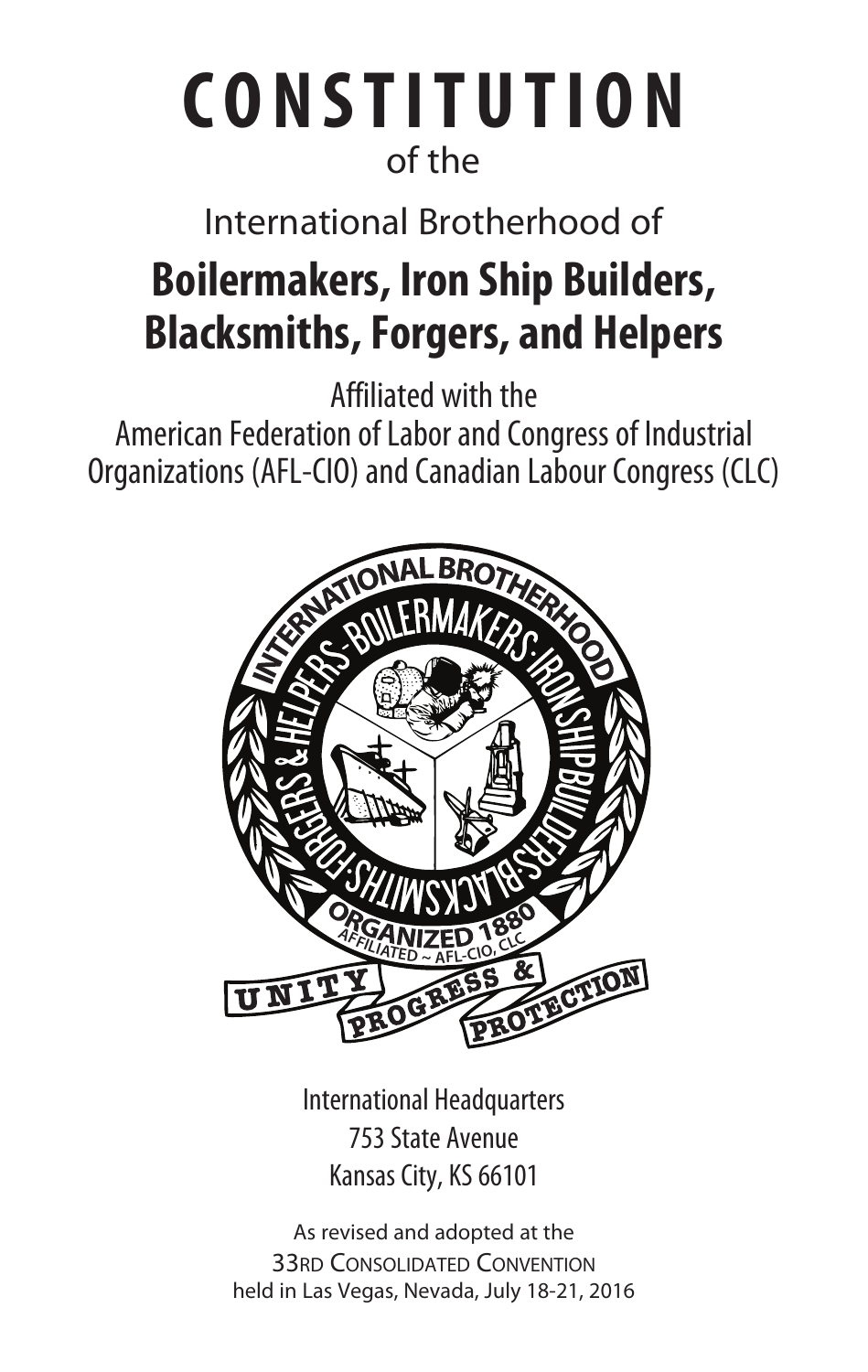| INTERNATIONAL PRESIDENTS: |  |
|---------------------------|--|
|                           |  |
|                           |  |
|                           |  |
|                           |  |
|                           |  |
|                           |  |
|                           |  |
|                           |  |
|                           |  |
|                           |  |
|                           |  |

| INTERNATIONAL SECRETARY-TREASURERS: |  |
|-------------------------------------|--|
|                                     |  |
|                                     |  |
|                                     |  |
|                                     |  |
|                                     |  |
|                                     |  |
|                                     |  |
|                                     |  |
|                                     |  |
|                                     |  |
|                                     |  |
|                                     |  |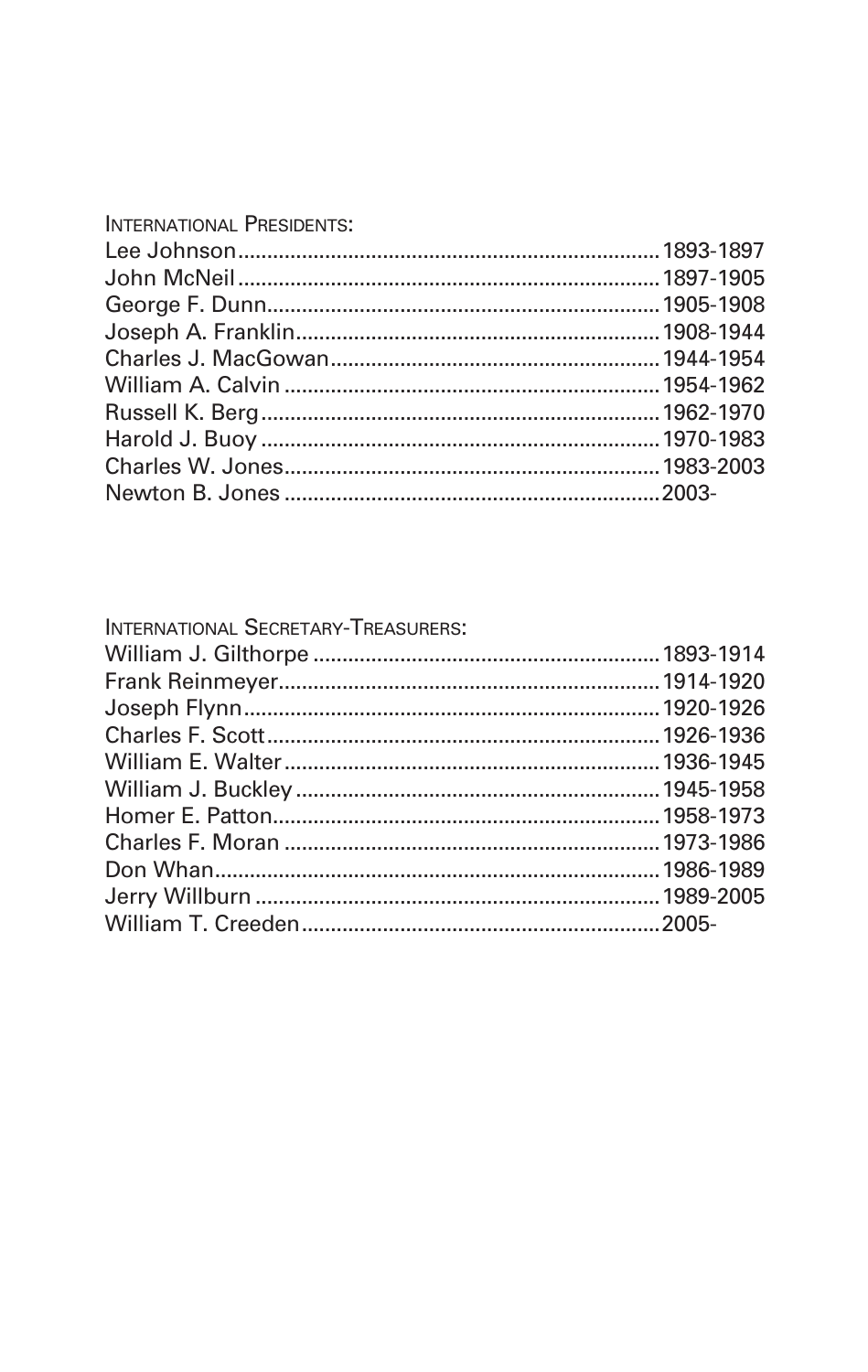

Constitution of the International Brotherhood of Boilermakers, Iron Ship Builders, Blacksmiths, Forgers, and Helpers, AFL-CIO, CLC

# Contents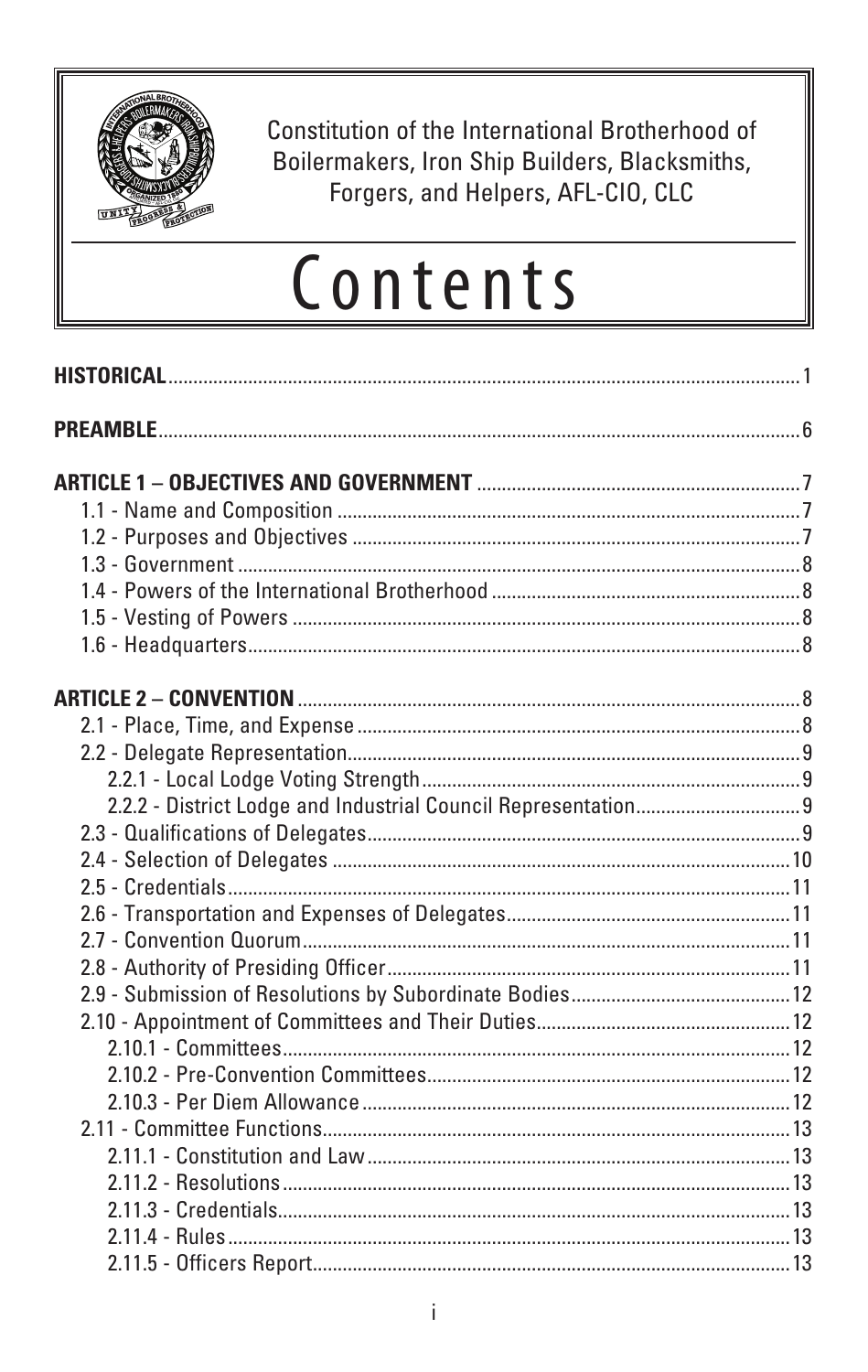| 2.13 - Order of Business of the International Brotherhood Convention  14 |  |
|--------------------------------------------------------------------------|--|
|                                                                          |  |
|                                                                          |  |
|                                                                          |  |
|                                                                          |  |
|                                                                          |  |
|                                                                          |  |
|                                                                          |  |
|                                                                          |  |
|                                                                          |  |
|                                                                          |  |
|                                                                          |  |
|                                                                          |  |
|                                                                          |  |
|                                                                          |  |
|                                                                          |  |
|                                                                          |  |
|                                                                          |  |
|                                                                          |  |
|                                                                          |  |
|                                                                          |  |
|                                                                          |  |
|                                                                          |  |
|                                                                          |  |
|                                                                          |  |
|                                                                          |  |
| 5.2.1 - Authority to Require Direct Submission of Dues Check-Off 19      |  |
| 5.2.2 - Authority to Require Reimbursement of Audit Expenses 19          |  |
|                                                                          |  |
| 5.4 - Consolidation of District and Local Lodges and Offices Thereof 19  |  |
|                                                                          |  |
|                                                                          |  |
|                                                                          |  |
| 5.6 - Minimum Requirements for Maintaining Local Lodge Charters 20       |  |
|                                                                          |  |
|                                                                          |  |
|                                                                          |  |
| ARTICLE 6 - INTERNATIONAL BOARD OF TRUSTEES AND DUTIES 21                |  |
|                                                                          |  |
|                                                                          |  |
|                                                                          |  |
|                                                                          |  |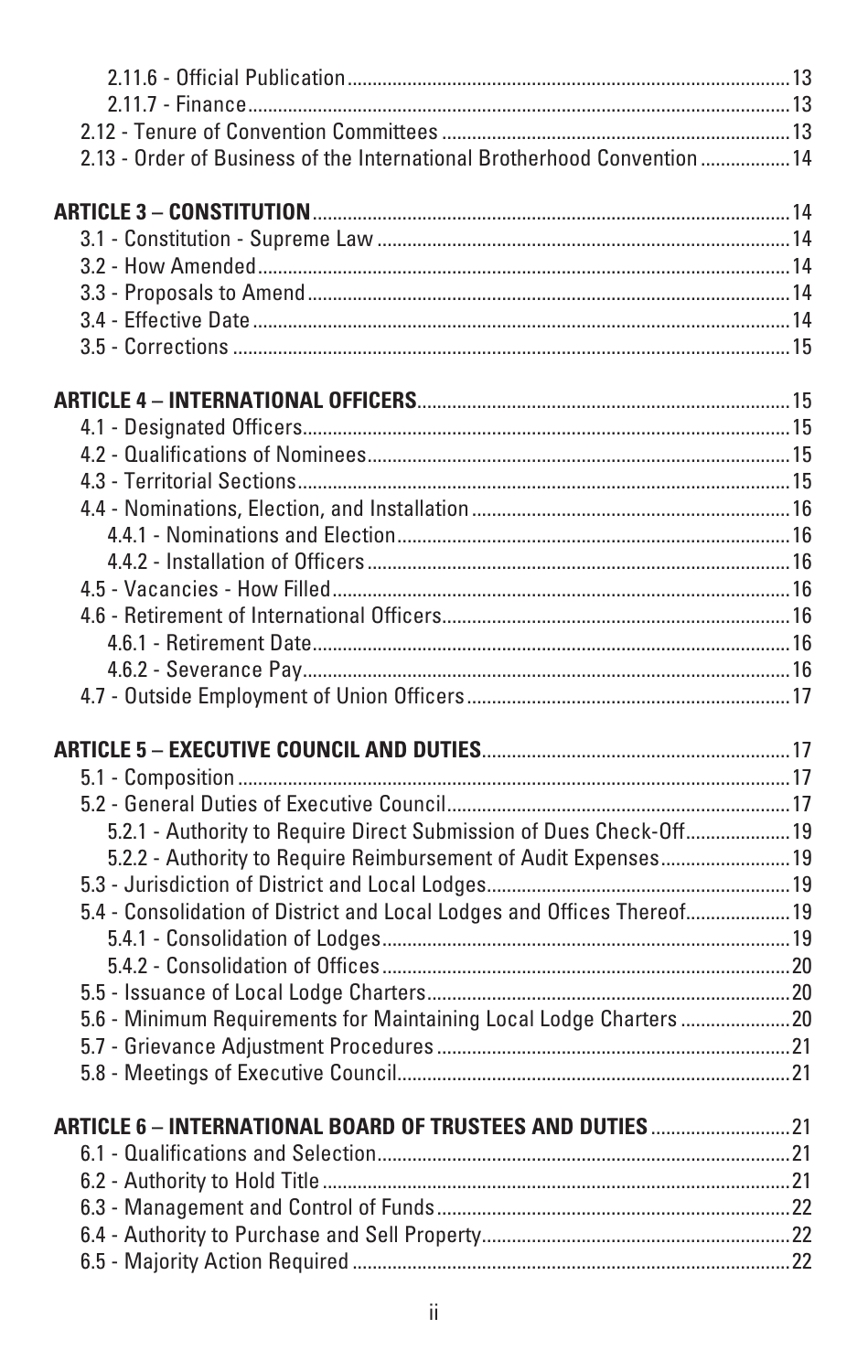| 7.5 - Direction of Organizational Work and International Representatives24 |  |
|----------------------------------------------------------------------------|--|
|                                                                            |  |
|                                                                            |  |
|                                                                            |  |
|                                                                            |  |
|                                                                            |  |
|                                                                            |  |
|                                                                            |  |
|                                                                            |  |
| ARTICLE 9 - DUTIES OF THE INTERNATIONAL SECRETARY-TREASURER 26             |  |
|                                                                            |  |
|                                                                            |  |
|                                                                            |  |
|                                                                            |  |
|                                                                            |  |
|                                                                            |  |
|                                                                            |  |
|                                                                            |  |
|                                                                            |  |
|                                                                            |  |
|                                                                            |  |
|                                                                            |  |
|                                                                            |  |
|                                                                            |  |
|                                                                            |  |
|                                                                            |  |
|                                                                            |  |
|                                                                            |  |
|                                                                            |  |
|                                                                            |  |
|                                                                            |  |
|                                                                            |  |
|                                                                            |  |
|                                                                            |  |
|                                                                            |  |
|                                                                            |  |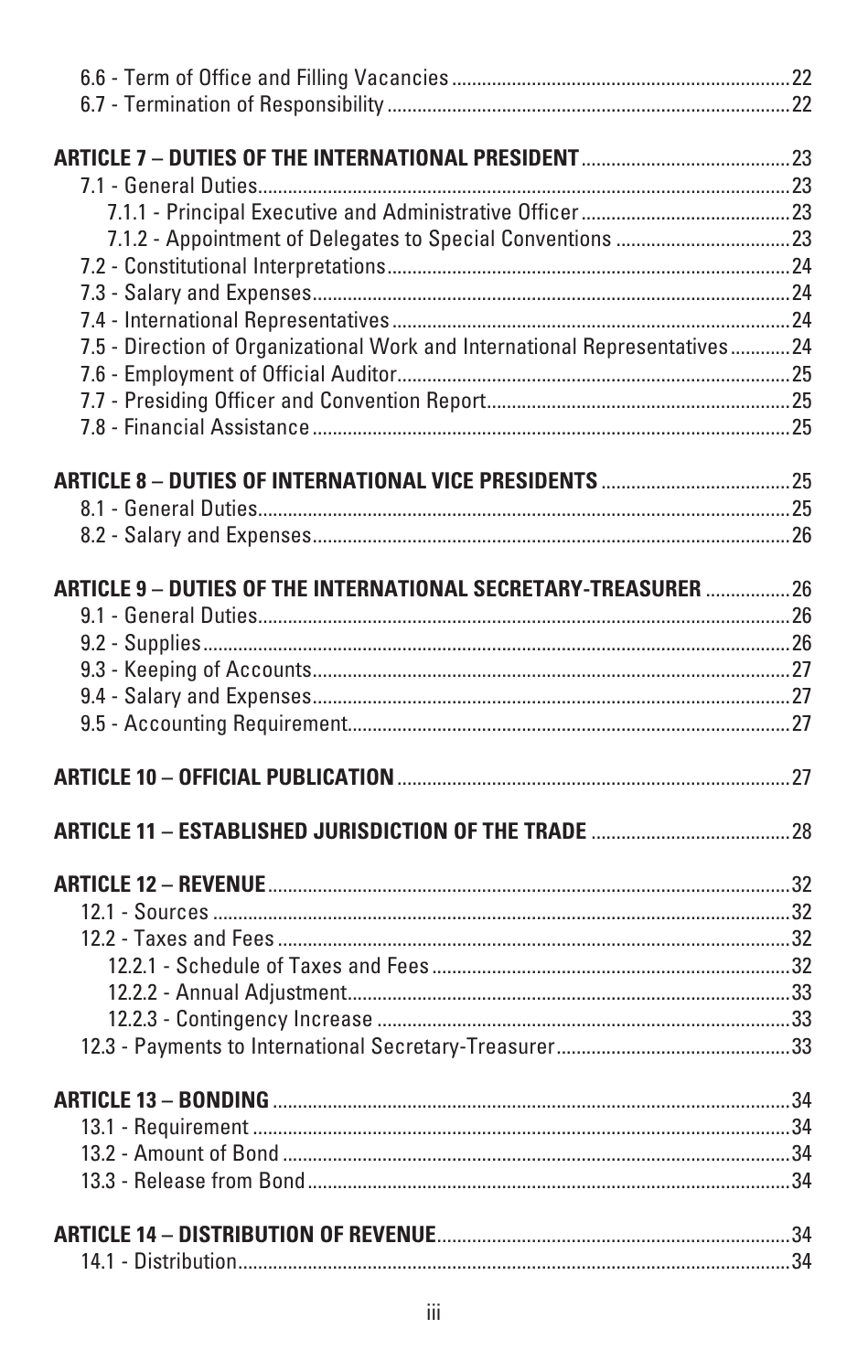| 16.4 - Duties of Lodges Receiving Strike or Victimization Benefits38 |  |
|----------------------------------------------------------------------|--|
|                                                                      |  |
|                                                                      |  |
| 16.7 - Limitation of Responsibility of International Brotherhood40   |  |
| ARTICLE 17 - DISCIPLINARY PROCEEDINGS, TRIALS, AND APPEALS  40       |  |
|                                                                      |  |
|                                                                      |  |
|                                                                      |  |
|                                                                      |  |
|                                                                      |  |
|                                                                      |  |
|                                                                      |  |
|                                                                      |  |
|                                                                      |  |
|                                                                      |  |
|                                                                      |  |
|                                                                      |  |
|                                                                      |  |
|                                                                      |  |
|                                                                      |  |
|                                                                      |  |
|                                                                      |  |
|                                                                      |  |
|                                                                      |  |
|                                                                      |  |
|                                                                      |  |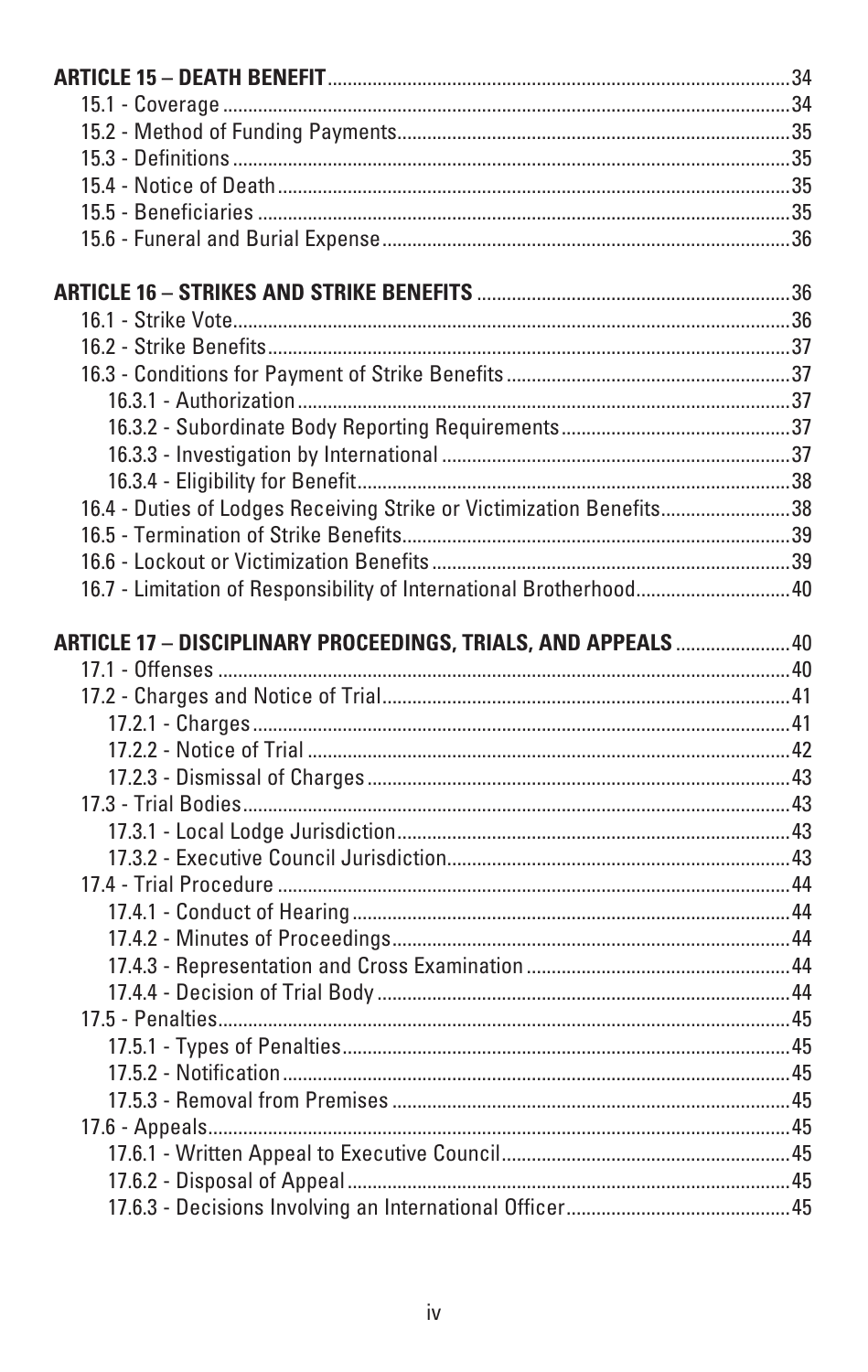| 20.3.6.1 - Suspension of Field Dues Caps and/or Escalator Formulas  51  |  |
|-------------------------------------------------------------------------|--|
|                                                                         |  |
|                                                                         |  |
|                                                                         |  |
|                                                                         |  |
| 20.3.6.6 - Authority to Change Field Dues Assessment52                  |  |
|                                                                         |  |
| 20.3.7.1 - Emergency Field Dues Assessment to Construction Division  52 |  |
| 20.3.7.2 - Emergency Field Dues Assessment to Lodge/District52          |  |
|                                                                         |  |
|                                                                         |  |
|                                                                         |  |
|                                                                         |  |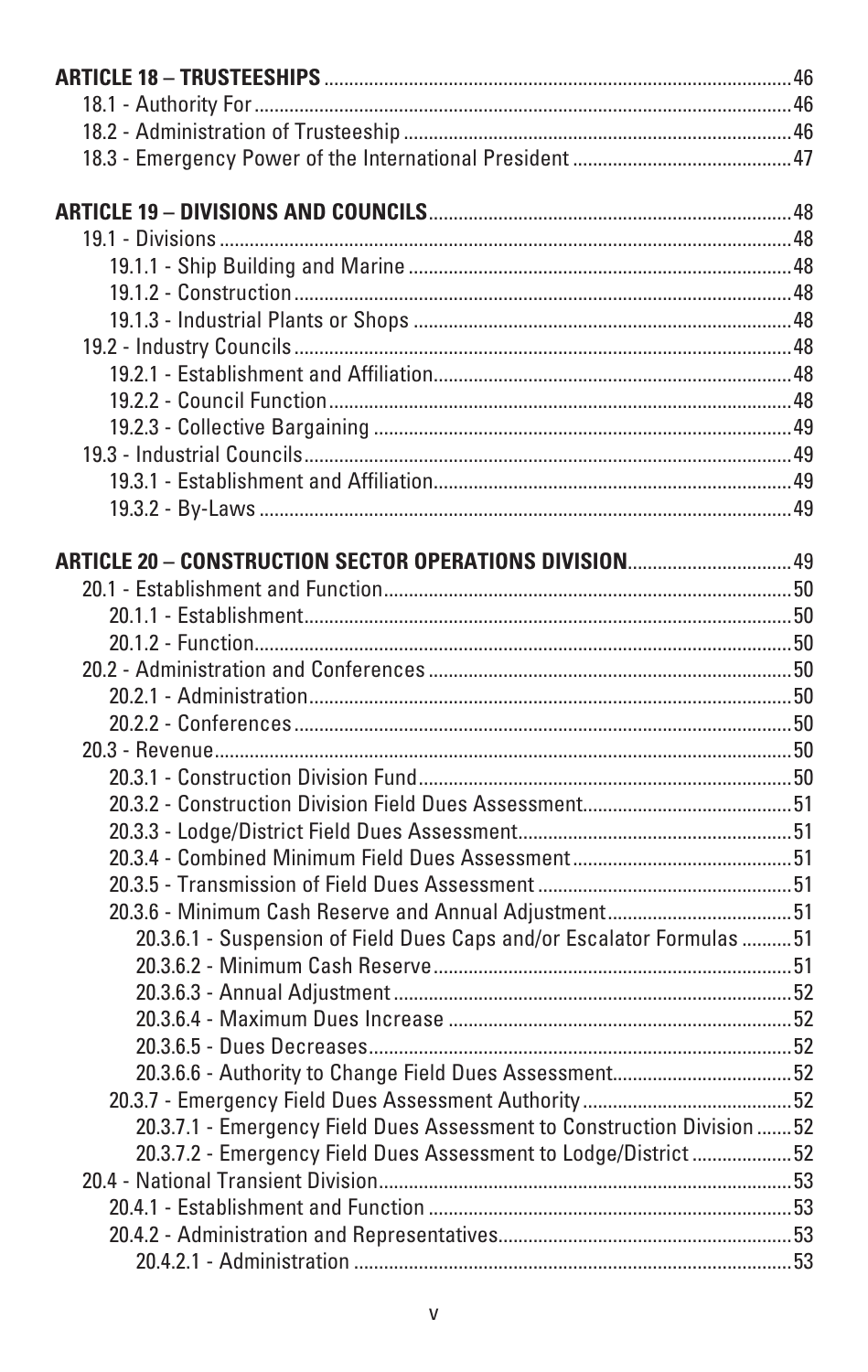| 21.4.2 - Revenue/Industrial Sector Operations Division Dues 55             |  |
|----------------------------------------------------------------------------|--|
| 21.5 - Cement, Lime, Gypsum, and Allied Workers Division 56                |  |
|                                                                            |  |
|                                                                            |  |
| 21.5.2.2 - Industrial Sector Operations Division Dues and Per Capita Tax56 |  |
| 21.5.2.3 - Per Capita Tax for Canadian District Lodges56                   |  |
|                                                                            |  |
|                                                                            |  |
|                                                                            |  |
| 21.7.2 - Rights of Members on a Temporary Severance Status57               |  |
|                                                                            |  |
|                                                                            |  |
|                                                                            |  |
|                                                                            |  |
|                                                                            |  |
|                                                                            |  |
|                                                                            |  |
|                                                                            |  |
|                                                                            |  |
|                                                                            |  |
|                                                                            |  |
|                                                                            |  |
|                                                                            |  |
|                                                                            |  |
|                                                                            |  |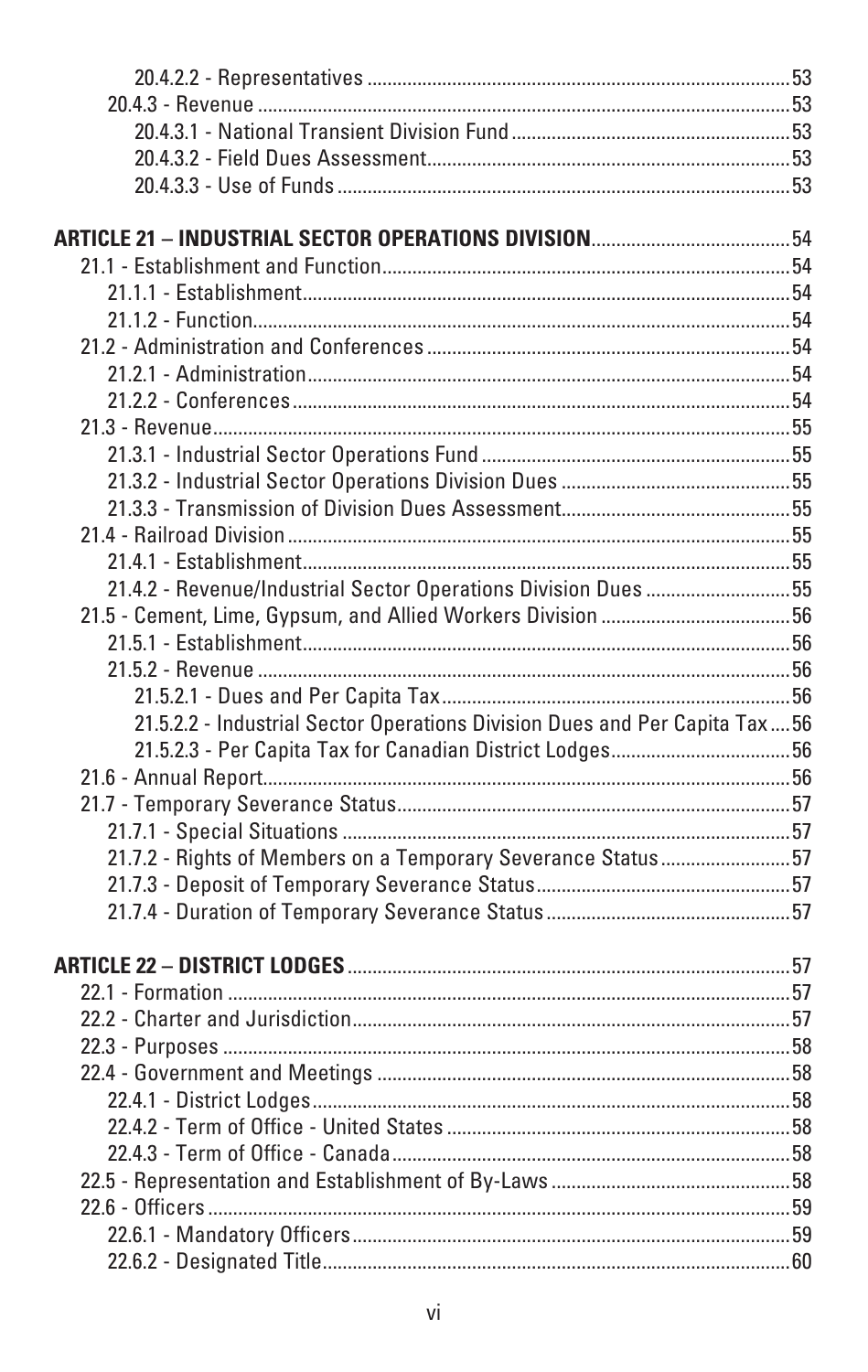| 23.3 - Procedure for Adoption or Amendment of Local Lodge By-Laws61       |  |
|---------------------------------------------------------------------------|--|
|                                                                           |  |
|                                                                           |  |
|                                                                           |  |
|                                                                           |  |
|                                                                           |  |
|                                                                           |  |
|                                                                           |  |
|                                                                           |  |
|                                                                           |  |
|                                                                           |  |
|                                                                           |  |
|                                                                           |  |
|                                                                           |  |
|                                                                           |  |
|                                                                           |  |
|                                                                           |  |
|                                                                           |  |
| 23.7.6 - Retention of Requests for Distribution of Campaign Literature 65 |  |
|                                                                           |  |
|                                                                           |  |
|                                                                           |  |
|                                                                           |  |
|                                                                           |  |
|                                                                           |  |
|                                                                           |  |
|                                                                           |  |
|                                                                           |  |
|                                                                           |  |
|                                                                           |  |
|                                                                           |  |
|                                                                           |  |
|                                                                           |  |
| ARTICLE 25 - NOMINATION AND ELECTION OF LOCAL LODGE OFFICERS  68          |  |
|                                                                           |  |
|                                                                           |  |
|                                                                           |  |
|                                                                           |  |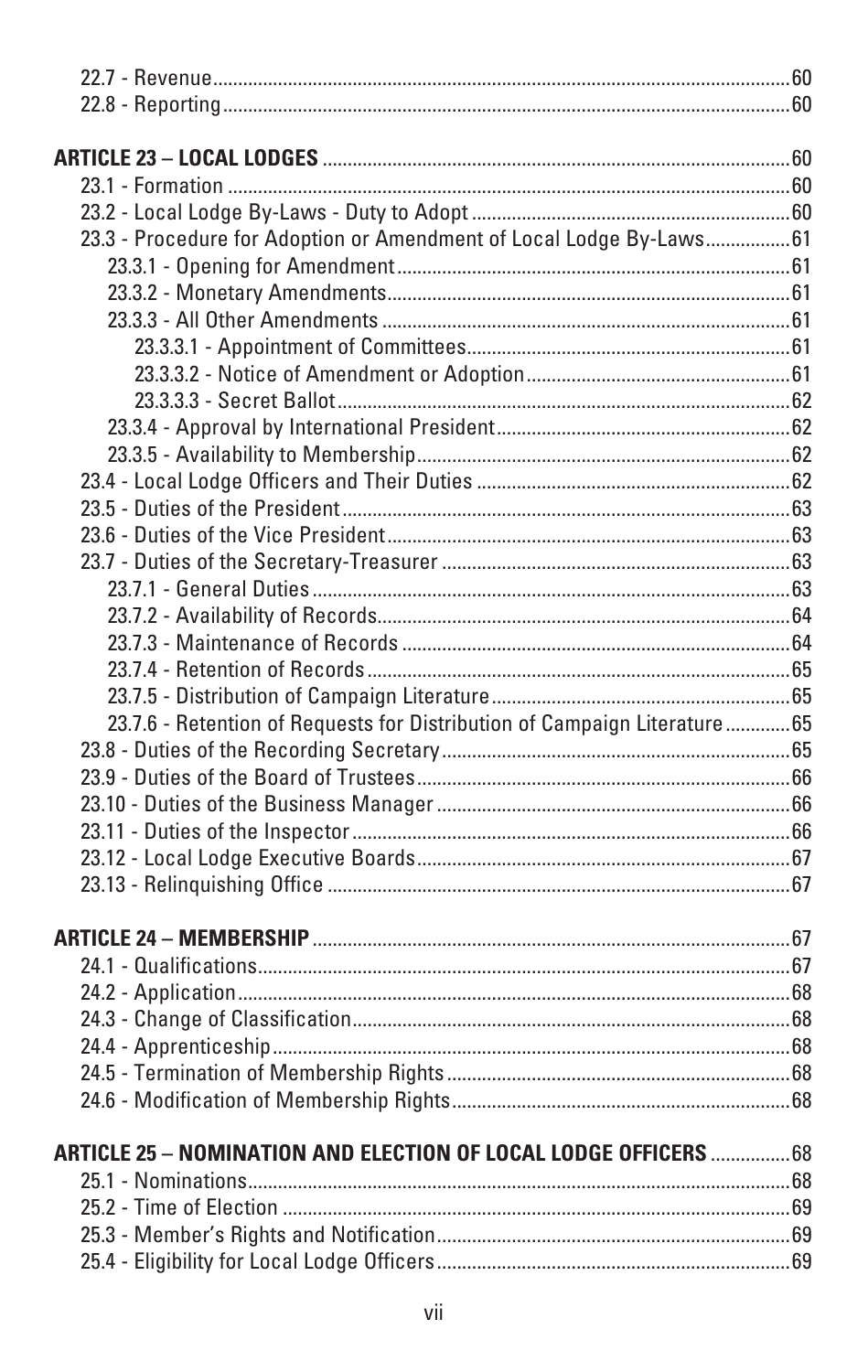| <b>ARTICLE 26 - SHOP COMMITTEE'S AND SHOP STEWARD'S</b> |  |
|---------------------------------------------------------|--|
|                                                         |  |
|                                                         |  |
|                                                         |  |
|                                                         |  |
|                                                         |  |
|                                                         |  |
|                                                         |  |
|                                                         |  |
|                                                         |  |
|                                                         |  |
|                                                         |  |
|                                                         |  |
|                                                         |  |
|                                                         |  |
|                                                         |  |
|                                                         |  |
|                                                         |  |
|                                                         |  |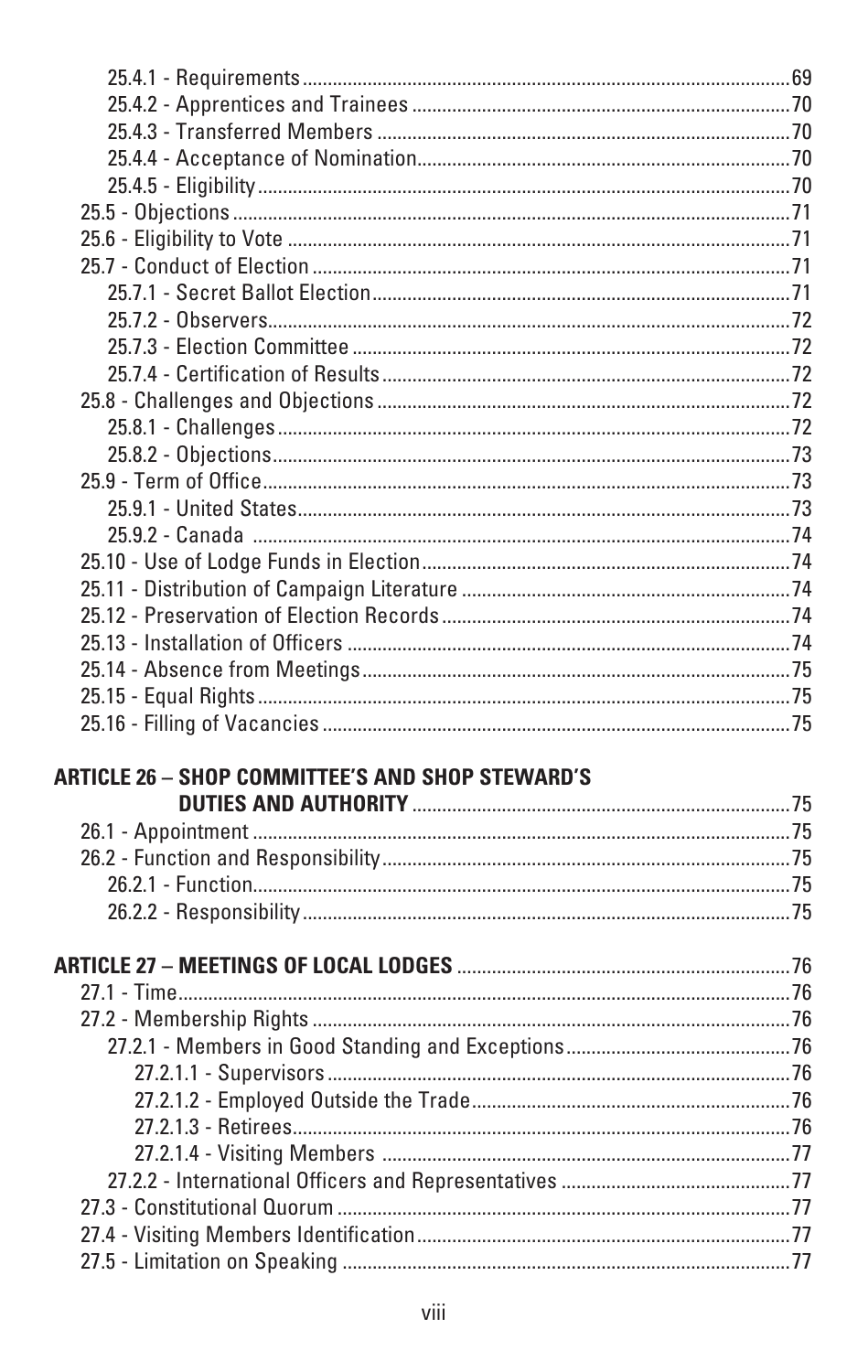| 29.2 - Reinstatement of Members Suspended for Non-Payments 80         |  |
|-----------------------------------------------------------------------|--|
| 29.3 - Reinstatement of Expelled or Other Suspended Members 80        |  |
|                                                                       |  |
|                                                                       |  |
|                                                                       |  |
|                                                                       |  |
|                                                                       |  |
|                                                                       |  |
|                                                                       |  |
|                                                                       |  |
|                                                                       |  |
|                                                                       |  |
|                                                                       |  |
|                                                                       |  |
|                                                                       |  |
|                                                                       |  |
| ARTICLE 32 - WITHDRAWAL, SERVICE, AND RETIREMENT CARDS  83            |  |
|                                                                       |  |
|                                                                       |  |
|                                                                       |  |
| 32.2.2 - Monies Payable Upon Deposit of Withdrawal Card 84            |  |
| 32.2.3 - Per Capita Remittal to International Secretary-Treasurer  84 |  |
|                                                                       |  |
|                                                                       |  |
|                                                                       |  |
|                                                                       |  |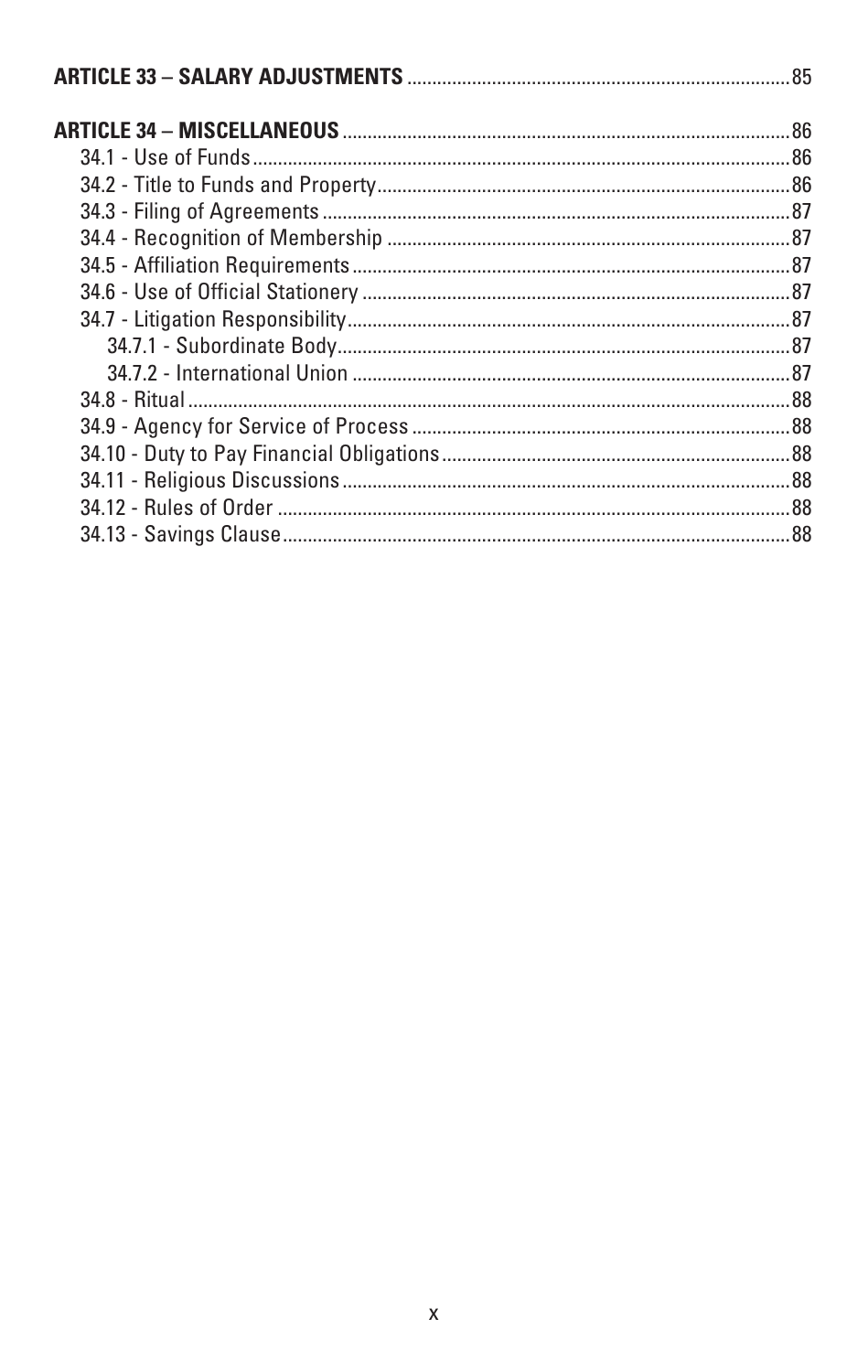The International Brotherhood of Boilermakers, Iron Shipbuilders, Blacksmiths, Forgers, and Helpers was born on September 1, 1893. On that day, at a meeting in Chicago, representatives from the International Brotherhood of Boiler Makers and Iron Shipbuilders, which had been organized on October 1, 1880, and the National Brotherhood of Boiler Makers, which had been formed in Atlanta in May of 1888, resolved to consolidate their organizations. It was decided that William Lee Andrew Johnson, who had served as President of the National Brotherhood, and William J. Gilthorpe, who had been Secretary-Treasurer of the International Brotherhood, would retain these positions in the new organization, and that International Brotherhood President Andrew Kier and National Brotherhood Secretary-Treasurer Raymond Garcia would step aside. It was further agreed that the new organization, to be known as the Brotherhood of Boiler Makers and Iron Shipbuilders of America, would make its headquarters in Kansas City, Kansas.

Two-and-one-half years later, on June 9, 1896, the Brotherhood affiliated with the American Federation of Labor.

In subsequent years, the Brotherhood continued to grow, and in 1902, under the guidance of President John McNeil, who had succeeded President Johnson after his retirement in May 1897, the Helpers Division was formed. Because helpers were barred from sitting in the lodge room with mechanics, this new division had its own local unions and was entirely separate from the Boiler Makers. This would change a decade later when the Helpers Division would be consolidated with the Mechanics Division.

In March 1906, at a special Convention in Kansas City overseen by President George F. Dunn, who had replaced President McNeil in February 1905, the name of the union was changed to the International Brotherhood of Boilermakers, Iron Shipbuilders, and Helpers of America in order to incorporate the newest division. Also at this time, the term "Boiler Makers" was condensed into one word: Boilermakers.

At the 8th Consolidated Convention, held in St. Paul in 1908, three major decisions were made. First, the Helpers Division was granted International vice-presidential representation with the election of John H. Dohney of the Western Division and John F. Schmitt of the Eastern Division. Second, N. W. Quesnel was elected to serve as the first Canadian International Vice President. Finally, with his election, Joseph A. Franklin began his long, and at times tumultuous, tenure as International President. With the exception of a 10-month period — from November 20, 1929, when he was relieved of his duties by the International Executive Council and replaced by Assistant International President William Atkinson, to September 1930, when he was re-elected by the delegates at the 15th Consolidated Convention — J. A. Franklin held the position of International President until his 1944 retirement at the 17th Consolidated Convention.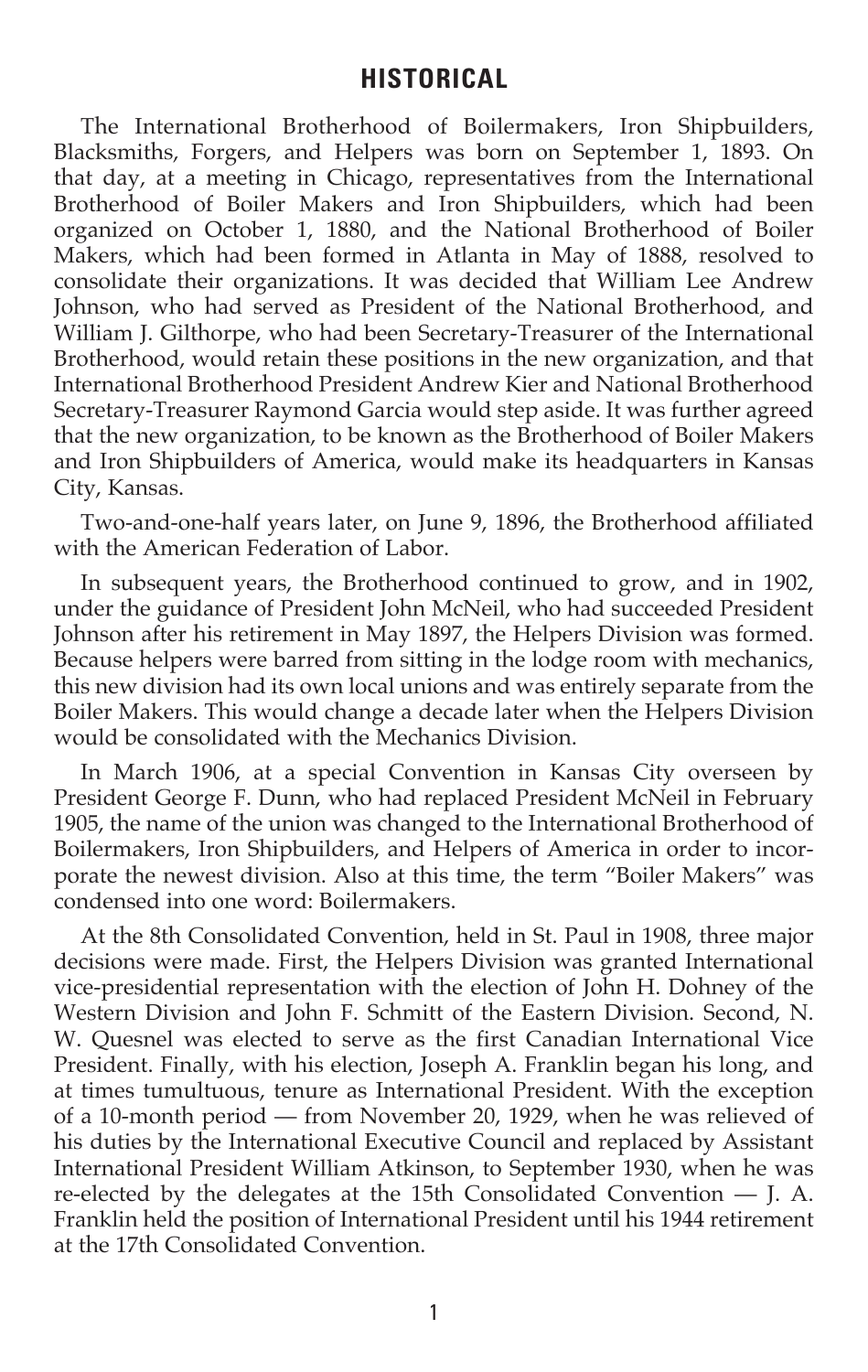During his presidency, Franklin oversaw many changes in the organization. He served with five different Secretary-Treasurers including William J. Gilthorpe, who retired in 1914 with over 19 years of service, Frank Reinmeyer (1914-1920), Joseph Flynn (1920-1926), Charles F. Scott (1926-1936), and William E. Walter (1936-1945). In addition, President Franklin affiliated the Boilermakers with the National Building Trades Department of the American Federation of Labor in February 1931. Most impressive, though, is the tremendous membership growth that occurred during Franklin's presidency. At the turn of the century, total membership stood at about 8,500, but by Franklin's retirement, due in part to dramatic increases in the shipbuilding, railroad, and fabrication shop industries during World War II, the Boilermakers numbered over 350,000.

After Franklin's retirement in 1944, Charles MacGowan was elected to serve as International President by the delegates of the 17th Consolidated Convention. About a year later in 1945, International Secretary-Treasurer Walter passed away and the International Executive Council elected William J. Buckley to the office.

Under the direction of these two men, the Boilermakers continued to progress. On January 22, 1948, construction of the New Brotherhood Building began, and in September 1949, International headquarters moved to its current location — the fifth floor of the new building.

Five years later, International President MacGowan and International Secretary-Treasurer Buckley presided over the Boilermakers' 19th Consolidated Convention in Minneapolis, which merged their organization with the International Brotherhood of Blacksmiths, Drop Forgers, and Helpers. The International Brotherhood of Blacksmiths was organized in 1889, and added Helpers to both their membership and their name in 1901. A 1919 merger with the Brotherhood of Drop Forgers created the union that, on June 29, 1953, merged with the Boilermakers to form the International Brotherhood of Boilermakers, Iron Shipbuilders, Blacksmiths, Forgers, and Helpers. A year later, a new International seal was adopted to include all crafts.

In 1954, International President MacGowan retired and the International Executive Council elected William Calvin as his replacement. President Calvin served until his death on January 27, 1962, whereupon International Vice President Russell K. Berg was elected by the International Executive Council to succeed him.

During President Calvin's term, several important services were created by the Boilermakers union: the Boilermaker National Health and Welfare Fund (Oct. 1, 1954); the Boilermakers National Joint Apprenticeship Fund (Nov. 9, 1959); and the Boilermaker-Blacksmith National Pension Trust (Oct. 1, 1960).

In 1958, International Secretary-Treasurer Buckley died and the International Executive Council elected International Vice President Homer E. Patton as the new International Secretary-Treasurer.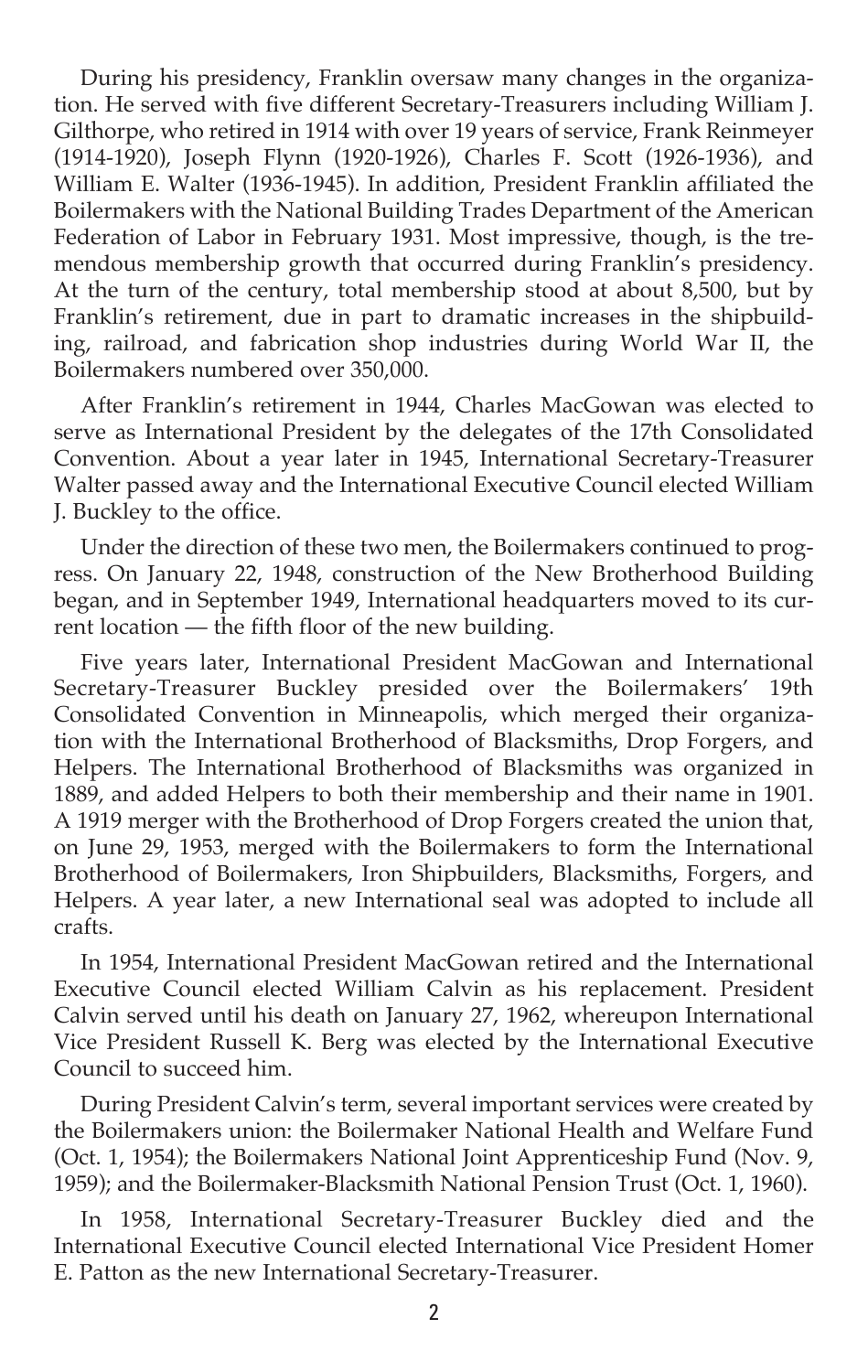At the 24th Consolidated Convention in August 1973, International President Harold J. Buoy, who had been promoted from his position of Special Assistant to the International President upon the retirement of R. K. Berg in 1970, and International Secretary-Treasurer Charles F. Moran, who had replaced Homer Patton after his retirement on March 31, 1973, were each elected to a four-year term.

At the 25th Consolidated Convention in Vancouver, British Columbia, an International Executive Council sub-committee, led by Southeast International Vice President Charles W. Jones, proposed the establishment of a Construction Division at International headquarters to service members with employment in or related to the construction industry. After extensive debate, delegates to this 1977 convention voted by majority action to establish a Construction Division at International headquarters.

In 1983, Harold Buoy retired and International Vice President Charles W. Jones was elected International President by the International Executive Council.

The next year, on March 15, 1984, the delegates to the Special Merger Convention of the United Cement, Lime, Gypsum, and Allied Workers International Union (CLGAW) voted to merge with the International Brotherhood of Boilermakers, Iron Shipbuilders, Blacksmiths, Forgers, and Helpers. The merger of the CLGAW, and its 10,000 members (which dominated the building products and supplies industry) with the Boilermakers union, forged an organization with a greater ability to provide services to its members, and set the stage for the next Boilermaker convention.

Almost two-and-one-half years later, in August 1986, delegates met at the 27th Consolidated Convention in Hollywood, Florida. After spirited debate and internal division, International President Jones and International Secretary-Treasurer Don Whan, a Canadian International Vice President who had been chosen to succeed International Secretary-Treasurer Moran after his retirement earlier in the year, were re-elected to their respective positions.

After the 27th Convention, political and ideological differences within the organization calmed, though those who lost their bid for higher office and control of the union did lure a few thousand members into an independent group called the Independent Workers of North America. This outfit, headed by the former president of the CLGAW and a former Boilermaker Vice President, ultimately failed, and the members were absorbed by the Papermakers, an AFL-CIO affiliate.

Five years after the 27th Consolidated Convention, political wounds had healed and the Boilermakers were once again a unified body. The 28th Consolidated Convention was held in Las Vegas, Nevada, in August 1991. International President Charles W. Jones and International Secretary-Treasurer Jerry Z. Willburn, a director of the National Transient Division who had been elected to succeed International Secretary-Treasurer Whan after his retirement on April 1, 1989, were unanimously re-elected along with the entire International Executive Council.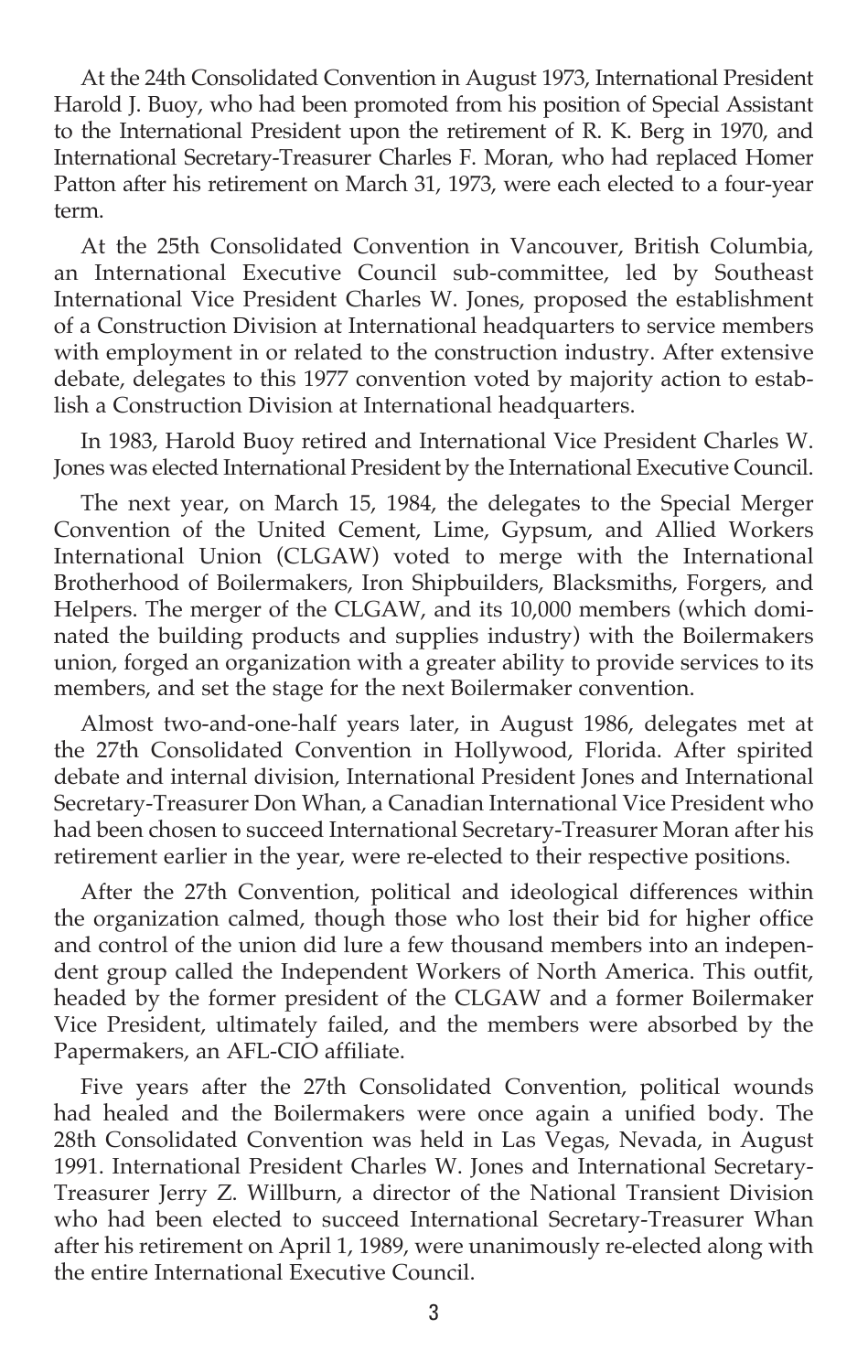Having completed the 28th Consolidated Convention as a unified Brotherhood, International President Charles W. Jones began to seek out compatible merger partners. In July 1993, contact was made with the Stove, Furnace, and Allied Appliance Workers International Union — a skilled trade union that was organized in 1891. Discussions ensued and a merger of the two Brotherhoods was consummated October 1, 1994. The Stove Workers, with 5,800 members, became a division of the International Brotherhood known as the Stove, Furnace, Energy, and Allied Appliance Workers Division. The word energy was added to give special recognition to the coal miners within that division. The division's members are employed primarily in the manufacturing of stoves and various types of appliances.

 Merger talks were also being carried out with an independent union known as the Western Energy Workers. This one-local union, formed in 1978 with members employed in the coal strip pits, signed a merger agreement with the Boilermakers effective December 1, 1994.

In August 1996, the 29th Consolidated Convention was held in Las Vegas, Nevada. International President Charles W. Jones and International Secretary-Treasurer Jerry Z. Willburn were unanimously re-elected. All members of the International Executive Council were also re-elected.

Shortly thereafter, ongoing merger discussions culminated in an agreement with the Metal Polishers, Buffers, Platers, and Allied Workers International Union. This union was also an old line, skilled trade union that was organized in 1892. Effective October 12, 1996, this merger brought 4,000 new members, who are employed primarily in plating and polishing shops within the United States and Canada.

Upon his retirement in 2003, International President Charles W. Jones was succeeded by Newton B. Jones. Two years later, in 2005, International Secretary-Treasurer Jerry Z. Willburn retired and was succeeded by William T. Creeden.

Delegates to the 31st Consolidated Convention in July 2006 re-elected International President Newton B. Jones and International Secretary-Treasurer William T. Creeden to their first full five-year terms and returned all incumbent International Vice Presidents to office.

With the goal of reducing expenses, delegates granted authority to the International Executive Council to decrease the number of International officers (set at 11 going into the convention) through attrition. In addition, the International Executive Council was granted authority, upon the recommendation of the International President, to realign territorial sections and the administration of the divisions, and to consolidate or redistribute the duties among other officer positions in conjunction with any office elimination.

At the 32nd Consolidated Convention in July 2011, delegates re-elected all International officers by acclamation. The officers ran as a slate that included International President Newton B. Jones, International Secretary-Treasurer William T. Creeden, and International Vice Presidents Larry McManamon,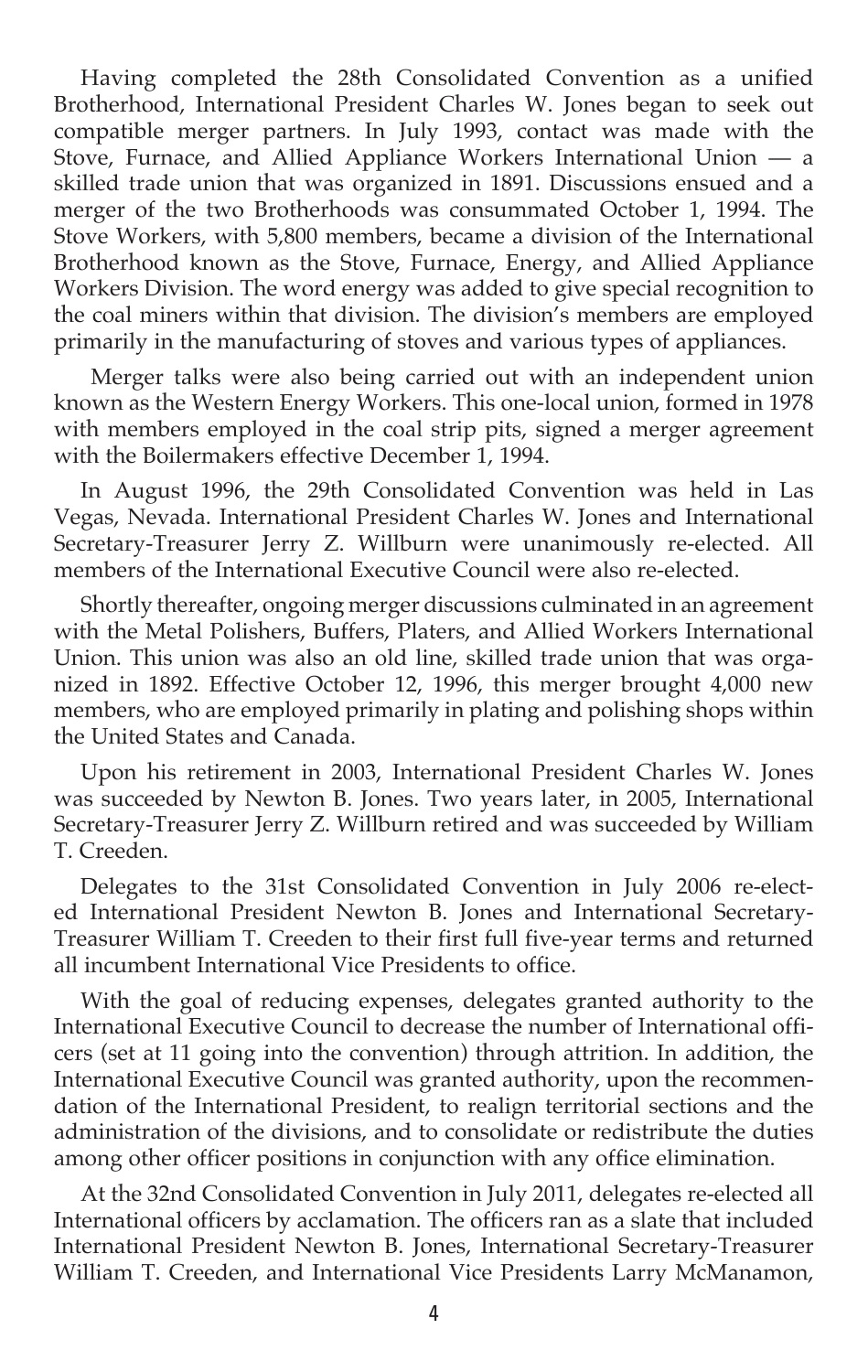Joseph Maloney, Edward Power, J. Tom Baca, Warren Fairley, James Pressley, and D. David Haggerty.

Delegates to the 2011 convention also approved substantial structural changes to the Brotherhood that included establishing a Construction Sector Operations (CSO) Division and an Industrial Sector Operations (ISO) Division. The purpose of the CSO Division is to service members who have an employment relationship in the Construction Sector. It comprises the Construction Sector Division, the National Transient Division, the Quality Control Council, and all other construction industries.

The purpose of the ISO Division is to service members who have an employment relationship within the Industrial Sector. It comprises the Cement, Lime, Gypsum, and Allied Workers (CLGAW) Division; the Shipbuilding and Marine Division; the Railroad Division; the Stove, Furnace, Energy, and Allied Appliance Workers (SFEAW) Division; and members engaged in manufacturing, including boiler manufacturing; blacksmithing; forging; and all other non-construction industries.

At the 33rd Consolidated Convention in Las Vegas July 18-21, 2016, delegates reelected all incumbent International Officers, including International President Newton B. Jones, International Secretary-Treasurer William T. Creeden, and International Vice Presidents Larry McManamon, Joseph Maloney, J. Tom Baca, Warren Fairley, and D. David Haggerty. The offices of International President, International Secretary-Treasurer, International Vice President-Canada, and International Vice President-Northeast were contested, but all incumbents retained their positions by wide margins. Incumbents holding the offices of International Vice President in the Great Lakes, Western States and Southeast Sections were returned to office by acclamation.

Between the 32nd and 33rd conventions, two International Vice Presidents retired: Ed Power (Eastern Canada) and James Pressley (IVP-at-Large, Industrial Sector Operations). Consistent with the authority granted to the International Executive Council by delegates to the 31st Consolidated Convention, the IEC voted to reduce both of those positions through attrition. The Council also approved realigning the territorial sections of Canada so that Joe Maloney became the International Vice President for all of Canada.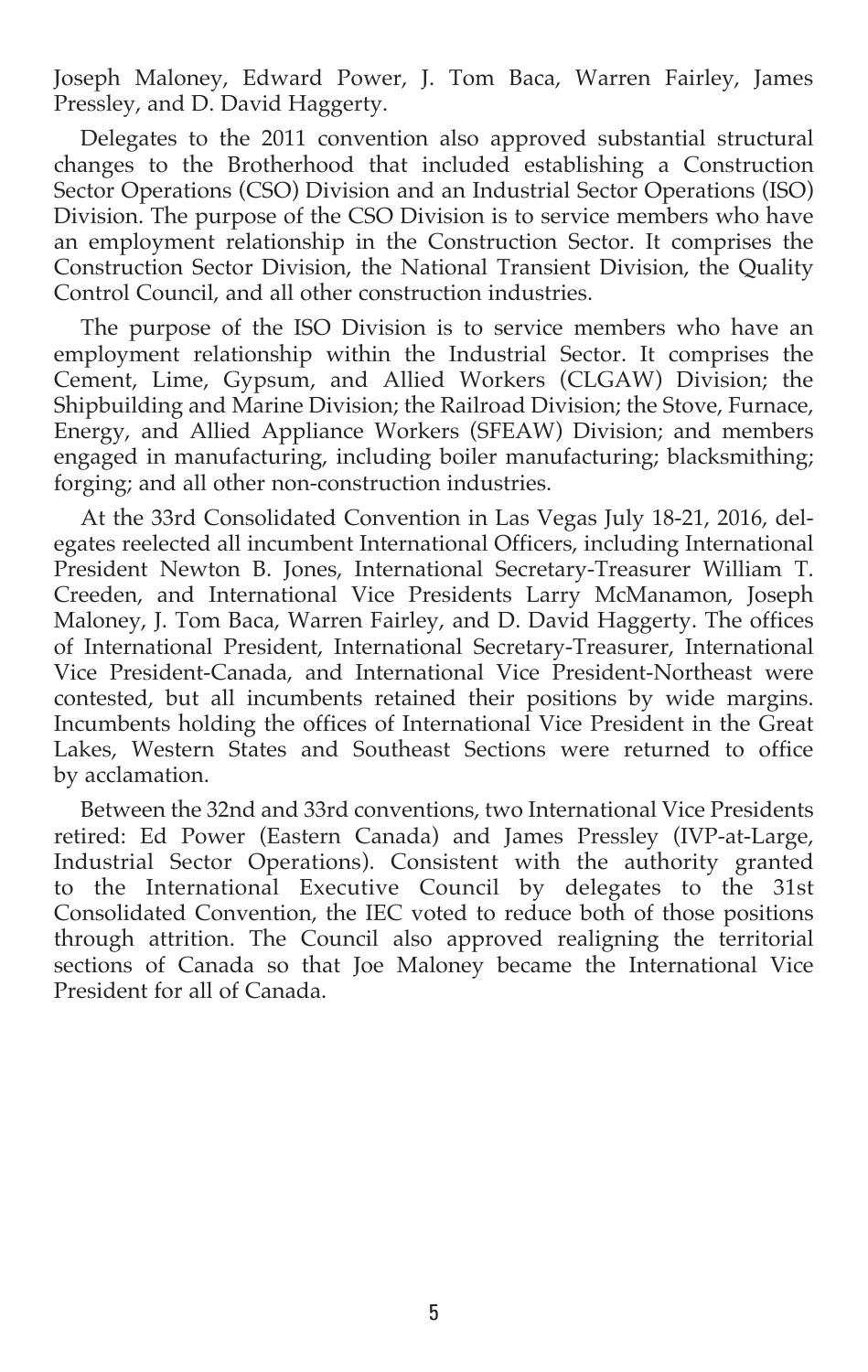# **PREAMBLE**

In a representative democracy the economic guarantee of liberty, the natural right of those who toil to enjoy with their families the products of their labor, is uniquely essential to the welfare of a people.

In an organic unity, social justice demands recognition of this inalienable right. An organization that draws workers together, affording mutual assistance in securing just wages, reasonable hours and favorable conditions of employment, requires recognition of this natural propensity of man to live in society; cooperation, friendliness, and good understanding demand the forthright acceptance of duties among workers and mutual responsibilities between them and their employers.

Therefore, in furtherance of the ultimate purpose of social justice, cooperation, and good understanding and in order to assist our fellow craftsmen to continue their advancement, we have organized this International Brotherhood of Boilermakers, Iron Ship Builders, Blacksmiths, Forgers, and Helpers, and have adopted this body of law as its International Constitution.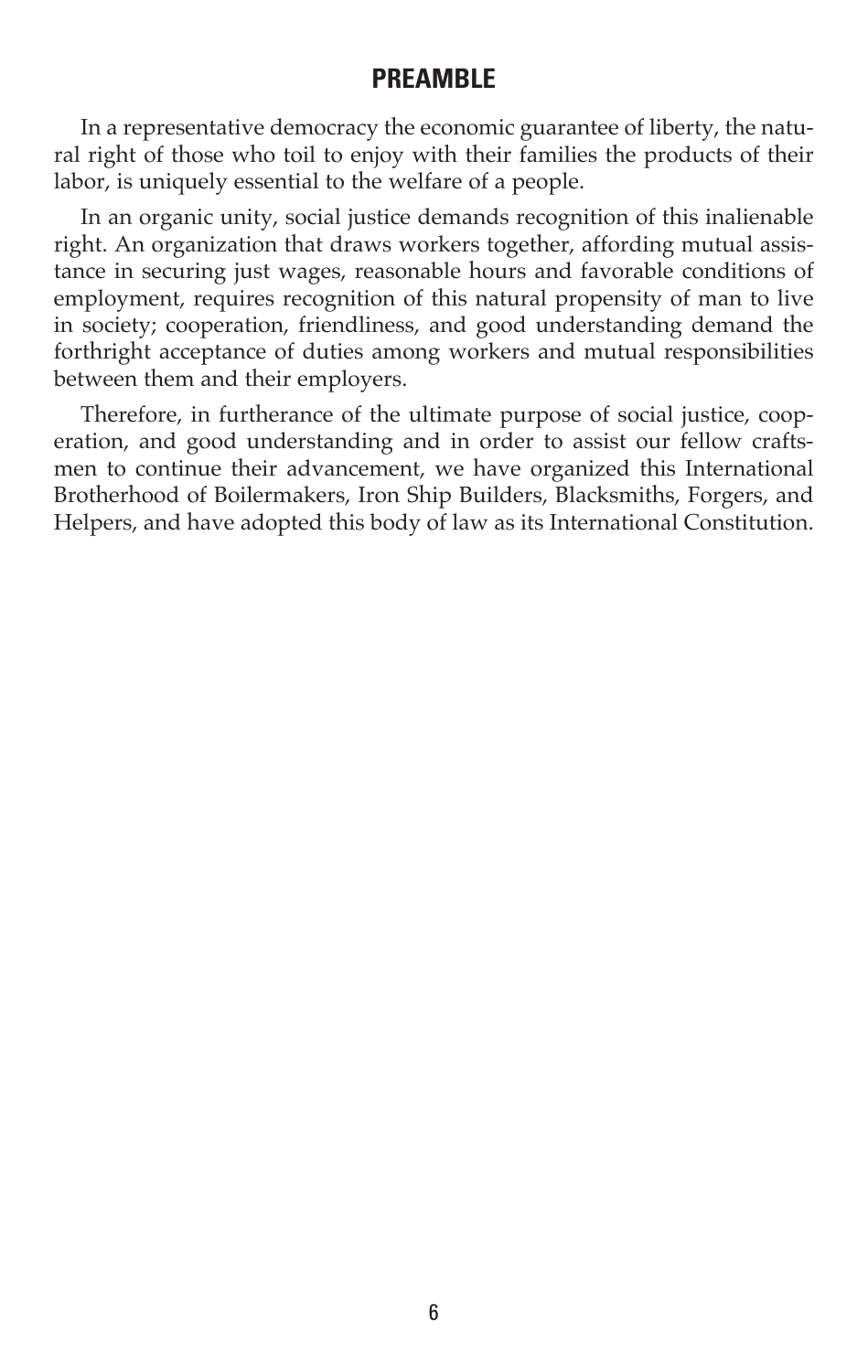#### **ARTICLE 1**

#### **OBJECTIVES AND GOVERNMENT**

# **1.1 – Name and Composition**

The name of this organization shall be the International Brotherhood of Boilermakers, Iron Ship Builders, Blacksmiths, Forgers, and Helpers, which shall be composed of the International Brotherhood, including District Lodges, Local Lodges, and Industrial Councils, together with all other subordinate bodies properly chartered by the International Brotherhood. The International Executive Council may alter or amend the name of this organization at any time to facilitate a merger with another compatible union. This International Brotherhood shall not be dissolved while there are seven (7) Local Lodges in good standing. 1 2 3 4 5 6 7 8 9

# **1.2 – Purposes and Objectives**

This organization is founded on the principle that in a democracy, good unionism is good citizenship. The purposes of this International Brotherhood are to implement the exercise of the natural right of workers to organize that they may more securely work with dignity; to establish the contentment of freedom and security; to enable its members to participate actively in self-government; to unite into one International Brotherhood all workers eligible for membership, regardless of religion, race, creed, color, national origin, age, or sex; to secure improved wages, hours, working conditions, and other economic advantages for the members through collective bargaining, through advancement of our standing in the community and in the labor movement, and through other lawful methods; to provide educational advancement and training for officers, employees, and members; to safeguard and promote the principle of free collective bargaining, the rights of workers, farmers, and consumers, and the security and welfare of all the people by political, educational, and other community activity; to protect and strengthen our democratic institutions and preserve and perpetuate the cherished traditions of democracy; to protect and preserve the union as an institution and in the performance of its legal and contractual obligations. 1 2 3 4 5 6 7 8 9 10 11 12 13 14 15 16 17 18 19 20

It is recognized that the problems with which this International Brotherhood is accustomed to deal are not limited to organization and collective bargaining alone, but encompass a broad spectrum of economic and social objectives as set forth above and as the union may determine from time to time; we, therefore, determine and assert that the participation of this International Brotherhood, individually and with other organizations, in the pursuit and attainment of the objectives set forth herein are for the sole benefit of the organization and its members. 21 22 23 24 25 26 27 28 29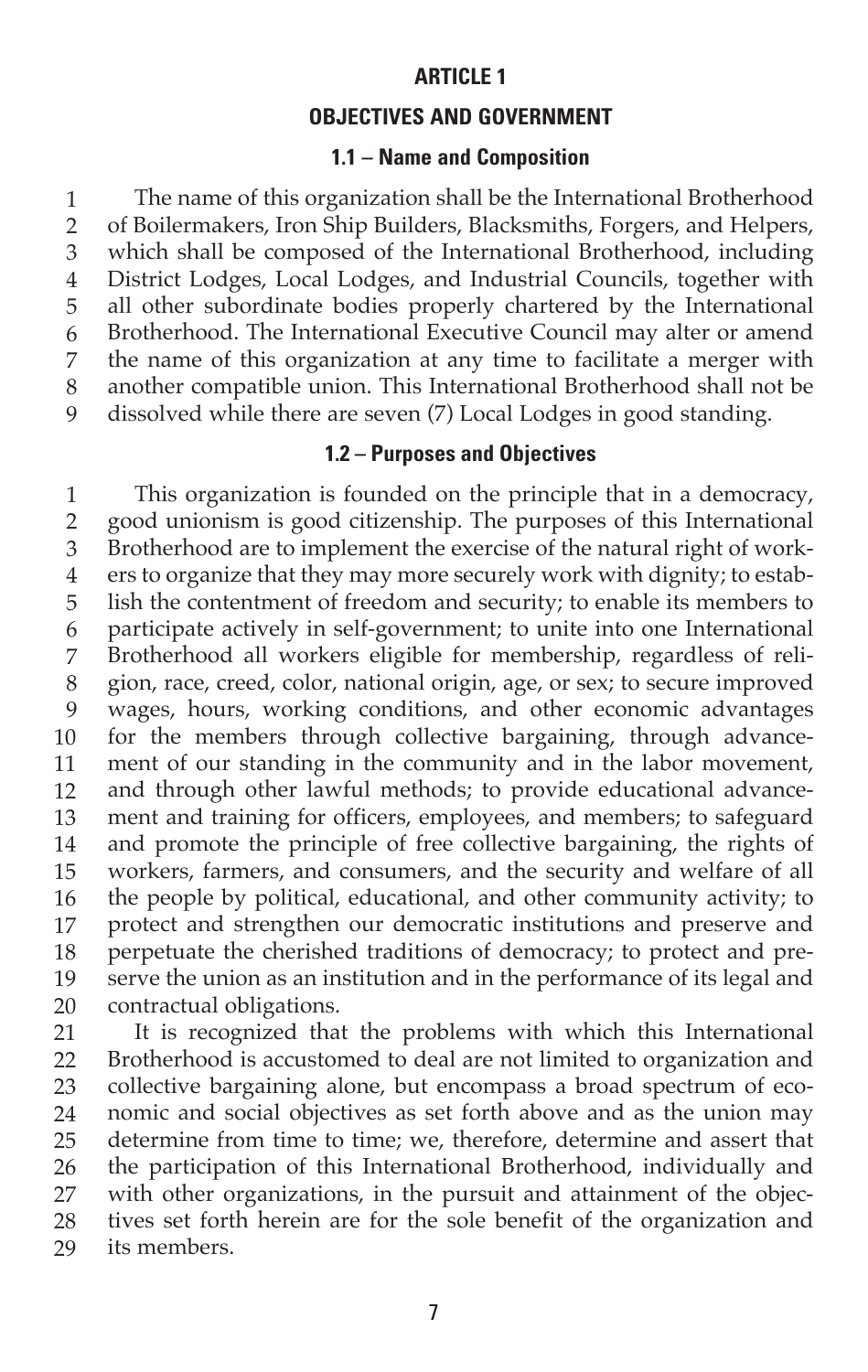This International Brotherhood will strive through collective bargaining for immediate objectives, such as reasonable standard of working conditions and hours, just compensation for work done, and an annual family living wage commensurate with our modern society. We seek the cooperation of other progressive, constructive, and intelligent combinations of workers for the attainment of these ends. 30 31 32 33 34 35

Thus, by our mutual efforts, and with due regard for the rights of employers and concern for the public interest, there will accrue to the members of this International Brotherhood and those similarly situated, increased benefits and sufficient leisure time to pursue civic, cultural, spiritual, and other beneficial activities. 36 37 38 39 40

#### **1.3 – Government**

The International Brotherhood, when assembled in Convention, shall 1

be the highest tribunal of this International Brotherhood and shall have 2

full jurisdiction over the International Brotherhood and all District and 3

Local Lodges and other subordinate bodies. 4

#### **1.4 – Powers of the International Brotherhood**

The powers of this International Brotherhood while in Convention session shall be legislative, executive, and judicial. 1 2

#### **1.5 – Vesting of Powers**

When the International Brotherhood is not in Convention session, its executive and judicial powers only shall be vested in an International Executive Council, hereinafter called the "Executive Council." 1 2 3

#### **1.6 – Headquarters**

The permanent headquarters of the International Brotherhood shall be in Kansas, except that the International President and the Executive Council are authorized and empowered, if they deem such action necessary and to the best interests of the International Brotherhood, to trans- 1 2 3 4

fer the permanent headquarters of the International Brotherhood. 5

# **ARTICLE 2**

#### **CONVENTION**

#### **2.1 – Place, Time, and Expense**

The next Convention of this International Brotherhood shall be held in 2021, at a time and in a city to be determined by the Executive Council. The defraying of all legitimate operating expenses, transportation expenses, Convention allowances and expenses, including, but not limited to, Convention gifts and mementos; social functions and Convention banquets, luncheons, and receptions; and entertainment of delegates, delegates' family members, and invited guests of the Convention, 1 2 3 4 5 6 7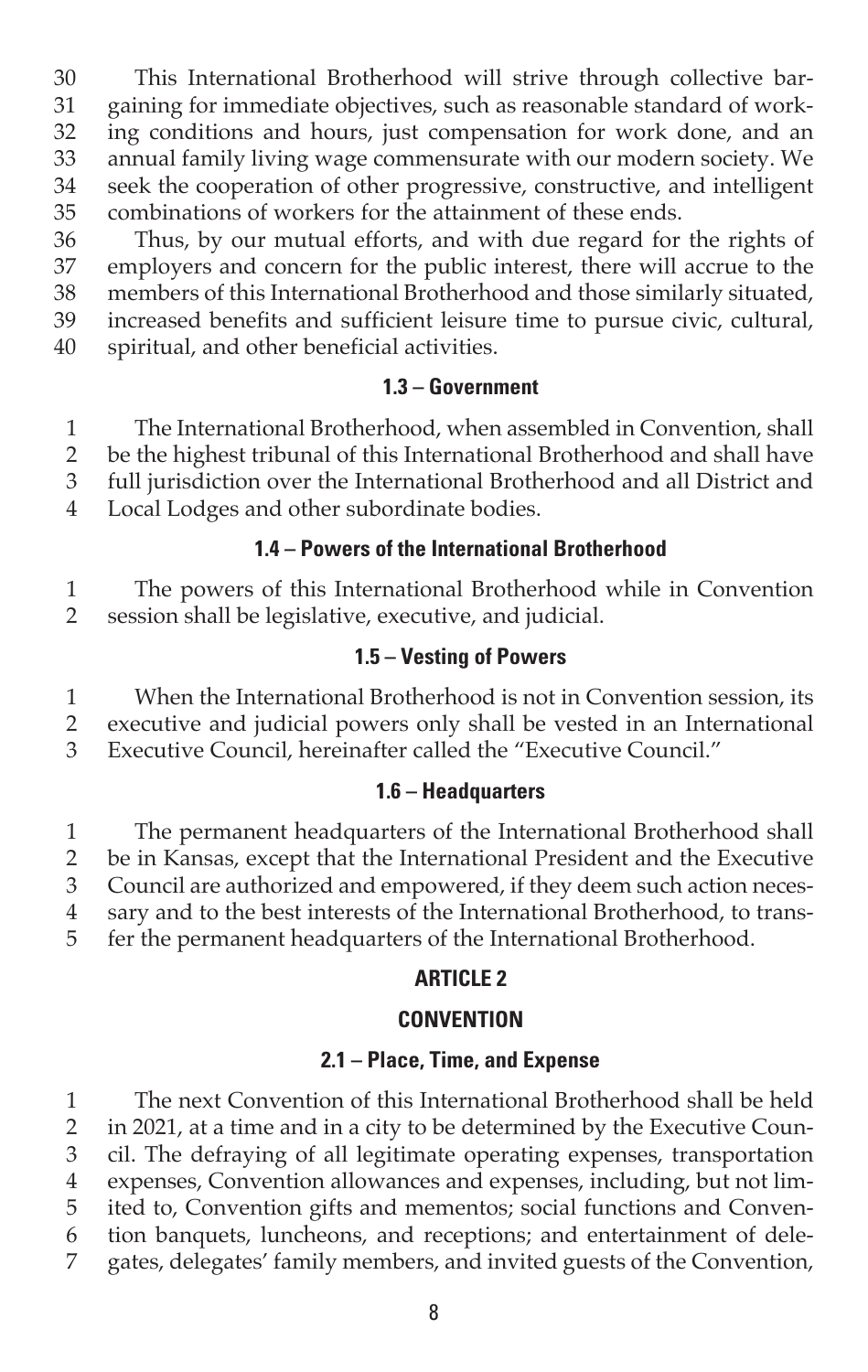- shall be borne by the General Fund, and the arrangements therefor shall 8
- be made by the Executive Council. Should the General Fund be inad-9
- equate to defray all Convention expenses, such shall continue to be paid 10
- from other International union funds as determined by the International 11
- President and approved by the Executive Council. 12

# **2.2 – Delegate Representation**

# **2.2.1 – Local Lodge Voting Strength**

Total number of votes each Local Lodge of the International Brotherhood will be eligible to cast shall be on the following basis: one (1) vote for each member in good standing. Any one delegate may cast the full vote of that delegate's Local Lodge. Not more than seven (7) delegates shall be seated from any Local Lodge. The number of votes allotted to each Local Lodge shall be on the basis of the membership as shown to be in good standing as of the March report preceding the Convention, and no delegate shall be seated unless such report has been filed with the International Secretary-Treasurer on or before May 31st of such Convention year. There shall be no deviation from the foregoing stated months without prior approval of the Executive Council. Only Lodges instituted prior to June 1 preceding the Convention, shall be entitled to representation. Any delegate whose Lodge is two (2) full months in arrears for Per Capita Tax, or other charges, shall not be seated in the Convention. 1 2 3 4 5 6 7 8 9 10 11 12 13 14

# **2.2.2 – District Lodge and Industrial Council Representation**

Representation from District Lodges and Industrial Councils of the International Brotherhood shall be on the following basis: The District and Council officers designated herein shall attend the International Brotherhood Convention with expenses paid in accordance with Article 2.6: Marine District Lodges — Executive Secretary or elected alternate; other District Lodges — District Representative (or equivalent) or elected alternate; Industrial Councils — Industrial Council Representative or elected alternate. They shall have voice and one (1) vote each in the proceedings of the Convention except that they shall not be entitled to vote in the election of International Officers. Each District Lodge and Industrial Council shall be entitled to elect up to six (6) additional delegates. Such additional delegates shall be seated with all rights of other delegates, but in no event shall the District Lodge or Industrial Council be entitled to more than one (1) vote. 15 16 17 18 19 20 21 22 23 24 25 26 27 28

# **2.3 – Qualifications of Delegates**

To be eligible for nomination and election as a delegate to the International Convention, a member shall be: 1 2

- **2.3.1.** Actively working under the jurisdiction of the International 3
- Brotherhood or actively seeking and available for work under the juris-4
- diction of the International Brotherhood for at least twelve (12) months 5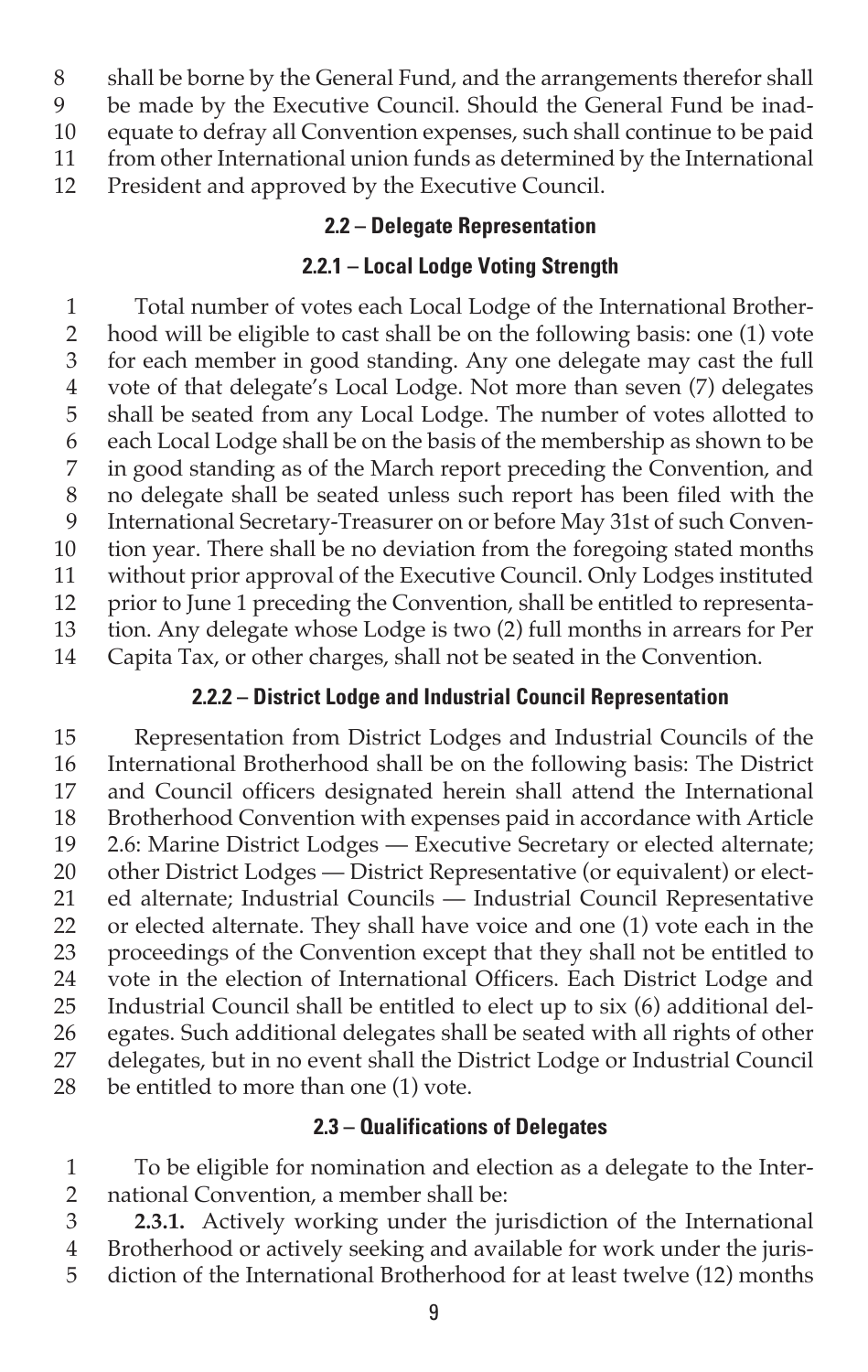immediately prior to nomination date, or a full-time salaried officer or representative of the International Brotherhood or of a subordinate body thereof, or of the AFL-CIO, CLC, or any department thereof, or is 6 7 8

on authorized leave of absence from any such position; 9

**2.3.2.** Free from delinquency of every nature to the International Brotherhood; 10 11

**2.3.3.** In continuous good standing in the International Brotherhood and the Local Lodge from which the member is elected a delegate for a period of at least two (2) years immediately prior to the time of nomination, excepting at date of nominations in Lodges chartered less than two (2) years there shall be no length of membership eligibility requirements, except as provided in Article 2.2.1; members of consolidated Lodges and members directed by the International President to transfer their membership; 12 13 14 15 16 17 18 19

**2.3.4.** Shall have attended regular meetings of the Lodge as required by approved Local Lodge By-Laws to establish eligibility, and; 20 21

**2.3.5.** Who is not disqualified under Article 25.4.5. 22

There shall be no deviation from the foregoing qualifications of delegates without prior approval of the International President. 23 24

# **2.4 – Selection of Delegates**

The Local Lodge delegates to the International Convention shall be elected by secret ballot, unless chosen as delegates by virtue of their office, as provided in this Constitution or in approved By-Laws. Nominations of such delegates shall be held in the month of March and elections shall be held in the month of April at a regular or special meeting, unless otherwise approved by the International President. The procedure for nominations and election of delegates shall be in accordance with procedures for nominations and election of Local Lodge officers as set forth in Article 25. Those nominees for delegate who fail to receive a sufficient number of votes to be named delegate shall be designated as alternates, in the order of number of votes received, to serve in case of death, illness, resignation, or removal of the regularly-elected delegate. 1 2 3 4 5 6 7 8 9 10 11 12

Notice of the date, time, and place of nominations shall be mailed to each member in good standing to the member's last-known home address at least fifteen (15) days prior to such date; and notice of the date, time, and place of election shall be mailed to each member in good standing to the member's last-known home address at least thirty (30) days prior to such date; provided, however, that such notices may be combined in one notice. The foregoing provisions of this section shall not apply in the case of District Lodge and Industrial Council delegates selected pursuant to the provisions of Article 2.2.2. An International Officer by virtue of office shall be seated as a delegate-at-large with voice and one (1) vote in the proceedings of the International Convention. International Representatives who are not elected delegates from the Local Lodge in which they 13 14 15 16 17 18 19 20 21 22 23 24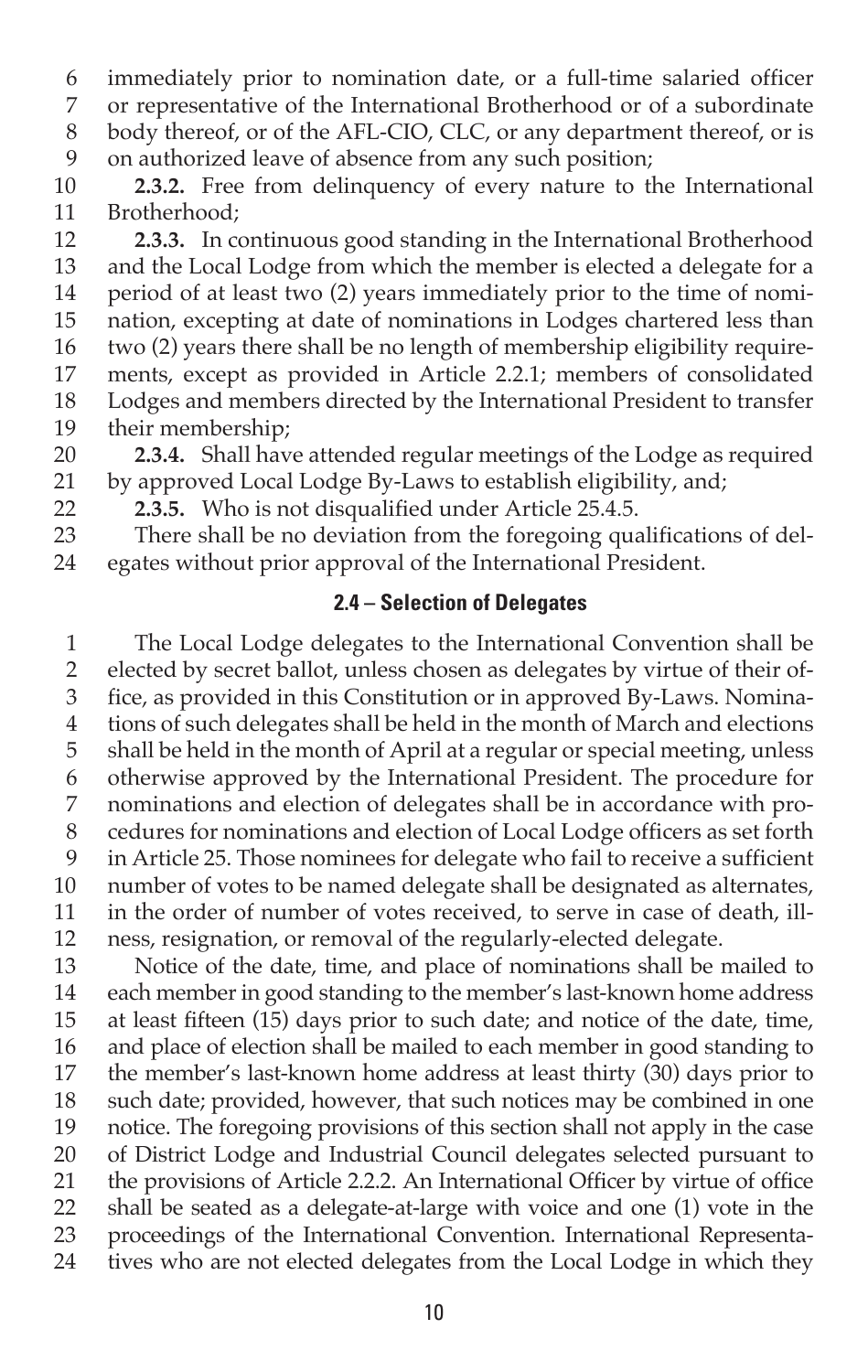hold membership, or a retired International Officer, or a full-time officer or representative of the AFL-CIO, CLC, or any department thereof shall, with the approval of the International President, be seated as delegates-at-large with all rights of other delegates except the right to vote. 25 26 27 28

# **2.5 – Credentials**

The International Secretary-Treasurer shall send credentials to all eligible Lodges in good standing not less than seventy (70) nor more than one hundred twenty (120) days prior to the convening of the Convention. Credentials must be returned to the International Secretary-Treasurer no later than thirty (30) days prior to the date of the convening of the Convention. 1 2 3 4 5 6

# **2.6 – Transportation and Expenses of Delegates**

One (1) delegate from each Lodge in attendance at the International Brotherhood Convention shall be reimbursed for transportation costs on the basis of the lowest-available coach class plane fare that can be obtained by the most direct air route between the location of the Local Lodge and the International Convention city, five (5) nights lodging at the per-night rate negotiated by the International for the applicable Consolidated Convention, and Two Hundred Sixty-Five Dollars (\$265.00) per day allowance to be paid by the International Secretary-Treasurer from the General Fund. Said allowance shall apply for the number of days the Convention is in session and the two (2) days prior to the date of the convening of the Convention and the two (2) days following the date of adjournment of the Convention. The above referenced delegate expenses and allowance shall not be paid by the International unless the delegate stays in a room which is part of the negotiated block of rooms at the hotel where the Convention is held. Receipts are required to be reimbursed for plane fare and hotel. 1 2 3 4 5 6 7 8 9 10 11 12 13 14 15

# **2.7 – Convention Quorum**

A majority of the combined number of all Local Lodges, District Lodges, and Industrial Councils represented at any Convention shall constitute a Convention quorum to transact business. Issues other than election of International Officers shall be resolved by majority vote of those delegates present and voting by voice vote, standing vote, or rollcall vote based on voting strength if such roll-call vote is requested by a majority of the delegates present. 1 2 3 4 5 6 7

# **2.8 – Authority of Presiding Officer**

The International President shall preside at all Conventions of the International Brotherhood, preserve order, and enforce the laws thereof. The International President shall decide all questions of order and all constitutional questions, subject to appeal to the Convention. 1 2 3 4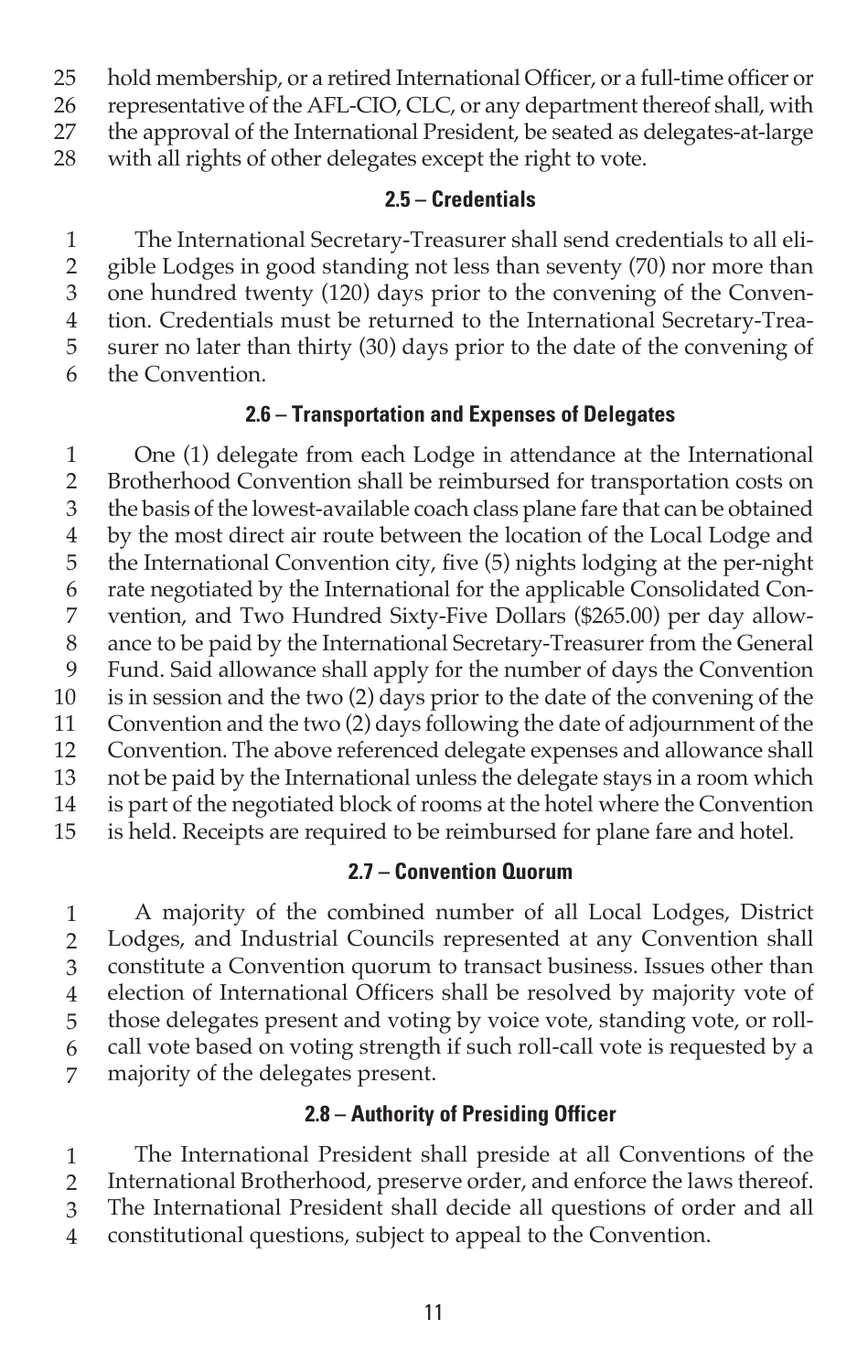#### **2.9 – Submission of Resolutions by Subordinate Bodies**

The International Secretary-Treasurer shall notify the subordinate bodies, not later than January 15 of any Convention year, to submit to the International President all proposed amendments to the International Brotherhood Constitution, in duplicate, not later than forty-five (45) days prior to the opening of the Convention. All other resolutions having to do with the establishment or declaration of policy of the International Brotherhood shall be submitted to the International President, in duplicate, at least forty-five (45) days prior to the opening of the Convention. All resolutions shall be attested to by the President and the Secretary-Treasurer of the subordinate body. The International President shall refer all resolutions to the appropriate Committees. Any resolution received subsequent to the above time limits shall be referred by the International President to the appropriate Committee, which may take such action on such resolution as it sees fit. Nothing in the foregoing shall operate to abridge the right of a delegate to propose an amendment to any pending matter before the Convention. 1 2 3 4 5 6 7 8 9 10 11 12 13 14 15 16

# **2.10 – Appointment of Committees and Their Duties**

#### **2.10.1 – Committees**

The International President shall appoint the following Committees, to consist of not less than five (5) members each: Committee on Constitution and Law, Committee on Resolutions, Committee on Credentials, Committee on Rules, Committee on Officers Report, Committee on Official Publication, Committee on Finance, and other Committees on Convention business. 1 2 3 4 5 6

#### **2.10.2 – Pre-Convention Committees**

Prior to the convening of a Convention, the International President shall appoint the Committee on Constitution and Law, the Committee on Credentials, and the Committee on Resolutions, to be chosen from the different sections under the jurisdiction of the International Brotherhood from among the delegates elected to the Convention. These Committees shall meet upon the call of the International President prior to the convening of the Convention and shall be ready to report to the Convention, in written form, on all matters under their respective jurisdiction, as soon as the Convention is organized. 7 8 9 10 11 12 13 14 15

# **2.10.3 – Per Diem Allowance**

Members of any Committee serving before or after the Convention may for such period receive daily allowances in equal amounts as determined by the International President. 16 17 18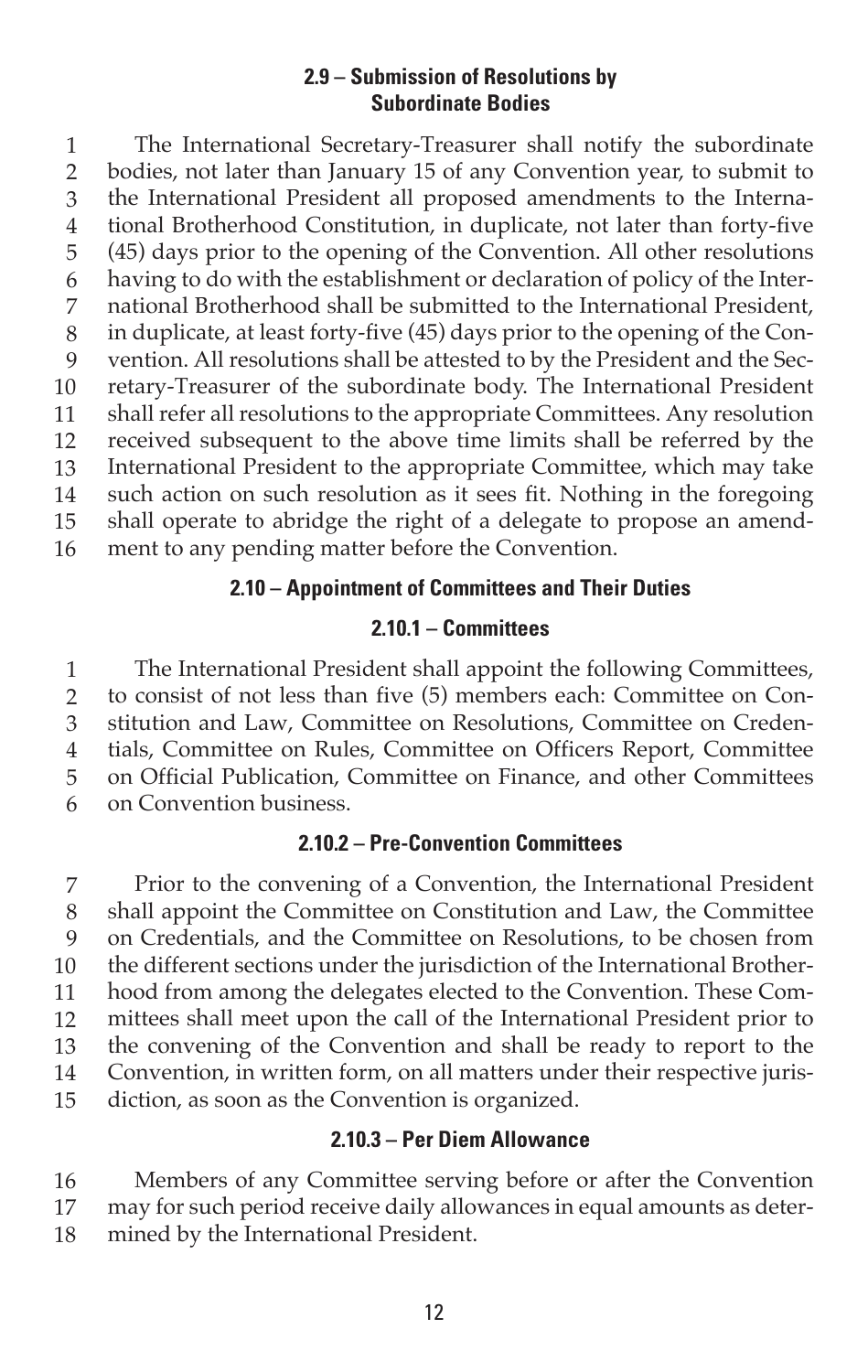# **2.11 – Committee Functions**

# **2.11.1 – Constitution and Law**

The Committee on Constitution and Law shall take charge of and consider all resolutions and reports which propose to change, alter, or revise the International Brotherhood Constitution. The Committee shall report to the Convention such proposed amendments or resolutions referred to it with recommendations, together with such other amendments as it may deem proper. 1 2 3 4 5 6

#### **2.11.2 – Resolutions**

The Committee on Resolutions shall take charge of and consider all resolutions, other than law and constitutional changes, referred to it and report the same to the Convention, with recommendations. 7 8 9

#### **2.11.3 – Credentials**

The Committee on Credentials shall examine and report upon the credentials of all delegates to the Convention. 10 11

#### **2.11.4 – Rules**

The Committee on Rules shall, with this Constitution and Robert's Rules of Order as its guide, recommend to the Convention such rules 12 13

for the government of the Convention while in session as it may deem 14

just and proper. 15

#### **2.11.5 – Officers Report**

The Committee on Officers Report shall examine the International 16

Officers Report to the Convention and make such recommendations to 17

the Convention as in its judgment may be to the best interest of the In-18

ternational Brotherhood. 19

# **2.11.6 – Official Publication**

The Committee on Official Publication shall make such recommen-20

- dations to the Convention regarding the official publication as in its 21
- judgment may be to the best interest of the International Brotherhood. 22

#### **2.11.7 – Finance**

The Committee on Finance shall after examination, and if found cor-23

- rect, approve the expenses and allowances of the Convention delegates 24
- entitled to receive same. 25

# **2.12 – Tenure of Convention Committees**

The duties of the foregoing Committees shall expire with the completion 1

of their reports, except for the Constitution and Law Committee, the com-2

pletion of whose business shall be left for the Convention to determine. 3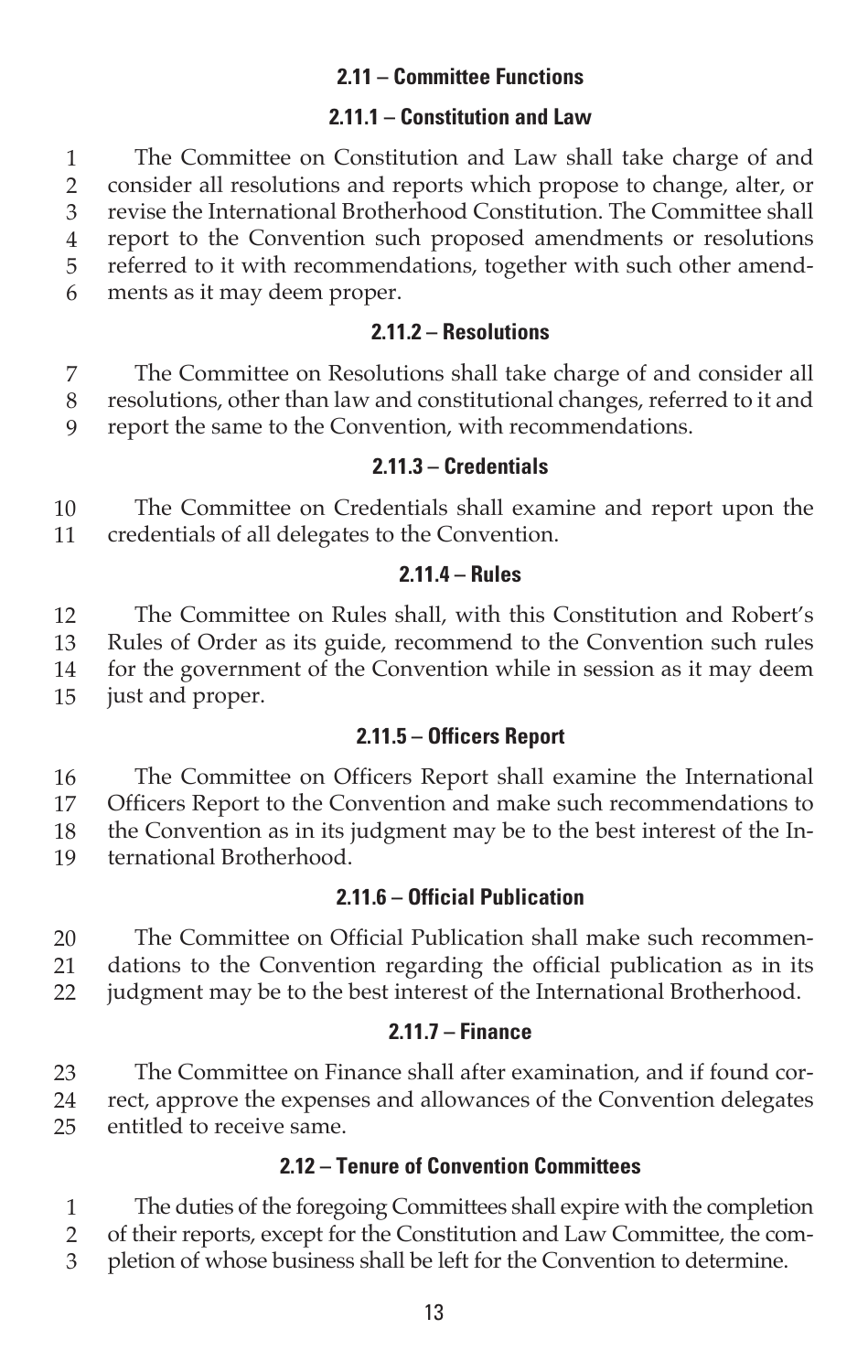# **2.13 – Order of Business of the International Brotherhood Convention**

|    | First  | - Calling of the Convention to order by the International Presi-      |
|----|--------|-----------------------------------------------------------------------|
| 2  |        | dent.                                                                 |
| 3  | Second | - Report of Committee on Credentials.                                 |
| 4  | Third  | - Appointment of Convention Committees.                               |
| 5  | Fourth | - Report of Committee on Rules.                                       |
| 6  | Fifth  | - Report of International Officers.                                   |
| 7  | Sixth  | - Presentation and distribution of resolutions and constitu-          |
| 8  |        | tional amendments.                                                    |
| 9  |        | Seventh – Report of Committees: (a) Resolutions; (b) Constitution and |
| 10 |        | Law; (c) Official Publication; (d) Officers Report; (e) Finance;      |
| 11 |        | (f) other Committees on Convention business.                          |
| 12 | Eighth | - Nominations and election of International Officers.                 |
| 13 | Ninth  | - Unfinished business.                                                |
| 14 | Tenth  | - New business.                                                       |
|    |        |                                                                       |

Eleventh – Closing. 15

The Convention, acting upon a report of the Rules Committee, may 16

change the order of business. 17

# **ARTICLE 3**

# **CONSTITUTION**

# **3.1 – Constitution – Supreme Law**

This Constitution constitutes the supreme law of the International 1

Brotherhood and supersedes any provision in the By-Laws of any sub-2

ordinate body which is inconsistent with it. 3

# **3.2 – How Amended**

Amendments to this Constitution shall be by a majority vote of the accredited delegates present and voting their voting strength at any 1 2

Convention of the International Brotherhood. 3

# **3.3 – Proposals to Amend**

Proposals to amend this Constitution may be submitted by any subordinate body by resolution, as provided in Article 2.9. The International President, the Executive Council, or the Committee on Constitution and Law may submit proposals to amend the Constitution at any time up to, but not including the last day of the Convention. 1 2 3 4 5

# **3.4 – Effective Date**

Any amendment adopted at a Convention shall become effective upon final adjournment of the Convention at which adopted, unless otherwise provided in the amendment. 1 2 3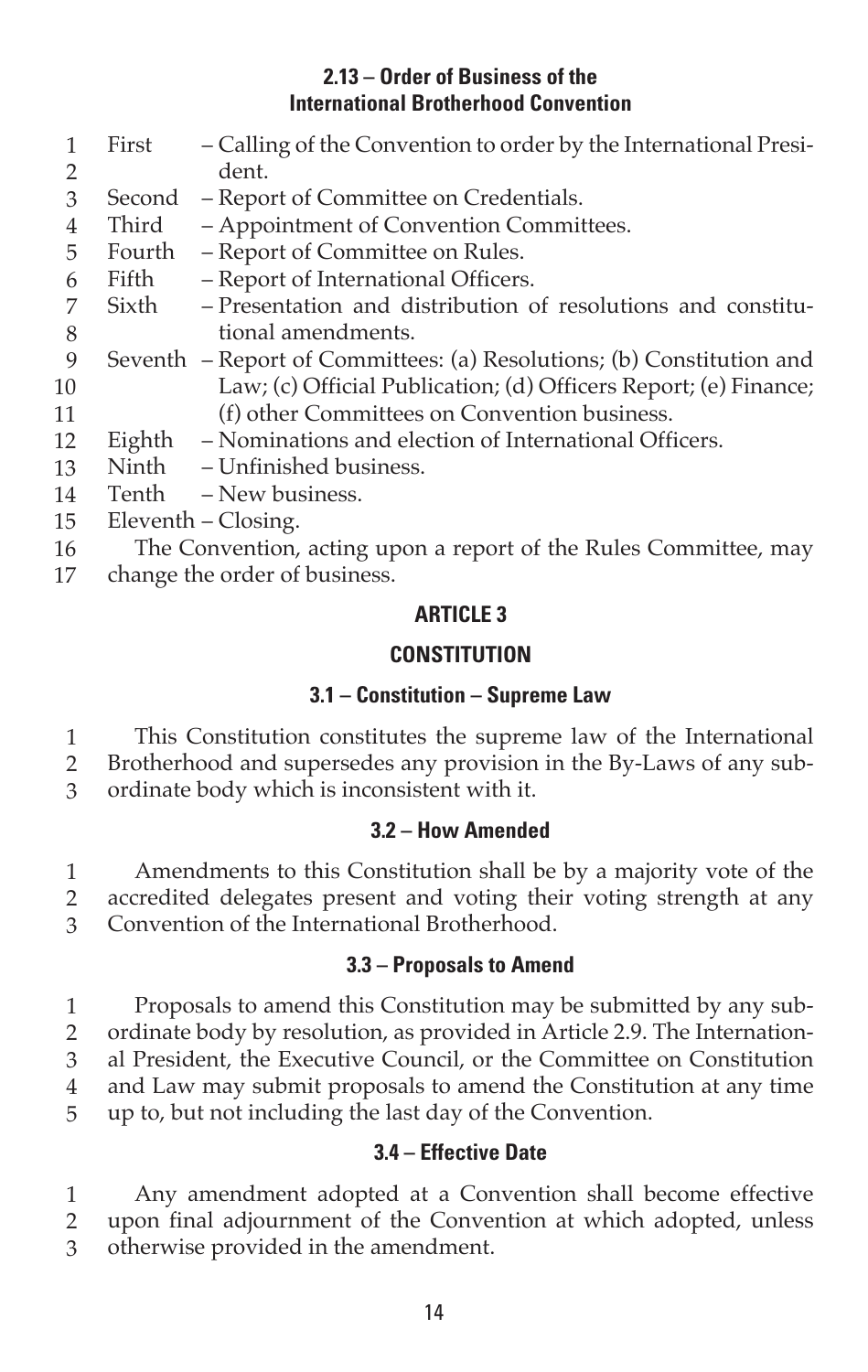#### **3.5 – Corrections**

The Executive Council shall have the authority, following Convention adoption of amendments to this Constitution, but prior to printing thereof, to make such corrections, typographical, grammatical, punctuational or otherwise, including titling, the supplying or remedying of inadvertent omissions or errors, as are necessary to carry out the spirit and intent of any amendment so adopted. 1 2 3 4 5 6

#### **ARTICLE 4**

#### **INTERNATIONAL OFFICERS**

#### **4.1 – Designated Officers**

Except as otherwise provided in Article 5.2, the International Officers shall consist of an International President, International Secretary-Treasurer and five (5) International Vice Presidents. 1 2 3

#### **4.2 – Qualifications of Nominees**

The officers of the International Brotherhood shall be nominated and elected only from among the International Officers and Delegates in attendance at the Convention. Candidates nominated must be present to accept the nomination unless prevented by official union duties, sickness, or some other unavoidable circumstances, provided that in the case of any such absence, the candidate desiring to be nominated shall notify the Convention presiding officer in writing that the candidate will accept if nominated. 1 2 3 4 5 6 7 8

#### **4.3 – Territorial Sections**

In order to promote the well-being of the International Brotherhood of Boilermakers, Iron Ship Builders, Blacksmiths, Forgers, and Helpers, and to better service the subordinate bodies, the territory under the jurisdiction of the International Brotherhood shall be divided into territorial sections, except as otherwise provided in Article 5.2, as follows: 1 2 3 4 5

Western States Section: States of Alaska, Arizona, California, Colorado, Hawaii, Idaho, Montana, Nevada, New Mexico, Oregon, Utah, Washington, Wyoming, and the Islands of the Pacific. 6 7 8

Great Lakes Section: States of Illinois, Indiana, Iowa, Kansas, Michigan, Minnesota, Missouri, Nebraska, North Dakota, Ohio, South Dakota, and Wisconsin. 9 10 11

Northeast Section: States of Connecticut, Delaware, Maine, Maryland, Massachusetts, New Hampshire, New Jersey, New York, Pennsylvania, Rhode Island, Vermont, Virginia, West Virginia, and the District of Columbia. 12 13 14 15

Southeast Section: States of Alabama, Arkansas, Florida, Georgia, Kentucky, Louisiana, Mississippi, North Carolina, Oklahoma, South 16 17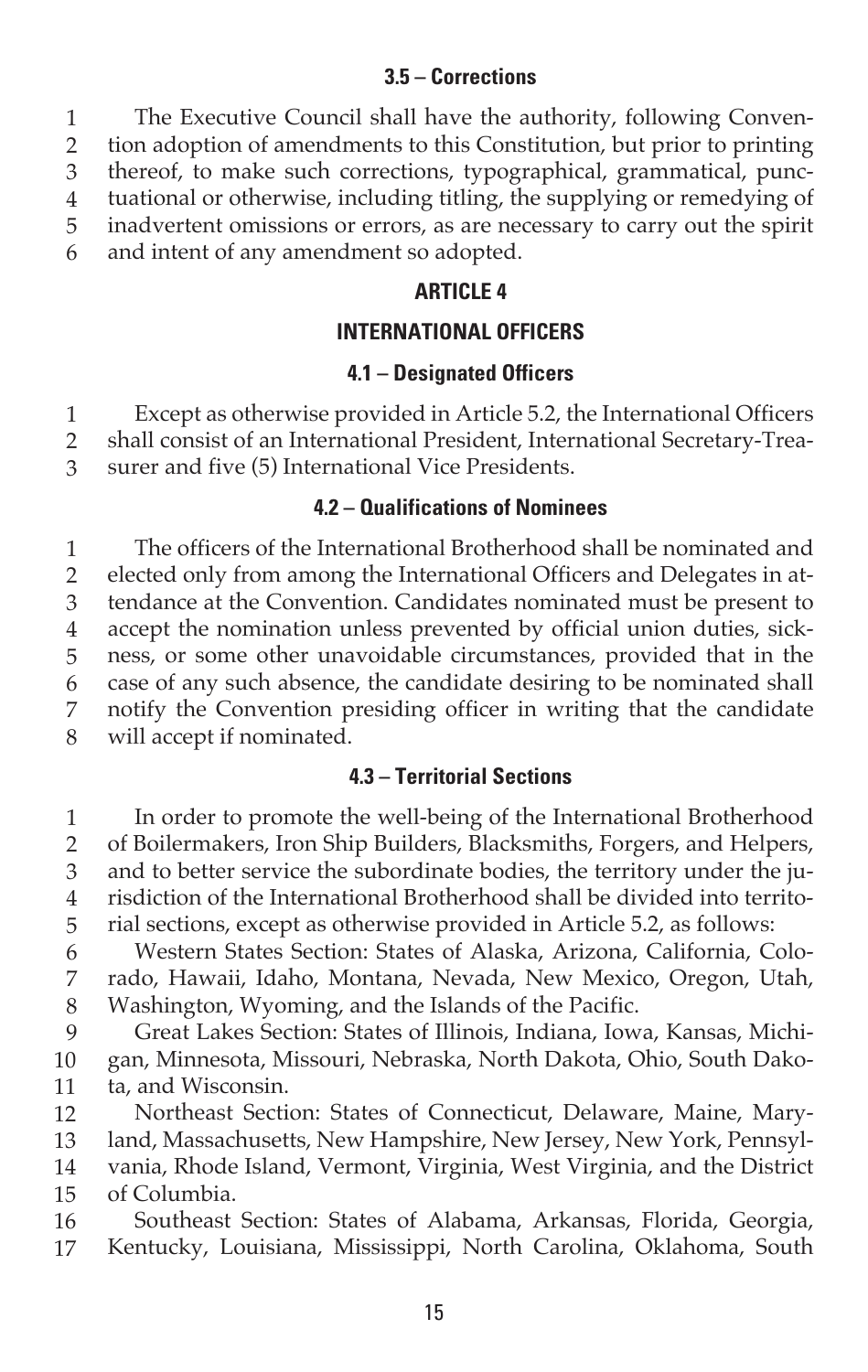Carolina, Tennessee, Texas, Puerto Rico, Isthmus of Panama, and the 18

U.S. Virgin Islands. 19

Canadian Section: Provinces of Alberta, British Columbia, Manitoba, New Brunswick, Newfoundland, Nova Scotia, Ontario, Prince Edward Island, Quebec, Saskatchewan. The three (3) territories of Northwest Territories, Nunavut, and Yukon Territory. 20 21 22 23

One (1) member from each of the foregoing sections, who maintains membership therein, shall be elected by the Convention as International Vice President from such section. The International President and International Secretary-Treasurer may maintain membership in any area 24 25 26 27

within the jurisdiction of the International Brotherhood. 28

# **4.4 – Nominations, Election, and Installation**

# **4.4.1 – Nominations and Election**

The International Officers shall be nominated and elected by the delegates assembled at the regular Convention. In the case of a contest in any International Office, the officer in question shall be elected by roll-call vote of the accredited delegates present and voting their voting strength as provided for in Article 2.2.1, the candidate receiving the highest vote to be elected. 1 2 3 4 5 6

# **4.4.2 – Installation of Officers**

International Officers shall be installed and assume office on the last day of the Convention. 7 8

# **4.5 – Vacancies – How Filled**

Except as otherwise provided in Article 5.2, the International President is empowered to fill by appointment all vacancies in International Office occasioned by death, resignation, or otherwise, when approved by majority vote of the Executive Council, until the next succeeding International Brotherhood Convention; in the event of a vacancy in the office of International President such vacancy shall be filled for the balance of the term by majority vote of the Executive Council. 1 2 3 4 5 6 7

# **4.6 – Retirement of International Officers**

# **4.6.1 – Retirement Date**

There shall be no automatic retirement date for International or Local Union Officers. 1 2

# **4.6.2 – Severance Pay**

When an International Officer retires or dies while in office, the Officer or Officer's beneficiaries shall be entitled to receive as severance pay the equivalent of three (3) months' salary or one (1) week's salary 3 4 5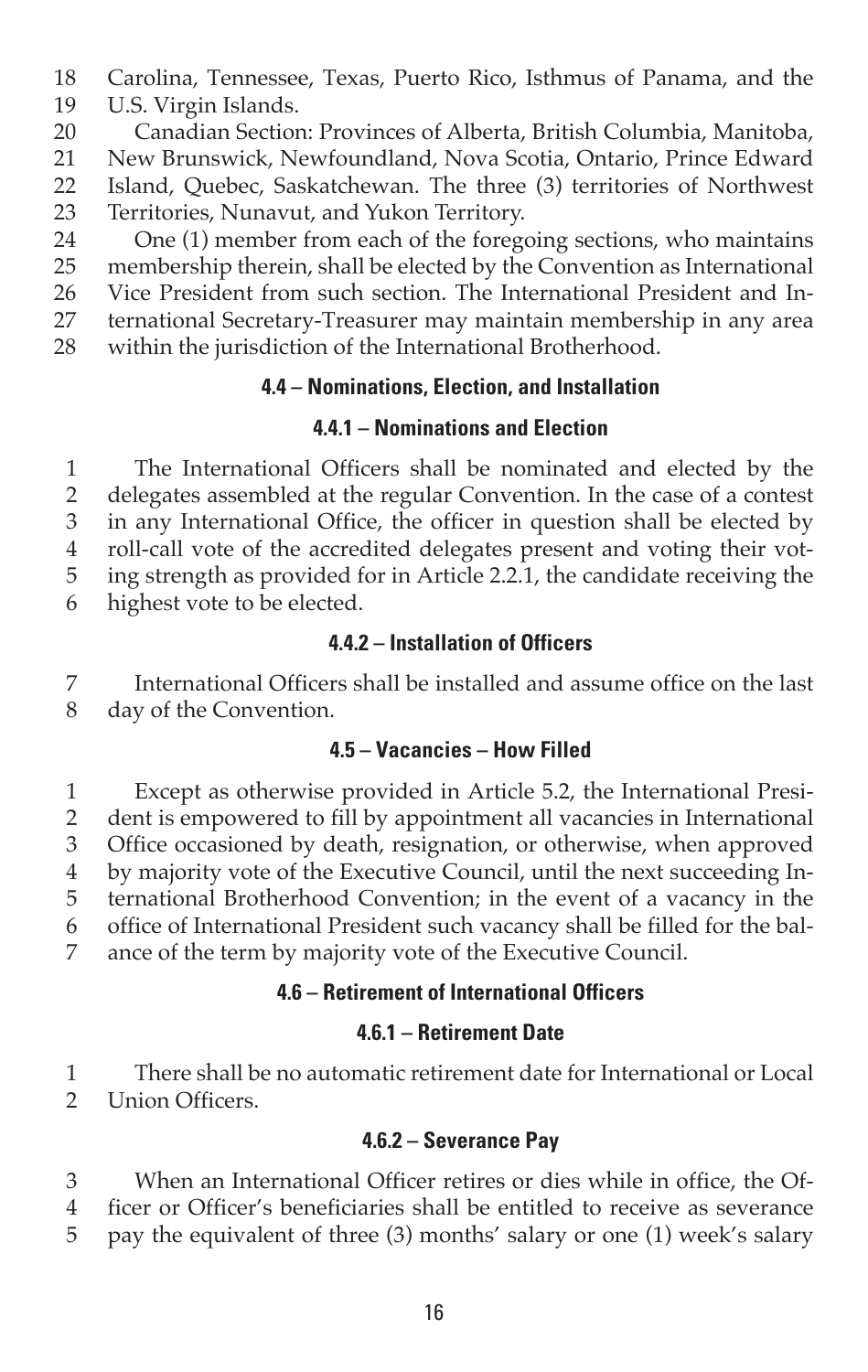for each year of full-time service, whichever is greater, except that such 6

amount shall not exceed the equivalent of six (6) months' salary. 7

# **4.7 – Outside Employment of Union Officers**

Any full-time salaried officer or appointed representative of the International Brotherhood or of a subordinate body who shall engage in any business outside of the regular duties of the International Brotherhood shall immediately upon engaging in such outside business resign or apply for leave of absence and vacate the office, provided that nothing herein shall be construed as to prohibit the holding of elective or appointed office in the AFL-CIO, CLC, or any department thereof, or in Building Trades Councils, Metal Trades Councils, Central Bodies, or State Federations chartered by the AFL-CIO with which subordinate bodies are affiliated or CLC, provided that the Executive Council may permit exceptions to the above. 1 2 3 4 5 6 7 8 9 10 11

#### **ARTICLE 5**

#### **EXECUTIVE COUNCIL AND DUTIES**

#### **5.1 – Composition**

The Executive Council shall be composed of the International President and the International Vice Presidents. 1 2

#### **5.2 – General Duties of Executive Council**

The Executive Council shall have governing authority over the International Brotherhood and its subordinate bodies when not in Convention session to the end of upholding the laws and policies of the Brotherhood as expressed in this Constitution; provided, however, that except to the extent necessary to accomplish such purposes the subordinate bodies of the Brotherhood shall have autonomy in the conduct of their affairs, including organizing activities, the negotiation and administration of collective bargaining agreements, and engaging in economic activity to that end where not done by the International Brotherhood itself; and provided further, that the International Brotherhood shall not be responsible for any actions, activities, or omissions of any of its subordinate bodies or their representatives unless the same were authorized or directed by the International Brotherhood. The Executive Council shall have the power to supervise all business and financial affairs of the International union and to authorize all expenditures deemed necessary to effectuate or accomplish the objectives of this International union, as set forth in Article 1.2 and other applicable provisions of the union's Constitution, or for its benefit. When an International Vice President retires, or for any reason vacates the office during an elected term, the Executive Council, upon the recommendation of the International President, shall have the authority to: eliminate the vacated office; realign the 1 2 3 4 5 6 7 8 9 10 11 12 13 14 15 16 17 18 19 20 21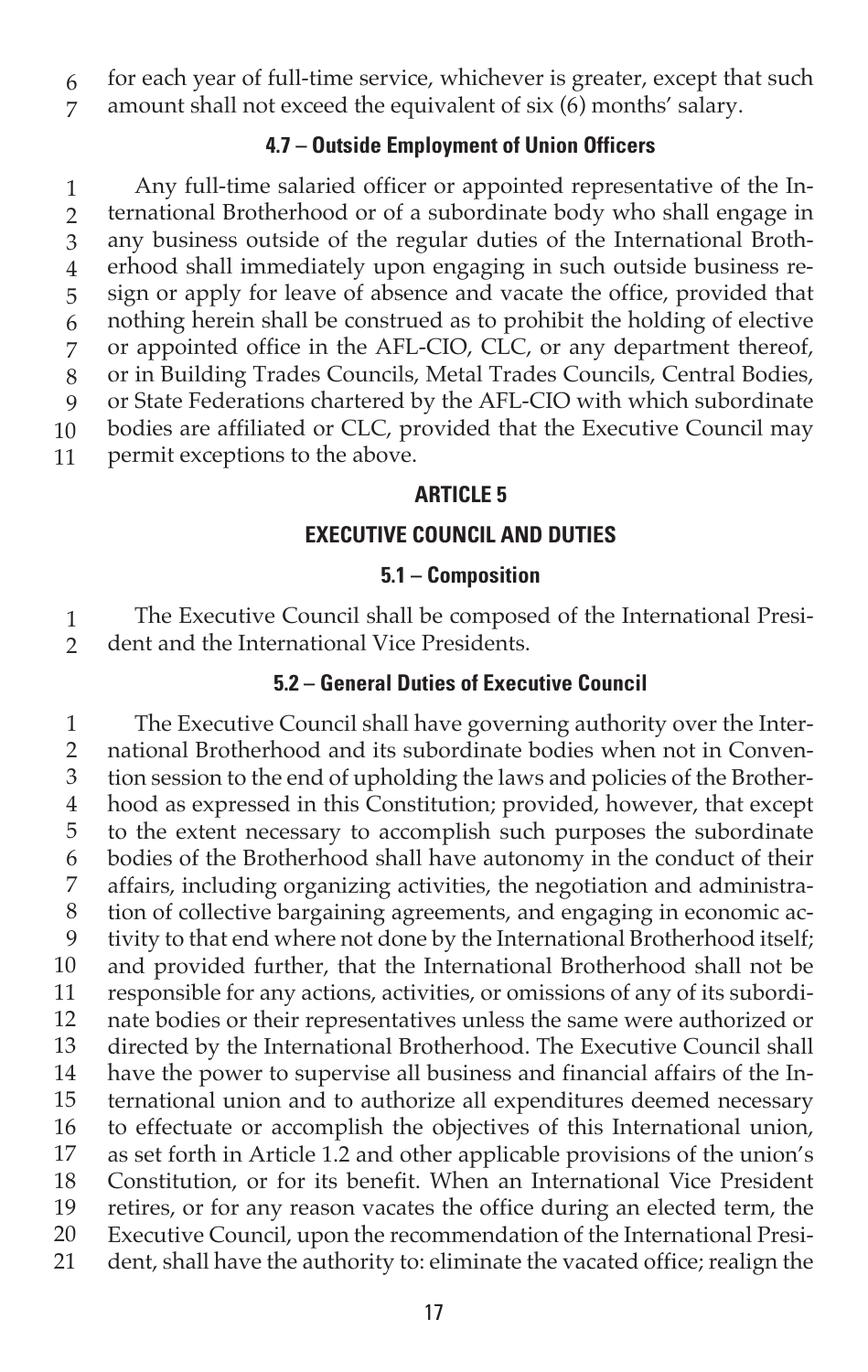territorial sections set forth in Article 4.3; and consolidate and/or redistribute the duties of the vacated office to one or more of the remaining Officers. The Executive Council shall have authority, upon recommendation of the International President, to continue to maintain, modify, implement, and/or administer retirement, health care, and other benefit programs for the benefit of officers, staff, and employees of the International union, and their dependents. The Executive Council shall have the authority to consummate a merger or affiliation of another labor organization into the International union, including the authority to increase the number of International Vice Presidents-at-large where necessary to effectuate such merger or affiliation, and to continue current policies and/or modify from time to time the policy governing such expenditures by the International union, its officers, and staff. The Executive Council shall have the authority to continue the transportation policy replacing in whole or in part the automobile allowance set forth in Articles 7 and 8 or to change said allowance if the adoption of said policy or change is in the best interest of the International union, or, inlieu-of any such allowance, to purchase and maintain automobiles for the use of designated officers and/or staff. The Executive Council shall have the authority, acting upon a recommendation of the International President, to adopt a relocation allowance policy which shall be applicable to officers and staff who are directed to relocate their home point and as a consequence incur significant economic expenditures or losses. The Executive Council shall be empowered to establish and/or charter subordinate bodies and to establish, and/or change the geographical location of such subordinate bodies and to establish, define, and change their geographic and trade or work jurisdiction. The Executive Council shall have the authority to determine whether or not a Local Lodge shall be affiliated or disaffiliated with a Council or District Lodge. The Executive Council shall have authority to establish rules and regulations to properly administer the provisions of this Constitution where they are not specifically spelled out herein and are not inconsistent therewith. It shall have the power to pass on any subject, proposition, or grievance, and hear and determine all cases of appeal from the decisions and rulings of the International President which are filed by registered or certified mail with the Executive Council within thirty (30) days of the date of such decision or ruling, except as provided in Articles 25.5 and 25.8, and of subordinate bodies, or involving any member or officer within the International Brotherhood, or any appointed representative. In all matters which are to be decided and acted upon by the Executive Council, a member or officer of the Brotherhood or a panel duly appointed by the International President may act in the matter with required report to the Executive Council for decision by the Executive Council. All decisions of the Executive Council shall be final, except as provided in Article 17.6.3. 22 23 24 25 26 27 28 29 30 31 32 33 34 35 36 37 38 39 40 41 42 43 44 45 46 47 48 49 50 51 52 53 54 55 56 57 58 59 60 61 62 63 64 65 66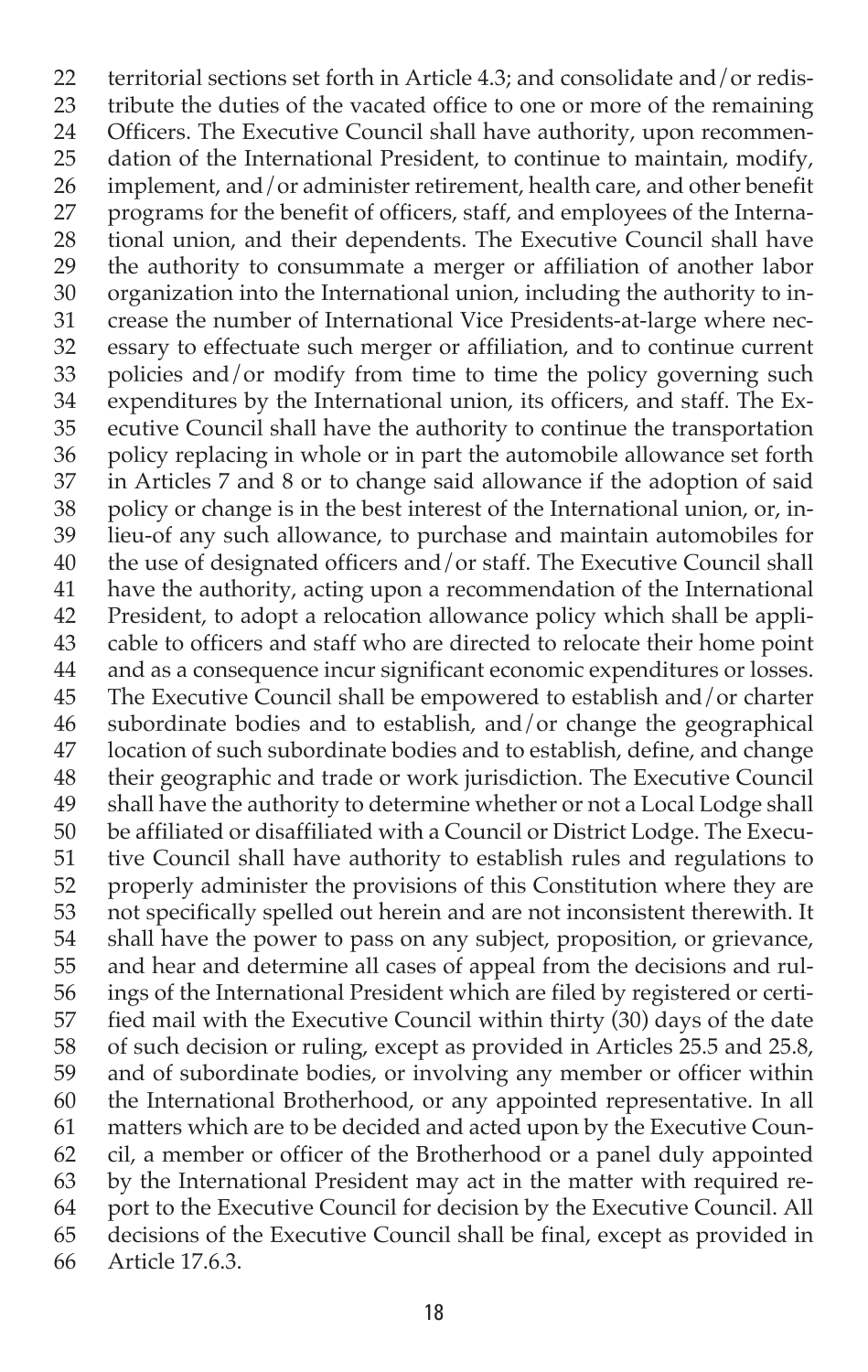#### **5.2.1 – Authority to Require Direct Submission of Dues Check-Off**

For any Local Lodge that has established a history of chronically late submission of required reports and/or audits, the Executive Council shall have the authority to require that Local Lodge to direct the employer in writing that monthly dues check-off shall be submitted directly to the International Secretary-Treasurer's office. In the event the employer refuses to comply with the Local Lodge's written directive, the Local Lodge shall, immediately upon receipt of the employer's dues check-off, endorse the employer's dues check-off check over to the International Secretary-Treasurer and forward same with all supporting documents to the International Secretary-Treasurer's office by certified mail. The International Secretary-Treasurer's office shall remit to the Local Lodge that portion of the monthly dues receipts that are normally retained by the Local Lodge. 67 68 69 70 71 72 73 74 75 76 77 78 79

# **5.2.2 – Authority to Require Reimbursement of Audit Expenses**

The Executive Council shall have the authority to require the Local Lodge to reimburse the International union for any and all actual expenses incurred by International staff and/or auditors in order to bring the Local Lodge into compliance with its reporting and recordkeeping duties and requirements. 80 81 82 83 84

# **5.3 – Jurisdiction of District and Local Lodges**

The Executive Council shall have authority to designate District and Local Lodge trade or work jurisdiction and their geographical jurisdiction. Such designation shall be set forth in each charter upon its issuance. Such jurisdiction shall continue unless and until the International President should determine to enlarge or restrict such jurisdiction as, in his judgment, the interests of the International Brotherhood require. Any decision of the International President to enlarge or restrict the jurisdiction of a subordinate body is subject to review by the Executive Council upon appeal. 1 2 3 4 5 6 7 8 9

# **5.4 – Consolidation of District and Local Lodges and Offices Thereof**

# **5.4.1 – Consolidation of Lodges**

The International President shall have authority to consolidate two (2) and/or more District or Local Lodges in any area if, in his judgment, the interests of the International Brotherhood and of the members involved so require. In directing a consolidation it shall be the duty of the International President to safeguard and protect the membership rights 1 2 3 4 5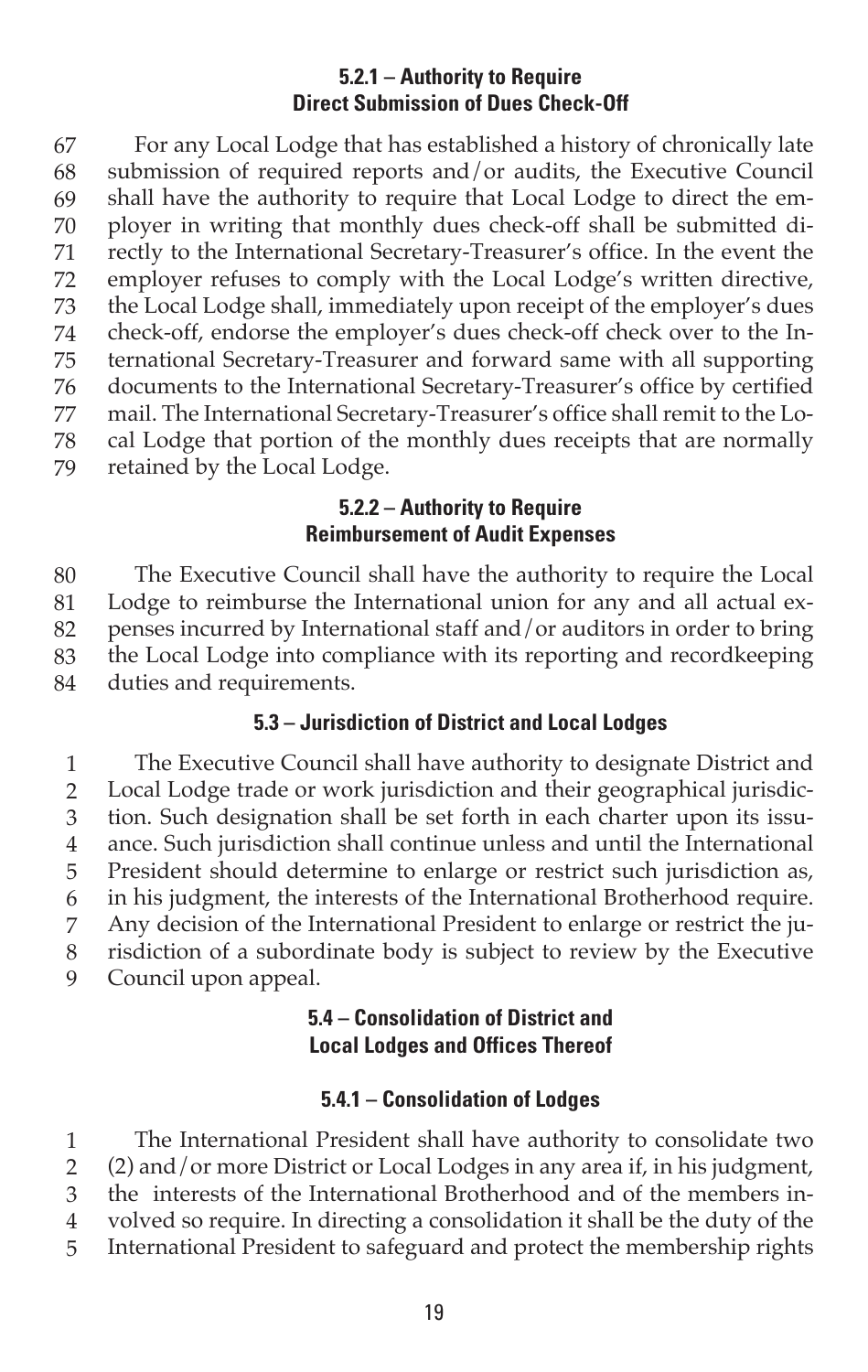of persons affected by or involved in any consolidation and to safeguard 6

- and protect the properties, funds, and assets of the District and/or Local 7
- Lodges which are being consolidated so that such properties, funds, and 8
- assets become the property of the consolidated Lodge, less the costs in-9
- curred by the International in effectuating such consolidation. Any deci-10
- sion by the International President pursuant to this provision is subject 11
- to review by the Executive Council upon appeal. 12

# **5.4.2 – Consolidation of Offices**

In any case where two (2) or more District or Local Lodges are to be consolidated pursuant to this section, the Executive Council shall have authority to consolidate the offices of such Lodges provided that the involved Lodges have been unable or are unwilling to agree upon a consolidation of offices satisfactory to the Executive Council. 13 14 15 16 17

The Executive Council shall also have authority to consolidate offices within a District or Local Lodge if, in the judgment of the Executive Council, the interests of the International Brotherhood and of the Lodge so require. All officers of District and Local Lodges shall take office sub-18 19 20 21

ject to the above provisions. 22

# **5.5 – Issuance of Local Lodge Charters**

The International President will have authority to issue Local Lodge charters. 1 2

# **5.6 – Minimum Requirements for Maintaining Local Lodge Charters**

Upon issuance of such charter, such Local Lodge shall, subject to other applicable provisions of this Constitution and particularly Articles 5.3 and 5.4, continue in existence while thirty-five (35) or more of its members are employed under the jurisdiction of the International Brotherhood, subject to the approval of the Executive Council. If thirty-five (35) or more members maintain membership in such Local Lodge and otherwise comply with the provisions of this Constitution, all books, records, properties, funds, and assets (including trusts, trust funds, or other trust properties held, operated, or controlled by such Local Lodge) owned or held by such Local Lodge shall remain the property of such Local Lodge so long as the charter is maintained. Any Local Lodge having less than thirty-five (35) active members (unless otherwise approved by the Executive Council) shall be automatically disbanded and its charter returned to the International Brotherhood, together with all books, records, properties, funds, and assets 1 2 3 4 5 6 7 8 9 10 11 12 13 14 15

(including trusts, trust funds, or other trust properties held, operated, 16

- or controlled by such Local Lodge) owned or held by such Local Lodge 17
- at the time of such disbanding, which shall become the property of the 18
- International Brotherhood. 19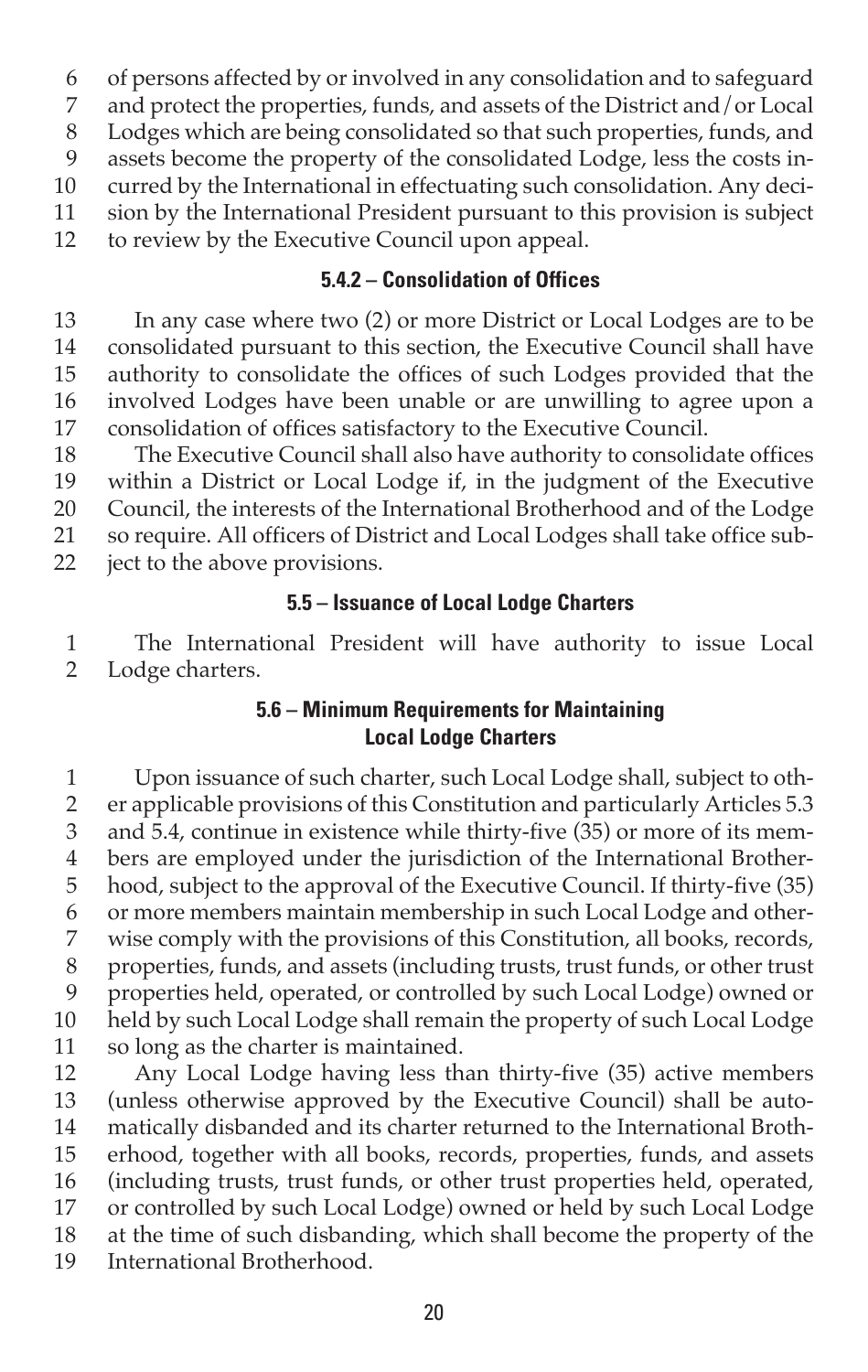#### **5.7 – Grievance Adjustment Procedures**

All grievances or disputes involving matters which are not the proper subject of disciplinary proceedings, including grievances or disputes within a Local Lodge, or between Local Lodges, or between a District Lodge and a Local Lodge, if not settled within thirty (30) days of the original occurrence of the grievance or dispute, within the next fifteen (15) days may be submitted for adjustment to the International President, or the International President's designee, who shall investigate and resolve the matter, subject to appeal within thirty (30) days, by registered or certified mail to the Executive Council whose decision shall be final. 1 2 3 4 5 6 7 8 9 10

#### **5.8 – Meetings of Executive Council**

The Executive Council shall meet on call of the International President as conditions warrant, but shall meet at least semi-annually, and shall meet immediately preceding and following each Convention. Its decisions shall be governed by majority vote. A majority of the Council shall constitute a quorum. When not in formal session, the Executive Council may act on any matter by letter, telephone, facsimile, e-mail, or any other means as determined appropriate by the International President. All action not taken at a formal Council session shall be confirmed in the form of a signed Council document. 1 2 3 4 5 6 7 8 9

# **ARTICLE 6**

# **INTERNATIONAL BOARD OF TRUSTEES AND DUTIES**

# **6.1 – Qualifications and Selection**

Subject to the control and supervision of the Executive Council, there shall be an International Board of Trustees, hereinafter called the "Board of Trustees," consisting of the International President, International Secretary-Treasurer, and a third member who shall be an elected International Officer, who shall be selected by the other two (2) members, subject to confirmation by the Executive Council. 1 2 3 4 5 6

#### **6.2 – Authority to Hold Title**

The individual members and their successors, as from time to time designated and constituting the Board of Trustees, shall have authority to hold in their names or in the name of their nominee, the legal title to all real and personal property owned, possessed, and belonging to this International Brotherhood, in trust nevertheless, for the use and benefit of the International Brotherhood and the members thereof. No member of the Board of Trustees or any successor, as such, nor anyone claiming by, through, or under such individual, shall have or be vested with any personal right, title, or interest in or to any of such property. 1 2 3 4 5 6 7 8 9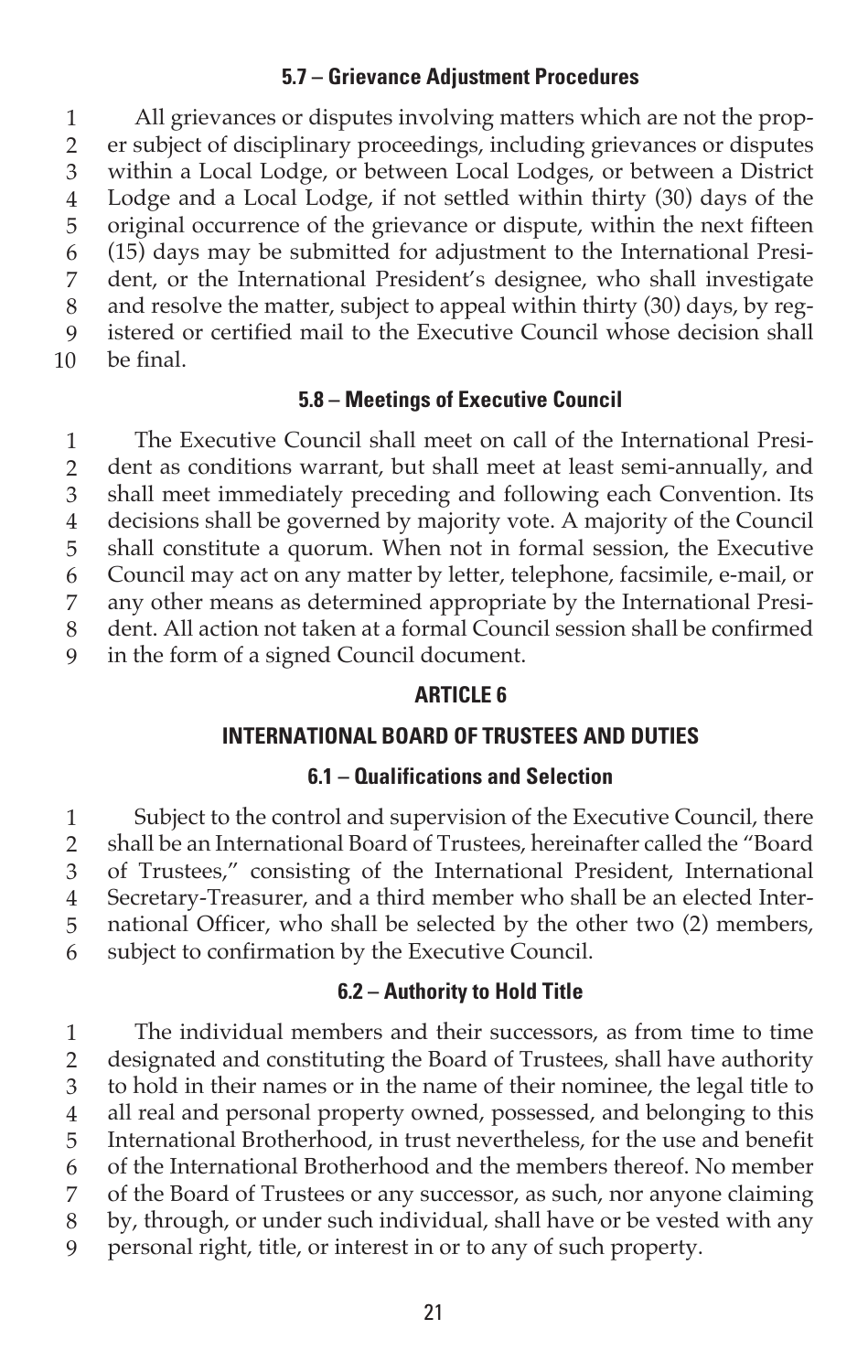# **6.3 – Management and Control of Funds**

The Board of Trustees shall have power to manage, control, and operate the property and invest the funds of this International Brotherhood. All investments shall be of the type as shall conform to the standards for investments made by fiduciaries under the laws of the State of Kansas or the District of Columbia, except that the Executive Council may authorize the Board of Trustees to invest in other properly secured investments up to sixty percent (60%) of the value of such investments. 1 2 3 4 5 6 7

# **6.4 – Authority to Purchase and Sell Property**

The Board of Trustees shall also have power, when expressly authorized by the Executive Council, to purchase, acquire, encumber, sell, lease, trade or exchange, improve or repair any real or personal property, and to execute contracts, assignments, deeds, conveyances, mortgages, liens, and other instruments of writing, concerning any or all of such property for and on behalf of this International Brotherhood, wherever the same may be situated. 1 2 3 4 5 6 7

# **6.5 – Majority Action Required**

All powers conferred on the Board of Trustees by this Article shall be exercised by a majority action of the members thereof; provided, however, that any deed, mortgage, or other instrument conveying title to or any interest in real or personal property of this International Brotherhood, or any written lease covering any portion of such property, shall be executed by at least two (2) members of the Board of Trustees. 1 2 3 4 5 6

# **6.6 – Term of Office and Filling Vacancies**

Each member of the Board of Trustees shall continue in office until a successor has been duly selected and qualified. In case of the death, resignation, or removal of any of the members of the Board of Trustees, the Executive Council shall thereupon declare a vacancy and promptly arrange for the selection and confirmation of a successor, as herein provided. 1 2 3 4 5

# **6.7 – Termination of Responsibility**

Upon the death, resignation, or removal of any one (1) or more of the members of the Board of Trustees, the legal title to all real and personal property of this International Brotherhood, wherever the same may be situated, then vesting in such former member or members, shall immediately pass to and be vested in the surviving member or members of the Board of Trustees and the successor or successors so designated; and in any such event, no further written instrument, deed, conveyance, disclaimer, or other acquittance shall be required to complete the transfer and vest the full legal title to all of such property in the surviving and successor members of the Board of Trustees. 1 2 3 4 5 6 7 8 9 10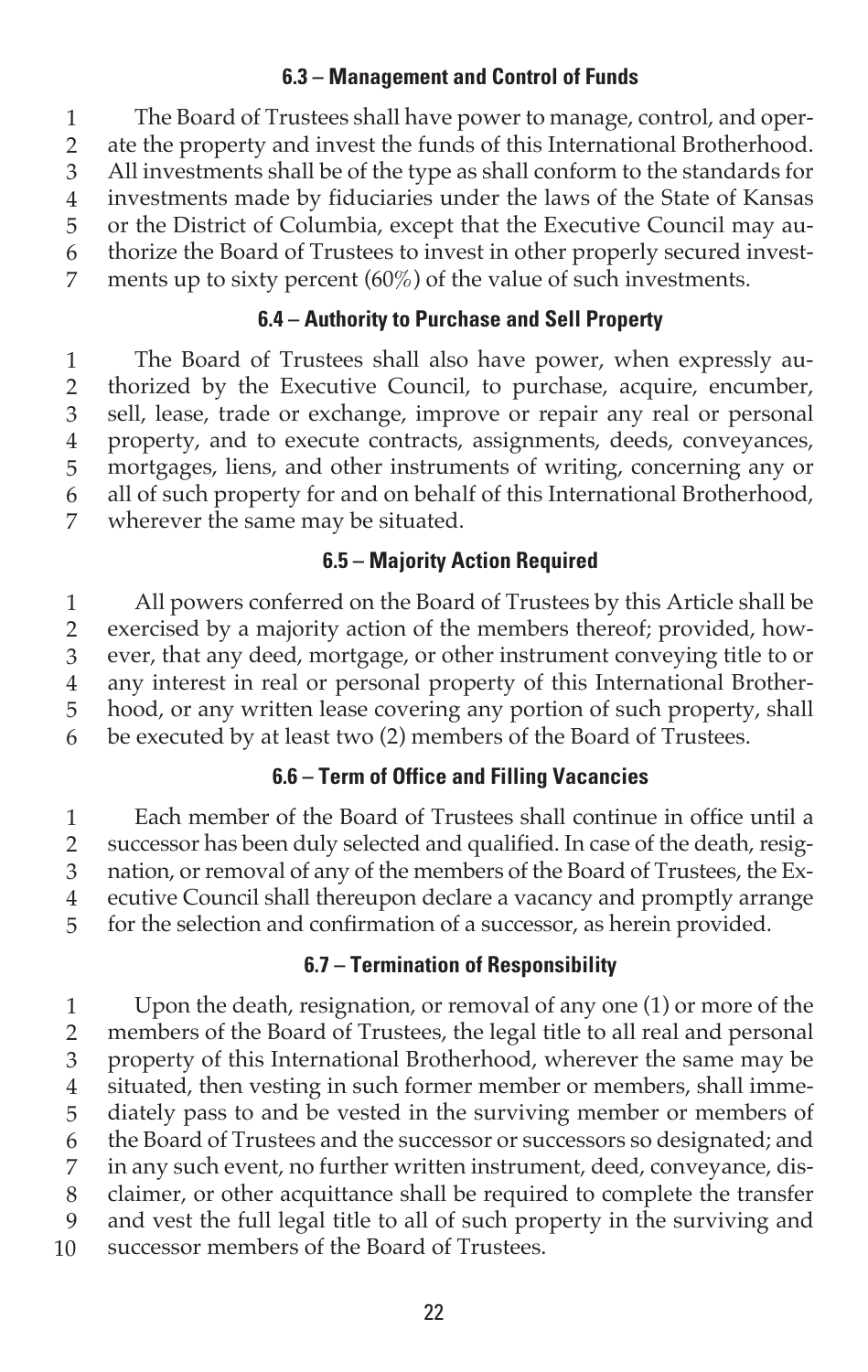#### **ARTICLE 7**

#### **DUTIES OF THE INTERNATIONAL PRESIDENT**

#### **7.1 – General Duties**

#### **7.1.1 – Principal Executive and Administrative Officer**

The International President shall be the principal executive and administrative officer of the International Brotherhood and shall enforce all its laws according to its Constitution and policies set down by its Conventions and the Executive Council. The International President shall have direction and supervision of all subordinate bodies in connection therewith and shall exercise day to day supervision over the affairs of the International Brotherhood, all to the end of obtaining compliance with the laws and policies of the International Brotherhood as set forth in this Constitution; provided, however, that except to the extent necessary to accomplish such purposes, the subordinate bodies of the Brotherhood shall have autonomy in the conduct of their affairs, including organizing activities and the negotiation and administration of collective bargaining agreements where not done by the International Brotherhood itself or where the International Brotherhood is not a party to said collective bargaining agreement and engaging in economic activity to that end; and provided, further, that the International Brotherhood shall not be responsible for any actions, activities, or omissions of any of its subordinate bodies or their representatives unless the same were authorized or directed by the International Brotherhood. The International President shall be authorized to appoint officers pro tem of the International Brotherhood and of its District and Local Lodges and all committees not otherwise provided for. The International President shall countersign all orders for payment of money, and shall have authority to make such expenditures from the funds of the International Brotherhood as are necessary for the protection of its interests and the achievement of its objectives as approved by the Executive Council. The International President shall be empowered to designate any member of the International Brotherhood to perform any of the duties of the International President's office. 1 2 3 4 5 6 7 8 9 10 11 12 13 14 15 16 17 18 19 20 21 22 23 24 25 26 27 28

## **7.1.2 – Appointment of Delegates to Special Conventions**

The International President and International Secretary-Treasurer by virtue of their office shall be delegates to all conventions of the American Federation of Labor and Congress of Industrial Organizations (AFL-CIO). Other allowed delegates to said conventions shall be appointed by the International President as follows: the International Vice President from the Vice Presidential section in which the convention is held; and a representative of each of the three (3) Divisions of the International Brotherhood 29 30 31 32 33 34 35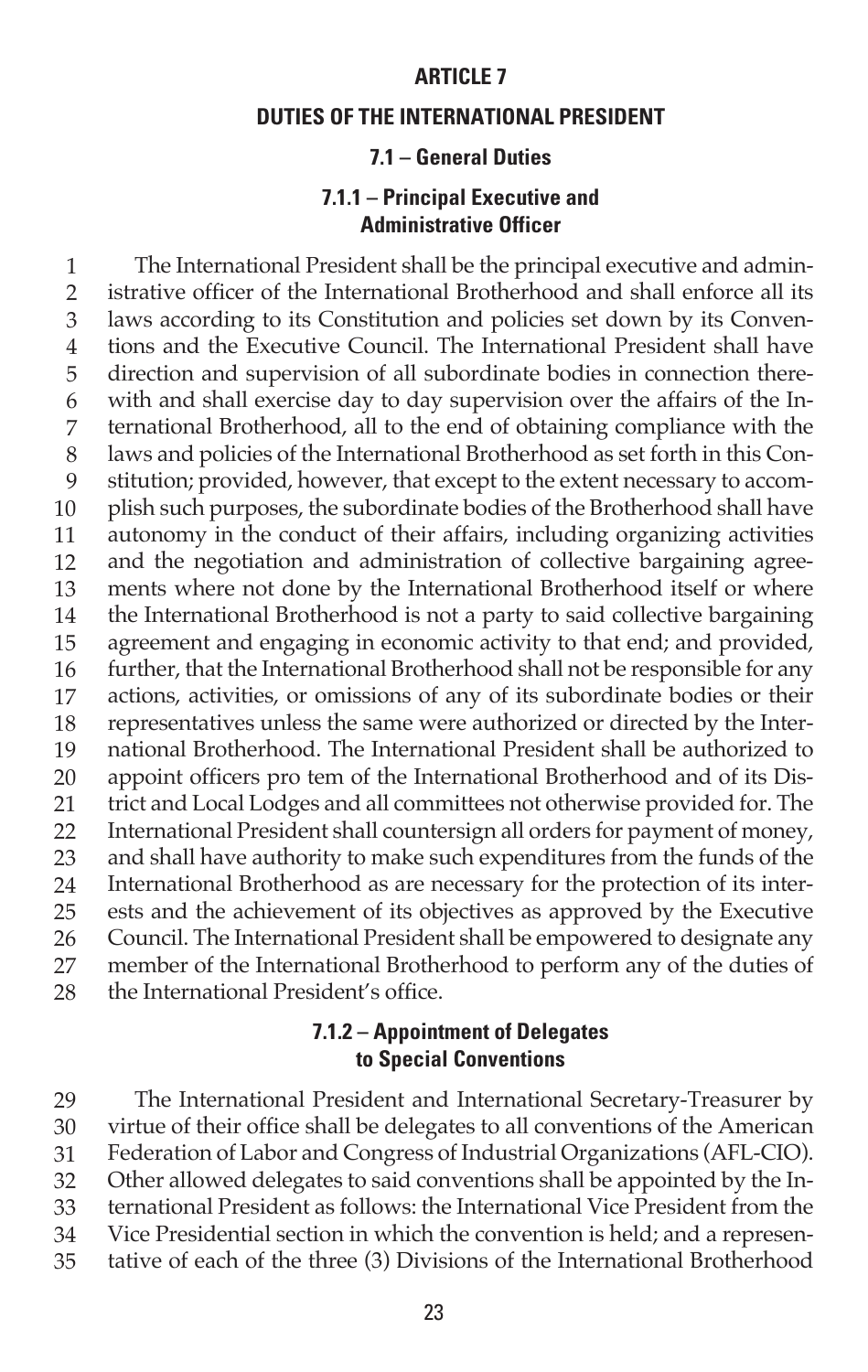as provided in Article 19.1: Shipbuilding and Marine, Construction, and Industrial Plants and Shops. For conventions of any other organization with which the International Brotherhood may be affiliated, appointment of delegates shall be at the International President's discretion. 36 37 38 39

The International President shall have power to authorize allowances and expenses for such delegates and in addition shall have power to authorize any of such delegates to attend departmental conventions of the AFL-CIO or to authorize other members of the International Brotherhood to act as representatives of the Brotherhood at such conventions and meetings of labor organizations or labor federations as the International President deems necessary for the interests of the Brotherhood. The International President shall similarly be empowered to authorize allowances and expenses for such persons. 40 41 42 43 44 45 46 47 48

# **7.2 – Constitutional Interpretations**

The International President shall hear and decide all questions involving interpretation or application of this Constitution or of subordinate body By-Laws. All decisions shall be binding unless reversed or modified by the Executive Council upon proper appeal. 1 2 3 4

# **7.3 – Salary and Expenses**

The International President shall receive a salary of Six Thousand Seven Hundred Five Dollars and Ninety-Four Cents (\$6,705.94) per week, plus allowances and expenses. 1 2 3

# **7.4 – International Representatives**

The International President shall be empowered to appoint International Representatives whose salary shall not exceed fifty-five percent (55%) of the International President's salary, per month, payable semimonthly. They shall each, in addition to the salary approved by the International President, receive for allowances and expenses as follows: lowest-available coach class plane fare that can be obtained, railroad fare and Pullman fare (when necessary), or if travel is by automobile, the maximum amount allowable by the Internal Revenue Service; hotel, food, and maintenance allowance and expenses in the amount of single hotel room plus Seventy-Five Dollars (\$75.00) effective August 1, 2006, and actual expenses for cab fare, postage, and other necessary expenses when itemized in expense account; provided, however, that the Executive Council shall have authority to amend the allowances and expenses as set forth herein and/or to replace same with alternative expenses and allowances. 1 2 3 4 5 6 7 8 9 10 11 12 13 14 15

# **7.5 – Direction of Organizational Work and International Representatives**

The International President shall direct all organizational work; may assign International Vice Presidents and International Representatives 1 2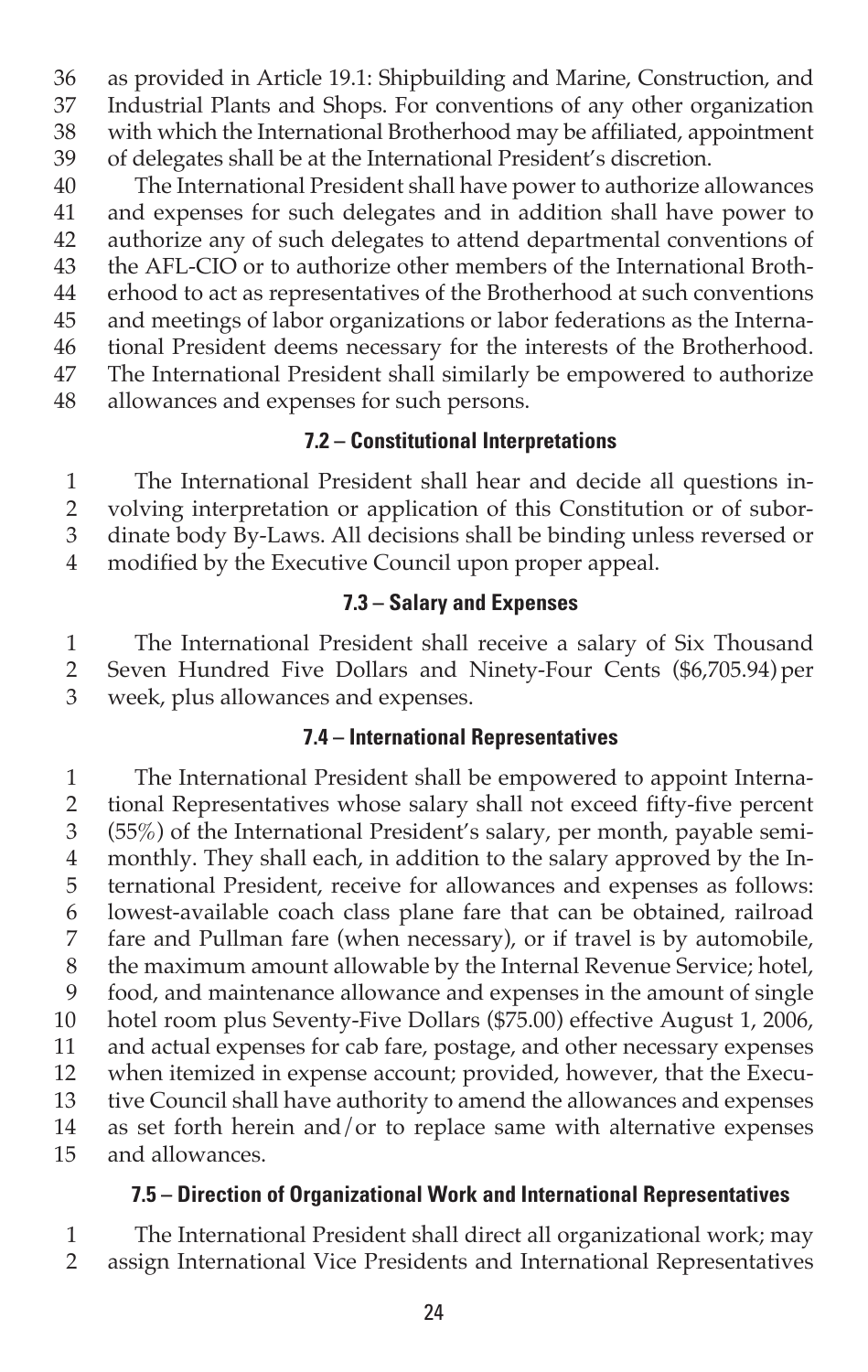to any section under the jurisdiction of the International Brotherhood; 3

shall be empowered to make adjustments in policy affecting remunera-4

tion to remedy problems that create inequities and transact any business 5

the International President may assign to them; and shall be authorized to employ such assistance for the operation of the International Presi- 6 7

dent's office as the International President deems necessary. 8

## **7.6 – Employment of Official Auditor**

The International President shall employ, subject to the approval of the Executive Council, a certified public accountant to examine the books and records of the International Brotherhood at the headquarters office and to make an audit which the auditor shall submit together with a report of the auditor's findings to the Executive Council annually, or as otherwise directed by the International President and the Executive Council. 1 2 3 4 5 6 7

## **7.7 – Presiding Officer and Convention Report**

It shall be the duty of the International President to preside at all Con-1

ventions, and submit to each regular Convention a report of the activi-2

ties of the International Brotherhood between Conventions. 3

## **7.8 – Financial Assistance**

The International President shall have authority to grant financial 1

assistance to subordinate bodies when in the International President's 2

judgment the best interests of the International Brotherhood so require 3

and where the conditions of Article 28.2.3 have been met. 4

## **ARTICLE 8**

## **DUTIES OF INTERNATIONAL VICE PRESIDENTS**

## **8.1 – General Duties**

It shall be the duty of the International Vice Presidents to supervise the operation of subordinate bodies, including servicing of such bodies and assisting in their organizing efforts, all under the direction of the International President. When assigned by the International President, they shall perform such other duties in such other localities or sections as instructed. The International Vice Presidents shall transact such other business as they deem advisable where they believe it to be for the best interest of the International Brotherhood or when instructed to do so by the International President. They shall keep the International President informed on the general conditions in their respective sections. When the International President, or International Secretary-Treasurer, or the International Vice President of the section has cause to believe that the financial affairs of a subordinate body are not being properly handled, the International Vice President or a duly-designated representative, shall 1 2 3 4 5 6 7 8 9 10 11 12 13 14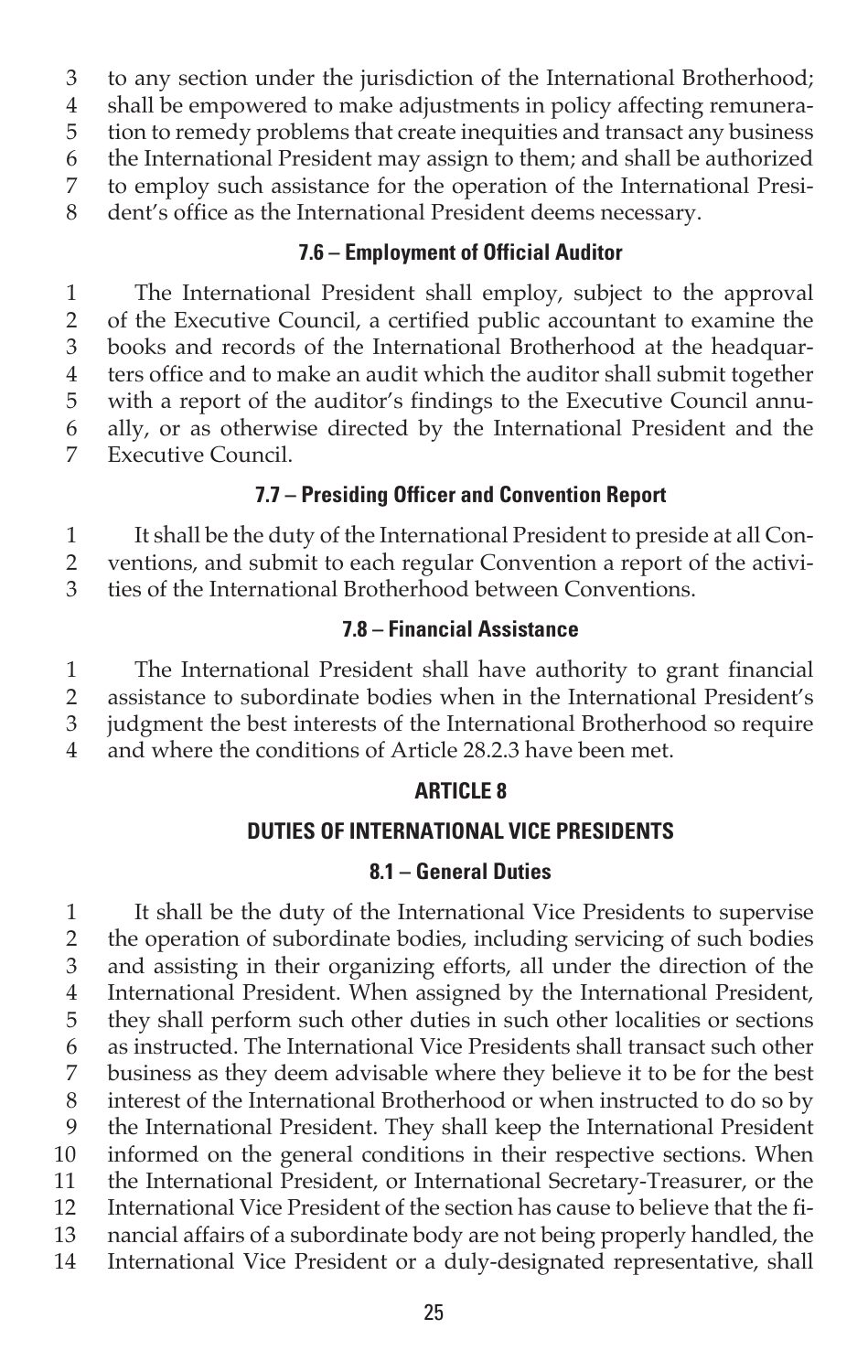- have the power to enter any subordinate body and conduct an examina-15
- tion or audit of the books and accounts of such subordinate body and, 16
- if necessary, to take whatever steps are required to correct the situation, 17
- subject to the approval of the International President. 18

# **8.2 – Salary and Expenses**

The International Vice Presidents shall receive a salary equivalent to ninety percent (90%) of the International President's constitutionallyestablished salary, payable weekly, plus allowances and expenses; provided, however, that the Executive Council shall have the authority to amend and/or to replace such allowances and expenses with alternative allowances and expenses. 1 2 3 4 5 6

#### **ARTICLE 9**

#### **DUTIES OF THE INTERNATIONAL SECRETARY-TREASURER**

#### **9.1 – General Duties**

The International Secretary-Treasurer shall be responsible for keeping a true record of all proceedings of International Conventions and Executive Council meetings; shall have custody of all the property of the International Brotherhood and shall receive all income; shall pay all warrants drawn on the treasury when properly countersigned by the International President; shall submit all bills to the International President for approval, except for those of a routine, fixed, or recurring nature, such as for service and supplies; shall purchase, when authorized, all supplies necessary to conduct the business of the International Brotherhood; shall be authorized to employ such assistance for the operation of the International Secretary-Treasurer's office as the International Secretary-Treasurer deems necessary; and shall, by virtue of office, be a delegate to conventions of the American Federation of Labor and Congress of Industrial Organizations (AFL-CIO). 1 2 3 4 5 6 7 8 9 10 11 12 13 14

#### **9.2 – Supplies**

The International Secretary-Treasurer shall receive all applications for charters, and endorse and forward the same to the International President, who shall issue necessary instructions. The International Secretary-Treasurer shall have charge of all supplies and shall furnish the same to all Lodges. The International Secretary-Treasurer shall forward free of cost to each Lodge as many copies of this Constitution as each Lodge shall have members, as shown by its last report, such copies to be distributed by the Secretary-Treasurer or other officer of the Lodge to all of the members thereof. Additional copies of this Constitution shall be furnished at cost, except in the case of newly-initiated or reinstated members. 1 2 3 4 5 6 7 8 9 10 11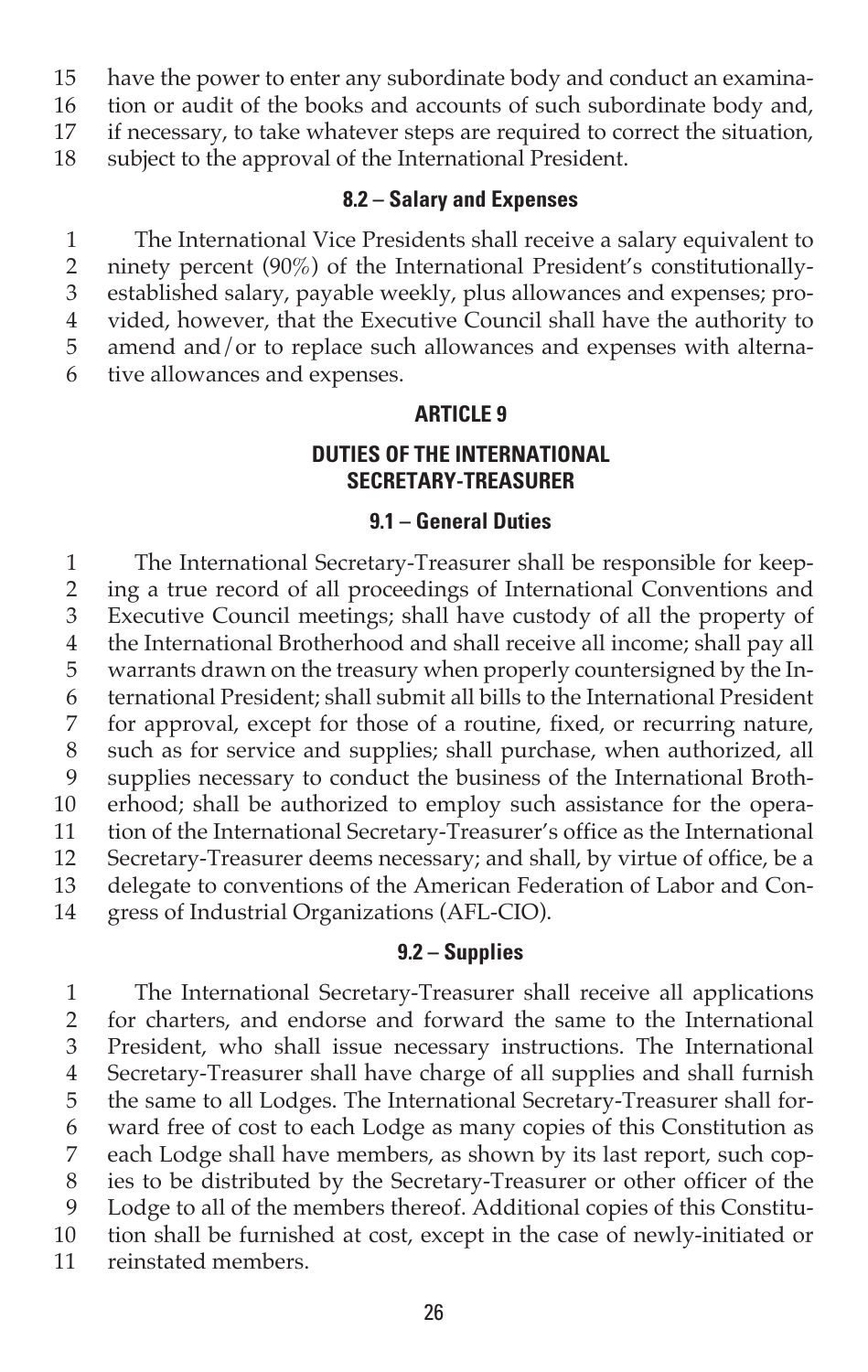### **9.3 – Keeping of Accounts**

The International Secretary-Treasurer shall keep a systematic account of all transactions between the International Brotherhood and the subordinate bodies, so as to render a strict account of all receipts and supplies. The International Secretary-Treasurer shall issue to each subordinate body and to the Executive Council, after the close of the fiscal year (June 30th), an annual financial report as directed by the Executive Council. Said report shall show an itemized account of all receipts and disbursements, together with a statement of assets and liabilities of the International Brotherhood. The International Secretary-Treasurer shall furnish the International President a list of all Lodges that have not submitted proper monthly reports; shall maintain a complete roll and record of the membership; and shall make such changes from time to time as may be necessary through transfer, withdrawal, suspension, expulsion, or death of members to keep such roll current. The International Secretary-Treasurer shall, upon assuming office, furnish bond as required by law, which shall be taken out in some reliable guaranty company, the expense of the same to be borne by the International Brotherhood. 1 2 3 4 5 6 7 8 9 10 11 12 13 14 15 16 17 18

#### **9.4 – Salary and Expenses**

The International Secretary-Treasurer shall receive a salary equiva-1

lent to ninety percent (90%) of the International President's constitution-2

ally-established salary, payable weekly, plus allowances and expenses, 3

and shall be under the supervision of the International President. 4

## **9.5 – Accounting Requirement**

The International Secretary-Treasurer shall be authorized to establish and prescribe a uniform and modern bookkeeping system for use by subordinate bodies of the Brotherhood and with the approval of the International President shall be authorized to require subordinate bodies to adopt and use such system. 1 2 3 4 5

#### **ARTICLE 10**

#### **OFFICIAL PUBLICATION**

The International Brotherhood shall publish and maintain an official publication to be distributed to all members. The editorial policy and management of the publication shall be under the direction of the International President. The International President is authorized to make such expenditures in connection with the publication, operation, and distribution of the official publication as the International President deems necessary, subject to the approval of the Executive Council. 1 2 3 4 5 6 7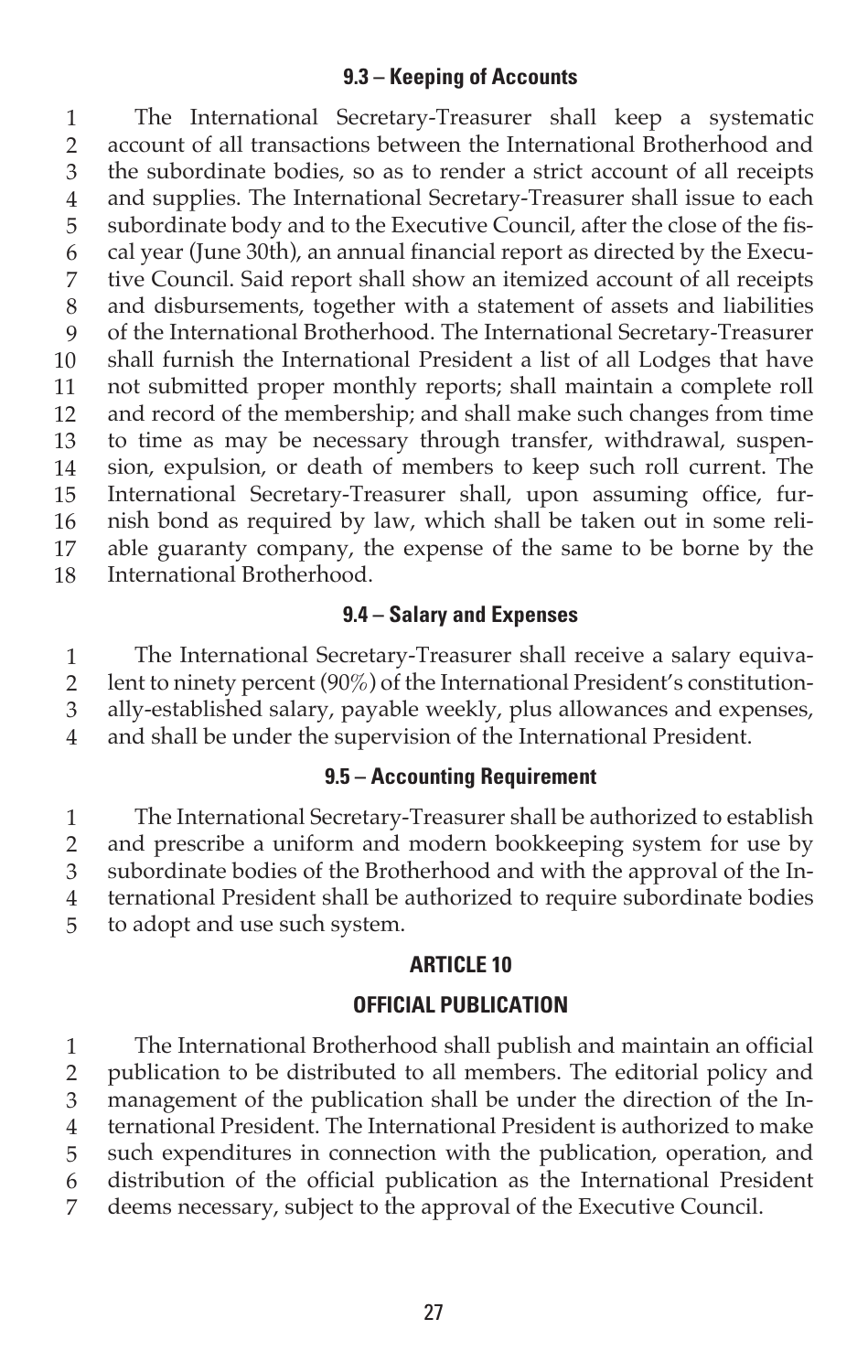## **ARTICLE 11**

#### **ESTABLISHED JURISDICTION OF THE TRADE**

It is hereby established and shall be so upheld by the International Brotherhood that its members have jurisdiction over the following work, subject of course, to joint agreements with other international unions which may modify certain claims herein: 1 2 3 4

**11.1.** All boilers, parts and related equipment, drums, water tubes, fire tubes, combustion tubes, and arch tubes; thermic syphons, smoke boxes, and stacks; front-ends and doors, draft plates, baffles and diaphragms, spark arresters, including wire netting and frames, ash pans, flash pans, fire doors and fire door frames, including operating mechanisms, stokers, grates, and rigging; oil, gas, nuclear, and pulverized coal burners; steel cabs and tank houses, metal running boards and steps, metal pilots, including manufacturing, application, removal, and repair; cylinder and dome casings, brackets for air pumps, air pumps, head lights, dynamos, oil heaters, and classification lights; wind sheets, deck plates, deck aprons, shovel sheets, splash plates, expansion plates, and lateral braces; locomotive tender tanks, tender tank frames and tender tank truck frames, grab irons, hand rails, and metal ladders; building, repairing, and applying snow plows, derricks for wreckers, power shovels and pile drivers, building oil and gravel spreaders; body frames on electric or diesel locomotives, body underframes and all body, cab, and housing work, gear casings and wheel covers, battery boxes, ventilator covers, and grid panels; motor housing, name, and classification plates; oil tanks, tanks of tank cars, including brackets, hand rails, ladders, and metal jackets when used on same; all laying-out, cutting, bending, flanging, fitting up, patching, bolting, riveting, chipping, caulking, drilling, reaming, tapping, and beveling machines, including fitting of washout plugs; testing and inspecting all vapor, steam, water, air, gas, oil, or other tight joints, including all stays, braces, and water tight studs; acetylene cutting, welding, and heating; electric arc welding; metalizing; all I-beams, channel iron, angle iron, T-iron, Z-iron, and other structural forms used on work of our trade; tool keeping, boiler washing, flue blowing, boring, or washing. Thickness of plate for our trade on railroads covers sixteen (16) gauge or heavier. 1 2 3 4 5 6 7 8 9 10 11 12 13 14 15 16 17 18 19 20 21 22 23 24 25 26 27 28 29

**11.2.** The operation of any machine, or the use of any method or device employed in manufacturing, fabricating, laying out, aligning, drilling, punching, shearing, beveling and grinding, fitting, bolting, riveting, chipping, caulking, acetylene cutting, burning or heating, welding (all processes), bonding, metalizing, mamutizing and application of apexior coating, construction, erecting, assembling, installation, remodeling, repairing, wrecking, alteration, testing, inspecting, maintaining, rigging, 1 2 3 4 5 6 7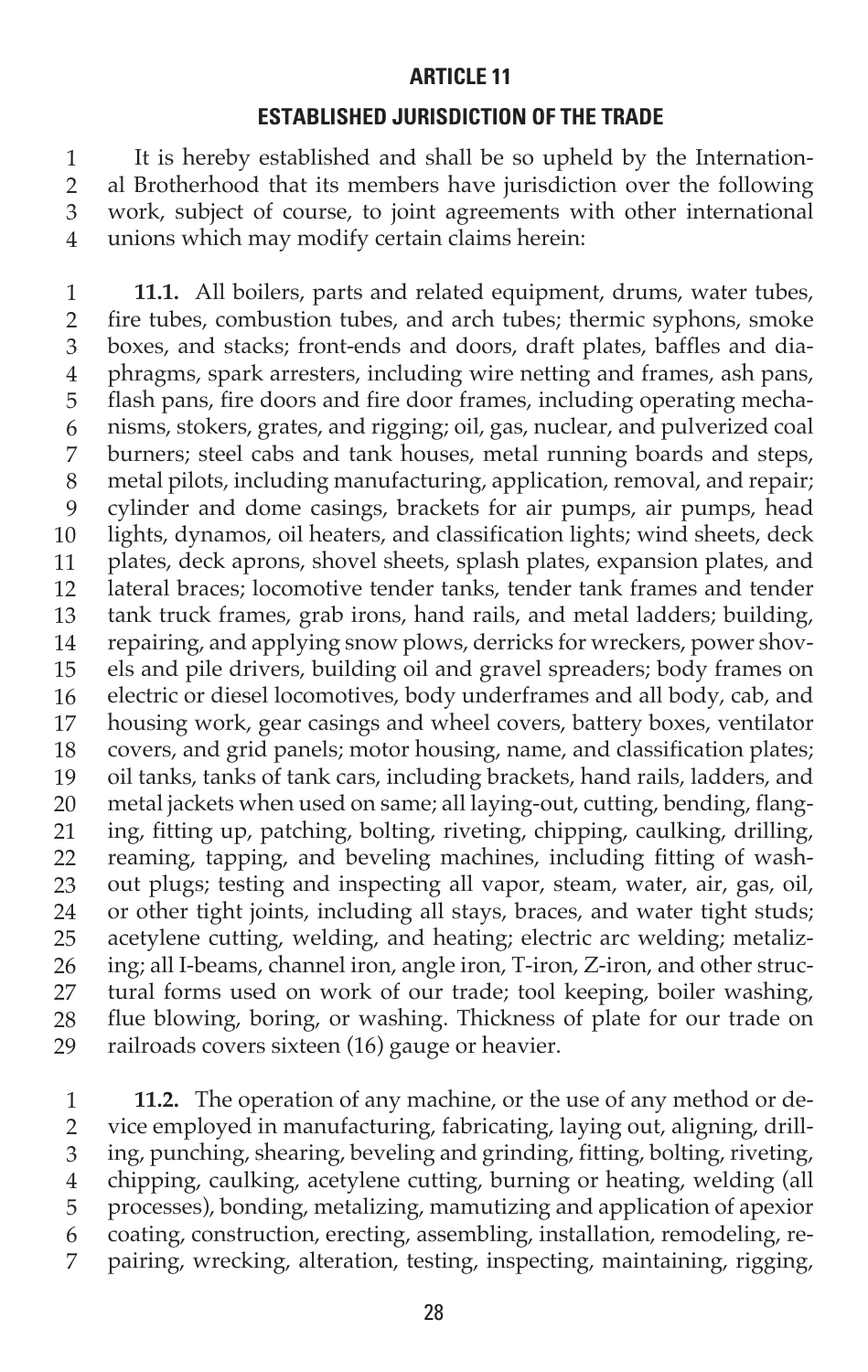unloading and handling of all boilers and appurtenances, headers, parts, frames, supports; air and water walls; casings, assembled or completed sections or parts; drums, tubes and flues; baffles and draft appliances; economizers, super heaters, circulators, attemporators, downcomers, sludge boxes and sluice troughs, stokers; grates, heat units; buck stays; fronts and doors; stacks, breechings, and uptakes; soot collectors and blowers, smoke boxes, smoke consumers, cinder collectors, precipitators, furnaces and furnace bottoms, steam generators, including nuclear; heaters; steam accumulators, condensers, evaporators, air heaters and pre-heaters, hot and cold air ducts, and fans; oil and gas burners, coal tanks, ash tanks, waste disposal tanks, other tanks and vats, conveyors, scrapers, all air, oil, gas, steam, vapor, water, and other tight joints; stand pipes, water towers, metal pipe and pipe lines, metal well casings, incinerators, air washers, cooking devices, creosoting cylinders, gas purifying equipment, gas holders, gasometers, including frames; coal washers; all work in and around rolling mills, mines, smelters, refineries, chemical processing, rubber, feed material, and fuel element plants; blast and open hearth furnaces; aluminum, annealing, electrical, gas fired, heat treat, isoflow, reheat, stoker fired, and all other type furnaces; hot stoves, cupolas, dump cars, roasters, converters, digesters, calciners, kilns, skips and skip dumpers, skip trucks, steel chutes, and liners; ore, water and toilet cars, chutes, steel bulkhead, and doors; water, flood, and measuring gates; locks, dams, caissons, spillways, penstocks, sluice and tube work, flume work, water wheels, generator frames, turbine casings, and blades; recovery units, deaerators, cracking units, bubble towers, wind tunnels; all sheet iron or steel, stainless steel, aluminum, silver, all other pure metals, alloys and plates, including clad or bonded plates of sixteen (16) gauge or heavier, in shops or field construction work, except where agreements exist with other international unions. 8 9 10 11 12 13 14 15 16 17 18 19 20 21 22 23 24 25 26 27 28 29 30 31 32 33 34 35 36

**11.3.** The manufacturing, fabrication, laying out, construction, erection, assembling, installation, altering, remodeling, repairing, wrecking, testing, inspection, and maintenance of all iron and steel ships (naval or commercial); marine vessels, tankers, barges, dredges, pontoons, boats, and composite marine vessels; light buoys; floating dry docks, including the following work: shearing, beveling and grinding, cutting, chipping, punching, riveting, caulking, drilling, bolting, tapping, reaming, rolling, forming, fairing, aligning, erecting, raising, handling, and rigging; rigging loft; acetylene and other cutting; burning and heating; welding, all processes; oil, water, or other tight shiptanks, bins, vats, and hoppers; mold doors, ventilators, foundations, pillars, stanchions, inboard and outboard fittings, hawse pipes, bits, chocks, plugs, pads, ring bolts, railings, ladders, grating, doublers, stiffening rings, fire-engine room, and portable floors and platforms; all fittings, boiler making, mold lofting, anglesmithing, shipfitting, scaffold building (steel, including pre-fitted 1 2 3 4 5 6 7 8 9 10 11 12 13 14 15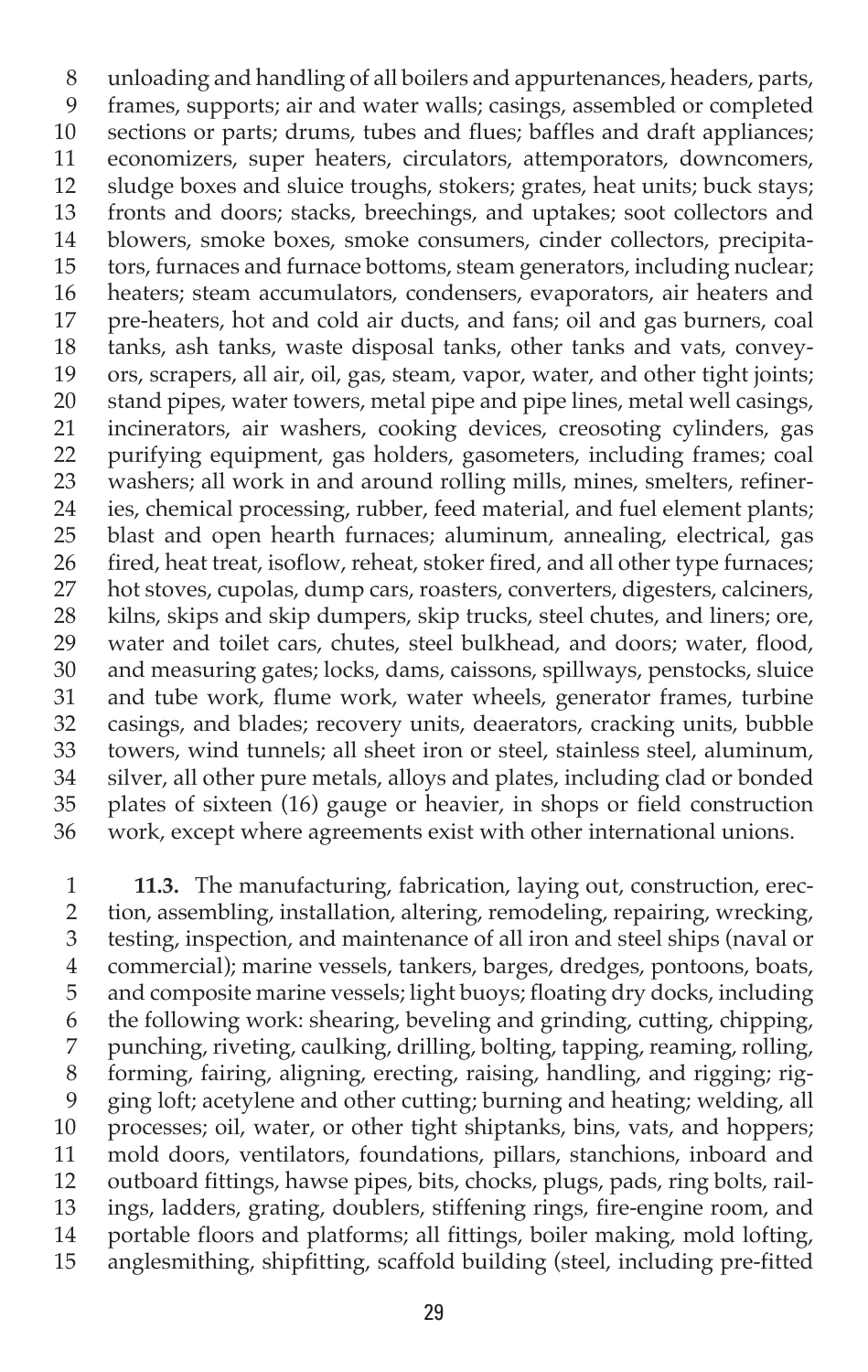planks), frame bending (hot or cold), iron hanging and erecting, keel laying, main and auxiliary docking keel, stem and stern posts, struts, framing beams; docks, superstructure, bridges, fighting tops, and enclosures; gun ports, hatches, man holes, scuppers, ammunition hoists and boxes, cartridge boxes, ducts, trunks, cowels, service lockers, turrets, drip pans, water sheds, metal reels, boat stowage, warping, food and deck gear, davits, searchlight platforms; metal fittings in connection with ground tackle; leadsman platforms, skylights; stacks, breeching, uptakes and connections funnels, decks, landing decks on airplane carriers, including airplane and other elevators; docking and undocking of all types of ships and vessels. 16 17 18 19 20 21 22 23 24 25 26

**11.4.** All nuclear reactors, both homogenous and heterogeneous, all components and reactor systems as applied to all branches of our trade, including but not limited to core elements, cover control rods, safety rods, core tanks, thermal and biological shields, core tank containment, reflectors, breeding material, controls and instrumentation, plugs, pressure and containment vessels, loading devices, transfer equipment, coffins, pressurizers, heat transfer equipment (primary and secondary), coolant containers, air ducts, fans, stacks, cold and hot traps, ion chambers, dump tanks, caves and hot cells, fuel element, storage racks, decay tanks, sampling devices, rabbit holds and thimbles, seals, and environmental shielding. 1 2 3 4 5 6 7 8 9 10 11

**11.5.** The operation of any machine or device, or the use of any method or process employed in the manufacture, fabrication, construction, installation, alteration, repairs, etc., on work coming under the jurisdiction of this International Brotherhood shall be operated and performed by mechanics of our trade, for example: power and rolls; bending machines, hot or cold; flanging machines; hydraulic presses, hot or cold; punches, shears, plate planes, power and friction saws, bolt cutters and threaders, tube welding and swedging machines; bull, jam, and yoke riveters; portable air and electric motors; heating, annealing, and heat treating furnaces and devices; welding and pantograph cutting machines, including demonstrators, thermal overlay, bottle spark, and man way watch pertaining thereto; quality control; fiber spinning; all technical work (technicians and mechanics). 1 2 3 4 5 6 7 8 9 10 11 12 13

**11.6.** All blacksmith work in railroad shops, shipyards, navy yards, arsenal and naval stations, automobile shops, carriage and wagon shops, motorcycle shops, contract shops, frog and crossing shops, drop forge shops, forge shops, spring shops, chain shops; nut, bolt, and rivet shops; acetylene, electric, heliarc, and thermit welding shops; and all boilermaker and blacksmith work in all other shops where such work is done. 1 2 3 4 5 6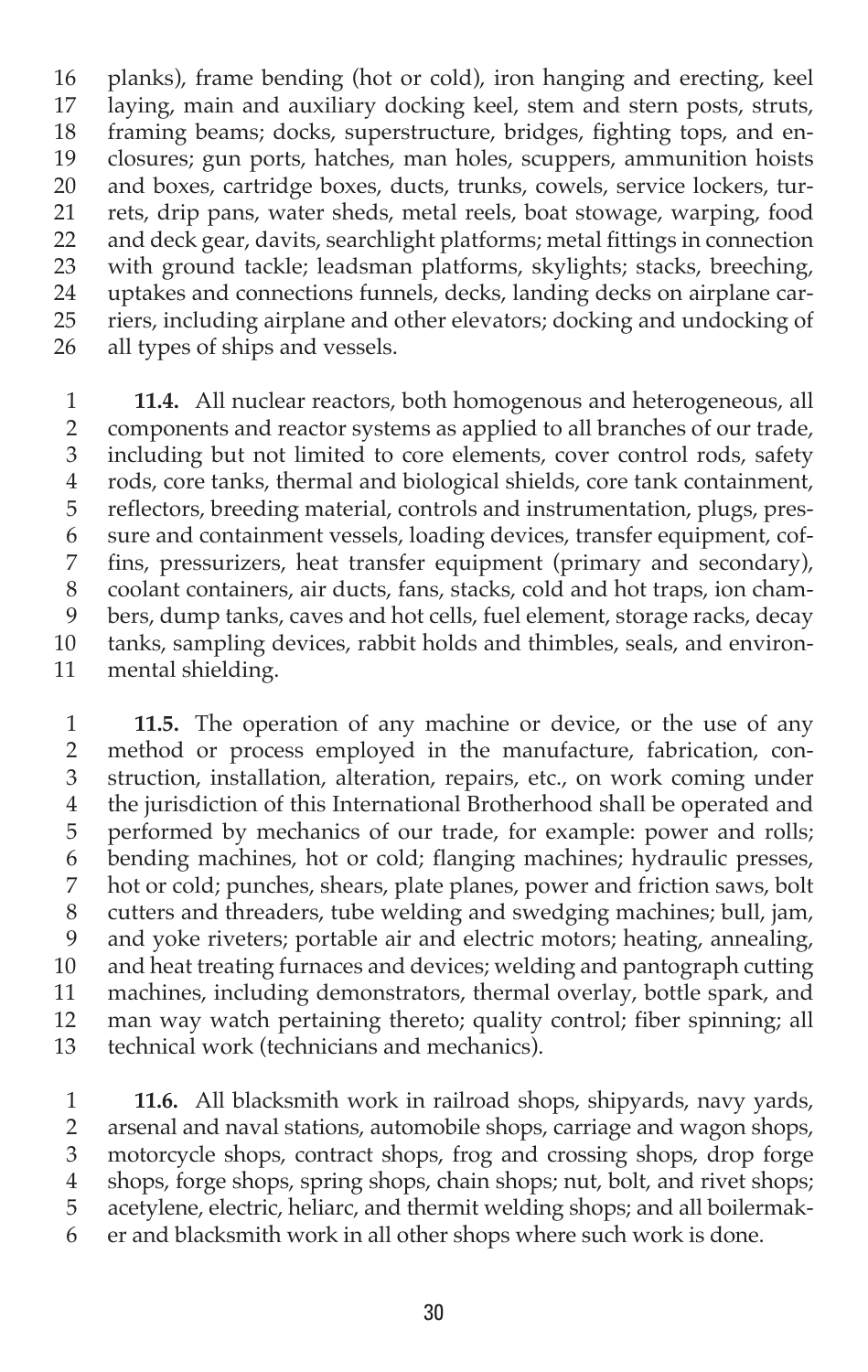**11.7.** All forging, all welding, whether by acetylene, electric, thermit or any other process; all flue and tube welding; straightening of iron and steel, both hot or cold; all blacksmiths' work on structural shaped steel; all forging, tempering, and dressing of tools, including sharp edge tools and instruments; bending and straightening of angle iron, channel iron, T-iron, and I-beam, whether done hot or cold, from furnaces or fires; operating forging and upsetting machines, drop forging and trimmers, both hot or cold; axle forgers, bolt machines, bulldozer and machine work, or any machine doing blacksmith work; all work performed on Bradley hammer; punch and shear machines, when connected with the blacksmith department, hot or cold; hand, steam, or air press machines, all frames on engines, cars, tanks, and trucks, all welding of rails, building up switch points and frogs, and all track work; all dredge dipper and steam shovel work; hardeners, case hardeners, annealers, and heat treaters, and the reclaiming of scrap. 1 2 3 4 5 6 7 8 9 10 11 12 13 14 15

**11.8.** Automobile and wagon and carriage shops; putting on, taking off and fitting auto fenders; putting on running board brackets; building and rebuilding fire trucks; making and repairing all springs, putting on and taking off all springs, making all springs and spring fitting, setting and riveting when done in conjunction with blacksmith work; grinding pertaining to blacksmith work; benders, resetters, bath men, forgers, and finishers. 1 2 3 4 5 6 7

**11.9.** Putting on and taking off rubber tires, putting flanges on wheels, putting on and repairing bumpers, putting on and taking off wheels, putting on and riveting fiber on brake bands, putting on and taking off radius rods, putting on pyrene brackets, repairing and setting all axles, straightening and repairing of auto frames, putting on brackets for radiators, fitting up windshields, putting handles on doors, fitting hand rails on backs of auto, fitting up gongs. All drilling and filing, lining up wheels, adjusting brake rods, tip welding and tiresetting, making and putting on license brackets, headlight brackets, making and putting on body iron. 1 2 3 4 5 6 7 8 9 10

**11.10.** All blacksmiths, tool and die makers' helpers, furnace operators, heaters, hammersmiths, heavy forgers, hammerdrivers, drop forgers, trimmers; bolt making, shell forging, machine bolt making; operating bulldozers used for forging, shaping, and forming of metal; hot or cold angle iron smithing; flue, acetylene, electric, thermic, tube welding; chain making, tool dressing, granite tool sharpening, ornamental and structural iron smithing; punch, shear, and roll operating; automobile and vehicle smithing and finishing; spring making, mine smithing, glass house smithing, rock drill sharpening, tempering, case hardening, bi-chloride tempering, annealing, and heat treating; air and hydraulic 1 2 3 4 5 6 7 8 9 10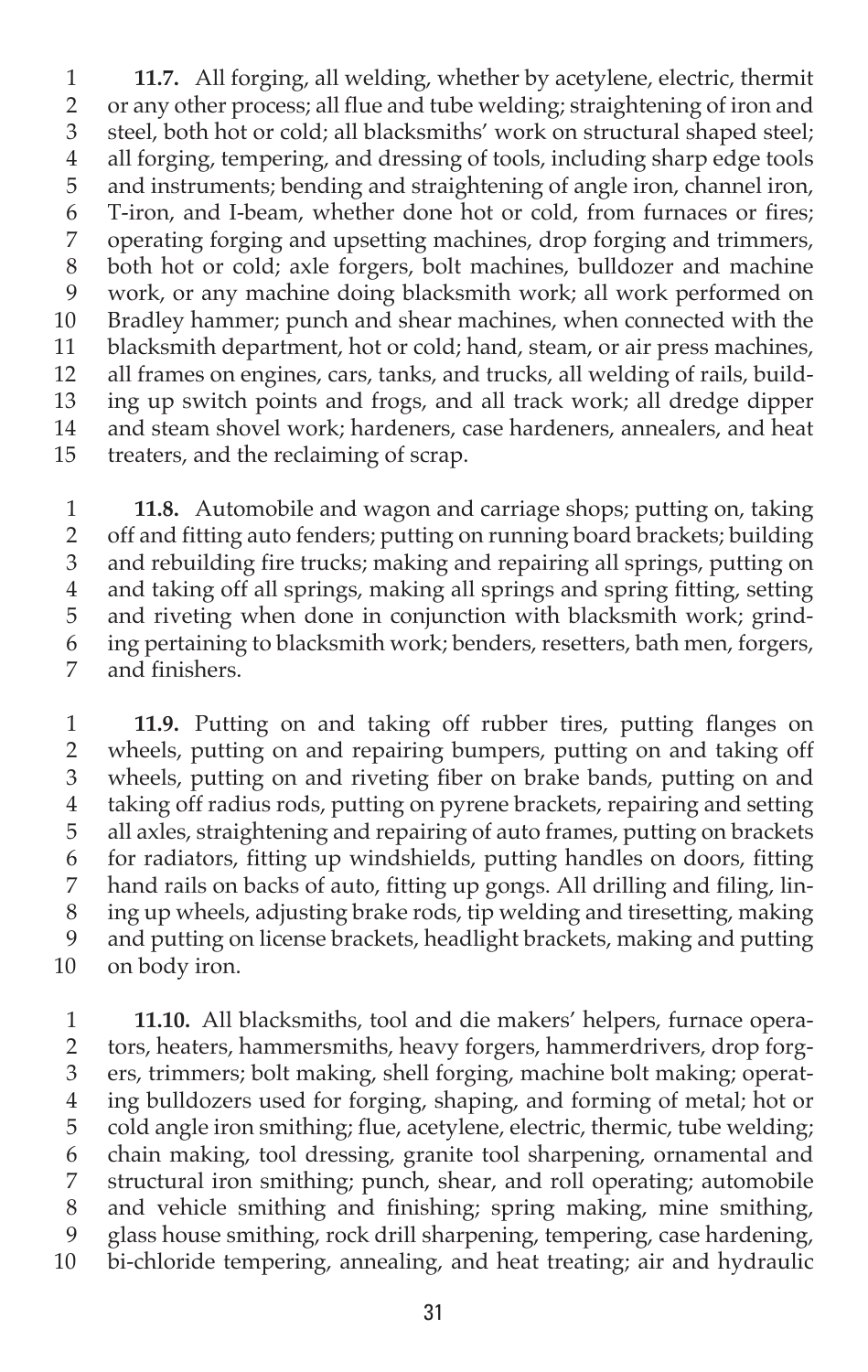presses, hot or cold, in connection with blacksmiths' work; lever and crane operating, stocksmen; carriage and wagon smithing and finishing; machine forging, aeroplane smithing, surgical instruments and sharp edge tool making, dock smithing, inside iron and grill work, hot or cold press and stamping machines, construction smithing, safemaking equipment, and hot wire drawing. 11 12 13 14 15 16

**11.11.** All the foregoing and, in addition thereto, any other work which now or in the future may, as industries develop, fall naturally within the scope of the jurisdiction of the International Brotherhood of Boilermakers, Iron Ship Builders, Blacksmiths, Forgers, and Helpers, shall constitute work coming under its jurisdiction, and shall be performed by members of the aforesaid organization. 1 2 3 4 5 6

**11.12.** There shall be no change in the established practice in the railroad industry with respect to the handling of jurisdictional disputes between the Boilermaker and the Blacksmith crafts. The existing machinery in effect will be used. 1 2 3 4

**11.13.** Where other materials are used as a substitute for metal, or where equipment is developed of materials other than metal of the type covered by the foregoing paragraphs, such material or equipment is equally covered under this Article. 1 2 3 4

## **ARTICLE 12**

## **REVENUE**

# **12.1 – Sources**

The revenue of the International Brotherhood shall be derived from the following sources: (a) a Per Capita Tax as provided by this Constitution payable monthly on dues receipts of all members of all subordinate bodies of the Brotherhood and on any receipts from agency shop, Rand Formula, or other similar arrangements; (b) initiation and reinstatement fees; (c) fees and charges as prescribed by this Constitution; (d) supplies for which charges are levied to subordinate bodies; (e) investments; and (f) such other sources as may be determined by the Executive Council, consistent with this Constitution. 1 2 3 4 5 6 7 8 9

# **12.2 – Taxes and Fees**

## **12.2.1 – Schedule of Taxes and Fees**

The amounts of the above taxes, fees, and charges, which are payable 1

to the International Brotherhood, shall be as follows: 2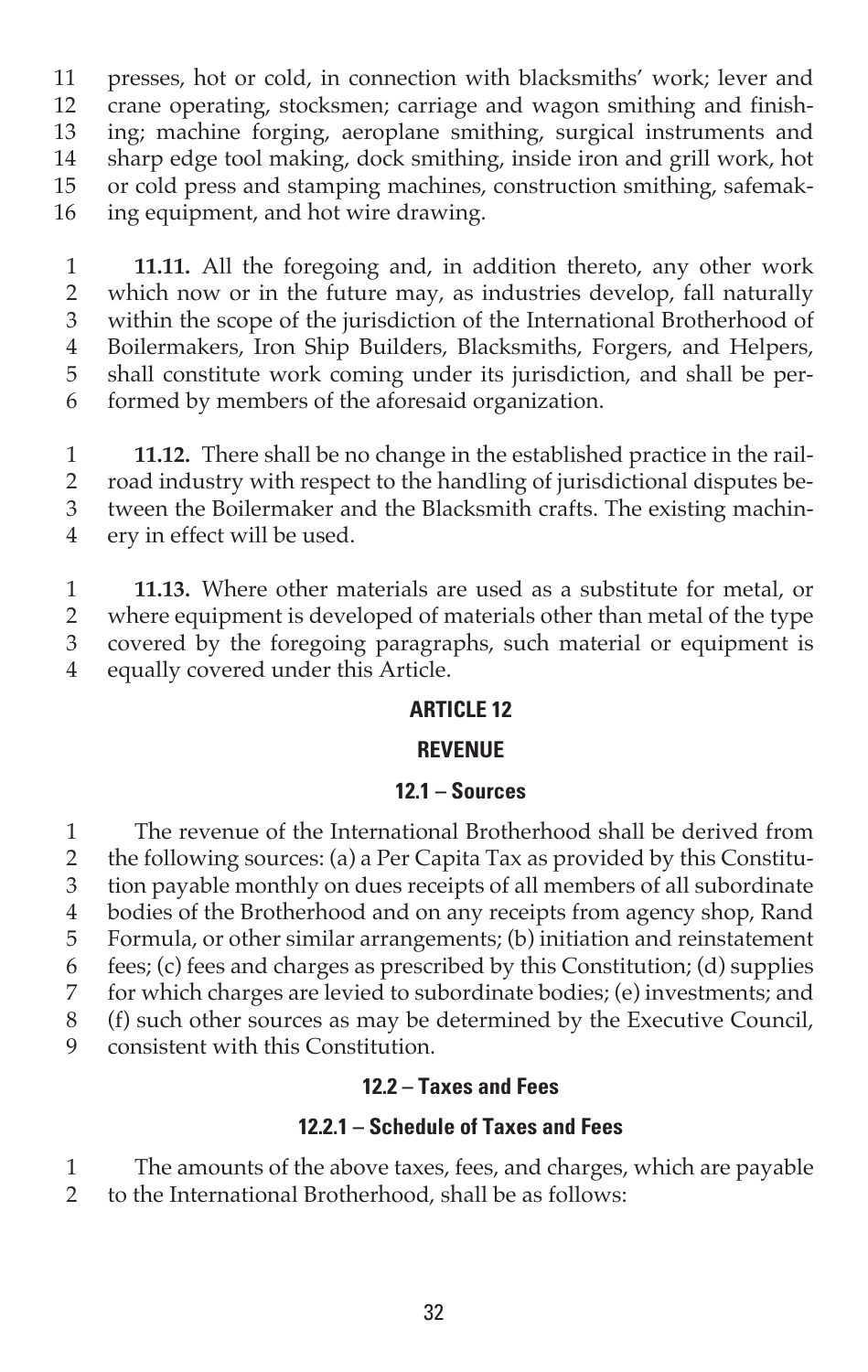### **Initiation and Reinstatement Fees**

| -6  | $$25 - $1,000$ | 20% of the fees collected, but not less than one month's        |  |
|-----|----------------|-----------------------------------------------------------------|--|
|     |                | Per Capita Tax, shall be remitted to the International          |  |
| -8  |                | Secretary-Treasurer                                             |  |
| - 9 |                | Withdrawal Card (One Month's Per Capita Tax) \$ 27.10           |  |
| 10  |                |                                                                 |  |
| 11  |                | Deposit of Withdrawal Card (One Month's Per Capita Tax) \$27.10 |  |
|     |                |                                                                 |  |
|     |                |                                                                 |  |

 4 5

### **12.2.2 – Annual Adjustment**

Every January 1, the monthly Per Capita Tax set forth in Article 12.2.1 above shall be adjusted by the percentage increase in average hourly earnings in manufacturing as issued by the Bureau of Labor Statistics for the twelve (12) month period, July to July, immediately preceding an adjustment date, "rounded" to the nearest Five Cents (\$0.05) with the maximum adjustment on any adjustment date to be One Dollar (\$1.00). However, if the Bureau of Labor Statistics changes the manner in which it collects data and/or evaluates the average hourly earnings in manufacturing such as to create an anomaly in the adjustment, the adjustment for the proceeding year shall be the average of the last three (3) years. Such action shall remain controlling until the next regular Convention. 13 14 15 16 17 18 19 20 21 22 23

## **12.2.3 – Contingency Increase**

Effective January 1, 2007 through June 30, 2007, and then in each fiscal year thereafter (July 1 through June 30) in which the total number of active members at fiscal year-end is less than the previous fiscal year-end total, the Per Capita Tax shall increase by an amount proportionate to the number of members lost, rounded to the nearest Five Cents (\$0.05). Such increase shall be in addition to any other adjustments to the Per Capita Tax required under this Constitution. There shall be at least ninety (90) days notice given to the Local Lodges before the effective date of the increase. The effective date of this contingency increase shall be January 1st of the calendar year following the fiscal year in which the decrease in membership occurs. If in any subsequent fiscal year membership increases, the Per Capita Tax shall be decreased by an amount proportionate to the number of members gained, but in no event shall this decrease exceed the amount of the accumulated increase. 24 25 26 27 28 29 30 31 32 33 34 35 36 37

### **12.3 – Payments to International Secretary-Treasurer**

It shall be the duty of the International Secretary-Treasurer to collect from each subordinate body the above taxes, fees, and charges, and it shall be the duty of the subordinate bodies to make such payments to the International Secretary-Treasurer immediately upon their receipt of 1 2 3 4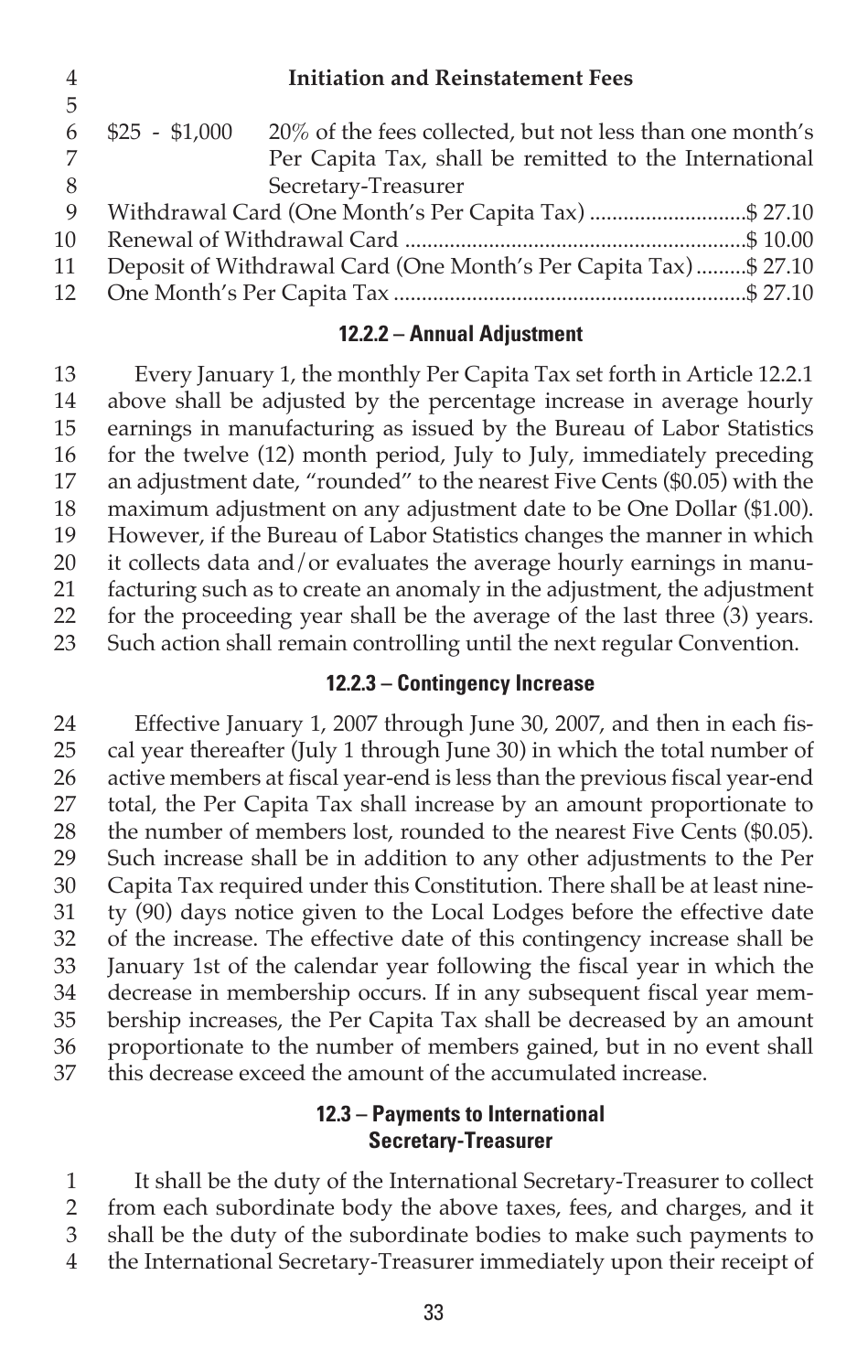- the tax, fee, or charge amount set forth in Article 12.2, with the next 5
- monthly financial report. 6

# **ARTICLE 13**

## **BONDING**

## **13.1 – Requirement**

All officers, representatives, and employees of the International Brotherhood or of any subordinate body thereof who are required to be bonded by law and/or this Constitution shall be bonded through the International Brotherhood and the cost thereof shall be borne by the respective body involved of which the person being bonded is an officer, representative, or employee. Any person elected to office and unable to qualify for proper bonding shall be automatically disqualified and the office vacated. 1 2 3 4 5 6 7 8

## **13.2 – Amount of Bond**

The amount of bond for each person bonded shall be in the proper legal amounts as required by law and/or the Executive Council. 1 2

## **13.3 – Release from Bond**

No officer, representative, or employee shall be released from such 1

bond until a proper audit of the accounts of said officer, representative, 2

or employee has been made and accepted by the appropriate body and 3

the International Brotherhood. 4

# **ARTICLE 14**

## **DISTRIBUTION OF REVENUE**

## **14.1 – Distribution**

All revenue provided for in Articles 12.2.1, 12.2.2, and 12.2.3 received by the International Brotherhood shall be deposited in the General Fund. The General Fund may be used for the payment of all debts and obligations of the International Brotherhood, or for any other legitimate purpose prescribed in this Constitution, including, but not limited to, the payment of Death Benefits as set forth in Article 15, Convention expenses, publication expenses, strike and lockout benefits, and for the payment of legal fees and other expenses incurred in the defense of the International Brotherhood. 1 2 3 4 5 6 7 8

## **ARTICLE 15**

## **DEATH BENEFIT**

## **15.1 – Coverage**

**15.1.1.** Effective upon adoption of this Constitution, the New Death Benefit coverage provided under Article 15, as adopted by the 23rd 1 2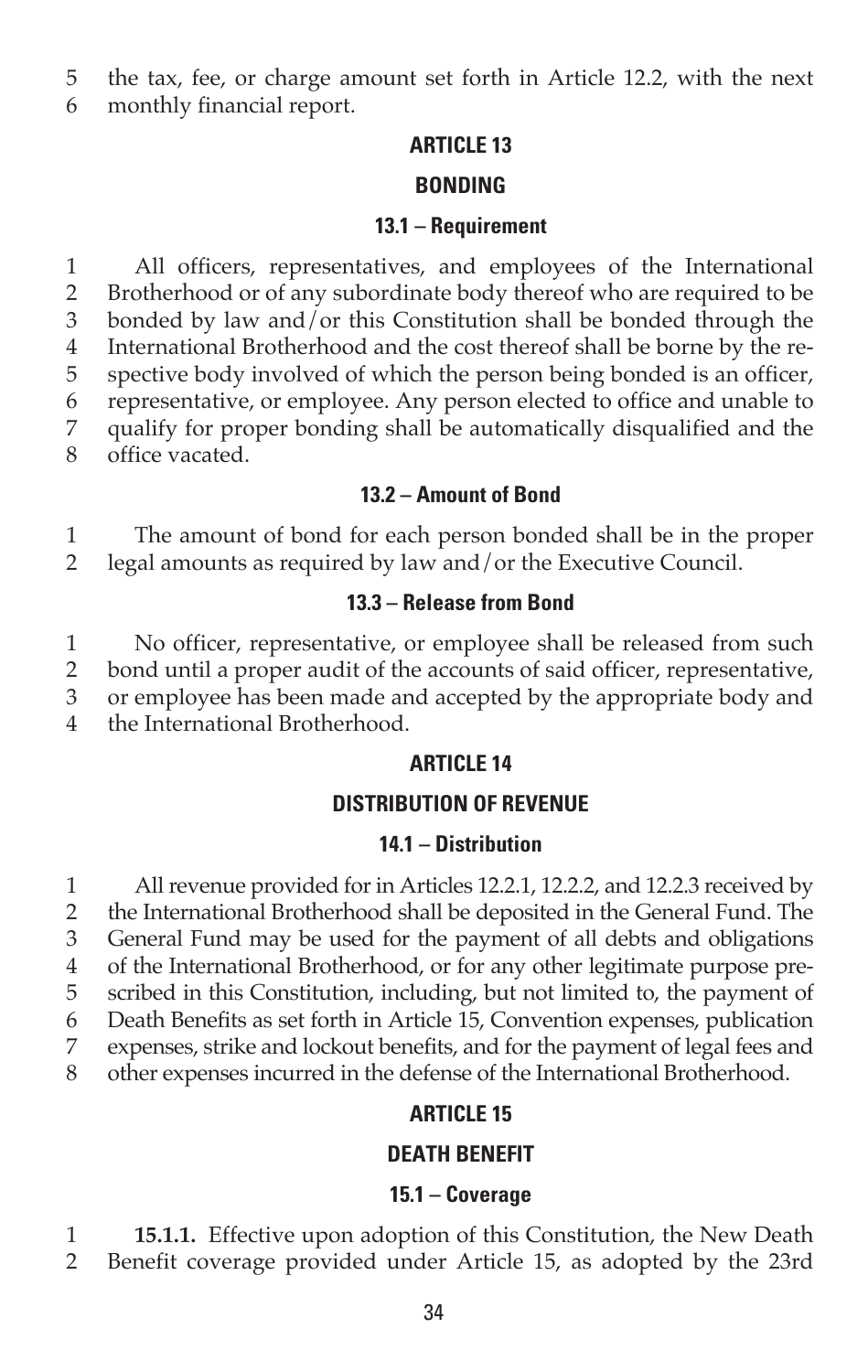Consolidated Convention, August 18-22, 1969, shall be revised as provided herein. 3 4

**15.1.2.** Effective August 1, 1970, the International Brotherhood shall provide a Death Benefit of One Thousand Dollars (\$1,000.00) for eligible members who had twenty-five (25) years or more of continuous participating membership in the International Brotherhood as of August 1, 1970, regardless of age and on a closed group basis. 5 6 7 8 9

### **15.2 – Method of Funding Payments**

All Death Benefits payable pursuant to the terms of Article 15 shall be paid from the General Fund. 1 2

#### **15.3 – Definitions**

The following definitions shall apply to the terms used in this Article: **15.3.1.** The term "eligible member" shall mean a member of the International Brotherhood, regardless of age, who has twenty-five (25) years or more of continuous participating membership in this International Brotherhood as of August 1, 1970. 1 2 3 4 5

**15.3.2.** The term "continuous participating membership" shall mean the uninterrupted period during which Death Benefit contributions have been continuously paid from the date of initiation, or last reinstatement, or deposit of a Withdrawal Card or a Severance Card, to the date of eligibility, August 1, 1970. 6 7 8 9 10

#### **15.4 – Notice of Death**

Notice of death shall be given to the International Secretary-Treasurer at the headquarters office of the International Brotherhood within thirty (30) days after death unless notice within such time shall be prevented by unavoidable circumstances. Upon receipt of notice, the International Secretary-Treasurer shall mail to the person or persons entitled to make claims, a form for the purpose of furnishing proof of death. The completed form along with a certified death certificate shall be submitted to the International Secretary-Treasurer at the headquarters office within thirty (30) days after the receipt of such form. Failure to comply with the requirements of this section shall relieve the International Brotherhood from any liability to a member or a member's beneficiaries on account of death. 1 2 3 4 5 6 7 8 9 10 11

### **15.5 – Beneficiaries**

An eligible member shall initially designate one (1) or more beneficiaries on a form to be furnished by the International Secretary-Treasurer and a change of beneficiaries may thereafter be effected by filing a written request with the International Secretary-Treasurer on such form. Any such change in beneficiaries shall become effective upon receipt of such written request by the International Secretary-Treasurer. 1 2 3 4 5 6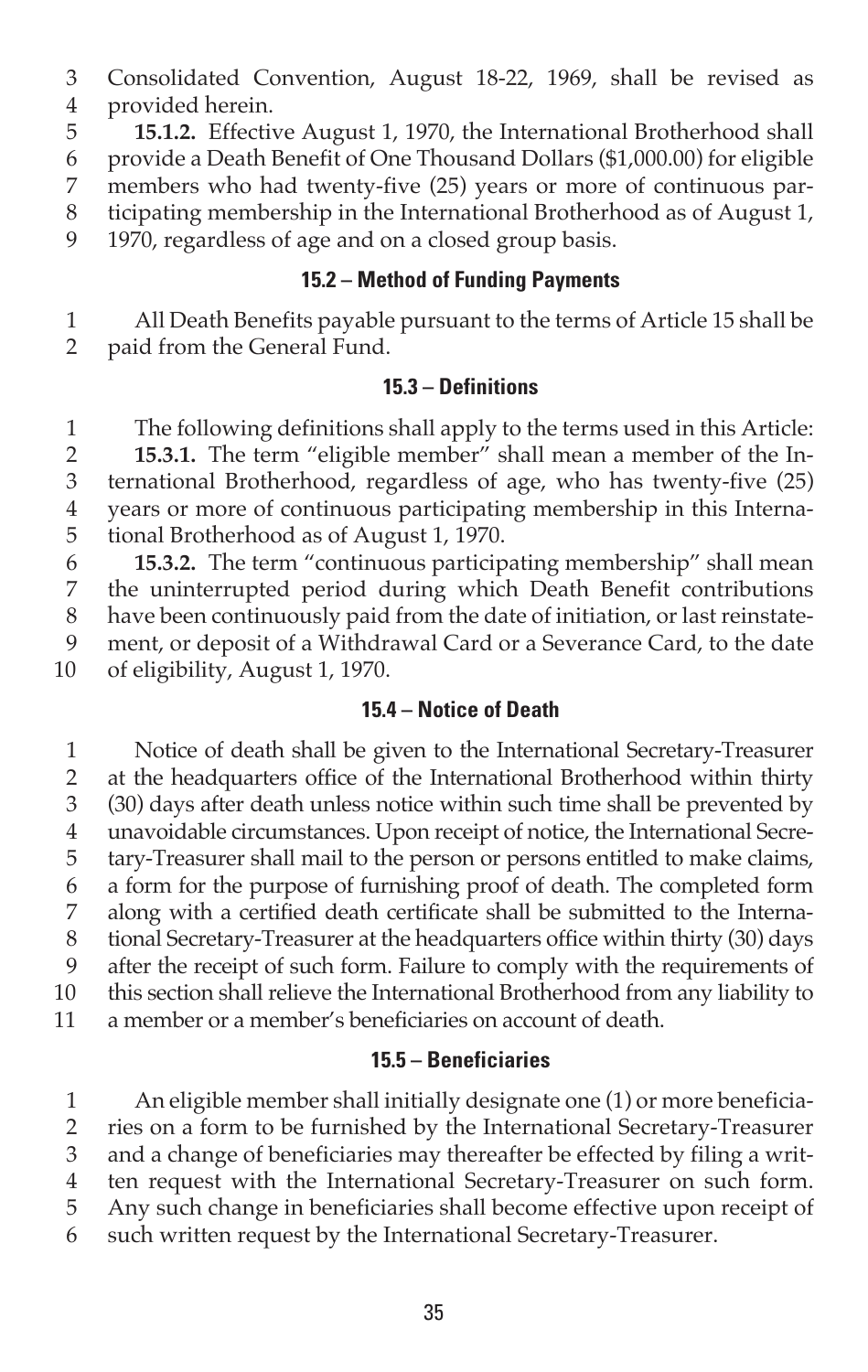#### **15.6 – Funeral and Burial Expense**

The International Secretary-Treasurer shall, in any event, have the authority to pay funeral and burial expenses incurred on behalf of an eligible member to the extent of the sum of Five Hundred Dollars (\$500.00) and to deduct such payment from the amount of the Death Benefit payable under this Article. 1 2 3 4 5

### **ARTICLE 16**

#### **STRIKES AND STRIKE BENEFITS**

#### **16.1 – Strike Vote**

It shall be the duty of any subordinate body of the International Brotherhood, which is contemplating engaging in a strike, to conduct a strike vote prior to the calling of any such strike. The vote on the issue of whether to call a strike, or to vote on a proposal from management, shall be taken by secret ballot on ballot forms to be furnished by the International Secretary-Treasurer, at a regular or special meeting of the subordinate body involved, provided that if approved or directed by the International President such secret ballot may be taken by other appropriate means or manner. Regardless of whether a vote is taken at a regular or special meeting, the affected membership of the subordinate body shall be given adequate notice that a strike vote, or a vote on a proposal from employers on settlement, will be taken, such notice to be given in a manner reasonably calculated to reach such membership. Only those members who are actually employed, or those members of Industrial, Ship Building, or Marine Lodges who have been involuntarily unemployed less than fourteen (14) calendar days, or those members who are on the current out-of-work list of Construction Lodges available for and seeking work at the time a vote is taken, shall be entitled to vote on a strike or a proposal for settlement. Any member who voluntarily has not worked or sought work under the jurisdiction of the International Brotherhood or the member's Local Lodge for the sixty (60) day period preceding a strike or proposal for settlement vote, shall be prohibited from participating in said vote. Before the vote is taken, the membership shall be advised of the issues involved. It shall require a two-thirds vote of such members who are present and voting to obtain an authorization for a strike. Authorization to strike shall be subject to the approval of the International President. No strike shall be called which is in violation of an existing collective bargaining agreement or which is otherwise in violation of law. Members who fail to fully participate in the strike efforts by leaving the area of the strike or securing work elsewhere shall not be entitled to vote on any strike issue. Any deviation from this section must have the prior approval of the International President. 1 2 3 4 5 6 7 8 9 10 11 12 13 14 15 16 17 18 19 20 21 22 23 24 25 26 27 28 29 30 31 32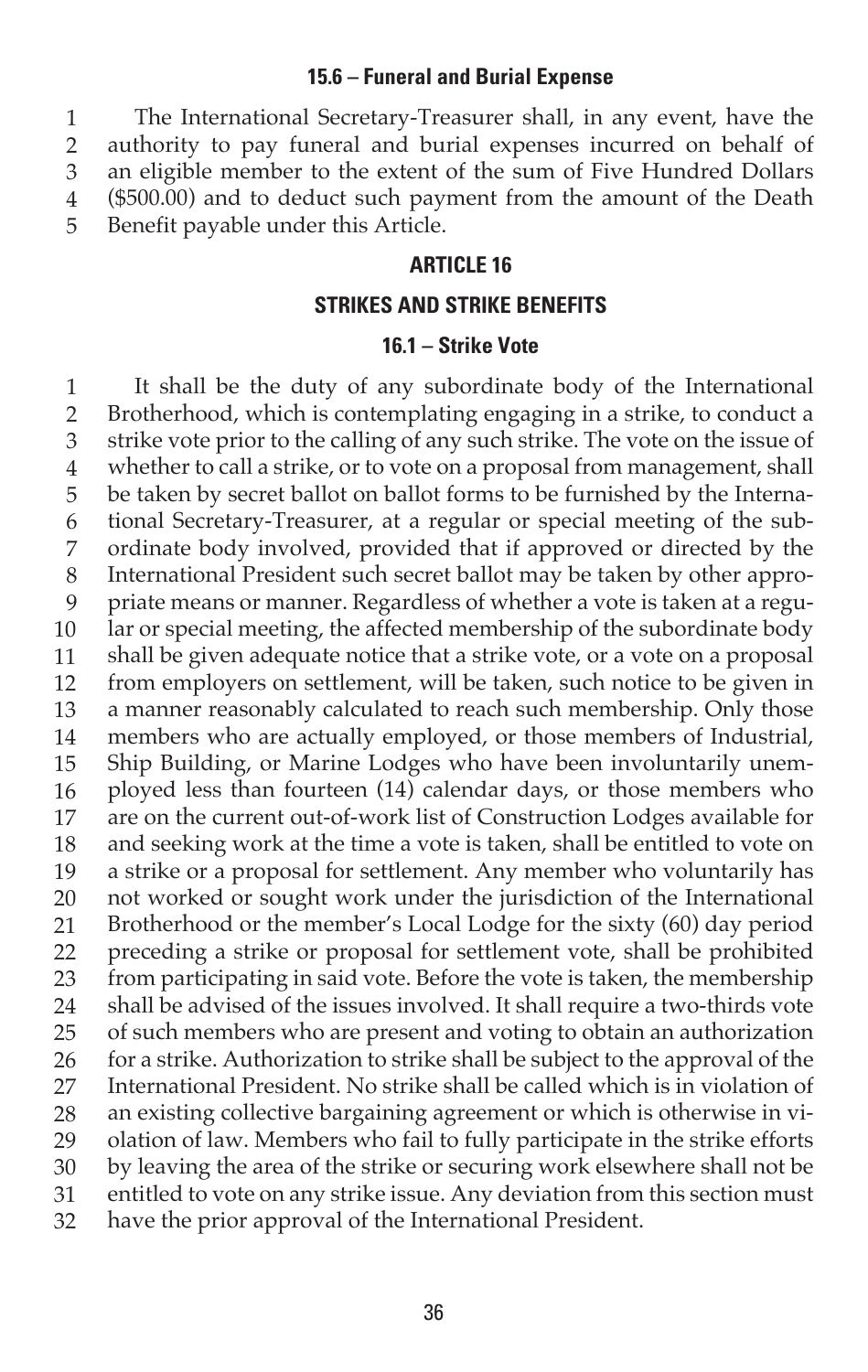## **16.2 – Strike Benefits**

The General Fund of the International Brotherhood shall be available for paying strike, lockout, or victimization benefits. Such benefits shall consist of a sum not to exceed Two Hundred Fifty Dollars (\$250.00) per week effective August 1, 2016, for each member in good standing who is entitled to receive such benefits as provided in this Article. The Executive Council may, by majority vote, suspend payment of such benefits when the financial condition of the International Brotherhood so warrants. Benefits shall commence to be paid on the first (1st) calendar day of unemployment due to strike, lockout, or victimization as provided herein, except that any member who has participated in a decertification effort or any action to assist another labor organization to be recognized as the bargaining agent shall forfeit all rights and claims to strike, lockout, or victimization benefits, subject to the approval of the International President. Every January 1, the weekly strike benefit set forth above may be adjusted by the percentage increase in average hourly earnings in manufacturing as issued by the Bureau of Labor Statistics for the twelve (12) month period, July to July, immediately preceding an adjustment date, "rounded" to the nearest Five Cents (\$0.05). 1 2 3 4 5 6 7 8 9 10 11 12 13 14 15 16 17 18

### **16.3 – Conditions for Payment of Strike Benefits**

Strike benefits shall be payable only under the following conditions and after the following steps have been taken: 1 2

#### **16.3.1 – Authorization**

The subordinate body involved is in good standing and has obtained strike authorization provided for in Article 16.1. 3 4

#### **16.3.2 – Subordinate Body Reporting Requirements**

The subordinate body involved has submitted a full report of the contemplated strike to the International President setting forth the nature of the strike, number of persons involved, and the issues. Such report shall be received at International Headquarters in sufficient time to permit the International President to conduct an investigation of the situation through an International Vice President or other representative assigned by the International President to perform such function. 5 6 7 8 9 10 11

#### **16.3.3 – Investigation by International**

Such representative shall investigate the situation, including the regularity of the strike vote, and make a report thereon to the International President, who, based on such report and on such other information as the International President may have obtained, shall make recommendations to the Executive Council concerning the payment of strike benefits. Upon receipt of such report, the members of the Executive Council 12 13 14 15 16 17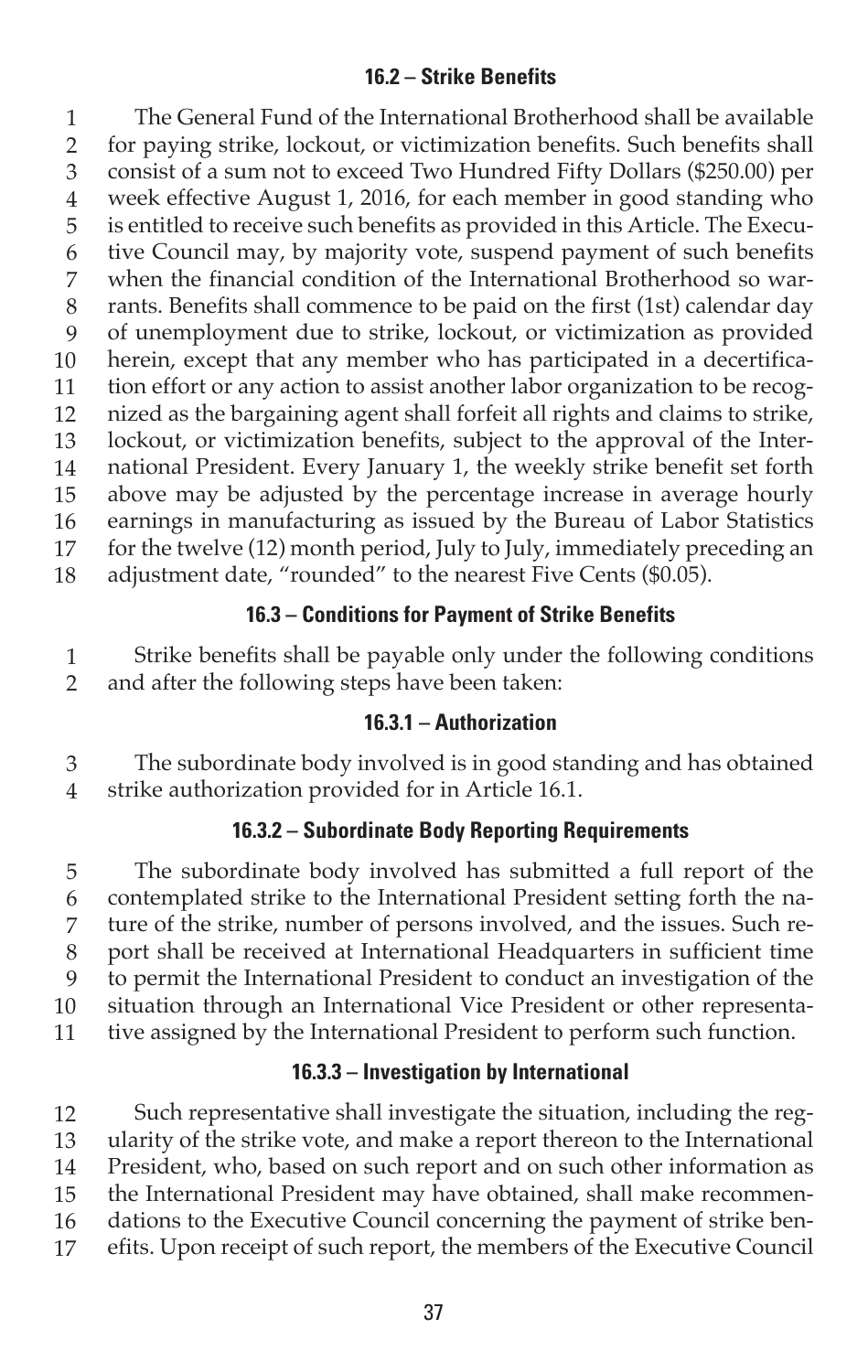- shall then vote on the question of whether to provide strike benefits and, 18
- if the majority of the Council so vote, such benefits shall be paid. 19

### **16.3.4 – Eligibility for Benefit**

When the International Brotherhood or any subordinate body thereof is involved or engaged in concerted organizing activity and directly involved employees have signed an official application for membership, paid the required initiation and/or reinstatement fee as determined by the International President, and so recorded in the office of the International Secretary-Treasurer, said employees shall, subject to the authorization and approval of the International President as provided under Article 16.1, be eligible for strike sanction and benefits in accordance with Article 16.2. The above situation shall also apply where directly involved employees within the bargaining unit are locked out or forced to take strike action for recognition. 20 21 22 23 24 25 26 27 28 29 30

### **16.4 – Duties of Lodges Receiving Strike or Victimization Benefits**

Whenever a strike is called in respect to which the payment of strike benefits is being requested, the Secretary-Treasurer of the subordinate body involved shall establish a strike roll in duplicate on forms provided by the International Secretary-Treasurer, containing the names, addresses, and register numbers of all members on strike or those victimized and who are claiming benefits. A copy of such roll shall be forwarded to the International Secretary-Treasurer each week that the strike or victimization is in progress. The strike or victimization roll shall be signed in accordance with instructions issued by the International Secretary-Treasurer. Only members who sign the weekly strike or victimization roll shall be eligible for benefits for such week. The strike or victimization rolls shall be kept in the official files of the subordinate body for a period of one (1) year after the termination of such strike or victimization and shall at all times be subject to inspection by an authorized representative of the International President. Any member who is either gainfully employed or receiving unemployment compensation, workers' compensation, or accident and sickness benefits, shall not be eligible to sign the weekly strike or victimization roll. Any member who leaves the strike area or fails to perform assigned picket duty when requested unless excused by the officer in charge shall not be eligible to sign the weekly strike or victimization roll. Members receiving strike or victimization benefits shall be entitled to free dues for each full calendar month the strike or victimization is in progress in which no more than four (4) days employment is received. Such benefits shall be paid by the International Secretary-Treasurer on the basis of the official strike roll. Each member receiving strike or victimiza- 1 2 3 4 5 6 7 8 9 10 11 12 13 14 15 16 17 18 19 20 21 22 23 24 25 26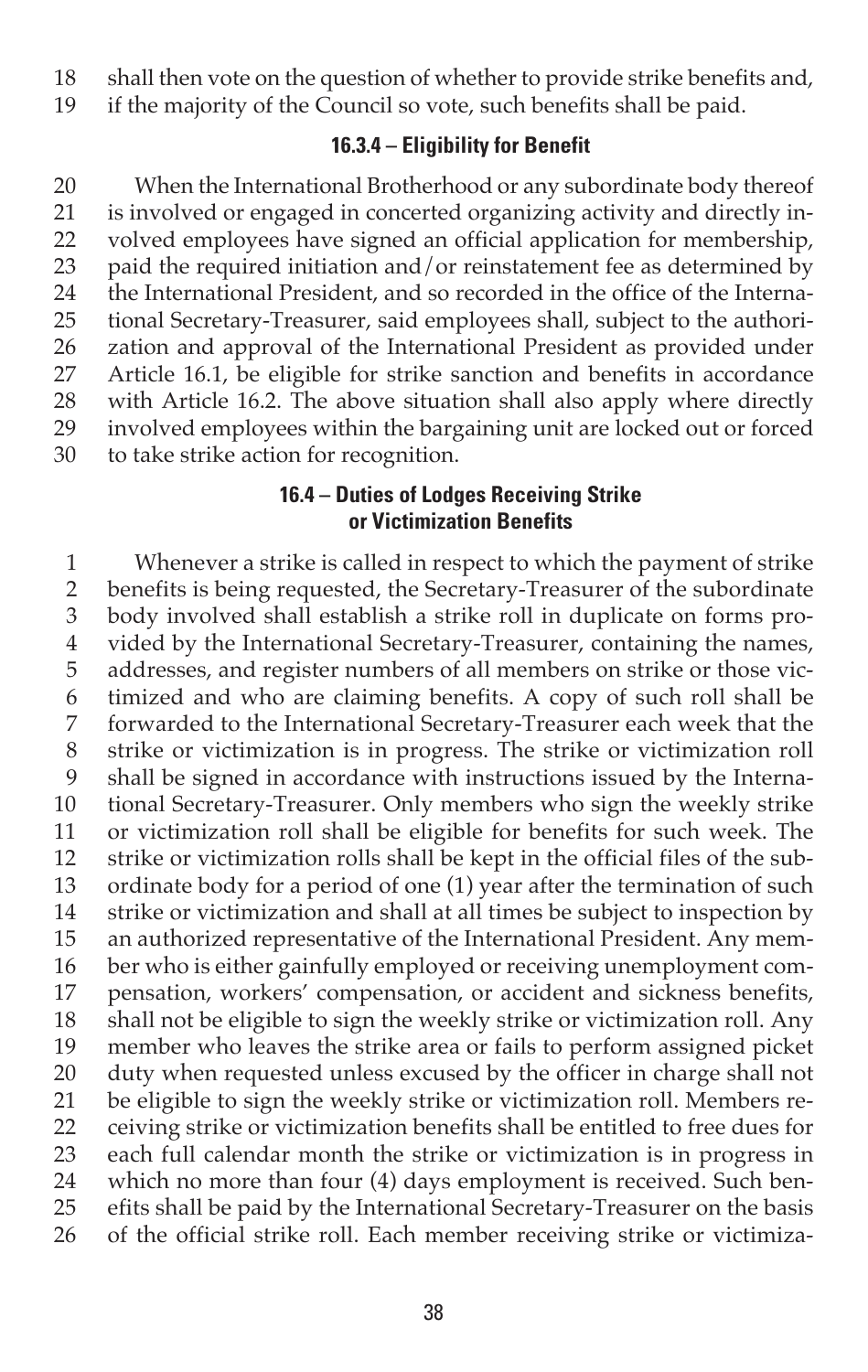tion benefits shall sign a note in duplicate, and such duplicate shall be forwarded to the International Secretary-Treasurer reading as follows: State\_\_\_\_\_\_\_\_City\_\_\_\_\_\_\_\_\_\_\_\_\_\_\_\_\_\_Date\_ If I am either gainfully employed or receiving unemployment compensation, workers' compensation, or accident and sickness benefits and receive strike or victimization benefits during such period of time, I hereby further agree to pay back to the International Brotherhood the full amount of strike or victimization benefits received by me during such period of time. I further agree that in the event the International Brotherhood instigates litigation against me in order to enforce the above agreement I shall pay all of the cost incurred by the International Brotherhood. Name Address Register No. 27 28 29 30 31 32 33 34 35 36 37 38 39 40 41 42 43

#### **16.5 – Termination of Strike Benefits**

Strike benefits shall be payable as long as the strike shall continue; provided, however, that the subordinate body involved in the strike shall make every reasonable effort to terminate the strike; and provided further that a representative of the International President shall be kept fully informed of the progress of negotiations and shall be entitled to participate in such negotiations in an advisory capacity. If such representative determines that any employer offer should be submitted to the membership affected by the strike for a vote as to their acceptance, the representative shall be authorized to conduct such vote which shall be taken by secret ballot at a meeting of which such members have been given reasonable notice, a majority of those attending and voting to decide the issue, but provided that such representative may authorize a vote to be taken by other appropriate means or manner. It is further provided, however, that the International President, with the consent and approval of the Executive Council, shall have the authority to terminate the payment of strike benefits at any time that it is determined that further benefit payments are not warranted. 1 2 3 4 5 6 7 8 9 10 11 12 13 14 15 16 17

#### **16.6 – Lockout or Victimization Benefits**

Lockout or victimization benefits in the same amount as strike benefits may be paid to any member in good standing who is neither gainfully employed nor receiving unemployment compensation, workers' compensation, or accident and sickness benefits, and has lost employment by reason of being locked out by the member's employer or discharged while acting under instructions of the member's subordinate body, or a committee of such subordinate body. Such benefits shall be 1 2 3 4 5 6 7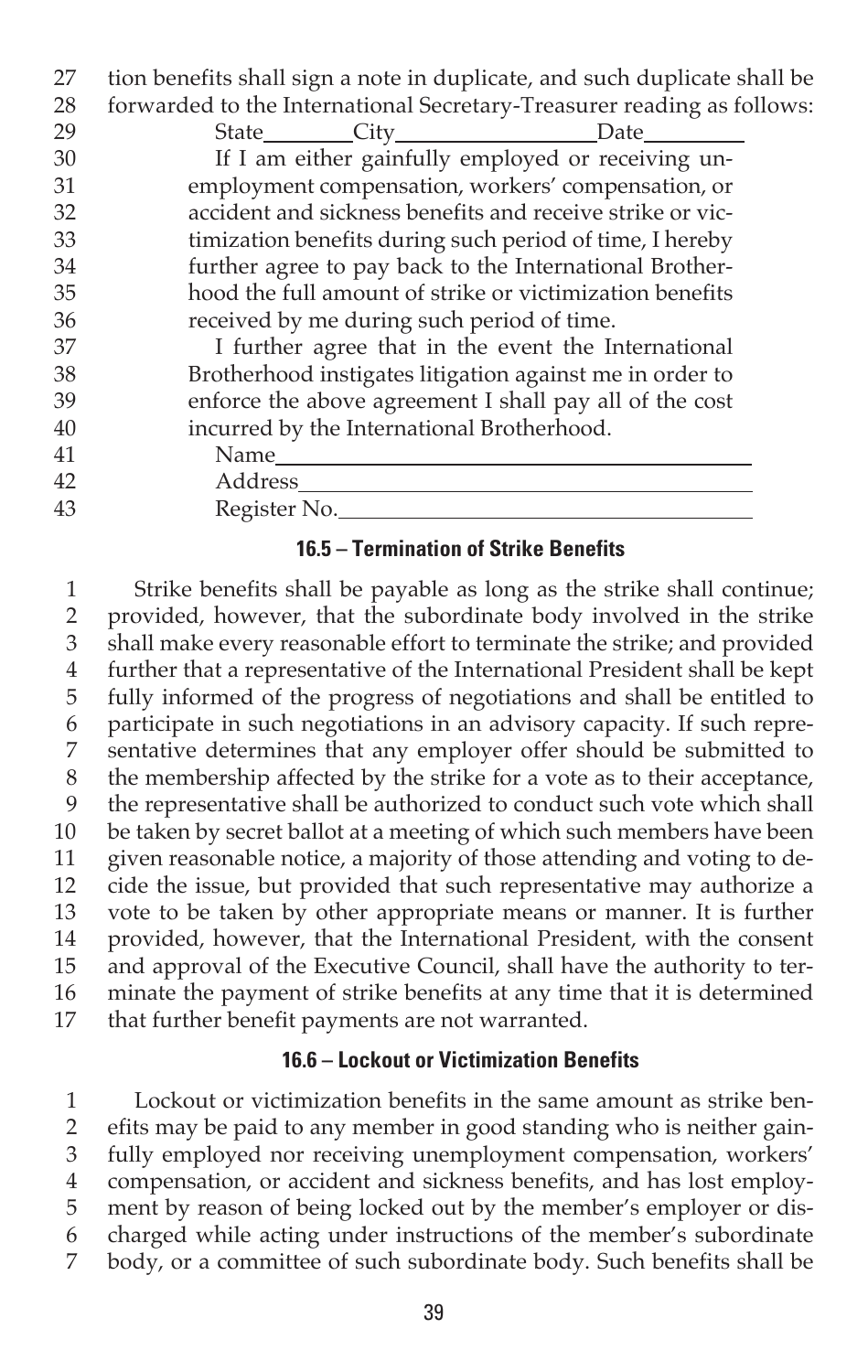- payable at the discretion of the International President upon approval 8
- of the Executive Council if, upon investigation, it is determined that 9
- such payments are warranted, and shall continue for such period as the 10
- lockout continues or the International President and Executive Council 11
- may determine. 12

### **16.7 – Limitation of Responsibility of International Brotherhood**

Strike authorization and/or payment of strike benefits by the Inter-1

national Brotherhood does not constitute responsibility for, authoriza-2

tion, or approval of any illegal action or activities of any subordinate 3

body, its officers, or members who are engaged in a strike. 4

## **ARTICLE 17**

## **DISCIPLINARY PROCEEDINGS, TRIALS, AND APPEALS**

#### **17.1 – Offenses**

The basis of charges against officers or members of a subordinate body, against officers of the International Brotherhood, or against a subordinate body itself shall include, but shall not be limited to, any one (1) or more of the following offenses: 1 2 3 4

**17.1.1.** Violation of any provision of this Constitution or the By-Laws of a subordinate body or failure to perform duties or functions specified therein; 5 6 7

**17.1.2.** Refusal to follow lawful directives, orders, or regulations of the International President, the Executive Council, or officers of a subordinate body; 8 9 10

**17.1.3.** Engaging in any subversive activity, such as fostering or abetting any Communist, Fascist, or other totalitarian movement; 11 12

**17.1.4.** Maintaining membership in another labor organization that adversely affects the interest of this International Brotherhood; 13 14

**17.1.5.** Engaging in any activity or course of conduct contrary or detrimental to the welfare or best interest of the International Brotherhood or of a subordinate body; 15 16 17

**17.1.6.** The commission of any unlawful, dishonest, dishonorable, or discreditable act in connection with union duties or responsibilities; 18 19

**17.1.7.** Mishandling, misappropriating, or otherwise misusing union funds or properties; 20 21

**17.1.8.** Willfully making any false or fraudulent report required under this Constitution; 22 23

**17.1.9.** Encouraging or engaging in dual unionism or in a secessionist movement; 24 25

**17.1.10.** Willfully slandering or libeling a member of the International Brotherhood or falsely or maliciously attacking the character, impugn-26 27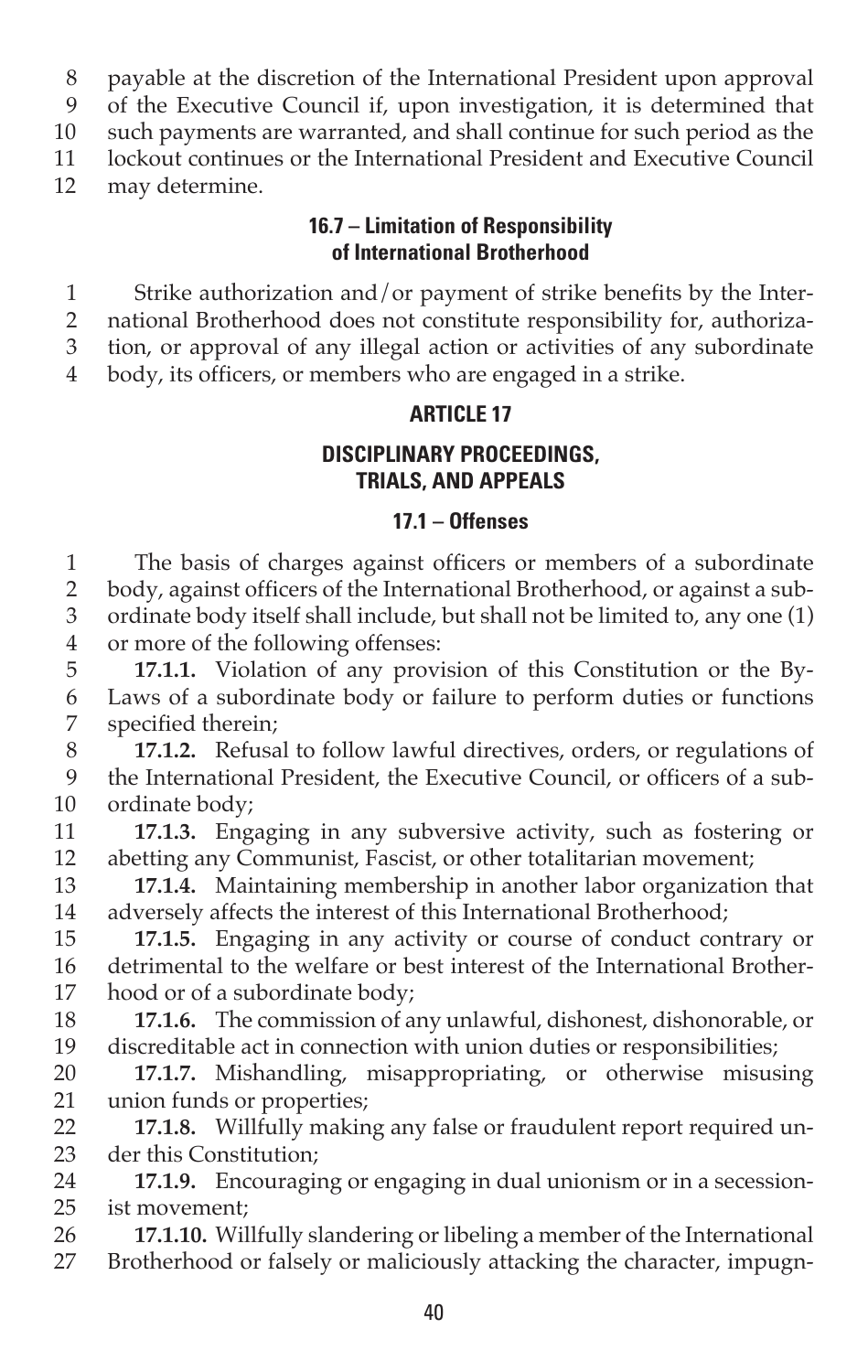ing the motives, or questioning the integrity of any member of the International Brotherhood; 28 29

**17.1.11.** Engaging in or fomenting any acts or course of conduct which are inconsistent with the duties, obligations, and fealty of the members of a trade union and which violate sound trade union principles or which constitute a breach of any existing collective bargaining agreement; 30 31 32 33 34

**17.1.12.** Failure to exercise responsibility toward the International Brotherhood as an institution or engaging in conduct which would interfere with the International Brotherhood's performance of its obligations; 35 36 37 38

**17.1.13.** Threatening with violence or assaulting any union member or officer; 39 40

**17.1.14.** Causing disruption or disturbance at a union meeting or union office, interfering with the orderly conduct thereof, or appearing at any such meeting or office in an intoxicated condition; 41 42 43

**17.1.15.** Failure to obey orders, directions, or rulings of the presiding officer of any union meeting; 44 45

**17.1.16.** Obtaining or assisting in obtaining membership through fraudulent means or by misrepresentation. Violation of this subsection shall be punishable by revocation of membership; 46 47 48

**17.1.17.** Making known the business of the International Brotherhood or any subordinate body to persons not entitled to such knowledge; 49 50

**17.1.18.** Filing charges of violations of this Constitution maliciously or wantonly; 51 52

**17.1.19.** No member employed by any employer shall accept any contract work; 53 54

**17.1.20.** No member shall accept employment with a nonunion contractor without prior written approval by the Business Manager or where there is no Business Manager, by the President of the Local Lodge having the jurisdiction over the territory. 55 56 57 58

## **17.2 – Charges and Notice of Trial**

## **17.2.1 – Charges**

Charges of violation of this Constitution or subordinate body By-Laws may be made by any member in good standing who has knowledge of the alleged violation. Charges shall at all times be made in good faith and within sixty (60) days after the date that the alleged violation occurred. However, this time limit will not apply to those charges wherein the basic facts and evidence pertaining thereto could not be accumulated or made known within that period of time. In no event will any charge be processed which is based on an alleged violation occurring more than one (1) year prior to the filing of such charge except that this time limit shall not apply to any charge alleging a violation 1 2 3 4 5 6 7 8 9  10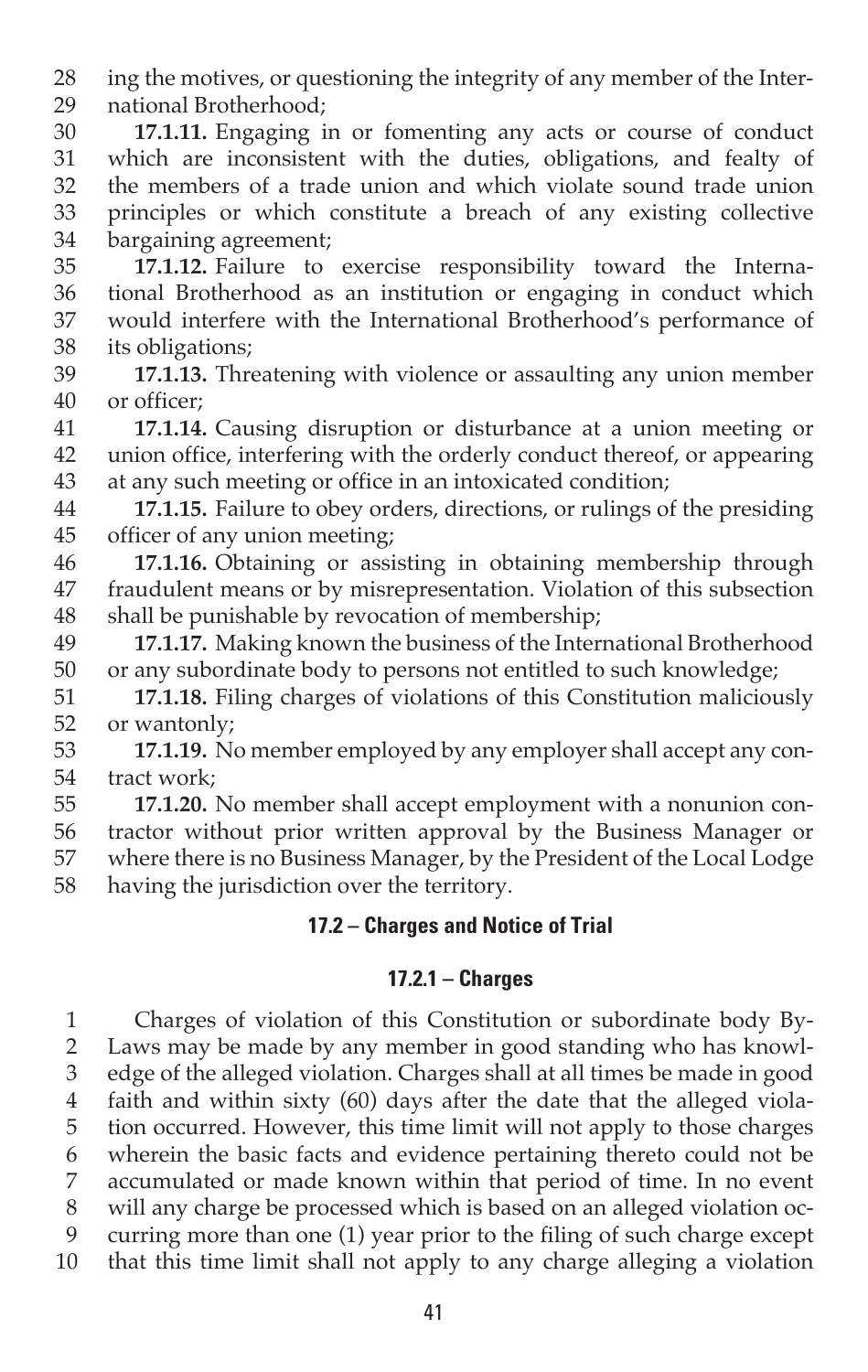of Article 17.1.7. Failure to file charges in good faith or malicious or wanton filing of charges shall subject the charging party to disciplinary action and punishment. Charges shall be set forth in writing and a copy of the charges served upon the individual or body being charged by registered or certified mail, with return receipt requested to last-known address, and a copy thereof filed with the President of the Local Lodge and the International President. Charges shall set forth with sufficient definiteness to inform the accused of the nature and circumstances of the violations complained of, together with a reference to the particular subsection of Article 17.1 under which the charges were brought. If the charges are not filed in conformance with this paragraph, the International President is authorized to dismiss said charges. Article 17 proceedings are to address and remedy serious violations of this Constitution or subordinate body By-Laws. Accordingly, referral disputes shall be resolved through the referral disputes procedure, while contractual violations shall be resolved under the grievance procedure of the applicable labor agreement. Other disputes, such as personal or political disputes or differences shall be addressed through the Grievance Adjustment Procedures provided in Article 5.7 of this Constitution. The foregoing not withstanding, circumstances may arise in which conduct implicating the collective bargaining agreement and/ or referral procedures may also be appropriately addressed through Article 17 proceedings. 11 12 13 14 15 16 17 18 19 20 21 22 23 24 25 26 27 28 29 30 31 32 33

#### **17.2.2 – Notice of Trial**

Upon receipt of notification from the International President that charges have been properly filed, the Lodge President or the International President (where the International President has assumed jurisdiction) will, within a reasonable period of time, establish a date for an informal hearing between the parties directly involved, and a sincere effort will be made to resolve the matter at this point. If the charges are disposed of as a result of this informal hearing, the agreement reached by the parties shall be reduced to written form, signed by the parties directly involved therein and witnesses thereto. However, if the matter is not concluded on such informal basis, the Local Lodge President or the International President, as the case may be, shall fix a time for trial which shall be not later than forty-five (45) days following receipt of such charges and shall give the accused at least fifteen (15) days notice of the time and place of a hearing on such charge at which such accused shall appear and defend. If the accused fails to appear, unless postponement has been granted for good cause, the trial shall nevertheless proceed. Similar notice shall be given the charging party and all directly involved parties. 34 35 36 37 38 39 40 41 42 43 44 45 46 47 48 49 50 51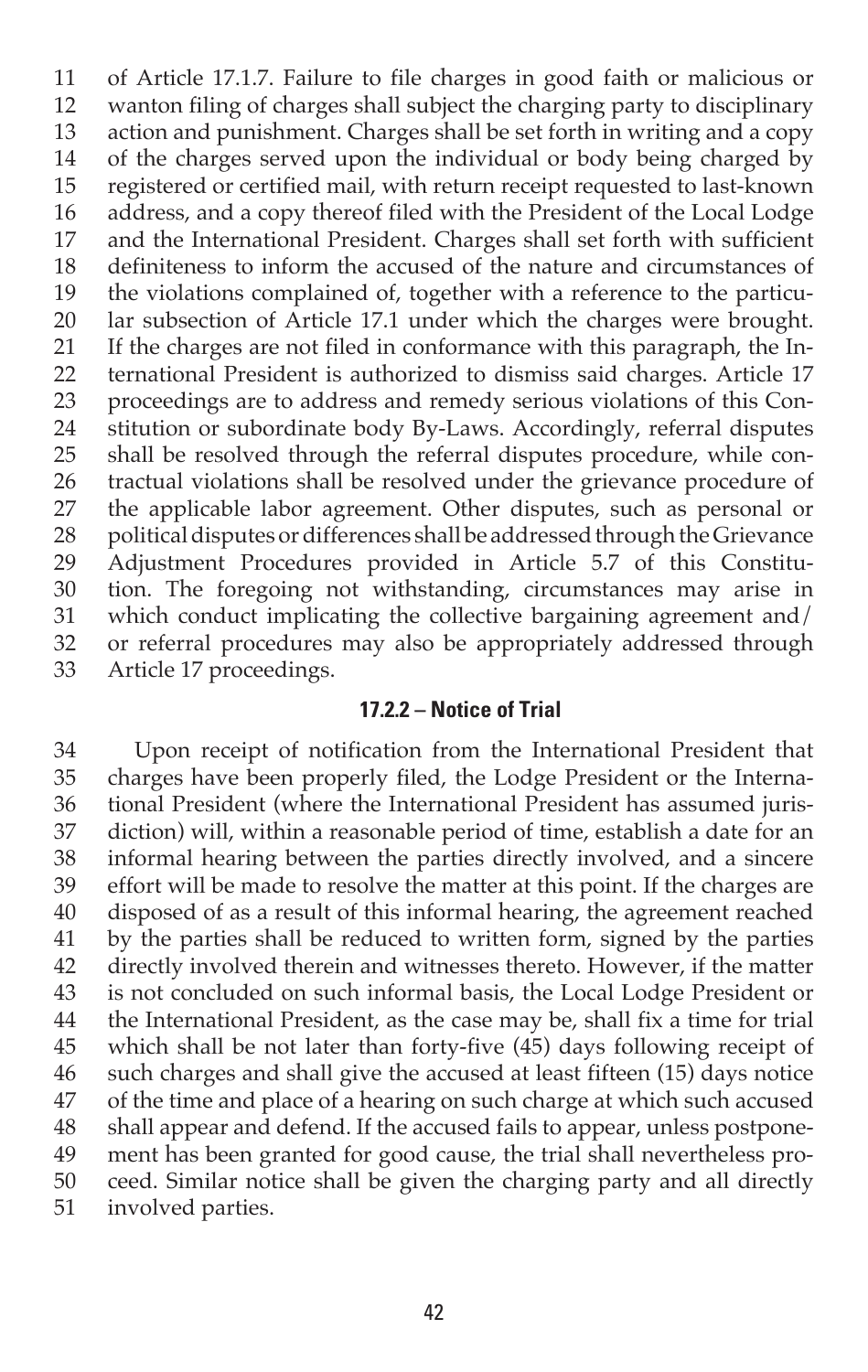#### **17.2.3 – Dismissal of Charges**

In circumstances where the International President determines that it is in the best interest of the International Brotherhood and its members, the International President may direct that the charges be dismissed as lacking in merit, as involving minor disputes, or for such other reasons as the International President deems appropriate; that any or all time limits for handling said charges be held in abeyance for a reasonable period of time; or that the dispute be resolved in some other forum or in some other manner deemed by the International President to be appropriate under the circumstances; provided, however, that no penalty may be assessed against the accused member over that member's objection absent a formal hearing as provided for in this Article. If not satisfied with the International President's decision, the Charging Party may appeal, in writing, by registered or certified mail, to the Executive Council, providing the appeal is received by the Executive Council within fifteen (15) days from the date of the International President's decision. In cases of appeal, the International President will postpone further action on the dispute pending final decision from the Executive Council. The decision by the Executive Council shall be final and binding. 52 53 54 55 56 57 58 59 60 61 62 63 64 65 66 67 68 69

### **17.3 – Trial Bodies**

#### **17.3.1 – Local Lodge Jurisdiction**

Local Lodges shall have jurisdiction to hear charges, through a trial body, involving their members or their officers, or members working or seeking work in their jurisdiction if the offense is there committed, subject to the provisions of Articles 17.2.3 and 17.3.2. The trial body of the Local Lodge shall consist of a panel of three (3) of the elected officers of such Lodge as decided by the elected officers. No charging or other directly involved party shall sit as a member of a trial body, and any member of a trial body may be challenged for cause and, if the trial body finds cause to exist, such member shall vacate that position and the President shall fill such vacancy by appointment. In the event such vacancy cannot be filled by a Local Lodge officer, the Local Lodge shall elect from among the members of the Local Lodge to fill such vacancy. 1 2 3 4 5 6 7 8 9 10 11 12

### **17.3.2 – Executive Council Jurisdiction**

The Executive Council shall have jurisdiction to hear charges of violations of this Constitution by any member or subordinate body of the International Brotherhood if in the judgment of the International President the circumstances warrant. It can exercise such jurisdiction even though charges are pending before a Local Lodge. The Executive Council shall have exclusive jurisdiction to hear charges against subordinate bodies and against International Officers. Any member of the Executive Council who is directly involved in the proceedings so that the Council 13 14 15 16 17 18 19 20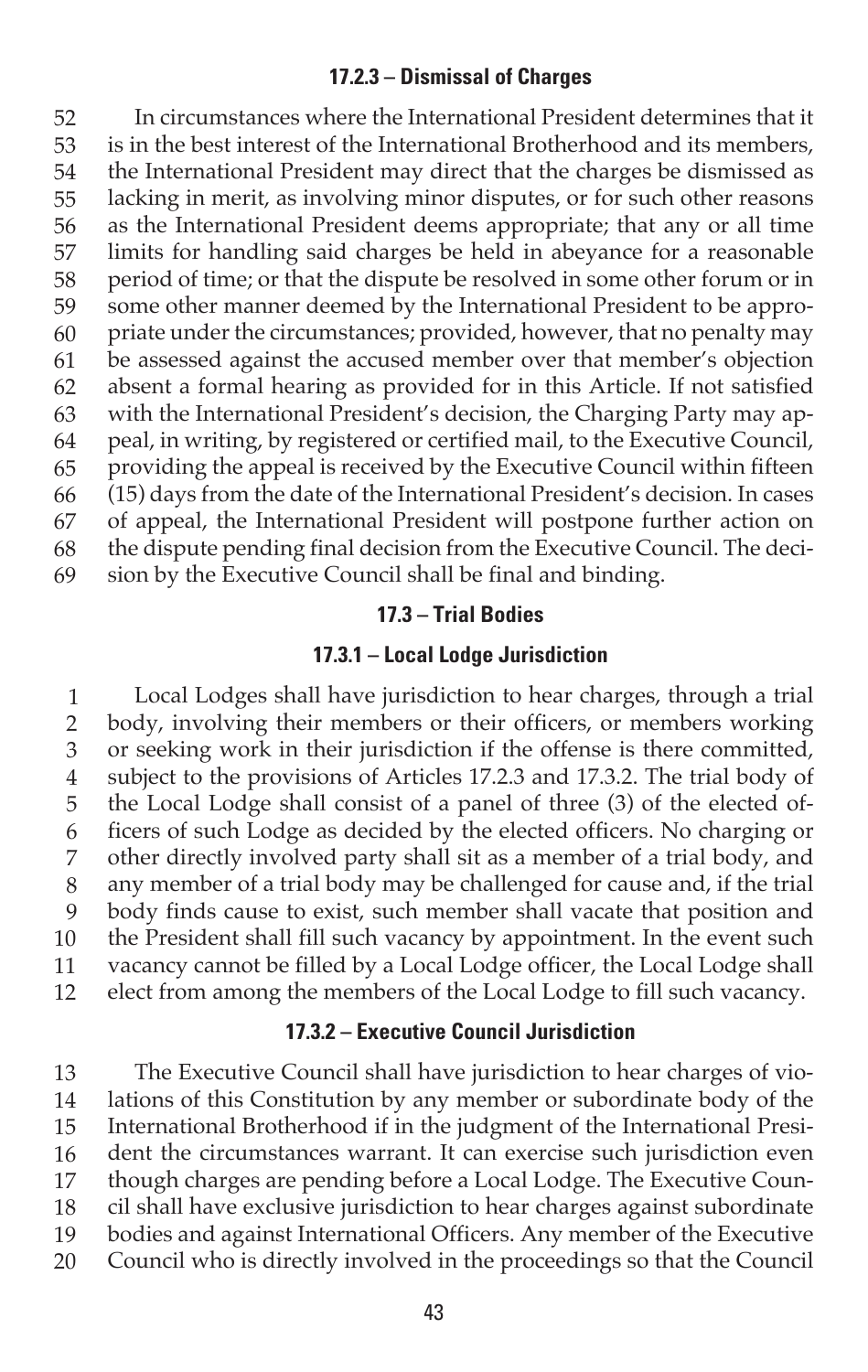- member cannot function in an impartial manner shall not participate in 21
- the proceedings or be subject to challenge for cause. 22

## **17.4 – Trial Procedure**

## **17.4.1 – Conduct of Hearing**

In all hearings, trials, and other matters which are to be decided and acted upon by the Executive Council, the conduct of the hearing and the taking of evidence may be performed by a member or officer of the Brotherhood or by a panel duly appointed by the International President to act in the matter. The required report to the Executive Council, copy of the record made at the hearing or trial, together with exhibits will be forwarded to International Headquarters and the decision in the case shall be made by the Executive Council based on such report and record. 1 2 3 4 5 6 7 8 9

## **17.4.2 – Minutes of Proceedings**

At every hearing, whether conducted on the Local or International level, minutes of the proceedings shall be kept together with a summary of the evidence and the testimony of witnesses. If a verbatim record is desired by any party to the proceedings, the union shall provide same and such party shall bear the costs of same, and other directly involved parties desiring a copy shall pay the costs of such copy. 10 11 12 13 14 15

## **17.4.3 – Representation and Cross Examination**

Either party shall have the right to confront and cross-examine witnesses and to be represented only by a member except one in a supervisory capacity. No non-members, other than witnesses and official reporter, if any, shall be permitted to attend the hearing. Witnesses, except when testifying, shall be excluded upon the request of an opposing party or at the discretion of the trial body or Hearing Officer. The trial body or Hearing Officer shall have authority to limit the attendance of members if necessary to preserve order. 16 17 18 19 20 21 22 23

## **17.4.4 – Decision of Trial Body**

As soon as possible, but not more than twenty-one (21) days after the conclusion of the trial, or in cases where verbatim transcript is involved within twenty-one (21) days after receipt of transcript, unless otherwise determined by the International President, the trial body shall make a decision in writing and send a copy to the accused and other directly involved parties by registered or certified mail, with return receipt requested to last-known address. If the accused is found guilty, the trial body shall establish the penalty and set it forth in its decision. Penalties should be imposed according to the nature of the offense. 24 25 26 27 28 29 30 31 32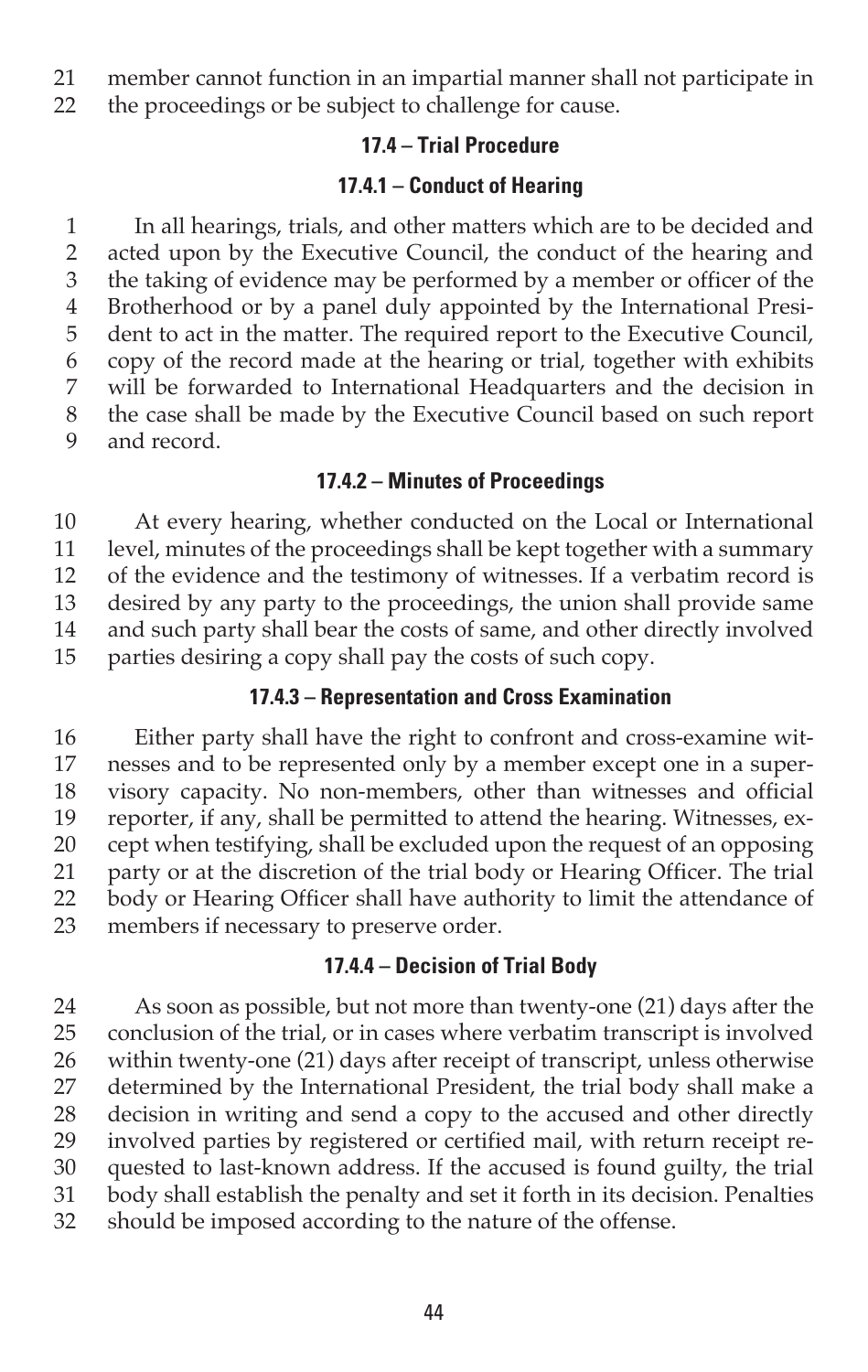## **17.5 – Penalties**

## **17.5.1 – Types of Penalties**

Penalties for violations of this Constitution may include reprimand, fine, suspension from office or from membership rights for a stated period, suspension from right to run for office for a stated period, suspension from right to attend meetings, or if permitted to attend from the right to speak or vote at meetings for a stated period, revocation of Withdrawal Card, expulsion from membership, suspension or revoca- 1 2 3 4 5 6 7

tion of charter, or a combination of any of the foregoing.

## **17.5.2 – Notification**

Subordinate bodies which have imposed any penalty under this Ar-8

ticle shall immediately notify the International President and Interna-9

tional Secretary-Treasurer thereof in writing. 10

# **17.5.3 – Removal from Premises**

Any person violating the provisions of Article 17.1.14 shall be re-11

quired to leave the premises. If the conduct involved warrants further 12

action, it shall be necessary to prefer charges and have a hearing con-13

ducted thereon as provided in this Article. 14

### **17.6 – Appeals**

## **17.6.1 – Written Appeal to Executive Council**

The decisions of Local Lodge trial bodies may be appealed to the Executive Council by any party adversely affected by such decision. Appeals shall be in writing and filed with the International President by registered or certified mail to be received by the International President within fifteen (15) days of the date the trial body decision is mailed and shall state the basis for the appeal. Pending action on any appeal, all penalties that might have been prescribed shall continue in effect, including payment of fines, unless otherwise directed by the International President. 1 2 3 4 5 6 7 8 9

## **17.6.2 – Disposal of Appeal**

The Executive Council may dispose of the appeal as the circumstances and record warrant, including remand for further proceedings or retrial, including alteration, change, or modification of penalty. 10 11 12

## **17.6.3 – Decisions Involving an International Officer**

Decisions of the Executive Council shall be final, except that decisions of the Executive Council finding an International Officer guilty of charges of violations of the Constitution may be appealed to the next Convention. If any such Officer desires to appeal, that Officer shall file 13 14 15 16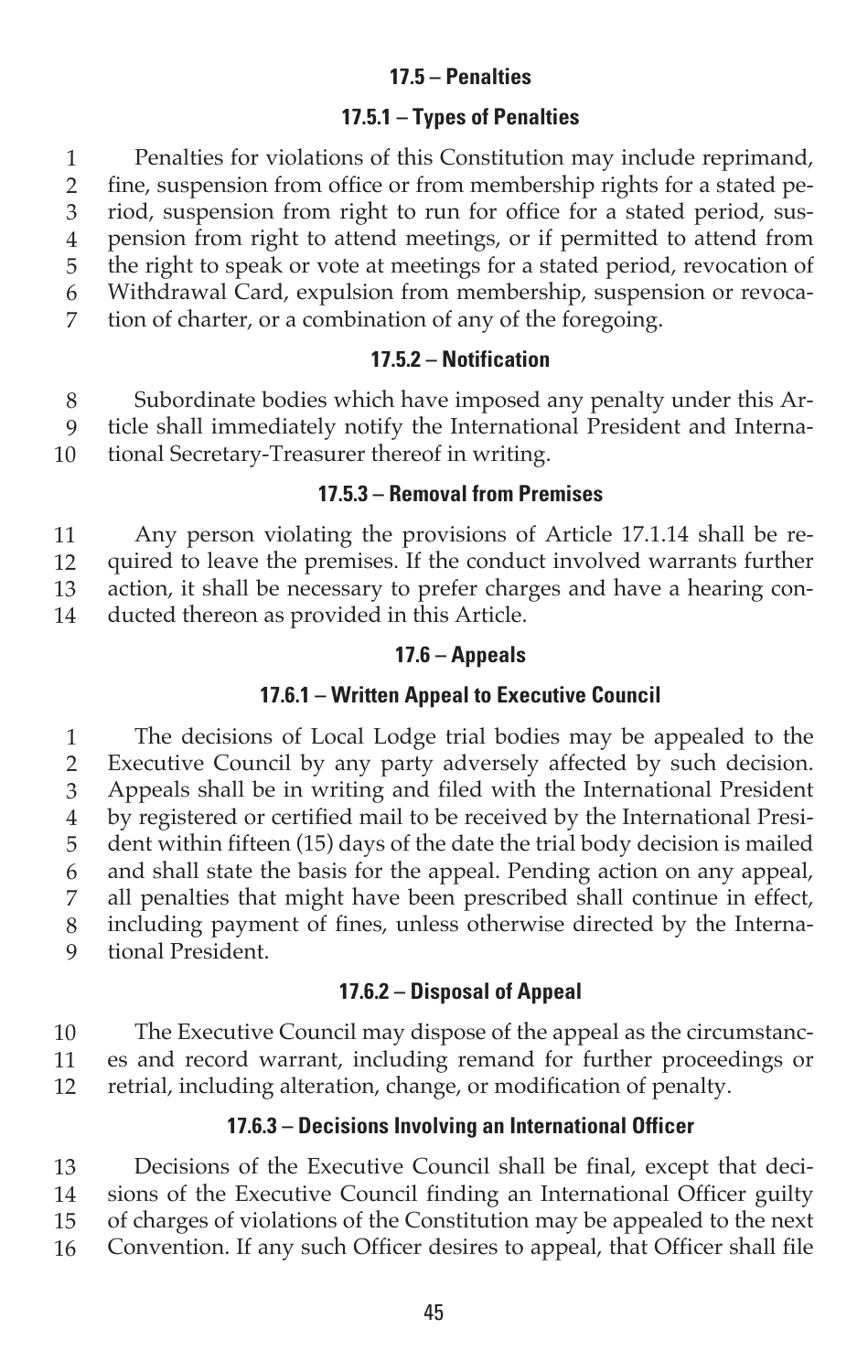- such appeal with the International Secretary-Treasurer within thirty 17
- (30) days after receiving the decision. 18

### **ARTICLE 18**

### **TRUSTEESHIPS**

#### **18.1 – Authority For**

The Executive Council shall have authority to place any subordinate body under trusteeship if it is satisfied after notice and hearing that a trusteeship is warranted and the interests of the International Brotherhood so require. If it appears that a trusteeship may be necessary, such hearing shall be conducted as provided for in Article 17.4.1. The subordinate body involved shall be given at least ten (10) days written notice of such trusteeship hearing. Interested officers and members, including representatives of the International Brotherhood, may appear at such hearing to present evidence as to why a trusteeship should or should not be imposed. Grounds for the imposition of trusteeships shall include secession or threatened secession; dissolution or threatened dissolution; dissipation or loss of funds or assets or financial malpractice or corruption or threat thereof; violation or threatened violation of collective bargaining agreements; the deprivation of democratic procedures and other activities constituting a violation of this Constitution and threatening the welfare of the subordinate body membership or the International Brotherhood. If upon the evidence introduced at the trusteeship hearing and all the circumstances the Executive Council is satisfied that a trusteeship is required, it may impose a trusteeship for such period as it deems reasonably necessary, and place a trustee appointed by the International President in charge of the activities of the subordinate body. 1 2 3 4 5 6 7 8 9 10 11 12 13 14 15 16 17 18 19 20 21

#### **18.2 – Administration of Trusteeship**

Such trustee shall have the right, upon demand, to all the funds, properties, books, and assets of the trusteed body for the period that the trustee is in charge. Such properties shall be held in trust for the benefit of the subordinate body and expended only to the extent necessary for the proper conduct of the affairs of the subordinate body. The trustee shall be adequately bonded. The trustee so appointed shall be authorized and empowered to remove any or all officers and appoint temporary officers for the duration of the lodge's trusteeship and to remove or replace other representatives or employees of such trusteed body, and to take such other actions as in the trustee's judgment are necessary for the preservation of the subordinate body and its assets, all subject to the direction, instructions, and approval of the International President. Any officers who may be suspended by the trustee under the provisions of this section shall surrender to the trustee upon proper receipt therefor, all monies, books, and properties of the subor- 1 2 3 4 5 6 7 8 9 10 11 12 13 14 15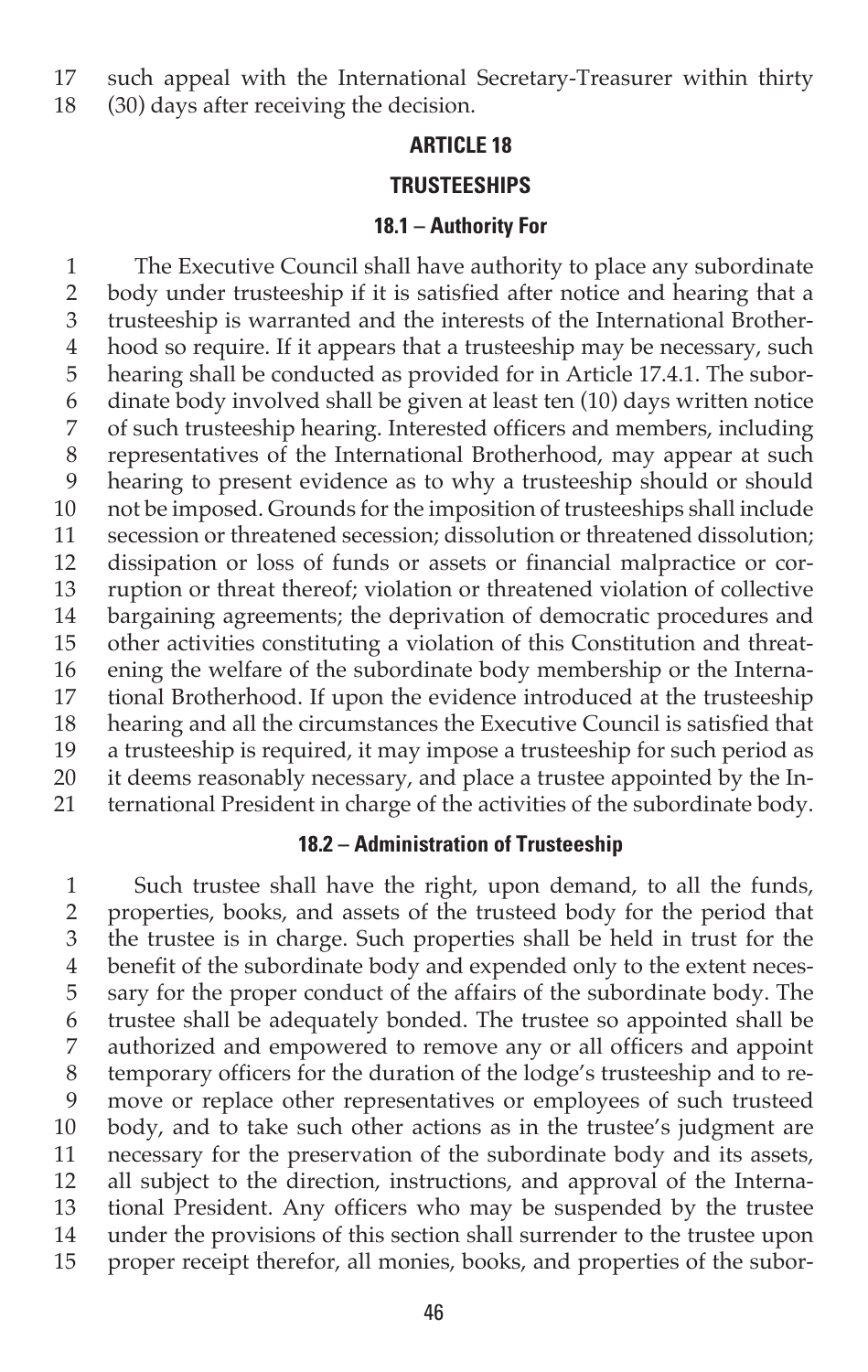dinate body. Temporarily-appointed officers shall be members in good standing of such subordinate body. At the termination of the trusteeship, the officers who have been suspended shall resume their offices for the balance of the term unless the trustee, with the approval of the International President and after hearing, determines that any particular officer shall be removed. In the event of such removal, the vacancy shall be filled under the provisions of this Constitution. The trustee shall be empowered to pay all claims which are properly approved if funds therefor are available and in all necessary particulars to conduct the affairs and management of the subordinate body with the assistance of the temporary officers herein provided for until the trusteeship is terminated. Expenses incurred by reason of the trusteeship shall be paid out of the funds of the subordinate body, if they are available, otherwise they shall be borne by the International Brotherhood. During the period of trusteeship, no funds of the trusteed body except normal Per Capita Tax and other financial obligations normally payable by subordinate bodies shall be transferred to the International Brotherhood unless the subordinate body is dissolved. Such trusteeship shall be continued no longer than is necessary to coordinate and reorganize the affairs of the subordinate body and shall in all events be concluded as soon as practicable within the judgment of the International President subject to the approval of the Executive Council; provided, however, that the trusteed subordinate body shall have the right to appeal to the Executive Council for removal of the trusteeship if it is deemed that such trusteeship has served its purpose. If it becomes necessary to revoke permanently the charter of the subordinate body, then any balance remaining to the credit of the subordinate body and other properties shall be forwarded to the International Secretary-Treasurer. 16 17 18 19 20 21 22 23 24 25 26 27 28 29 30 31 32 33 34 35 36 37 38 39 40 41 42 43

#### **18.3 – Emergency Power of the International President**

In any situation in the judgment of the International President, where grounds for the establishment of a trusteeship exist or grounds for suspension of a subordinate body officer exist, and in addition the activities of the subordinate body or of its officers or membership are such as to create an emergency imminently threatening the welfare, funds, or property of the subordinate body, then the International President may summarily place a subordinate body in trusteeship, subject to a subsequent hearing by the Executive Council as set forth in Article 18.1. Such hearing shall be held within fifteen (15) days after the imposition of such emergency trusteeship. If in the International President's judgment the situation warrants, the International President may at any time within thirty (30) days of the imposition of the emergency trusteeship terminate same. In the event the International President does not terminate the emergency trusteeship within thirty (30) days, the Executive Coun- 1 2 3 4 5 6 7 8 9 10 11 12 13 14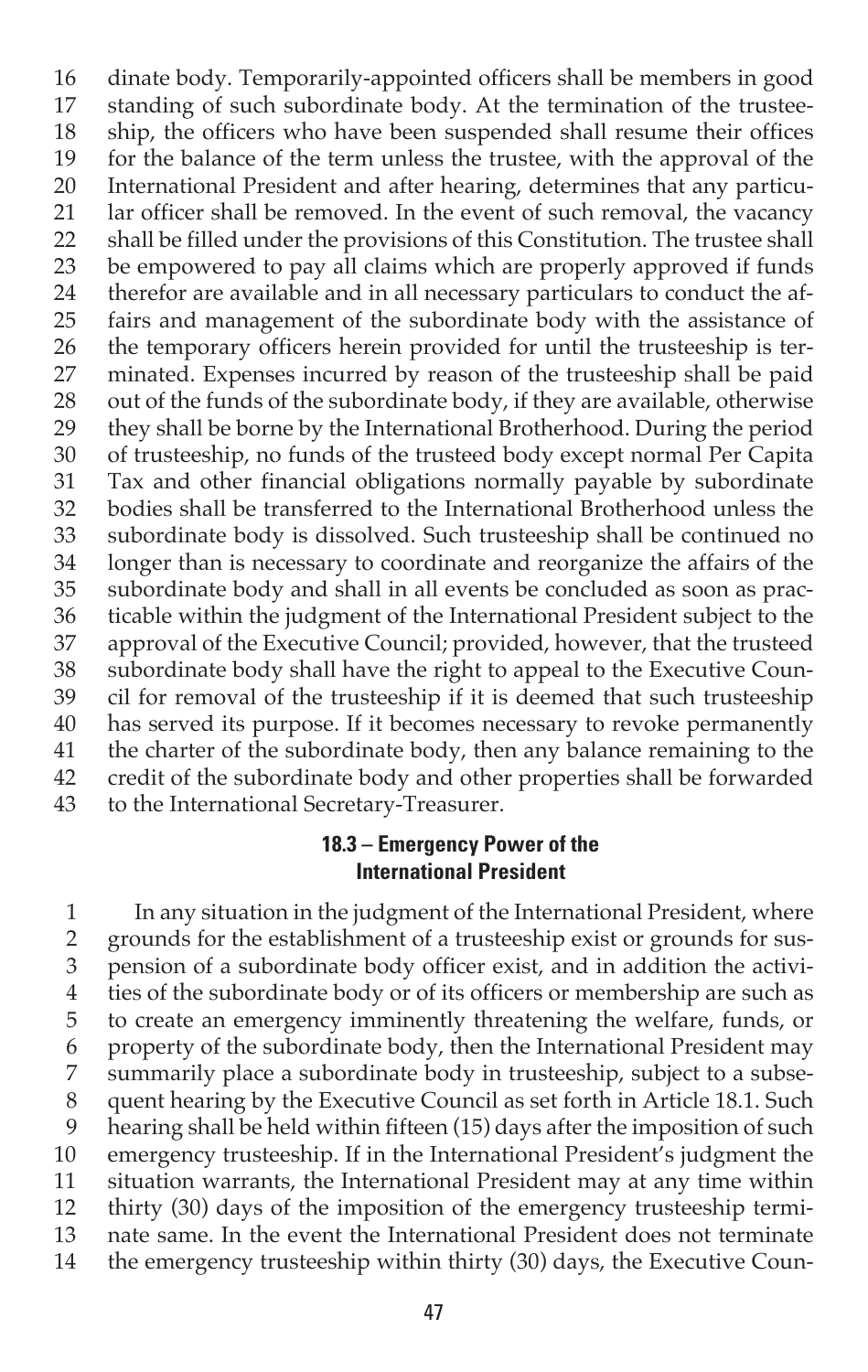- cil, as soon as practicable thereafter upon the evidence introduced at the 15
- trusteeship hearing and all the circumstances relating thereto, shall take 16
- action in accordance with Article 18.1. 17

# **ARTICLE 19**

# **DIVISIONS AND COUNCILS**

# **19.1 – Divisions**

- In order to facilitate the orderly administration of the internal opera-1
- tions of the Brotherhood and in recognition of the occupations embraced 2
- in its jurisdiction, the membership of this Brotherhood shall be grouped 3
- in three (3) broad divisions and twelve (12) subdivisions, as follows: 4

# **19.1.1 – Ship Building and Marine**

Embracing (1) Commercial Yards, (2) Naval Yards, and (3) other Marine Work. 5 6

# **19.1.2 – Construction**

Embracing (1) Erection, Dismantling, Conversion, Quality Control, and Repair, and (2) Contract Maintenance. 7 8

# **19.1.3 – Industrial Plants or Shops**

Embracing (1) Production and Maintenance Units, (2) Craft Units 9

(production), (3) Craft Units (maintenance), (4) Railroad Craft Units 10

(manufacture, maintenance, and repair of railroad equipment, and infrastructure), (5) Office–Professional–Technical Units, (6) Paramedics, 11 12

- 
- and (7) Diversified Units and Business Equipment. 13

# **19.2 – Industry Councils**

# **19.2.1 – Establishment and Affiliation**

The International President, with the approval of the Executive Council, shall have authority to establish a Council or Conference on an industry-wide basis for any industry other than the construction industry. The International President and Executive Council shall have authority to determine whether particular Lodges shall be required to affiliate and/or remain in affiliation with a particular Council or Conference. 1 2 3 4 5 6 7

## **19.2.2 – Council Function**

It shall be the function of an Industry Council or Conference to coordinate activities of Local and District Lodges and of the membership in 8 9

such industry, to assist in organizational work in such industry, to assist 10

- in collective bargaining with a view to establishing uniform rates and 11
- conditions in such industry, and in this connection to engage in research 12
- and related activities on an industry-wide basis. 13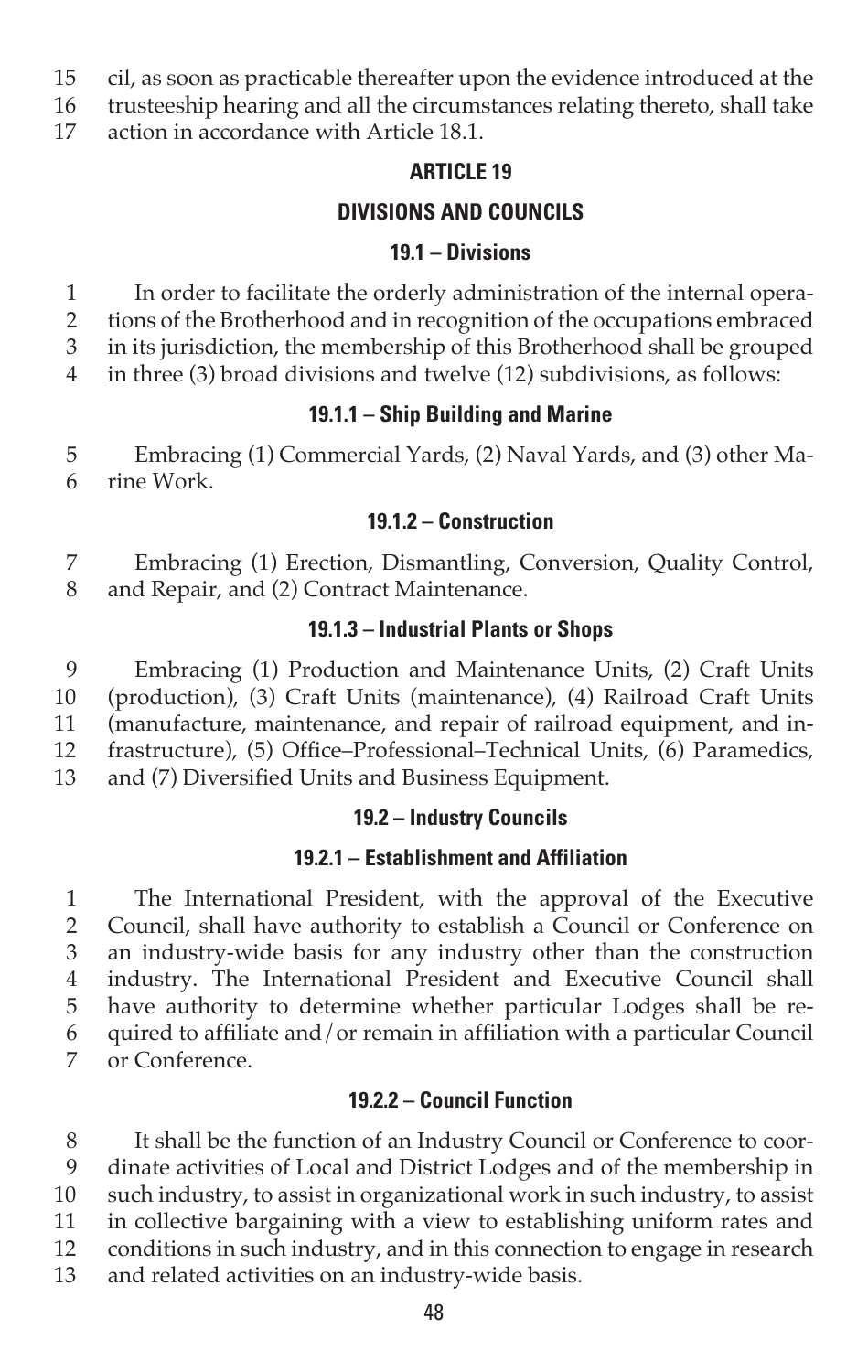## **19.2.3 – Collective Bargaining**

The International President and Executive Council shall have authority to require Local Lodges affiliated with an Industry Council or Conference to engage in that type of collective bargaining which will effectively promote the establishment of uniform rates and conditions in the industry and the welfare of the membership. 14 15 16 17 18

### **19.3 – Industrial Councils**

#### **19.3.1 – Establishment and Affiliation**

The International President, with the approval of the Executive Council, shall have authority to establish Industrial Councils on a geographic or trade basis to assist and coordinate in the attainment of the declared purposes and objectives of this International Brotherhood. As a servicing and coordinating body, the Industrial Council shall be empowered to engage or assist in organizing efforts within its jurisdiction and in the collective bargaining processes authorized in its By-Laws and may perform such other services and functions as assisting in the administration of collective bargaining agreements, establishing training programs, and engaging in legislative activities as so provided in its By-Laws. The International President and Executive Council shall have authority to determine what Local Lodges shall be required to affiliate and/or remain in affiliation with an Industrial Council. 1 2 3 4 5 6 7 8 9 10 11 12 13

#### **19.3.2 – By-Laws**

All Industrial Councils shall adopt By-Laws which shall be approved by the International President before becoming effective. The By-Laws adopted shall set forth the Council's organizational structure, governing principles and policies, including revenue. 14 15 16 17

## **ARTICLE 20**

## **CONSTRUCTION SECTOR OPERATIONS DIVISION**

There shall be a Construction Sector Operations Division for the purpose of servicing those members who have an employment relationship in the Construction Sector. The Construction Sector shall include the following: Construction Division; National Transient Division; Quality Control; and all other construction industries. There shall be an Executive Director-Construction Sector Operations, appointed by the International President, to supervise and direct all activities that fall under this article. 1 2 3 4 5 6 7 8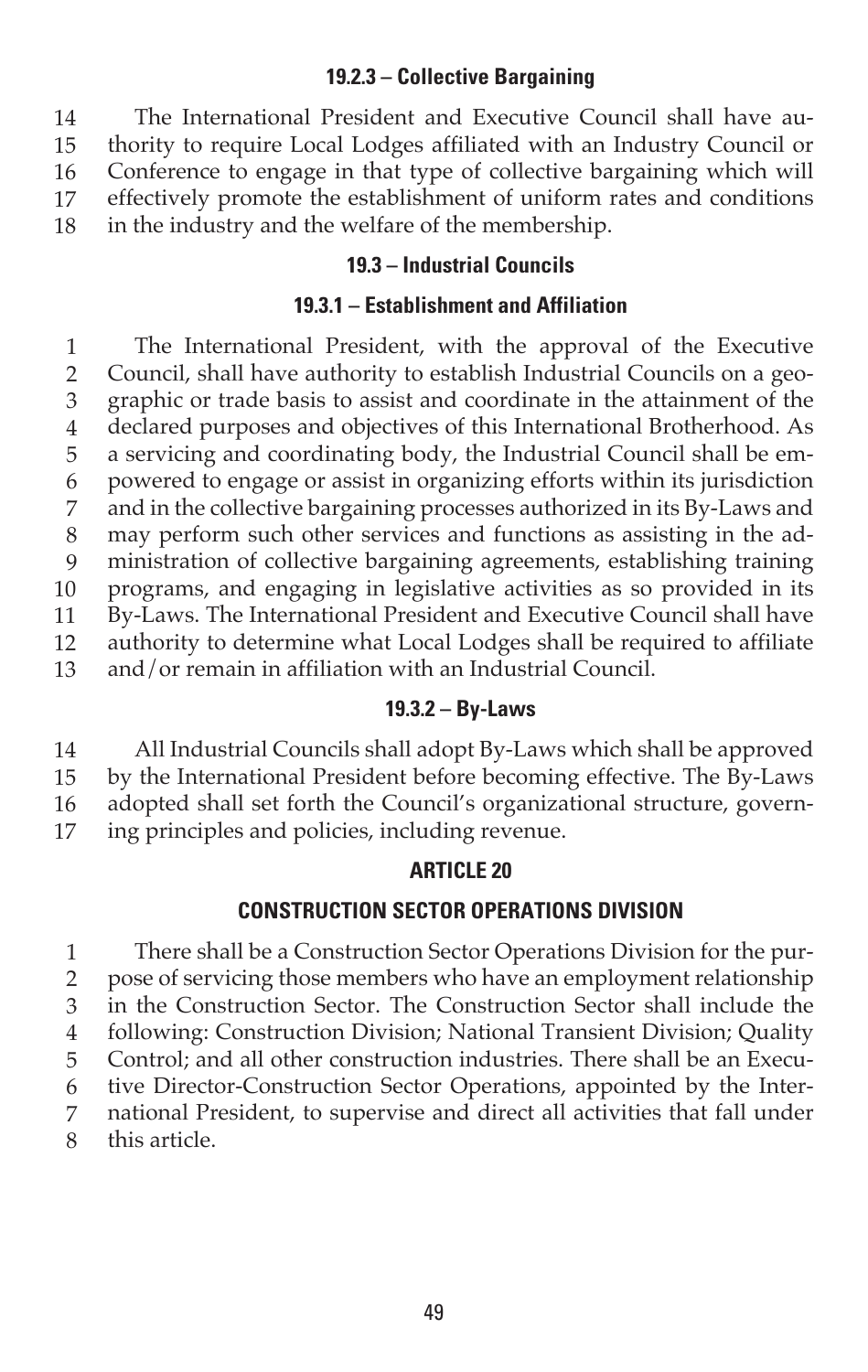## **20.1 – Establishment and Function**

## **20.1.1 – Establishment**

There shall be at International Headquarters a Construction Division for the purpose of servicing solely those members who have an employment relation with the construction industry. 1 2 3

### **20.1.2 – Function**

It shall be the function of the Construction Division to assist in collective bargaining in the industry, to negotiate and administer all International Brotherhood work jurisdiction agreements with other International unions in the industry, and to engage in research and other related organizational activities to the end of effectively protecting and promoting the interests of members employed in the construction industry. 4 5 6 7 8 9 10

## **20.2 – Administration and Conferences**

## **20.2.1 – Administration**

The Construction Division shall be administered by a Director who shall be appointed by and responsible to the International President. The Director shall recommend and, where justified, the International President shall appoint as many Construction Division representatives as necessary for effective administration of the Division. Said representatives shall be field construction boilermakers except for professional and technical personnel. A fully-staffed and equipped Construction Division support office shall be established in Washington, D.C., to further optimize our effectiveness in dealing with the full range of construction industry problems and to advance the service, representation, and protection of our Construction Lodges and membership. 1 2 3 4 5 6 7 8 9 10 11

## **20.2.2 – Conferences**

Semi-annual conferences will be held of Construction Lodge Business Managers and area Construction Division representatives. A report of these conferences shall be sent to all Construction Lodge Business Managers. An annual meeting of all Construction Lodge Business Managers and Construction Division representatives shall be held at a location to be determined by the International President at which a report shall be given of Construction Division activities. 12 13 14 15 16 17 18

## **20.3 – Revenue**

## **20.3.1 – Construction Division Fund**

There shall be established a Construction Division Fund, as a special purpose fund of the International Brotherhood, to finance those Divi- 1 2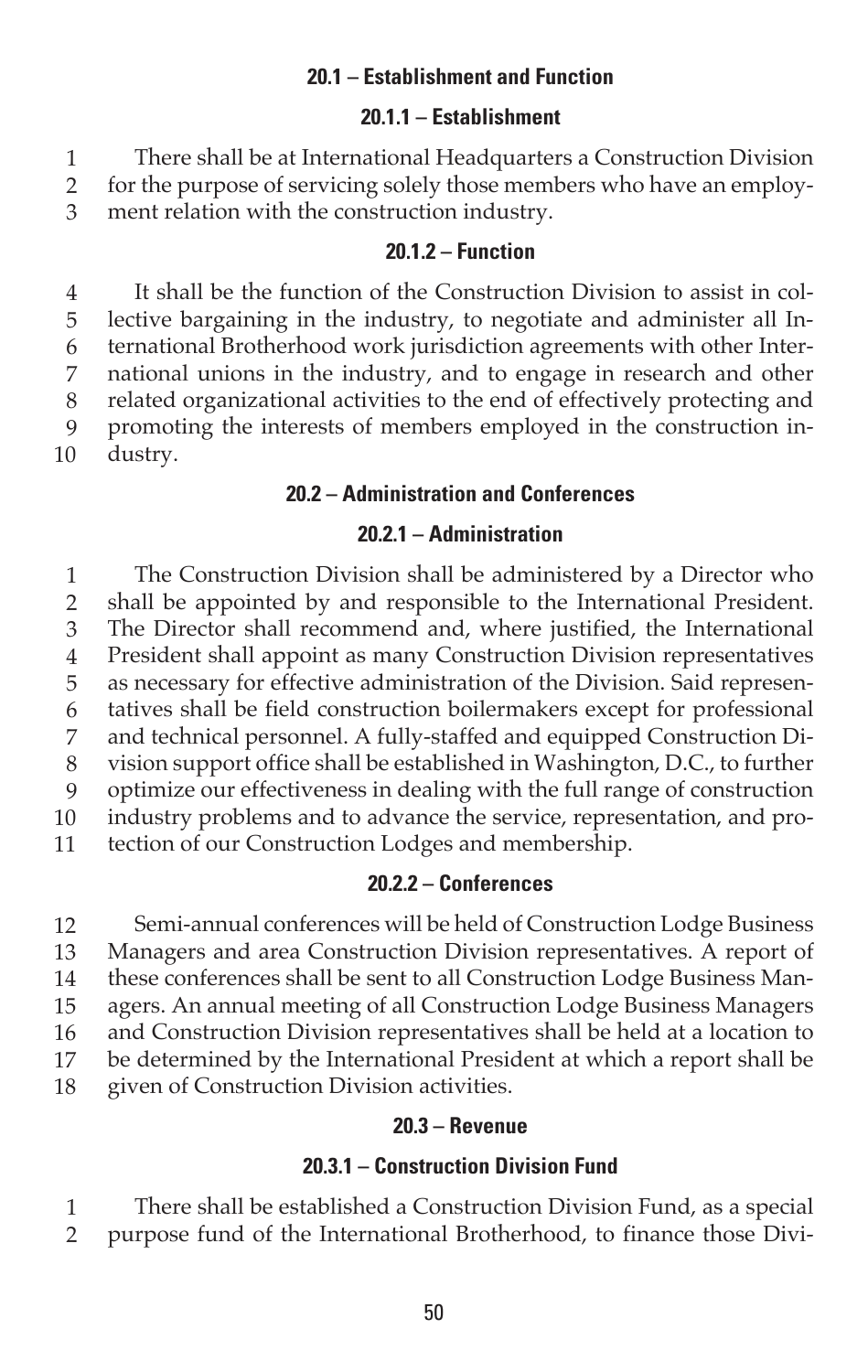- sion activities set forth in Article 20.1.2, which shall be administered in 3
- accordance with provisions of this Constitution. 4

# **20.3.2 – Construction Division Field Dues Assessment**

All members or temporary non-members employed on construction or maintenance work on which field dues are payable shall pay to the Lodge/District in which they are employed a Construction Division Fund field dues working assessment in the amount of one and one quarter percent (1.25%) of the gross income received from such employment. This assessment shall be in addition to the Lodge/District established 5 6 7 8 9 10

field dues. 11

# **20.3.3 – Lodge/District Field Dues Assessment**

Lodges/Districts with construction jurisdiction shall levy Lodge/ District field dues in the amount set forth in approved Lodge/District By-Laws, but such amount shall not be less than three percent (3%) of the gross income of all members or temporary non-members employed on construction or maintenance work in the Lodge's/District's jurisdic-12 13 14 15 16

tion, unless a lesser amount is approved by the Executive Council. 17

# **20.3.4 – Combined Minimum Field Dues Assessment**

The combined minimum field dues assessment in any Lodge/ District shall not be less than four and one quarter percent (4.25%). 18 19

# **20.3.5 – Transmission of Field Dues Assessment**

Lodges/Districts with construction jurisdiction shall transmit to the International Secretary-Treasurer for deposit to the account of the Construction Division Fund, the Construction Division Fund field dues assessment amount required by Article 20.3.2 and shall retain for deposit to the account of the Lodge/District the balance of the field dues collected. Such payments shall be made in accordance with procedures established by the International Secretary-Treasurer. 20 21 22 23 24 25 26

# **20.3.6 – Minimum Cash Reserve and Annual Adjustment**

# **20.3.6.1 – Suspension of Field Dues Caps and/or Escalator Formulas**

All Construction Lodge/District field dues caps and/or escalator formulas were suspended effective December 31, 2001. 27 28

## **20.3.6.2 – Minimum Cash Reserve**

Effective January 1, 2002, all Lodges/Districts with construction jurisdiction shall levy field dues in an amount calculated by the Construction Division to be sufficient to provide the Lodge/District with 29 30 31

a minimum two (2) year cash reserve by or before December 31, 2011. 32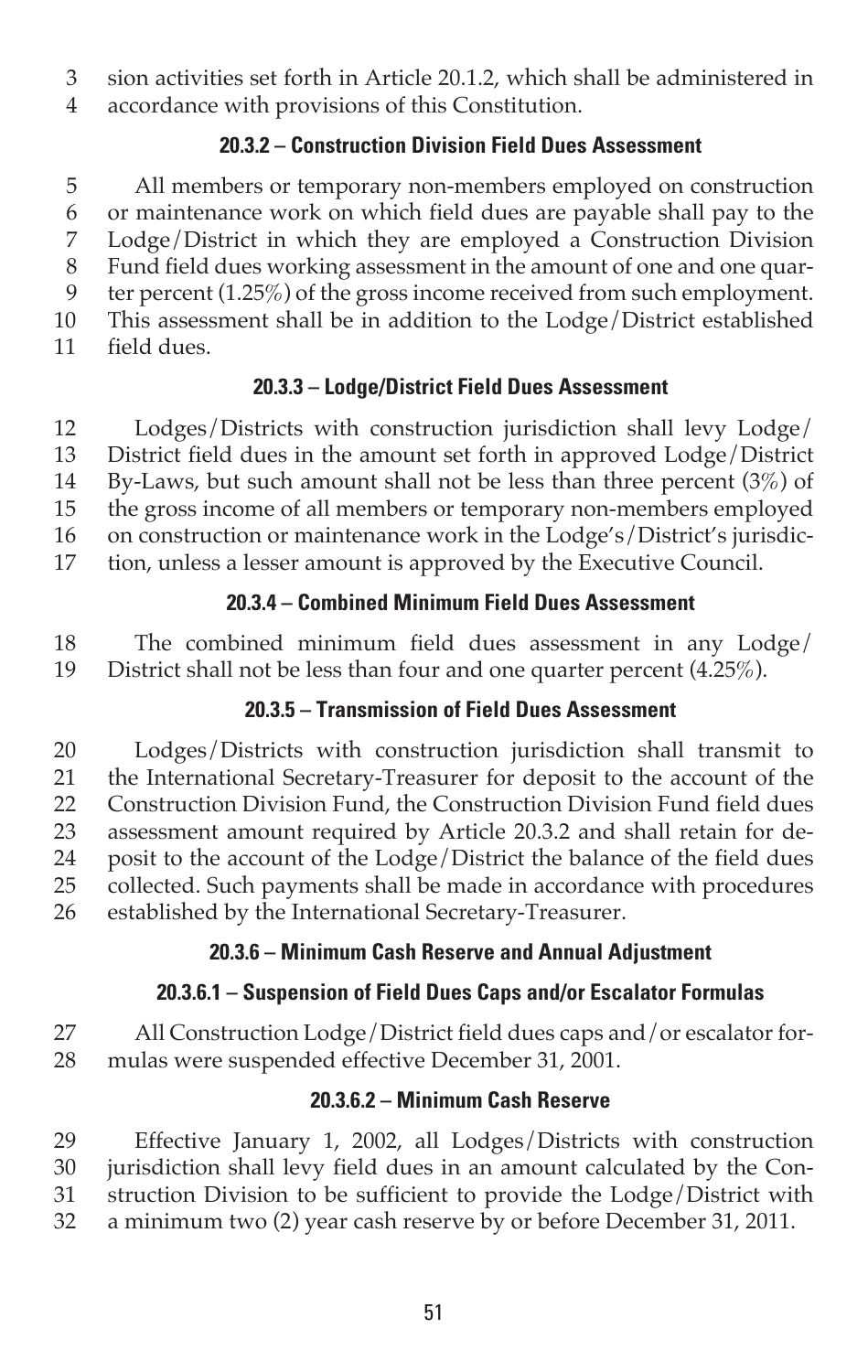## **20.3.6.3 – Annual Adjustment**

Beginning in November 2001 and each November thereafter, the Construction Division shall calculate each Lodge/District field dues assessment. The field dues assessment shall be calculated based upon liquid assets and operating expenses for the prior fiscal year plus projected gain/loss for the current fiscal year. Any change in field dues shall be implemented on January 1 of the year following the review, and shall be rounded to the nearest one quarter of one percent (0.25%). 33 34 35 36 37 38 39

### **20.3.6.4 – Maximum Dues Increase**

The maximum annual increase in Lodge/District field dues, in accordance with Article 20.3.6.3, shall be limited to one percent (1%). 40 41

## **20.3.6.5 – Dues Decreases**

Before any decrease in field dues will be granted, the Lodge/District must maintain a two (2) year cash reserve for at least one (1) fiscal year. 42 43

## **20.3.6.6 – Authority to Change Field Dues Assessment**

The Executive Council shall, upon recommendation from the respective area International Vice President, be empowered to direct, after proper notification to the Lodge/District, that the Lodge/District field dues assessment shall be adjusted effective January 1st the following year in accordance with the above. The field dues assessment, however, shall not be less than the minimum field dues set forth in Article 20.3.4. 44 45 46 47 48 49

## **20.3.7 – Emergency Field Dues Assessment Authority**

## **20.3.7.1 – Emergency Field Dues Assessment to Construction Division**

The Executive Council shall be empowered between Conventions to levy an emergency field dues assessment of up to one quarter of one percent (0.25%) of gross income for a period not to exceed the start of the Convention that follows the enactment of the emergency assessment. This emergency assessment shall be in addition to the minimum field dues set forth in Article 20.3.4. 50 51 52 53 54 55

## **20.3.7.2 – Emergency Field Dues Assessment to Lodge/District**

The Executive Council shall be empowered between Conventions to levy an emergency field dues assessment to be retained by the Lodge/ District in an amount equal to the assessment levied pursuant to Article 20.3.7.1. This assessment shall be for a period not to exceed the duration of the emergency assessment for the Construction Division. This emergency assessment shall be in addition to the minimum field dues set forth in Article 20.3.4. 56 57 58 59 60 61 62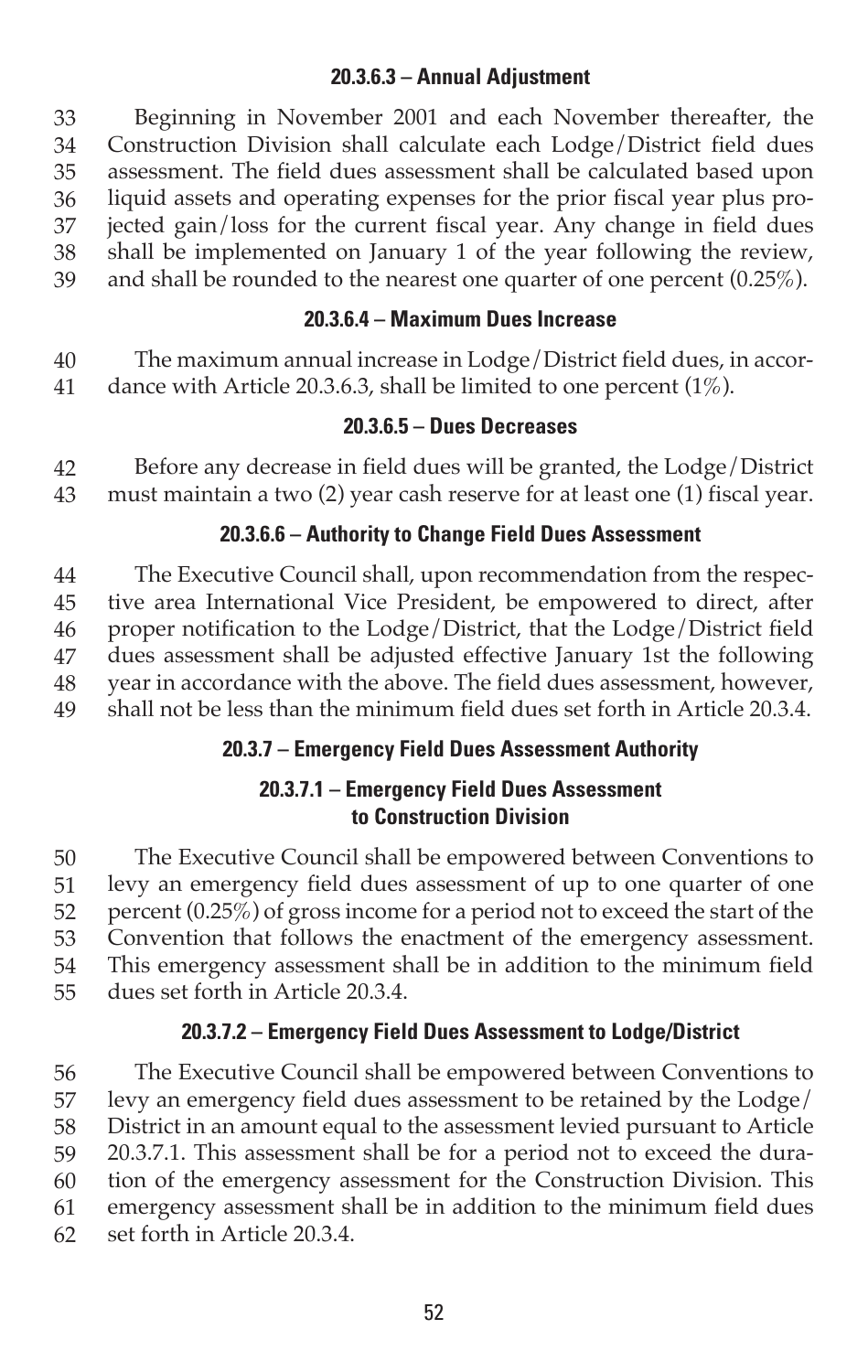## **20.4 – National Transient Division**

## **20.4.1 – Establishment and Function**

There shall be a National Transient Division for the purpose of giving status to and servicing those members who by the transient nature of their employment have no fixed permanent place of employment in the construction industry. It shall be the function of the National Transient Division to assist in negotiating the NTD Labor Agreement(s) and to engage in research and other related organizational activities to the end of effectively protecting and promoting the interests of the National Transient membership and the organizational purposes and objectives 1 2 3 4 5 6 7 8

set forth in Article 1.2. 9

## **20.4.2 – Administration and Representatives**

### **20.4.2.1 – Administration**

The National Transient Division will be administered by a Director who will be appointed by and responsible to the International President. 10 11

### **20.4.2.2 – Representatives**

The Director shall recommend and, where justified, the International 12

President shall appoint as many Division representatives as necessary 13

to effectively service the National Transient membership in the national 14

area in which they are employed. 15

## **20.4.3 – Revenue**

## **20.4.3.1 – National Transient Division Fund**

There shall be established a National Transient Division Fund, as a special purpose fund of the International Brotherhood, to finance those Division activities set forth in Articles 20.4.1 and 20.4.3.3, which shall be administered in accordance with provisions of this Constitution. 16 17 18 19

## **20.4.3.2 – Field Dues Assessment**

The National Transient Division Fund will be financed from field dues payable on all work performed under the NTD Labor Agreement(s). Said dues shall be established in accordance with Articles 20.3.2 and 20.3.3. 20 21 22 23

## **20.4.3.3 – Use of Funds**

The National Transient Division Fund will be used to pay the salary, allowances, and expenses approved by the International President incurred by National Transient Division representatives in the performance of assigned organizational responsibilities. 24 25 26 27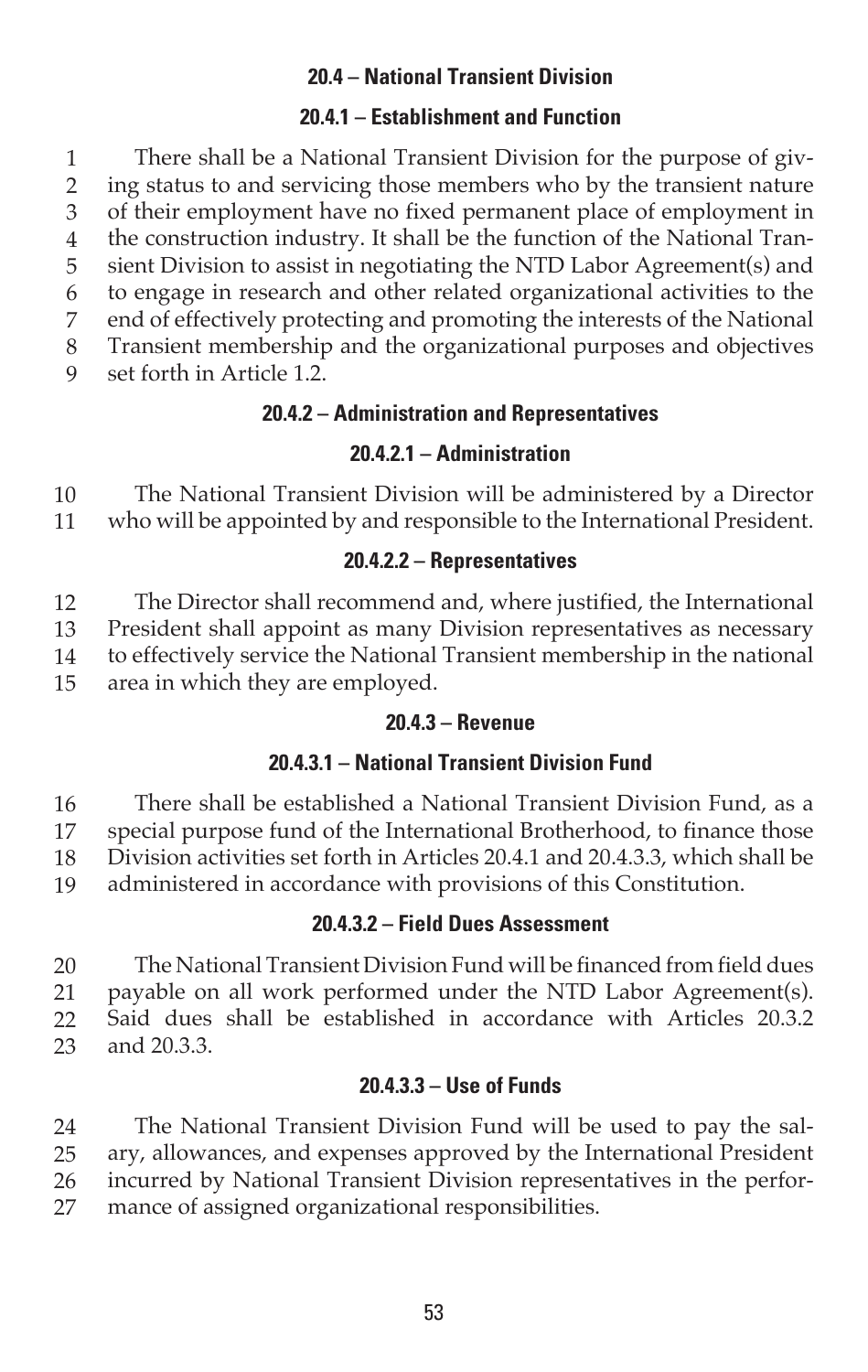#### **ARTICLE 21**

#### **INDUSTRIAL SECTOR OPERATIONS DIVISION**

#### **21.1 – Establishment and Function**

#### **21.1.1 – Establishment**

There shall be an Industrial Sector Operations Division for the purpose of servicing those members who have an employment relationship within the Industrial Sector. The Industrial Sector Operations shall include the following: Manufacturing; Blacksmiths; Boiler; Iron Ship Builders; Forgers; Helpers; Cement, Lime, Gypsum and Allied Workers Division; Railroad Division; Stove, Furnace, Energy, and Allied Appliance Workers Division; and all other Non-Construction Industries. There shall be an Executive Director-Industrial Sector Operations, appointed by the International President, to supervise and direct all activities that fall under this article. 1 2 3 4 5 6 7 8 9 10

#### **21.1.2 – Function**

It shall be the function of the Industrial Sector Operations Division to assist in collective bargaining in all non-construction industries, to assist with negotiations, consistent with Article 5.2, and administration of all Local Lodge Collective Bargaining Agreements within those industries, and to engage in research and other related organizational activities to the end of effectively protecting and promoting the interests of members employed within the Industrial Sector. 11 12 13 14 15 16 17

### **21.2 – Administration and Conferences**

#### **21.2.1 – Administration**

The International President shall appoint as many Industrial Sector Operations Division representatives as he deems necessary for effective administration of the Division. Said representatives shall be members except for professional and technical personnel. A fully-staffed and equipped Industrial Sector Operations Division support office shall be established, as determined by the International President, to further optimize effectiveness in dealing with the full range of industry issues and to advance the service, representation, and protection of Industrial Sector Operations Lodges and membership. 1 2 3 4 5 6 7 8 9

#### **21.2.2 –Conferences**

Annual conferences may be held of Industrial Sector Operations Lodge Officers/Representatives and area Industrial Sector Operations International Representatives. When held, such conferences shall be held at locations to be determined by the International President at which a report shall be given of Industrial Sector Operations Division activities. 10 11 12 13 14 15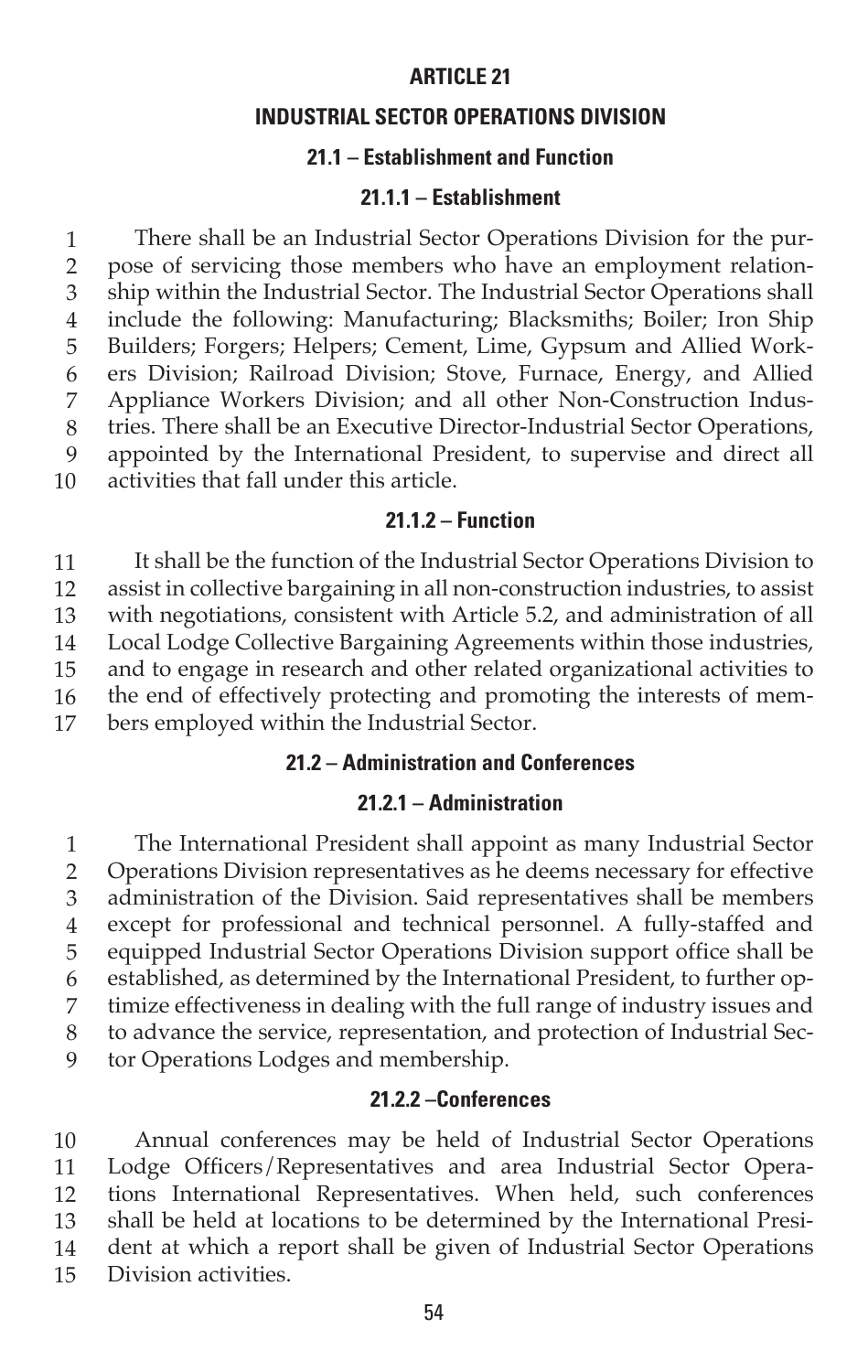## **21.3 – Revenue**

## **21.3.1 – Industrial Sector Operations Fund**

There shall be established an Industrial Sector Operations Fund, as a special purpose fund of the International Brotherhood, to finance those Division activities set forth in Articles 21.2.1 and 21.2.2 which shall be administered in accordance with the provisions of this Constitution. 1 2 3 4

## **21.3.2 – Industrial Sector Operations Division Dues**

Effective January 1, 2016, each Local Lodge with members in the Industrial Sector Operations Division, not covered by Articles 21.4 and 21.5, will continue to pay into the Industrial Sector Operations Division Fund Four Dollars (\$4.00) per member per month for each member employed on non-construction work to finance those Division activities set forth in Articles 21.2.1 and 21.2.2 which shall be administered in accordance with the provisions of this Constitution. This amount may be increased up to Fifty Cents (\$0.50) at the first of each year beginning January 1, 2017, if in the judgment of the Executive Council, said increase is necessary. The Industrial Sector Operations Division Dues will be in addition to current monthly membership dues and any other Divisional Dues required by this Constitution. 5 6 7 8 9 10 11 12 13 14 15 16

## **21.3.3 – Transmission of Division Dues Assessment**

Lodges/Districts with Industrial Sector jurisdiction shall transmit to the International Secretary-Treasurer for deposit to the account of the Industrial Sector Operations Fund, the Division Assessment amount required by Article 21.3.2. Such payments shall be made in accordance with procedures established by the International Secretary-Treasurer. 17 18 19 20 21

## **21.4 – Railroad Division**

## **21.4.1 – Establishment**

Within the Industrial Sector Operations there shall be a Railroad Division comprised solely of those members who have employment relationship with the railroad industry in the United States. 1 2 3

## **21.4.2 – Revenue/Industrial Sector Operations Division Dues**

There shall be established a Railroad Division Fund, as a special purpose fund of the International Brotherhood, to finance activities on behalf of the Division. All members gainfully employed in the railroad industry in the United States shall pay Railroad Division dues in the amount of Twenty-Eight Dollars (\$28.00) per month. 4 5 6 7 8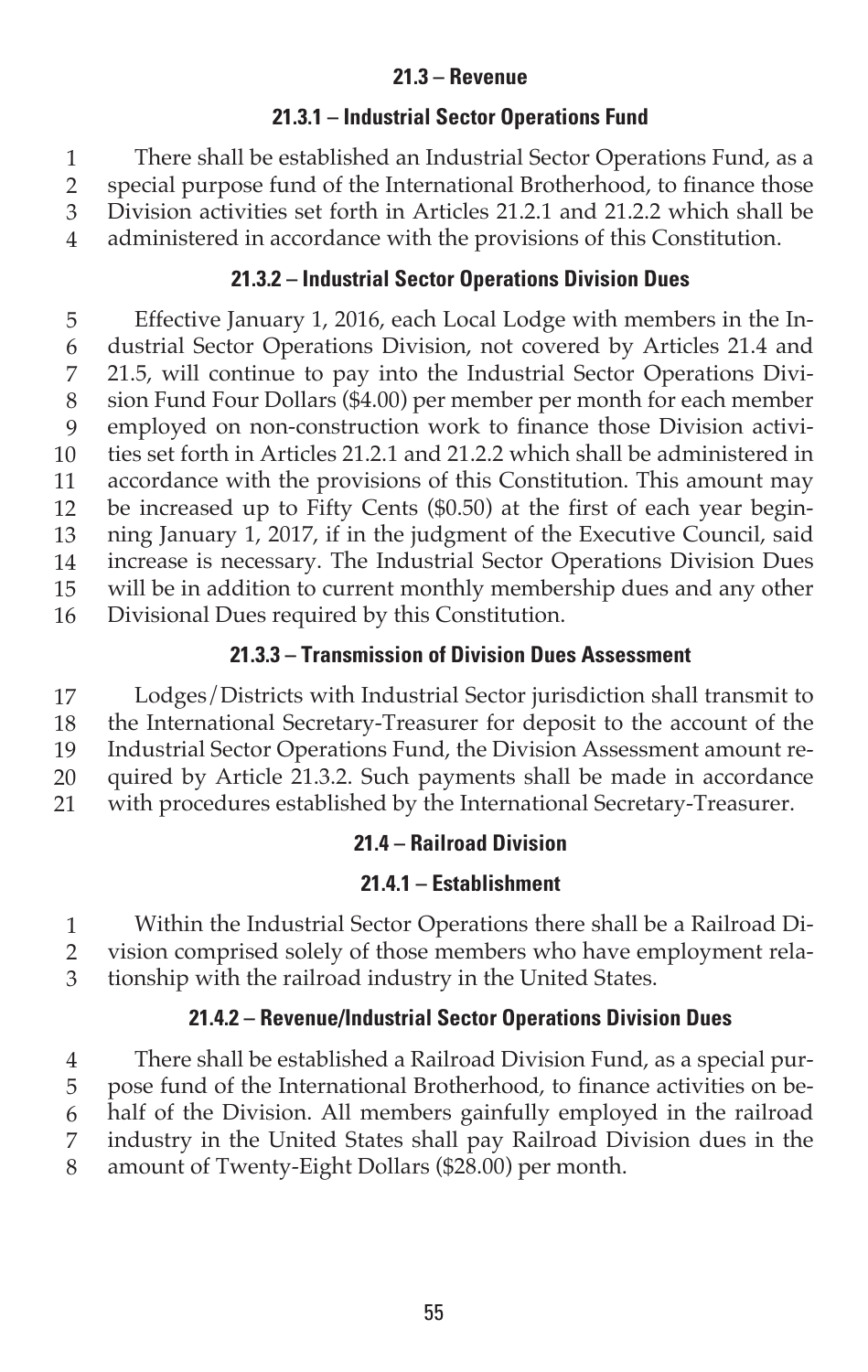## **21.5 – Cement, Lime, Gypsum, and Allied Workers Division**

#### **21.5.1 – Establishment**

Within the Industrial Sector Operations, there shall be a Cement, Lime, Gypsum, and Allied Workers Division for the purpose of giving status to and servicing those members who have an employment relationship with those industries. New members organized within the jurisdiction of the Division, whether placed in an existing Local Lodge of the Brotherhood or chartered as a new Local Lodge, will be affiliated with the Division. 1 2 3 4 5 6

7

#### **21.5.2 –Revenue**

There shall be established a Cement, Lime, Gypsum, and Allied Workers Division Fund, as a special purpose fund of the International Brotherhood, to finance activities on behalf of the Division. 8 9 10

### **21.5.2.1 – Dues and Per Capita Tax**

The Cement, Lime, Gypsum, and Allied Workers Division Fund will be financed by members employed in the industry in the following manner: 11 12 13

### **21.5.2.2 – Industrial Sector Operations Division Dues and Per Capita Tax**

All members employed in the Cement, Lime, Gypsum, and Allied Workers industry shall pay to the Lodge in which they hold membership Cement, Lime, Gypsum, and Allied Workers Division dues at the rate of 0.55 percent of their gross pay, excluding bonuses, effective January 1, 2012. The Lodge shall transmit to the International Secretary-Treasurer a 14 15 16 17 18

monthly Per Capita Tax plus the Division dues set forth above. 19

# **21.5.2.3 – Per Capita Tax for Canadian District Lodges**

Canadian District Lodges shall transmit to the International Secretary-Treasurer a monthly per capita tax payment in the amount of 1.65 times the base rate or 1.65 times the current per capita rate, whichever is greater. The per capita tax payment submitted by Canadian District Lodges shall be distributed as follows: 1) International per capita tax as provided in Article 12.2 shall be deducted; 2) a maximum of 0.65 times the base rate shall be remitted to the District Lodge; 3) any remaining balance shall be deposited in the Cement, Lime, Gypsum, and Allied Workers Division Fund. 20 21 22 23 24 25 26 27 28

### **21.6 – Annual Report**

The International Secretary-Treasurer shall make an annual report of the Industrial Sector Operations Division Fund, including the Railroad Division Fund and the Cement, Lime, Gypsum, and Allied Workers Division Fund, to the Local Lodges. 1 2 3 4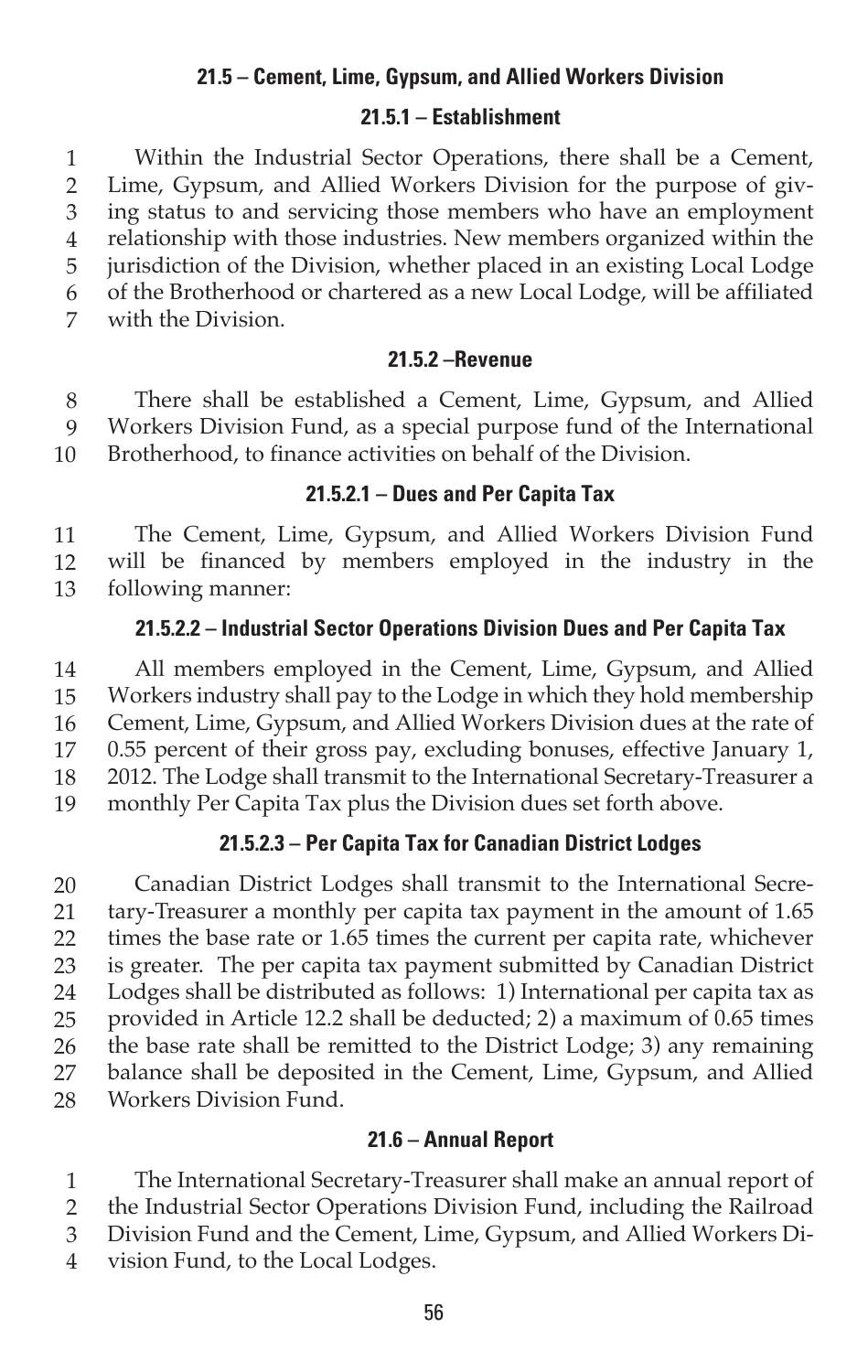## **21.7 – Temporary Severance Status**

## **21.7.1 – Special Situations**

In special situations where warranted, the International President shall be empowered to authorize Local Lodges with Industrial Sector jurisdiction to place a member on Temporary Severance Status provided the member becomes involuntarily unemployed under such conditions as the International President may prescribe. 1 2 3 4 5

# **21.7.2 –Rights of Members on a Temporary Severance Status**

Any member on Temporary Severance Status shall not be entitled to exercise any right accruing from membership in the International Brotherhood during the period that such Temporary Severance Status is in force and effect. 6 7 8 9

## **21.7.3 – Deposit of Temporary Severance Status**

A member on Temporary Severance Status, upon returning to work at the trade, shall immediately be placed on active status and the mem-10 11

ber's ability to exercise the rights of membership otherwise suspended 12

will be restored. 13

# **21.7.4 – Duration of Temporary Severance Status**

Temporary Severance Status shall expire twenty-four (24) calendar months after commencement. 14 15

# **ARTICLE 22**

# **DISTRICT LODGES**

## **22.1 – Formation**

In localities where two (2) or more Local Lodges are in existence and in industries where the interests of the International Brotherhood so require, District Lodges composed of such Local Lodges may be formed at the direction of the International President and Executive Council. The International President and Executive Council shall determine what Local Lodges are eligible for affiliation with the District and shall also determine whether or not a Local Lodge shall affiliate with or remain in affiliation with the District Lodge. All District Lodges shall adopt By-Laws which shall be approved by the International President before becoming effective. 1 2 3 4 5 6 7 8 9

## **22.2 – Charter and Jurisdiction**

When it is determined that a District Lodge shall be formed, such Lodge shall be regularly chartered as a subordinate body of the International Brotherhood. Each charter shall set forth the allocated geographical and/or trade jurisdiction of such District Lodge, and the Internation- 1 2 3 4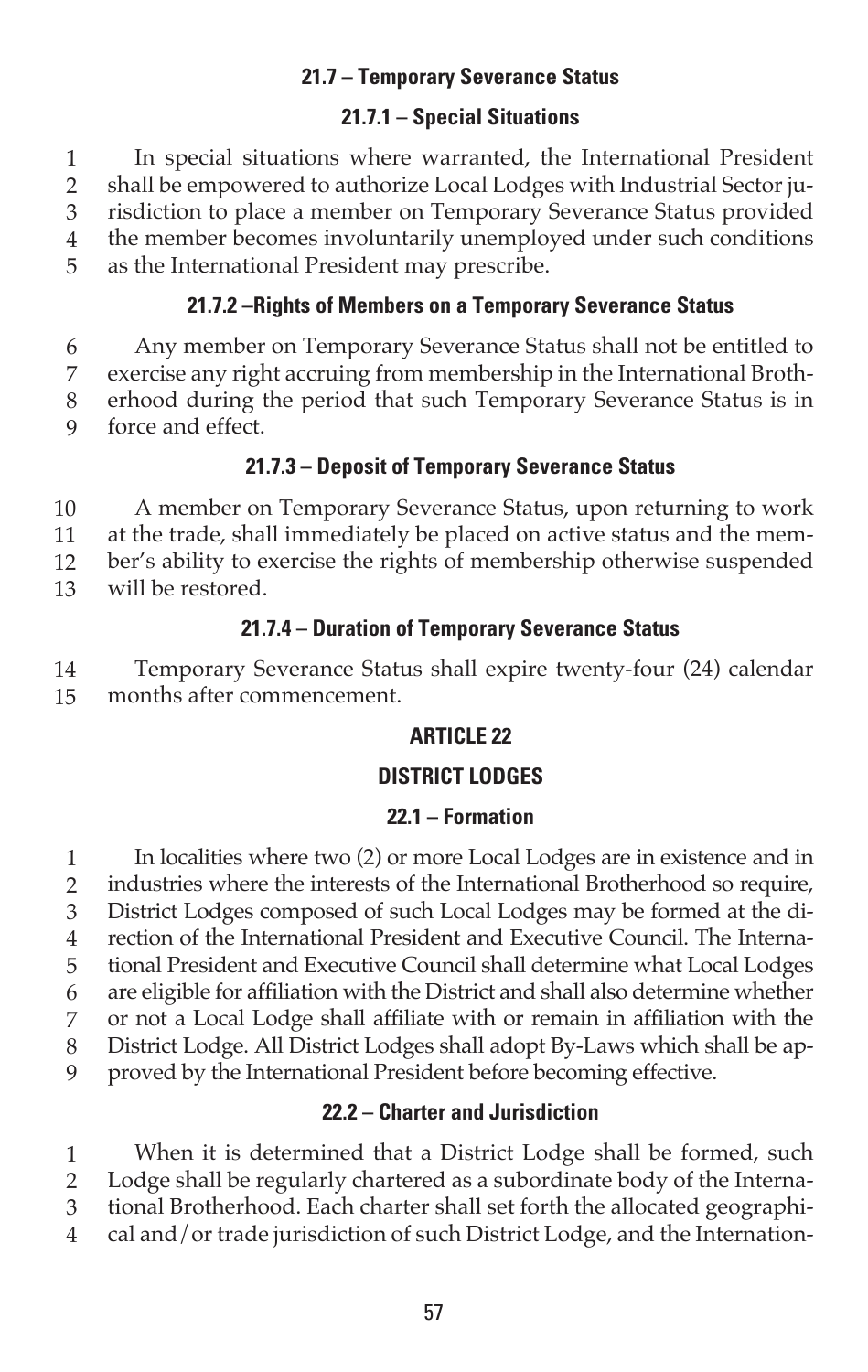- al President and Executive Council shall have full authority thereafter to 5
- change, alter, enlarge, reduce, or cancel such jurisdiction. 6

## **22.3 – Purposes**

The District Lodge shall be primarily an administrative, servicing, and coordinating body. Its principal function shall be to provide mutual protection and harmonious relationships between affiliated Lodges and to coordinate and assist in the attainment of the economic and other objectives of affiliated Lodges. In pursuance of the foregoing purposes, the District Lodge shall be empowered to engage or assist in organizing efforts within its jurisdiction and in the collective bargaining process as authorized in its By-Laws, and it may perform other services and functions such as settling grievances and disputes within its jurisdiction, establishing training programs, and engaging in legislative activities if so 1 2 3 4 5 6 7 8 9 10

provided in its By-Laws. 11

## **22.4 – Government and Meetings**

### **22.4.1 – District Lodges**

District Lodges shall be governed by a convention of delegates from affiliated Local Lodges as hereinafter set forth, which convention shall meet quadrennially. Between such District Lodge conventions, the District Lodge shall be governed by a District Council consisting of three (3) or more of its officers as determined by the By-Laws of the District Lodge, such Council members to be elected at the convention by a majority vote of the delegates there assembled. Such Council shall meet at least semiannually or as otherwise specified in the District Lodge By-Laws. 1 2 3 4 5 6 7 8

## **22.4.2 – Term of Office – United States**

The term of all officers of District Lodges shall be in accordance with approved District Lodge By-Laws, but in no event in excess of four (4) years. 9 10 11

## **22.4.3 – Term of Office – Canada**

The term of office of District Lodges shall be for five (5) years from July 1st of such election year (2003) and until their successors are elected and assume office. There shall be no deviation from this unless federal or provincial laws dictate otherwise. 12 13 14 15

## **22.5 – Representation and Establishment of By-Laws**

Representation of affiliated Local Lodges in the District Lodge convention shall be obtained by the election by secret ballot of a delegate or delegates to such District Lodge convention by each of the affiliated Local Lodges, the number of such delegates to be determined by the By- 1 2 3 4

Laws of the District Lodge; provided, however, that each affiliated Lo-5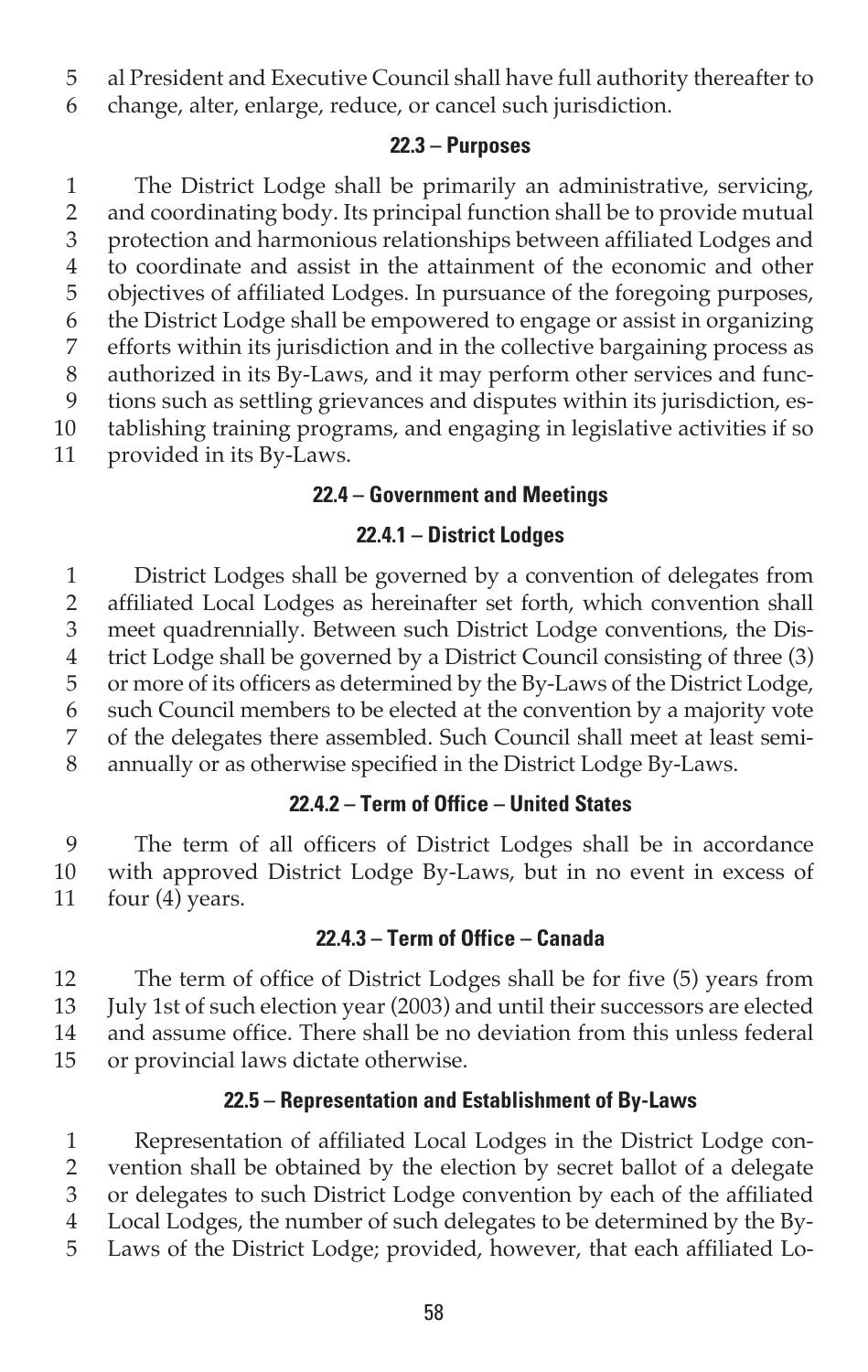cal Lodge shall have the right to elect the same number of delegates to the District convention, each delegate to have equal vote and equal representation in the District convention unless otherwise provided for in the approved District Lodge By-Laws. Eligibility to serve and procedure for nomination and election of delegates to District Lodge conventions shall be the same as provided for delegates to International Brotherhood Conventions under Articles 2.3 and 2.4, other than time of nomination and election meeting and unless otherwise specified in approved District Lodge By-Laws. Upon the formation of a District Lodge the original By-Laws shall be formulated at a convention of an equal number of representatives elected by secret ballot by each Local Lodge affiliated with the District Lodge subject to the approval of the International President. By-Laws of District Lodges may thereafter be amended by majority action of the delegates at a District Lodge convention subject to approval by the International President. By-Laws, or any amendment thereto, shall not be in conflict with any provision of this Constitution. Following the adoption of this Constitution, all provisions of District Lodge By-Laws which are in conflict with the provisions of this Constitution shall be deemed null and void and each District Lodge Council shall promptly make such amendments to the District Lodge By-Laws as are necessary to conform with this Constitution and submit such amendments to the International President for approval. 6 7 8 9 10 11 12 13 14 15 16 17 18 19 20 21 22 23 24 25 26 27

#### **22.6 – Officers**

#### **22.6.1 – Mandatory Officers**

The officers of a District Lodge shall be as provided in its approved By-Laws; provided, however, that there shall be a President, Vice President, Secretary-Treasurer, Recording Secretary, Inspector, and a Board of Trustees comprised of three (3) members (one of whom shall be designated Chairman as provided in the By-Laws), and a Business Manager (or the equivalent where a different title is used) where one is required and can be supported on a full- or part-time basis as a salaried officer of the District Lodge. A Lodge may combine offices where a combination of duties and responsibilities is compatible, if prior approval to do so is granted in writing by the International President. The officers shall be selected by majority vote of the delegates to such District Lodge in convention assembled unless otherwise provided for in the approved District Lodge By-Laws and their duties shall be as prescribed in such District Lodge By-Laws provided that such duties shall not be inconsistent with the duties of comparable Local Lodge officers. Other positions in the District Lodge may be filled by election or appointment as determined by this Constitution or District Lodge By-Laws, except that Assistant Business Managers, Dispatchers, Stewards, or other fullor part-time salaried representatives and office help shall be appointed 1 2 3 4 5 6 7 8 9 10 11 12 13 14 15 16 17 18 19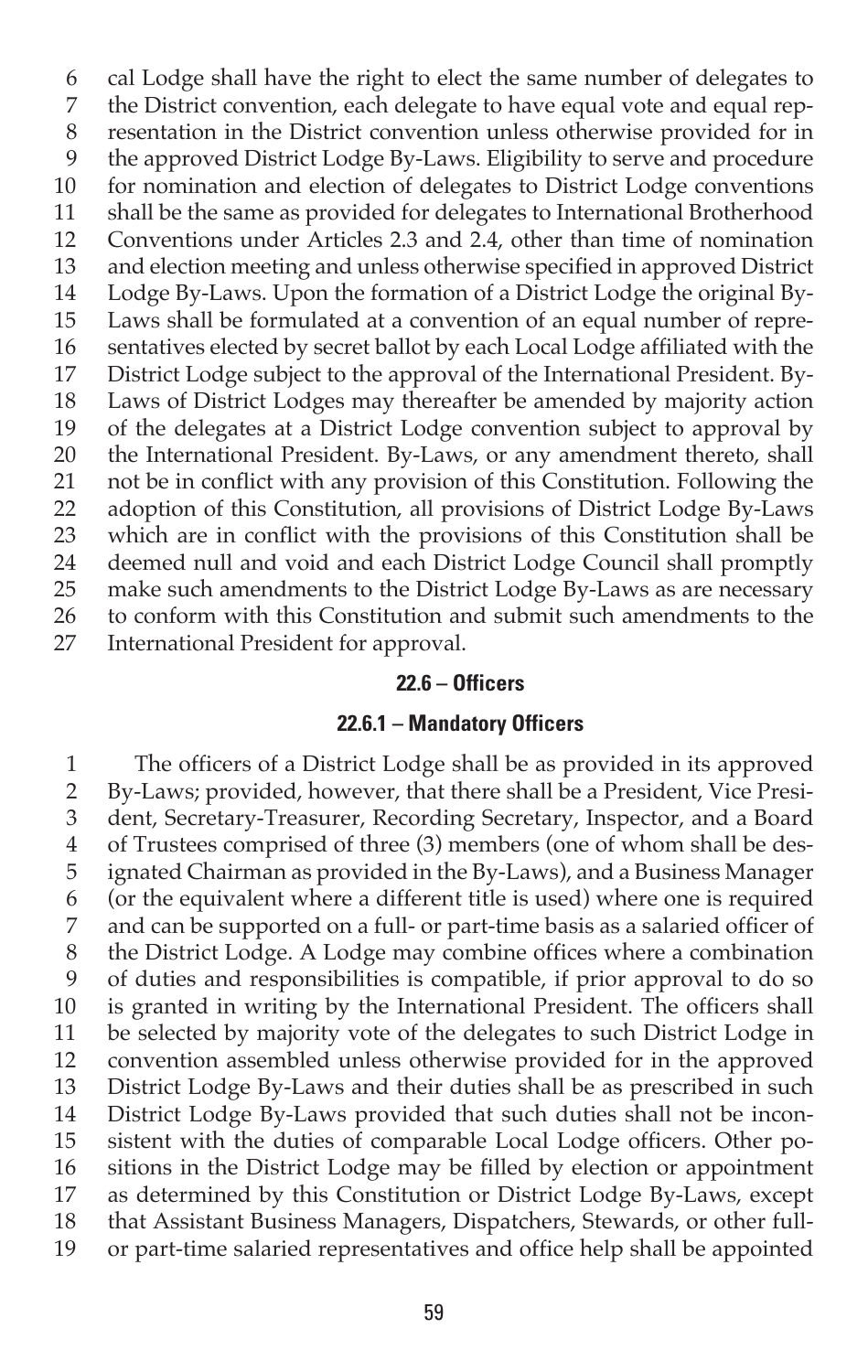- or dismissed by the elected officer under whom they are to work and 20
- who is primarily held responsible under this Constitution for the perfor-21
- mance of the appointee's official duties; however, such positions are not 22
- to be designated or considered offices as outlined above. 23

### **22.6.2 – Designated Title**

In District Lodges, the title of District Representative and/or Executive Secretary may be used to designate the combined office of District 24 25

Lodge Business Manager and Secretary-Treasurer. 26

## **22.7 – Revenue**

The revenue of District Lodges shall be derived from Per Capita Tax 1

payments made by the Local Lodges affiliated with it and/or from field 2

dues paid directly to the District Lodge by any field construction work-3

er over whom it has jurisdiction. The amount of such Per Capita Tax 4

and dues shall be prescribed in the approved By-Laws of such District 5

- Lodge. Any additional source of revenue shall also be set forth in the approved By-Laws. 6 7
- Failure of any Local Lodge affiliated with the District Lodge to pay 8

its Per Capita Tax or other financial obligations shall be grounds for 9

revocation of its charter or other disciplinary action. 10

## **22.8 – Reporting**

- The books of the District Lodge shall be audited quarterly and copies 1
- of such audit shall be submitted to the affiliated Local Lodges and to the 2
- International Secretary-Treasurer. 3

## **ARTICLE 23**

## **LOCAL LODGES**

## **23.1 – Formation**

Consistent with the provisions of Article 5.5, anyone residing in the United States or Canada, or in territories or possessions thereof, possessing qualifications required by the International Brotherhood Constitution may apply for and be granted a charter for the establishment of a Local Lodge. Each such charter if granted shall state the work, location, 1 2 3 4 5

and geographical jurisdiction of such Local Lodge. 6

# **23.2 – Local Lodge By-Laws – Duty to Adopt**

Unless excused by the International President, Local Lodges shall adopt 1

By-Laws specifying the rules and regulations which, together with this 2

Constitution, will govern the conduct of the Local Lodge. Such By-Laws 3

- shall not be inconsistent nor in conflict with this Constitution. The proce-4
- dure for adoption of Local Lodge By-Laws shall conform to the procedure 5
- for amendment of Local Lodge By-Laws as provided by Article 23.3. 6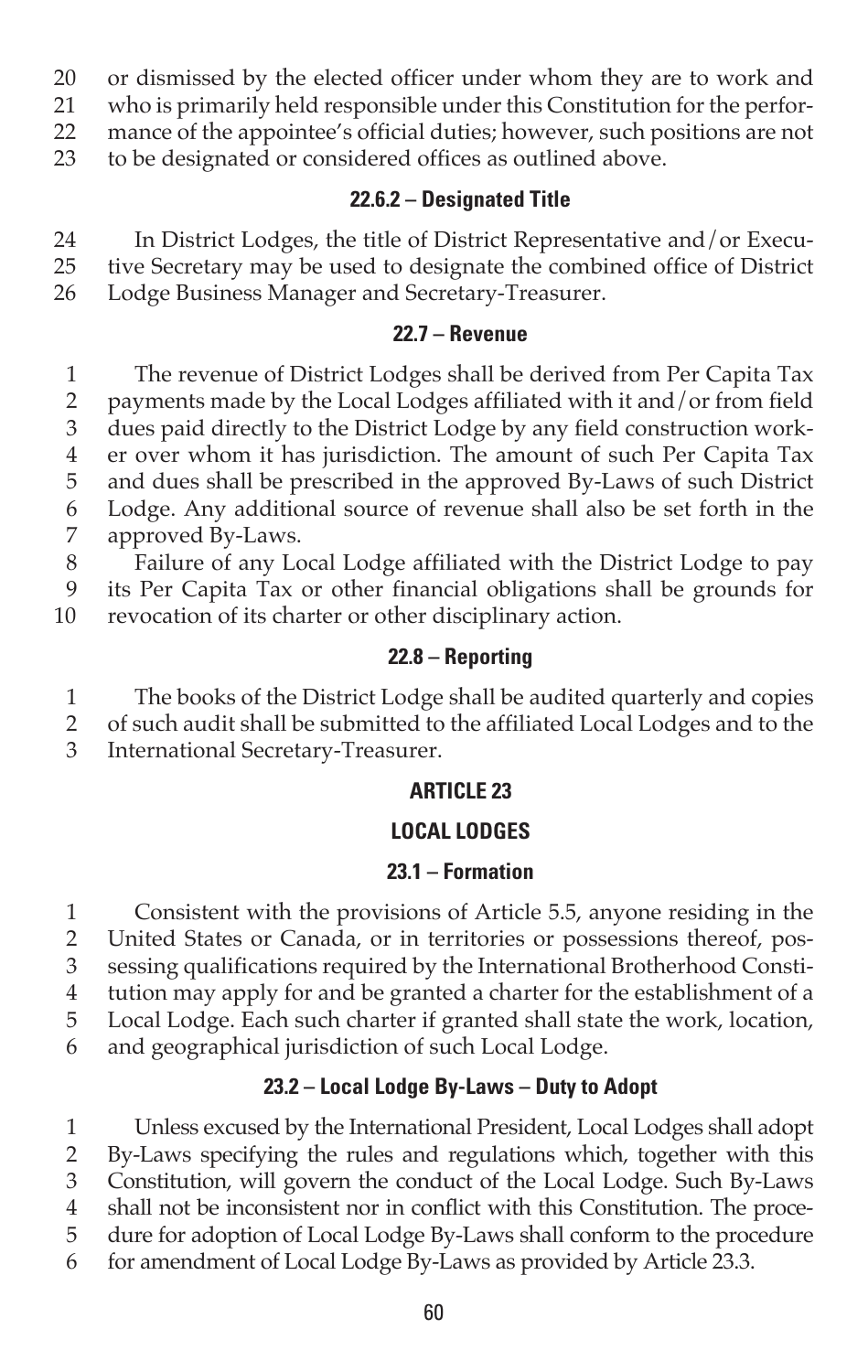# **23.3 – Procedure for Adoption or Amendment of Local Lodge By-Laws**

# **23.3.1 – Opening for Amendment**

Local Lodge By-Laws may be opened for amendment only by majority action of a Local Lodge at a regular meeting; provided, however, that Local Lodge By-Laws may be opened for amendment no more than once in any twelve (12) month period from the stamped date of approval by the International President or unless otherwise directed by the International President or Executive Council. 1 2 3 4 5 6

## **23.3.2 – Monetary Amendments**

A proposed amendment for any change in the rate of initiation or reinstatement fees, monthly dues, field dues, salary adjustments (including fringe benefits; i.e., pension, annuity, health & welfare, etc.), expenses or allowances, or the levying of a special assessment shall be made only in accordance with the following procedure. 7 8 9 10 11

Reasonable notice shall be given to the membership at least fifteen (15) days prior to the meeting at which the membership will consider the question of whether or not such dues, initiation or reinstatement fees, salary adjustments (including fringe benefits; i.e., pension, annuity, health & welfare, etc.), expenses or allowances, or assessments shall be changed or levied. The notice shall indicate that an adjustment or assessment is to be voted on, and shall be given in such a way as to be reasonably calculated to reach the entire membership of the Local Lodge. A majority vote by secret ballot shall be necessary for adoption. Such meeting may be regular or special. 12 13 14 15 16 17 18 19 20 21

## **23.3.3 – All Other Amendments**

For all other amendments to the By-Laws the procedure shall be as follows: 22 23

## **23.3.3.1 – Appointment of Committees**

The Local Lodge President shall appoint a Committee on By-Laws (where one does not already exist) of not less than three (3) nor more than seven (7) members, unless otherwise approved by the International President. The members of the By-Laws Committee shall elect a Chairman from among the By-Laws Committee. 24 25 26 27 28

## **23.3.3.2 – Notice of Amendment or Adoption**

The membership shall be notified that the By-Laws will be amended or adopted at the next three (3) regular meetings. The By-Laws Committee at the first regular meeting shall request the membership for suggested amendments, and such amendments as are suggested will be considered by the By-Laws Committee, such amendments to be present-29 30 31 32 33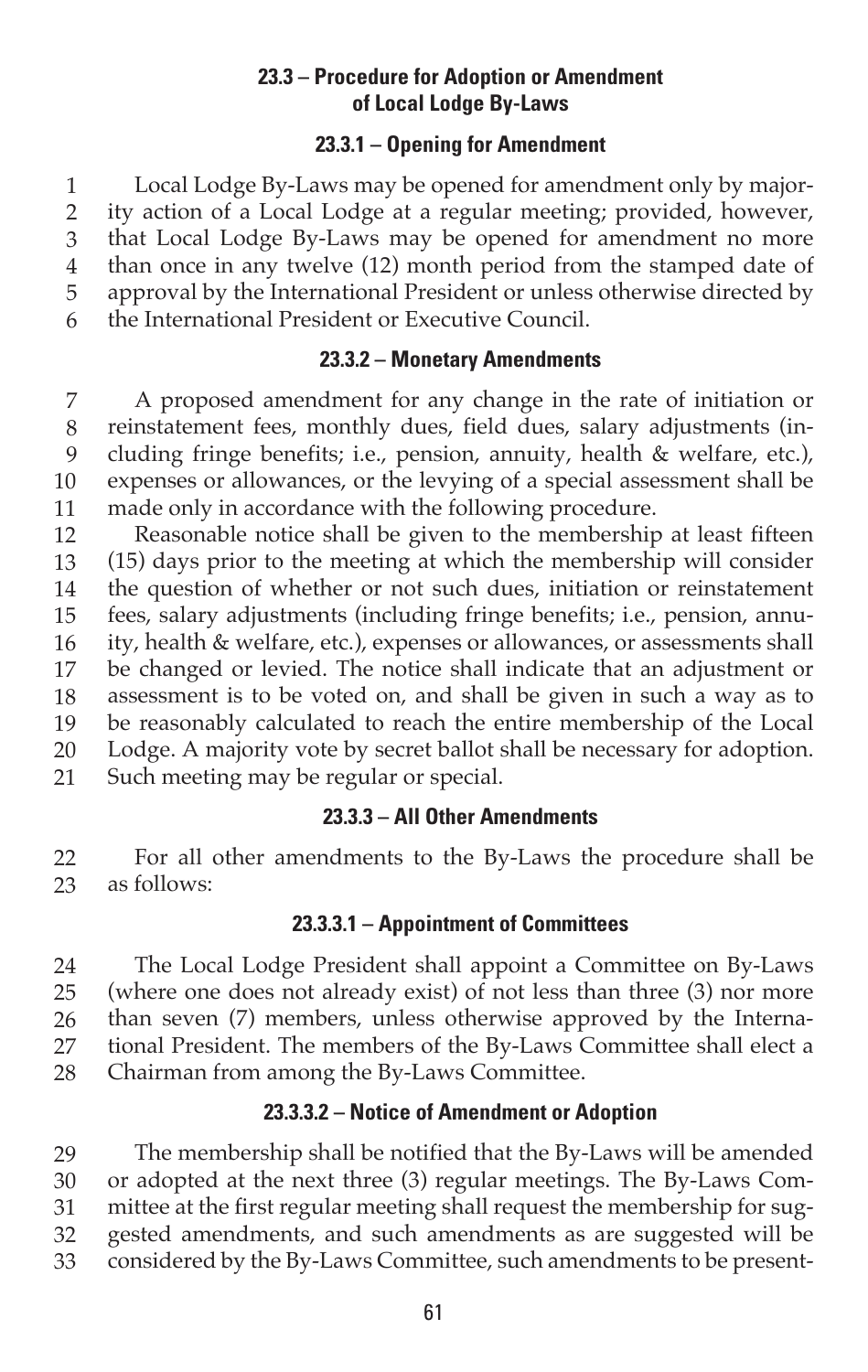ed to the Secretary-Treasurer who will turn them over to the By-Laws Committee. At the second regular meeting, the By-Laws Committee shall report proposed amendments for discussion, adoption, rejection, or amendment. The Committee on By-Laws shall then perfect the language of the amendments or By-Laws adopted at the second regular meeting and report same back in their entirety to the third regular meeting for final action without further amendment, or, upon the direction of the International President, submit the amendments or By-Laws in written form to the membership for an all-mail ballot under procedures 34 35 36 37 38 39 40 41 42

outlined by the International President. 43

#### **23.3.3.3 – Secret Ballot**

A majority vote by secret ballot of those members voting at such third regular meeting shall be necessary for final adoption. 44 45

#### **23.3.4 – Approval by International President**

Adopted By-Laws or amendments shall be submitted to the International President for approval or modification; if said By-Laws are not in violation of this Constitution, International policy or applicable law they shall become effective after approval is given by the International President. 46 47 48 49 50

#### **23.3.5 – Availability to Membership**

Copies of the approved By-Laws or amendments will be made available to the membership. 51 52

# **23.4 – Local Lodge Officers and Their Duties**

The officers of each Local Lodge shall consist of a President, Vice President, Secretary-Treasurer, Recording Secretary, Inspector, Board of Trustees comprised of three (3) members (one of whom shall be Chairman by virtue of receiving the highest vote cast), and Business Manager (or the equivalent) where one is required and can be supported on a part- or full-time basis as a salaried officer of the Local Lodge. A Lodge may combine offices where a combination of duties and responsibilities are compatible, if prior approval to do so is granted by the International President. Other positions in the Lodge may be filled by election or appointment as determined by this Constitution or Local Lodge By-Laws, except that Assistant Business Managers, Dispatchers, Stewards, or other full- or part-time salaried representatives and office help shall be appointed or dismissed by the elected officer under whom they are to work and who is primarily held responsible under this Constitution for the performance of the appointee's official duties; however, such positions are not to be designated or considered offices as outlined above. Approval by the International President shall be necessary to appoint Assistant Business Managers. When approval is granted, the Business 1 2 3 4 5 6 7 8 9 10 11 12 13 14 15 16 17 18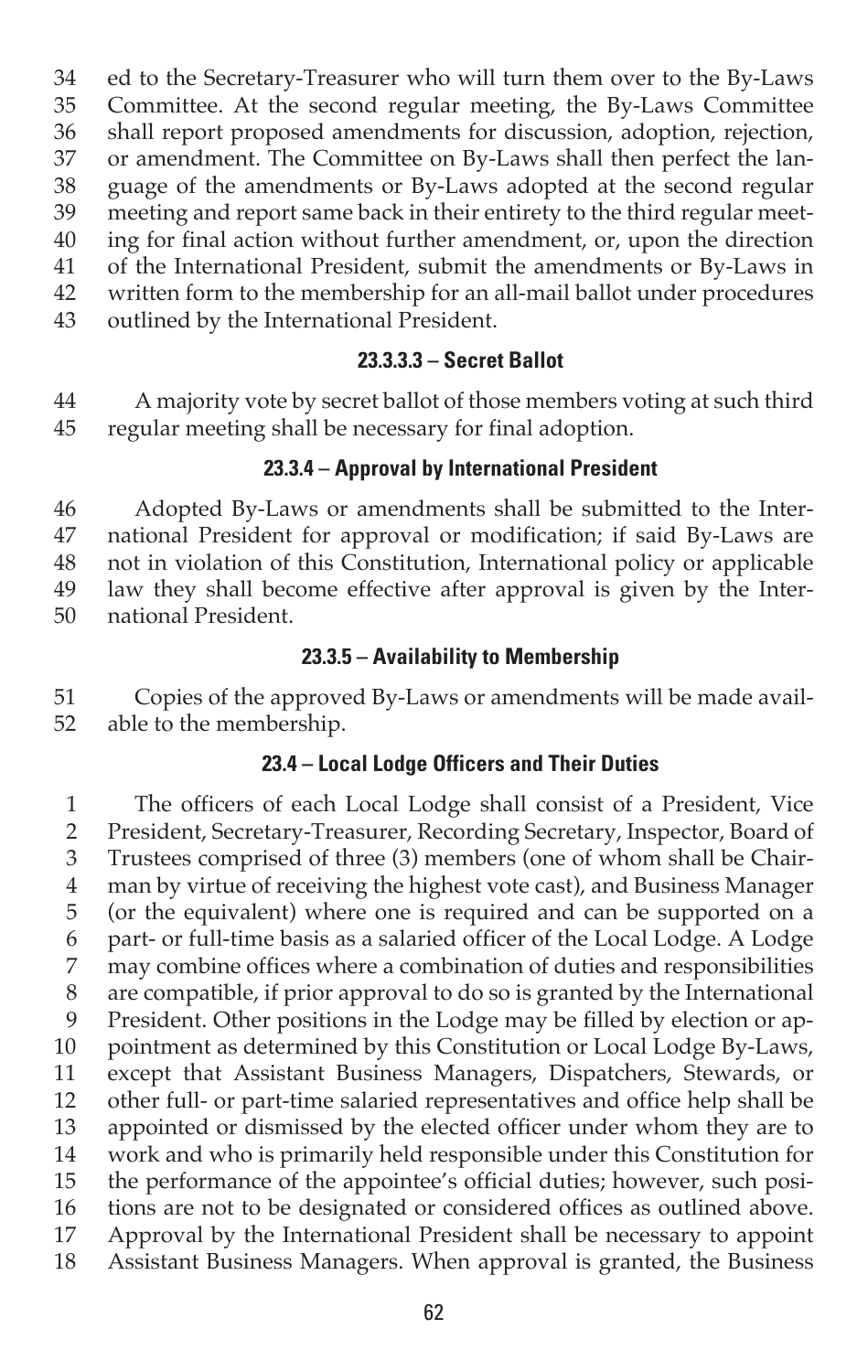- Manager shall furnish the International President with the name and 19
- register number of the member appointed. 20

# **23.5 – Duties of the President**

It shall be the duty of the President to preside over and preserve order at all regular and special meetings; appoint all committees not otherwise provided for in this Constitution or in Local Lodge By-Laws; see that all officers, with the exception of Business Manager or Business Manager/Secretary-Treasurer, perform their respective duties; enforce all fines and penalties, and see that this Constitution and Local Lodge By-Laws and regulations and all instructions received from the International President are complied with. The President shall decide all questions of order subject to this Constitution and Local Lodge By-Laws. Unless otherwise provided in approved By-Laws, the President shall countersign all checks properly drawn on the treasury; provided, however, that where circumstances warrant, the International President is authorized to make exceptions to the foregoing. In case of a tie, the President may cast the deciding vote, but shall have the right to vote in any election of Lodge officers or delegates or on any other matter voted on by secret ballot. 1 2 3 4 5 6 7 8 9 10 11 12 13 14 15 16

#### **23.6 – Duties of the Vice President**

It shall be the duty of the Vice President to assist the President in the performance of the President's duties and to obligate new members. In the absence of the President, the Vice President shall assume the duties 1 2 3

and powers of the President. 4

#### **23.7 – Duties of the Secretary-Treasurer**

#### **23.7.1 – General Duties**

The Secretary-Treasurer shall receive all dues, field dues, District dues, fines, assessments, and all monies received from any source for the benefit of the Lodge (except such revenues as are payable to District Lodges directly under District Lodge By-Laws with which the Local Lodge may be affiliated), and deposit same in a bank of sound financial standing in the full and complete name of the Lodge. The Secretary-Treasurer shall keep a true account of all financial transactions of the Lodge in accordance with instructions from the International Secretary-Treasurer and make a report of such transactions under the proper order of business at each regular meeting. The Secretary-Treasurer shall, in conjunction with the Board of Trustees, submit on or before the 30th of each month following the close of each quarter, a financial report covering such quarter, on official forms (or a report by a Certified Public Accountant or a competent auditor approved by the International President, for that quarter if one has been made), to the International Secretary- 1 2 3 4 5 6 7 8 9 10 11 12 13 14 15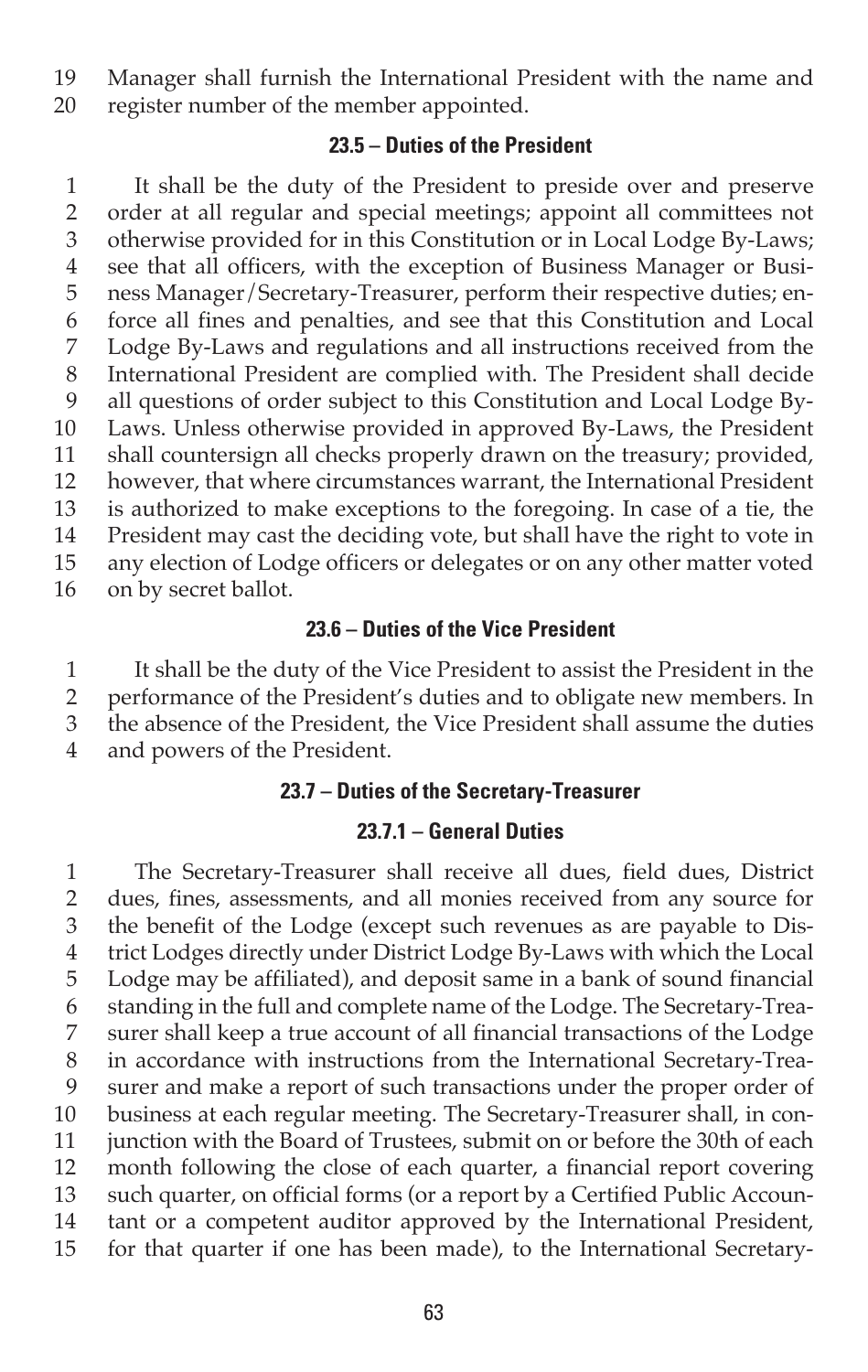Treasurer. The Secretary-Treasurer shall maintain in the form required by the International Secretary-Treasurer a record showing the name, last-known home address, membership standing, and other required information of each member in the Lodge. The Secretary-Treasurer shall submit on official forms a monthly membership report not later than the 15th of the following month to the International Secretary-Treasurer. The Secretary-Treasurer shall promptly inform the Business Manager (or the equivalent) of all delinquencies in all dues. The Secretary-Treasurer shall issue receipts for all monies collected from the membership in accordance with instructions from the International Secretary-Treasurer. The Secretary-Treasurer shall transmit all District dues collected to the Secretary-Treasurer of the District Lodge with which the Local Lodge is affiliated. The Secretary-Treasurer shall pay all authorized operating expenses and bills and shall sign all checks issued on the funds of the Local Lodge, but no authorization shall be required for current, fixed, or recurring expenses (such as salaries, rent, office employees' salaries, taxes, telephone, janitorial services, purchase of necessary supplies, or other legitimate expenses when properly incurred). The Secretary-Treasurer shall see that copies of this Constitution and Local Lodge By-Laws are available to the membership of the Lodge. The Business Manager and/or Secretary-Treasurer shall send to the International President at least one (1) copy of all Lodge collective bargaining agreements and wage scales immediately upon adoption (see Article 34.3). 16 17 18 19 20 21 22 23 24 25 26 27 28 29 30 31 32 33 34 35 36 37 38

#### **23.7.2 – Availability of Records**

The Secretary-Treasurer shall, upon request, make available to any member for inspection a copy of any current annual report filed in compliance with a statutory requirement. The Secretary-Treasurer shall, upon the written request of any member setting forth good and sufficient cause for requesting examination of any books, records, and accounts necessary to verify any current annual report filed pursuant to law, make arrangements to have the records desired available for inspection by said member during the regular business hours at the principal office of the Lodge. In the event that the Secretary-Treasurer believes that just cause does not exist for the request made, the Secretary-Treasurer may deny same. The member may then appeal the matter within ten (10) days in writing to the International President. 39 40 41 42 43 44 45 46 47 48 49 50

#### **23.7.3 – Maintenance of Records**

The Secretary-Treasurer shall maintain records of the minutes of all meetings of the Lodge and the Executive Board, as prepared by the Recording Secretary or such person as is authorized to prepare the minutes, and shall keep important documents, papers, correspondence, as well as files on contracts and agreements with employers, except where this Constitution or the Lodge By-Laws impose this responsibility on 51 52 53 54 55 56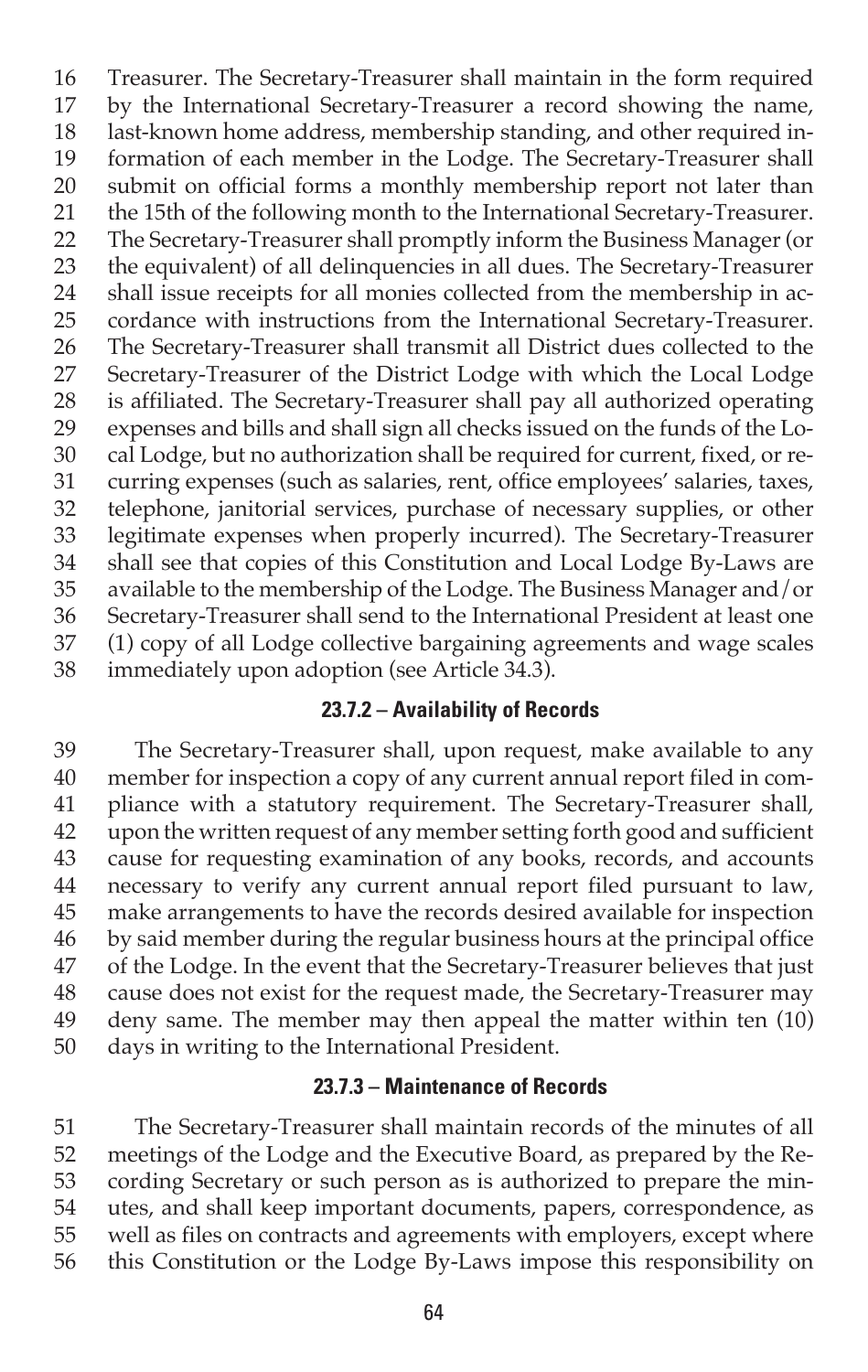some other officer. The Secretary-Treasurer shall, if a person directly affected by a collective bargaining agreement entered into by the Local Lodge with an employer requests a copy of such agreement during regular business hours at the principal office of the Lodge, provide the requested copy and may require a receipt therefor. 57 58 59 60 61

# **23.7.4 – Retention of Records**

Whenever a Secretary-Treasurer's term of office shall expire or otherwise be terminated, the Secretary-Treasurer shall give to the Secretary-Treasurer's successor all papers, documents, records, vouchers, worksheets, books, reports, money, and other union property that may have been entrusted to the Secretary-Treasurer by virtue of the office and shall be given an appropriate receipt therefor. Such records, vouchers, worksheets, receipts, books, and reports shall be retained at the Lodge's principal office for a period of five (5) years. 62 63 64 65 66 67 68 69

# **23.7.5 – Distribution of Campaign Literature**

Upon reasonable request of any bona fide candidate for office, the Secretary-Treasurer shall arrange for the distribution of campaign literature by mail or otherwise, provided that in making such request the candidate pays all cost involved in advance. The Secretary-Treasurer shall require that all campaign literature be presented to the principal office of the Lodge not later than five (5) days prior to the election and may, where the volume of work involved exceeds the facilities and capacities of the employees of the Lodge, provide for a consolidation of such distribution and the cost in the event of such distribution shall be distributed on a pro rata basis. 70 71 72 73 74 75 76 77 78 79

# **23.7.6 – Retention of Requests for Distribution of Campaign Literature**

The Secretary-Treasurer shall retain for a period of one (1) year copies of all requests for distribution of campaign literature; shall make and retain copies of a record of the date the literature was distributed, the cost thereof, and the amount received for such work and postage; a copy of the notices of nomination and of the election; a copy of the ballot, the official tally sheet, along with the ballots submitted by the tellers; and such other records as shall relate to the conduct of the election. 80 81 82 83 84 85 86

# **23.8 – Duties of the Recording Secretary**

The Recording Secretary's duties shall be to keep a full and accurate account of the records and minutes of each meeting and to maintain a 1 2 3

roster indicating attendance at regular monthly meetings.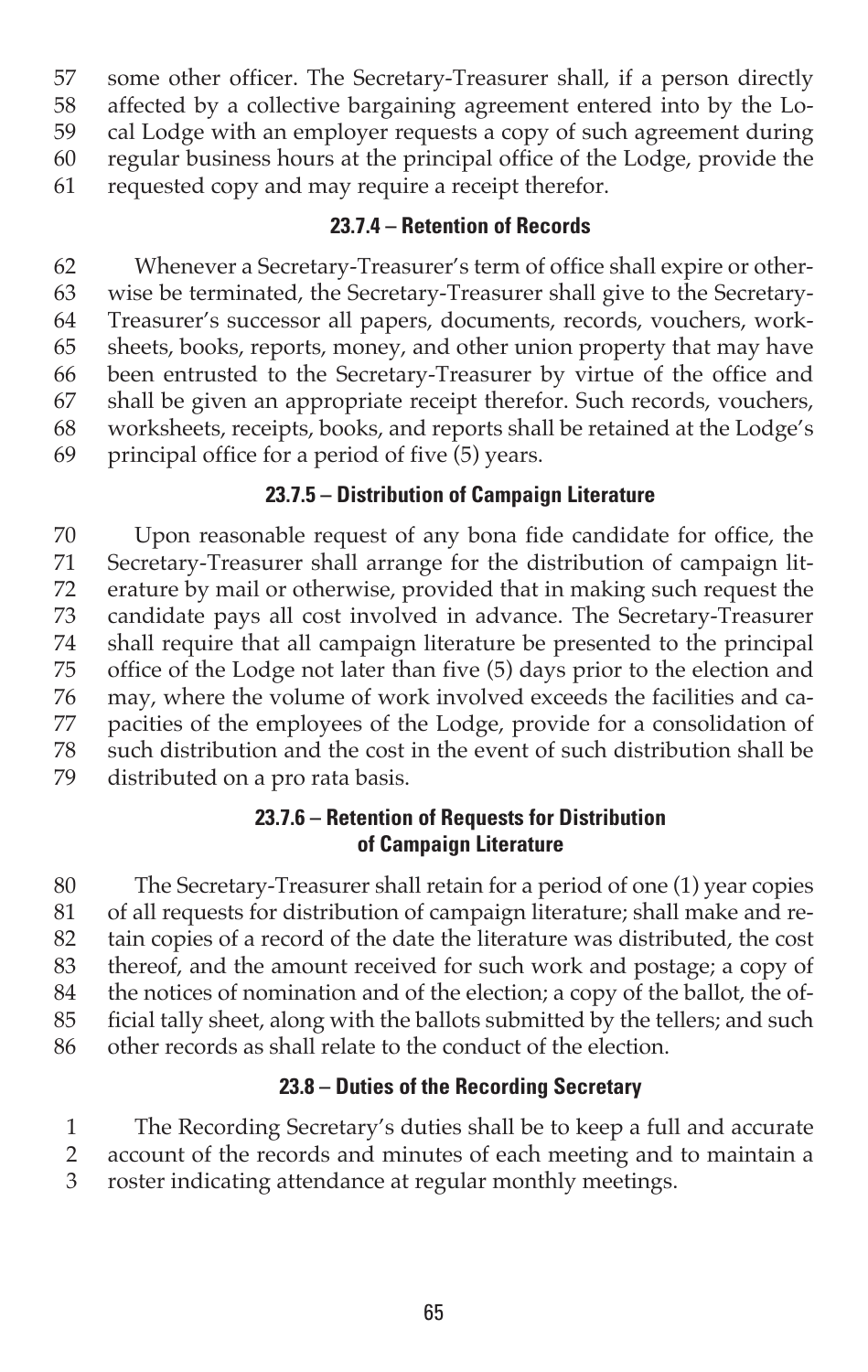#### **23.9 – Duties of the Board of Trustees**

The Board of Trustees shall make sure that the Secretary-Treasurer deposits in the full name of the Lodge in such bank, trust company, or savings institution, and for such security as the Lodge may direct, all monies of the Lodge which come into the Secretary-Treasurer's possession. No money shall be drawn out of such depository unless the draft is countersigned by the President and the Secretary-Treasurer except as provided in Article 23.5. The Trustees shall audit the accounts of the Lodge quarterly, or as often as may be necessary. When any Lodge has liquid assets in its treasury in excess of the sum of One Hundred Thousand Dollars (\$100,000.00), the Secretary-Treasurer shall so advise the Trustees, who shall engage to perform, or see that a Certified Public Accountant or competent auditor approved by the International President performs, any one of the following types of audits as directed by the International President: e.g., a Complete Audit, a Compilation Audit, or a Review Audit. In any Lodge where a Certified Public Accountant or competent auditor approved by the International President is utilized, the Trustees shall function as a Financial Committee to review Lodge expenditures. A copy of each audit shall be promptly forwarded to the office of the International Secretary-Treasurer and the International Vice President of the section; such audit will be in lieu of any quarterly financial report required by any other section of this Constitution. 1 2 3 4 5 6 7 8 9 10 11 12 13 14 15 16 17 18 19 20 21

# **23.10 – Duties of the Business Manager**

The Business Manager (or the equivalent) shall be responsible for organizing, negotiating, and administering collective bargaining agreements, including the appointments of all collective bargaining-related committees – including, but not limited to, the negotiating committee, safety committee and Local apprenticeship committee – and the appointment of job stewards and dispatching of job referral applicants. The Business Manager and/or Secretary-Treasurer shall send to the International President at least one (1) copy of all Lodge collective bargaining agreements and wage scales immediately upon adoption (see Article 34.3). The Business Manager (or the equivalent) shall in addition be empowered to transact all business and to manage and direct the affairs of the Lodge between membership meetings, except as otherwise may be provided in this Constitution. Business Managers (or the equivalent) shall, by virtue of their office, be delegates to International Brotherhood Conventions. 1 2 3 4 5 6 7 8 9 10 11 12 13 14

#### **23.11 – Duties of the Inspector**

It shall be the duty of the Inspector to see that all persons present in the Lodge meetings are members in good standing and that the Lodge property is properly cared for and preserved. The Inspector shall assist the Chairman in maintaining order. 1 2 3 4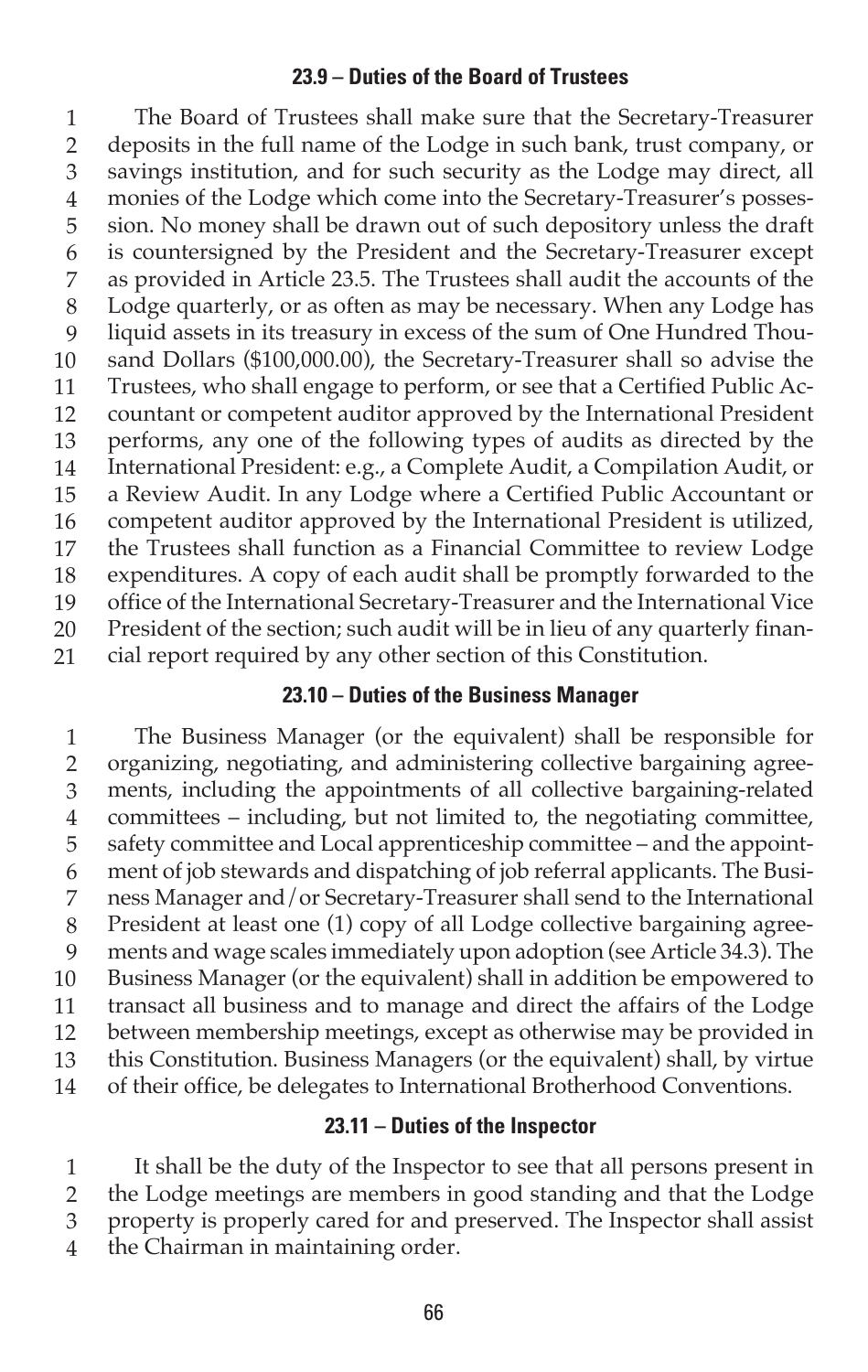#### **23.12 – Local Lodge Executive Boards**

A Local Lodge may, with the approval of the International President, designate the duly-elected officers of the Lodge as an Executive Board. The Executive Board as a body shall have no authority over any officer of the Local Lodge. It shall act in an advisory capacity only and its actions shall be confined to consideration and recommendations to the regular meetings of the Local Lodge on matters affecting the membership thereof. All matters considered by such Executive Board shall be submitted to the Lodge for action on each item separately. Any deviation from the provisions of this section must have the approval of the International President. 1 2 3 4 5 6 7 8 9 10

#### **23.13 – Relinquishing Office**

On relinquishing office, all officers shall hand over to their successor all books, monies, papers, paraphernalia, and other properties of the Lodge in their possession. 1 2 3

#### **ARTICLE 24**

#### **MEMBERSHIP**

#### **24.1 – Qualifications**

An applicant for membership in this Brotherhood shall be one who has reached the minimum working age prescribed by statutory laws regardless of race, creed, color, sex, or national origin and who is working at some branch of the trade or employed in a shop, plant, or industrial facility where the International Brotherhood has jurisdiction at the time of making application as provided in Article 11, and who, if a former member, has been suspended from membership for non-payment of dues for more than forty-eight (48) continuous months. 1 2 3 4 5 6 7 8

No applicant for membership shall be considered eligible who is a member of the Communist Party or of any other subversive group, or who subscribes to the doctrines of any such groups, or who is not working within the jurisdiction of the Local Lodge processing the application for membership. 9 10 11 12 13

No applicant shall be admitted to membership if such applicant is found to hold membership in any other International union engaged in the construction industry, where jurisdiction claims infringe on this Brotherhood. An applicant shall become a member of the International Brotherhood when the applicant's signed application and fee are received and approved by the International President and recorded in the office of the International Secretary-Treasurer. This provision shall not apply to any applicant who has a penalty standing in any Local Lodge and such penalty must be cleared before such applicant is accepted and recorded. 14 15 16 17 18 19 20 21 22 23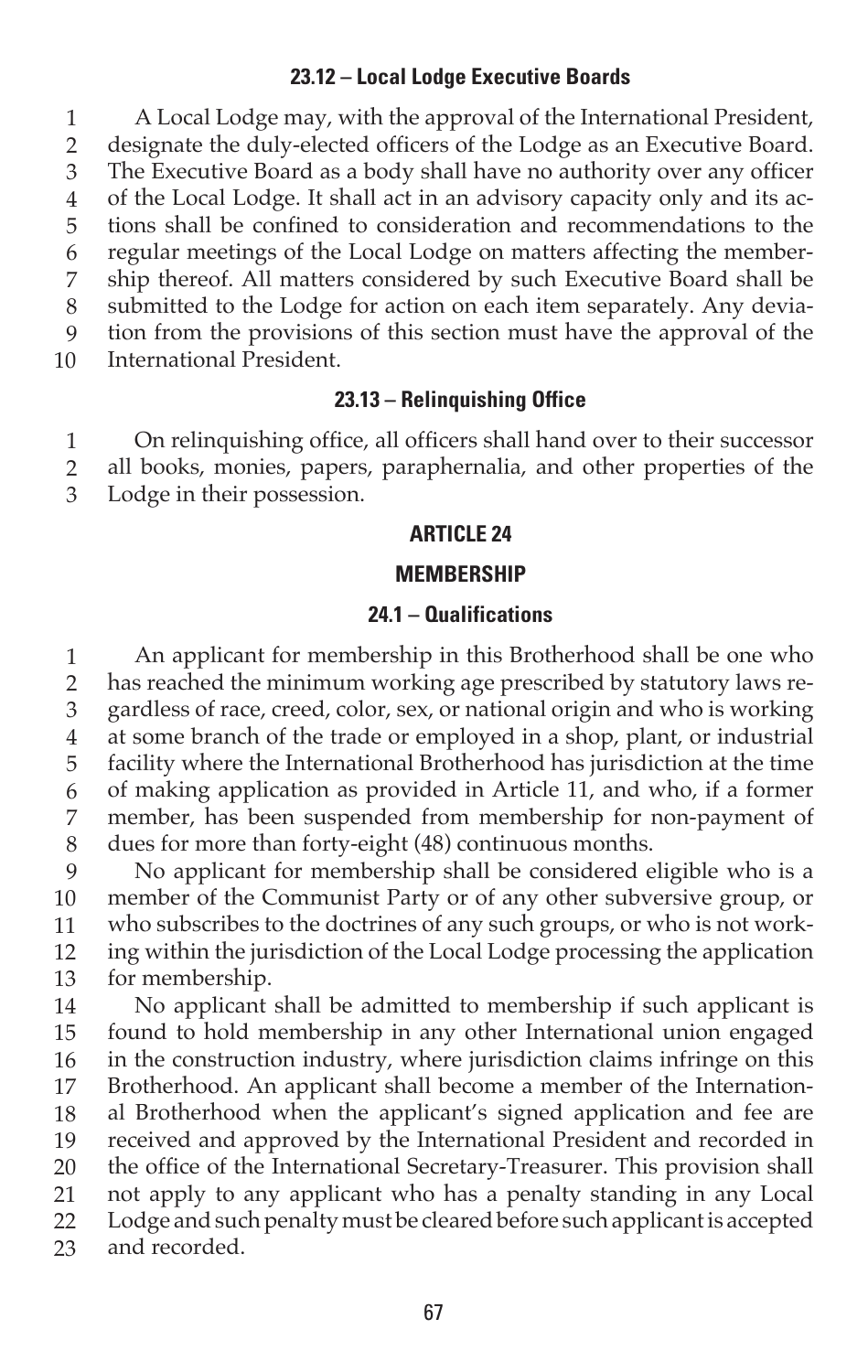# **24.2 – Application**

All applications for membership shall be made on official forms furnished by the International Secretary-Treasurer and must indicate the applicant's Social Security number, be signed by the applicant, and be attested to by the Secretary-Treasurer of the Local Lodge. Such applications shall be for Mechanic, Helper, Apprentice, Trainee (where such classification is in the applicable labor agreement), Production Worker, or Office-Professional-Technical Worker, as shall be determined by the Local Lodge. 1 2 3 4 5 6 7 8

#### **24.3 – Change of Classification**

Requests for changes in classification shall be made on forms furnished by the International Secretary-Treasurer and, upon approval by the Secretary-Treasurer of the Local Lodge, shall be forwarded by the Lo- 1 2 3

cal Lodge Secretary-Treasurer to the International Secretary-Treasurer. 4

#### **24.4 – Apprenticeship**

Apprenticeship qualifications, rules, and ratio shall be as set forth 1

under bona fide collective bargaining agreements or by Area Appren-2

ticeship Committees and/or the National Apprenticeship Board. 3

# **24.5 – Termination of Membership Rights**

- Membership rights, except as otherwise specifically provided in this 1
- Constitution, shall terminate for any of the following reasons: 2
- **24.5.1.** Expulsion or suspension; 3

**24.5.2.** Obtaining and holding a Withdrawal Card as provided in this **Constitution**  4 5

#### **24.6 – Modification of Membership Rights**

Membership rights, except as otherwise specifically provided in this Constitution, may be modified or curtailed for disciplinary purposes 1 2

pursuant to disciplinary proceedings under this Constitution. 3

#### **ARTICLE 25**

#### **NOMINATION AND ELECTION OF LOCAL LODGE OFFICERS**

#### **25.1 – Nominations**

The nominations of officers of each Local Lodge shall be held at the regular May meeting of established election years, unless otherwise approved by the International President. Members nominated must be present to accept the nomination, unless prevented by official union duties, sickness, or some other unavoidable circumstances; provided, however, that in the case of any such absence, the member desiring to be 1 2 3 4 5 6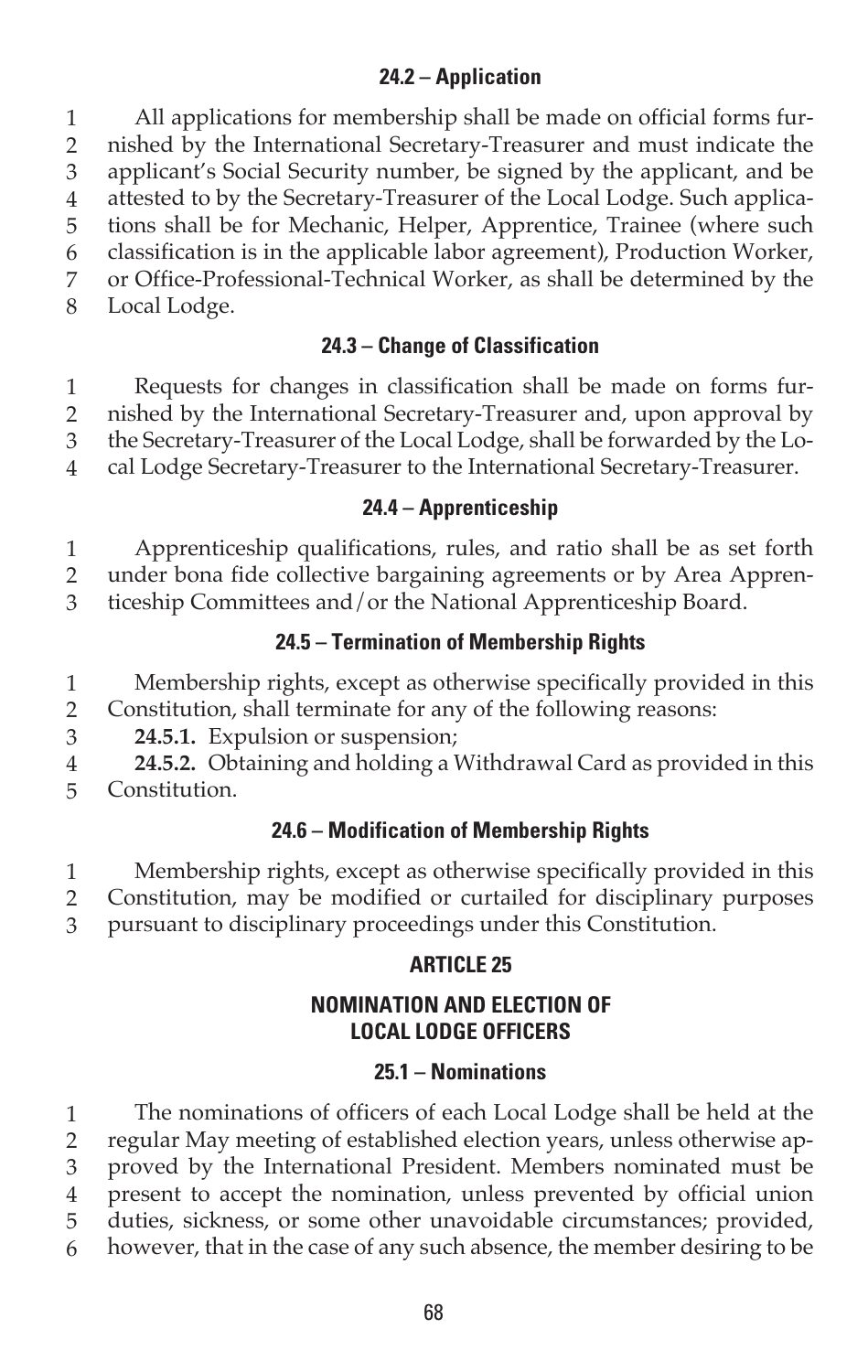- nominated shall notify the Lodge in writing that the member is familiar 7
- with and in compliance with all eligibility requirements and will accept 8
- if nominated. 9
- **25.1.1.** Quorum requirements shall not be enforced at any nomination meeting. 10 11

#### **25.2 – Time of Election**

The election of officers shall be held at the June meeting, unless otherwise approved by the International President; provided, however, that in cases of a special election date the election shall be held during the month of June in such election years. 1 2 3 4

**25.2.1.** Quorum requirements shall not be enforced at any election meeting. 5 6

# **25.3 – Member's Rights and Notification**

Every member in good standing shall have equal rights to nominate and vote for officers, except as provided in Articles 25.6 and 27.2.1. Fifteen (15) days written notice of nomination, and thirty (30) days written notice of election for other than filling of vacancies, shall be given stating time, date, and place. Notice of nomination and election may be given in a combined notice at least fifteen (15) days prior to date of nomination. Such notice will be mailed to the last-known home address of each member in good standing. Members whose dues have been checked off with their voluntary authorization under a labor agreement with the Local Lodge may not be disqualified from voting or being a candidate by reason of alleged delay or default in the payment of dues. All members shall have the right to support the candidate or candidates of their choice. **25.4 – Eligibility for Local Lodge Officers** 1 2 3 4 5 6 7 8 9 10 11 12

# **25.4.1 – Requirements**

To be eligible for nomination and election as an officer of a Local Lodge, a member shall be: 1 2

**25.4.1.1.** Actively working under the jurisdiction of the International Brotherhood or actively seeking and available for work under the jurisdiction of the International Brotherhood for at least twelve (12) months immediately prior to nomination date, or a full-time salaried officer or representative of the International Brotherhood or of a subordinate body thereof, or of the AFL-CIO, CLC, or any department thereof, or is on authorized leave of absence from any such position; 3 4 5 6 7 8 9

**25.4.1.2.** Free from delinquency of every nature to the International Brotherhood; 10 11

**25.4.1.3.** In continuous good standing in the International Brotherhood and the member's Local Lodge for a period of at least two (2) years immediately prior to the time of nomination, excepting at date of nomi-12 13 14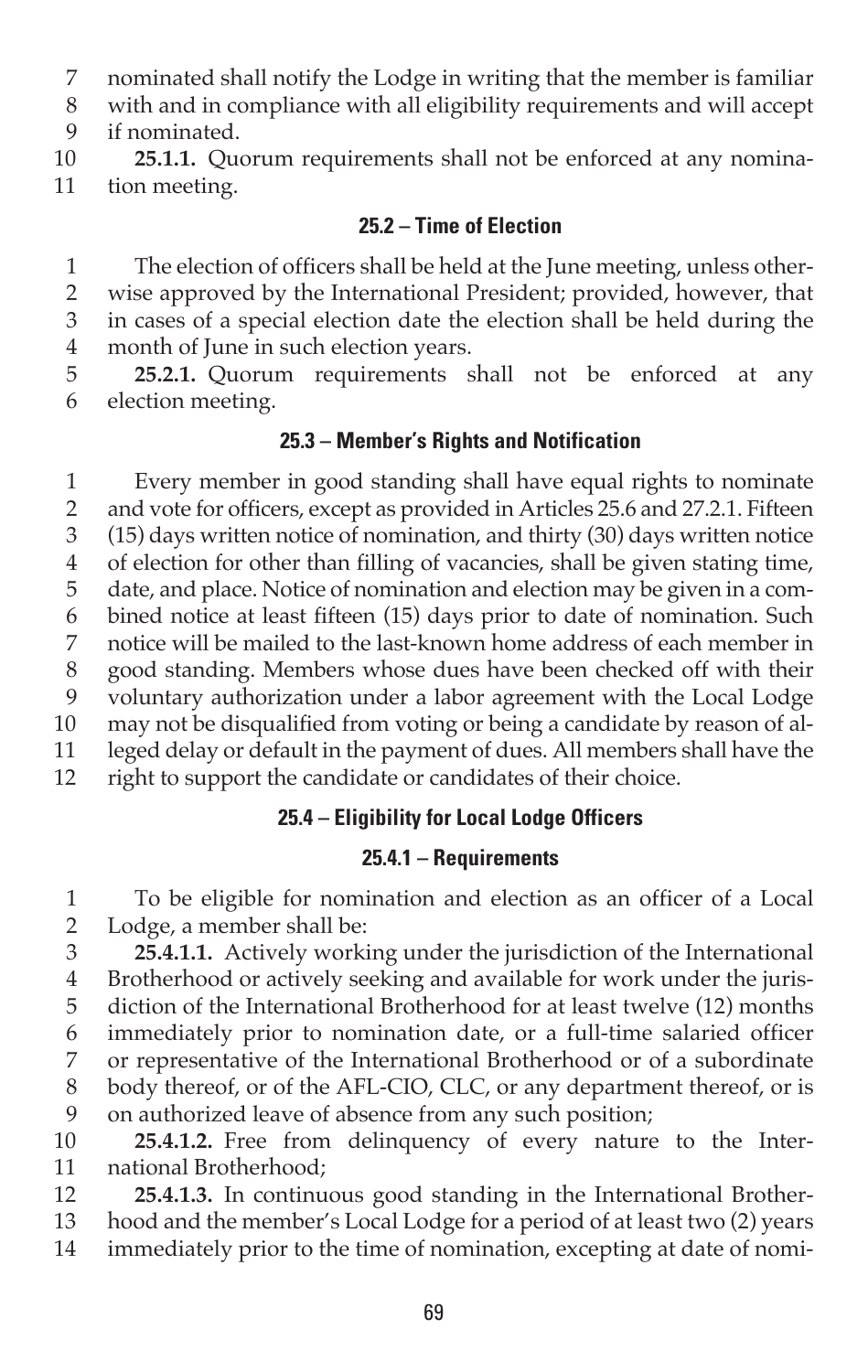nations in Lodges chartered less than two (2) years there shall be no length of membership eligibility requirements; 15 16

**25.4.1.4.** Shall have attended regular meetings of the Lodge as required by Local Lodge By-Laws to establish eligibility. 17 18

There shall be no deviation from the foregoing eligibility requirements for Local Lodge office without prior approval of the International President. 19 20 21

## **25.4.2 – Apprentices and Trainees**

Apprentices and construction trainees shall not be eligible to hold any Lodge office until they have satisfactorily completed their apprenticeship or training program. 22 23 24

## **25.4.3 – Transferred Members**

Members of consolidated Lodges who have transferred their membership shall carry their membership rights, including their eligibility rights, with them to the Lodge to which they are transferred. Members directed by the International President to transfer their membership from one Lodge to another because of the former's charter having been revoked and the Lodge thereby disestablished, shall carry their membership rights, including their eligibility rights, to the Lodge to which they are transferred. 25 26 27 28 29 30 31 32

# **25.4.4 – Acceptance of Nomination**

At time of nomination a member who is nominated shall be required to make a statement that the nominee understands the eligibility requirements as set forth in this Constitution and the Local Lodge By-Laws and that the nominee meets those eligibility requirements for nomination; further, if it is later found that the nominated member committed perjury, that member shall be automatically disqualified and shall be subject 33 34 35 36 37 38

to the disciplinary procedure of Article 17. 39

# **25.4.5 – Eligibility**

No member shall be eligible to hold office in the Local Lodge or represent its members in any capacity who is: 40 41

**25.4.5.1.** Not working or actively seeking to work within the jurisdiction of the International Brotherhood; or 42 43

**25.4.5.2.** Retired; or 44

**25.4.5.3.** Holding regularly or on a probationary basis a supervisory position with authority to hire, promote, discharge, discipline, or otherwise effect changes in the status of employees, or effectively recommend such action; however, Article 25.4.5.3 shall not be interpreted to include members who intermittently or at irregular intervals are employed as 45 46 47 48 49

general foremen, foremen, or assistant foremen covered by a collective 50

bargaining agreement; or 51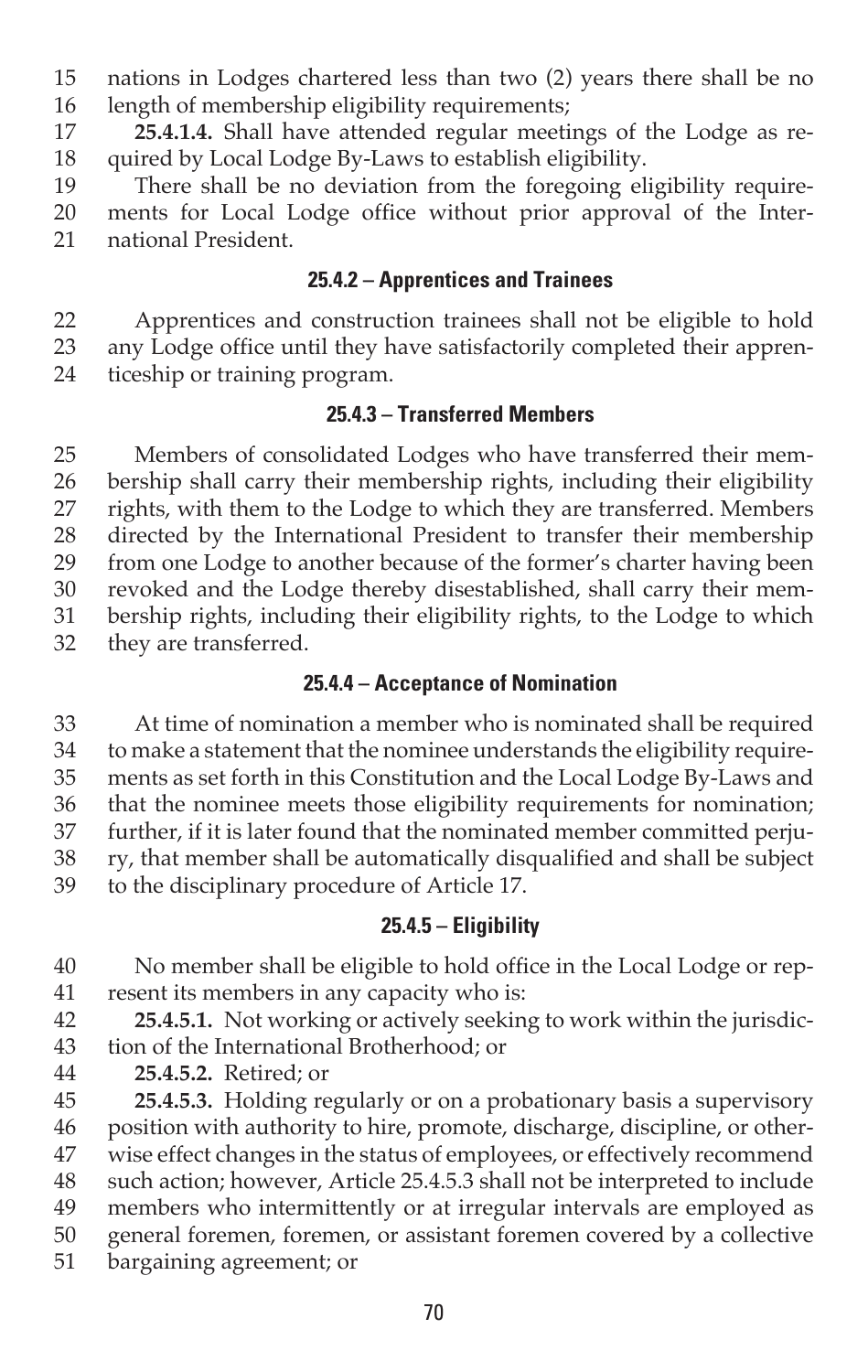- **25.4.5.4.** Maintaining membership in another labor organization where there is a possible conflict in interest; or 52 53
- **25.4.5.5.** Employed at an occupation not represented by or under the jurisdiction of the International Brotherhood. 54 55
- There shall be no deviation from the foregoing without prior approval of the International President. 56 57

#### **25.5 – Objections**

Objections to nominations based on eligibility shall be made at the nominating meeting and shall be forthwith ruled on by the Local Lodge President or presiding officer. The Secretary-Treasurer shall, insofar as practicable, have available for reference such records as are necessary to establish eligibility. 1 2 3 4 5

Any member who is ruled ineligible for nomination, or a member who challenges the eligibility of a nominee, may appeal the ruling of the Local Lodge President or presiding officer to the International President or the International President's designee. Appeals to the International President or the International President's designee shall be by registered mail, certified mail, courier service, facsimile transmission or email to be mailed or transmitted within two (2) days following the date of the nominating meeting excluding Saturdays, Sundays, or holidays. The International President or the International President's designee shall decide the appeal within seven (7) days after receipt thereof, which decision shall be final and binding. 6 7 8 9 10 11 12 13 14 15 16

# **25.6 – Eligibility to Vote**

A member to be entitled to nominate a candidate or to vote in any Local Lodge election must have been in good standing in such Local Lodge for at least two (2) months immediately prior to such date of nominations and/or elections as recorded in the office of the International Secretary-Treasurer. Each Local Lodge Secretary-Treasurer shall prepare, on the basis of the records available, a list of eligible voters for the Election Committee. The Election Committee shall not permit any member to vote who has not been properly identified and whose eligibility has not been established. 1 2 3 4 5 6 7 8 9

#### **25.7 – Conduct of Election**

#### **25.7.1 – Secret Ballot Election**

The election shall be conducted by secret ballot. There shall be no proxy or write-in votes. Election ballots may be printed. When printed ballots are used in elections, only the names of the nominees (which may include nicknames shown in parentheses) and the office for which they are candidates shall be listed thereon. Incumbents may be indicated by asterisks. Regardless of the number of nominees aspiring to 1 2 3 4 5 6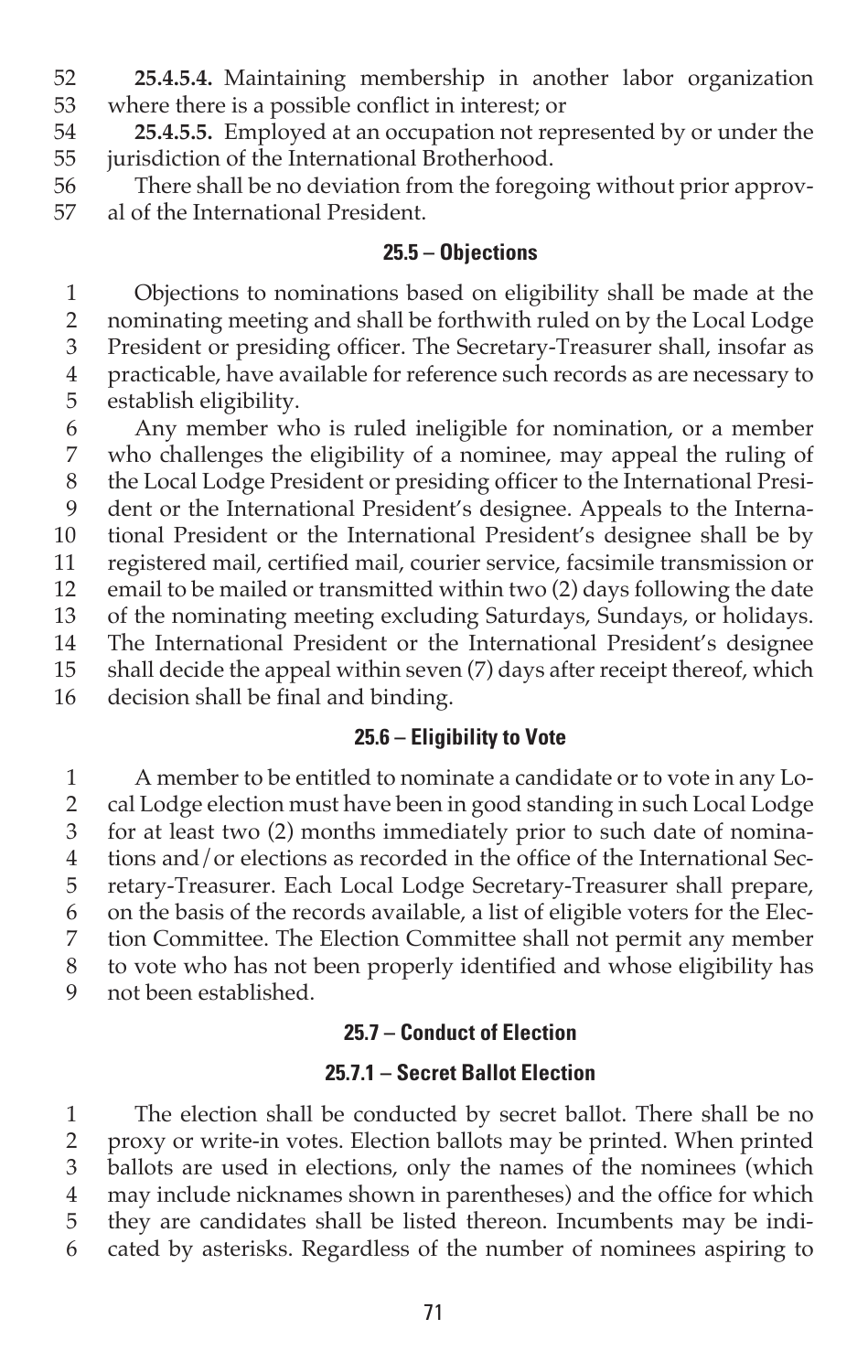the same office, the nominee receiving the highest number of votes shall be declared elected. It will not be required that unopposed candidates be elected by secret ballot, but may be declared elected by acclamation. In cases where a Local Lodge has territorial jurisdiction outside the immediate area of the city or town in which it holds its regular meetings, election of Local Lodge officers specified in this Constitution and Delegates to the International Brotherhood Convention may be by mail ballot in accordance with the procedures prescribed by the International President. In all other cases where the election is to be held at a regular or special meeting, absentee ballots for members unable to attend the meeting may be used upon request in writing to the Secretary-Treasurer of the Local Lodge, received twenty (20) days in advance of the election. The International President may, upon request of any Local Lodge or where conditions warrant, authorize or direct a mail ballot, which shall be conducted in accordance with instructions issued by the Inter- 7 8 9 10 11 12 13 14 15 16 17 18 19 20 21

national President. 22

#### **25.7.2 – Observers**

Each candidate shall have the right to have an observer, who must be a member of the Local Lodge, at the polls and at the counting of the ballots. 23 24 25

#### **25.7.3 – Election Committee**

The President shall appoint an Election Committee not to exceed seven (7) impartial members, unless otherwise approved by the International President. The members of the Election Committee shall select a Chairman. The Election Committee shall make all arrangements for and conduct the election. The members of the Election Committee shall act as tellers and shall conduct the election in a just and impartial manner. 26 27 28 29 30 31

#### **25.7.4 – Certification of Results**

After the counting of the ballots, the Election Committee shall certify the results and conduct of the election on a form furnished by the International Secretary-Treasurer. 32 33 34

#### **25.8 – Challenges and Objections**

#### **25.8.1 – Challenges**

Candidates and/or observers may challenge the eligibility of any voter which shall be done prior to voting. Any person challenged shall be permitted to vote and that person's ballot shall be retained by the Election Committee pending determination as to its validity. 1 2 3 4

The Election Committee shall investigate all challenges of eligibility of voters and rule thereon in writing as promptly as possible, but in no event later than four (4) days following the date of the election. 5 6 7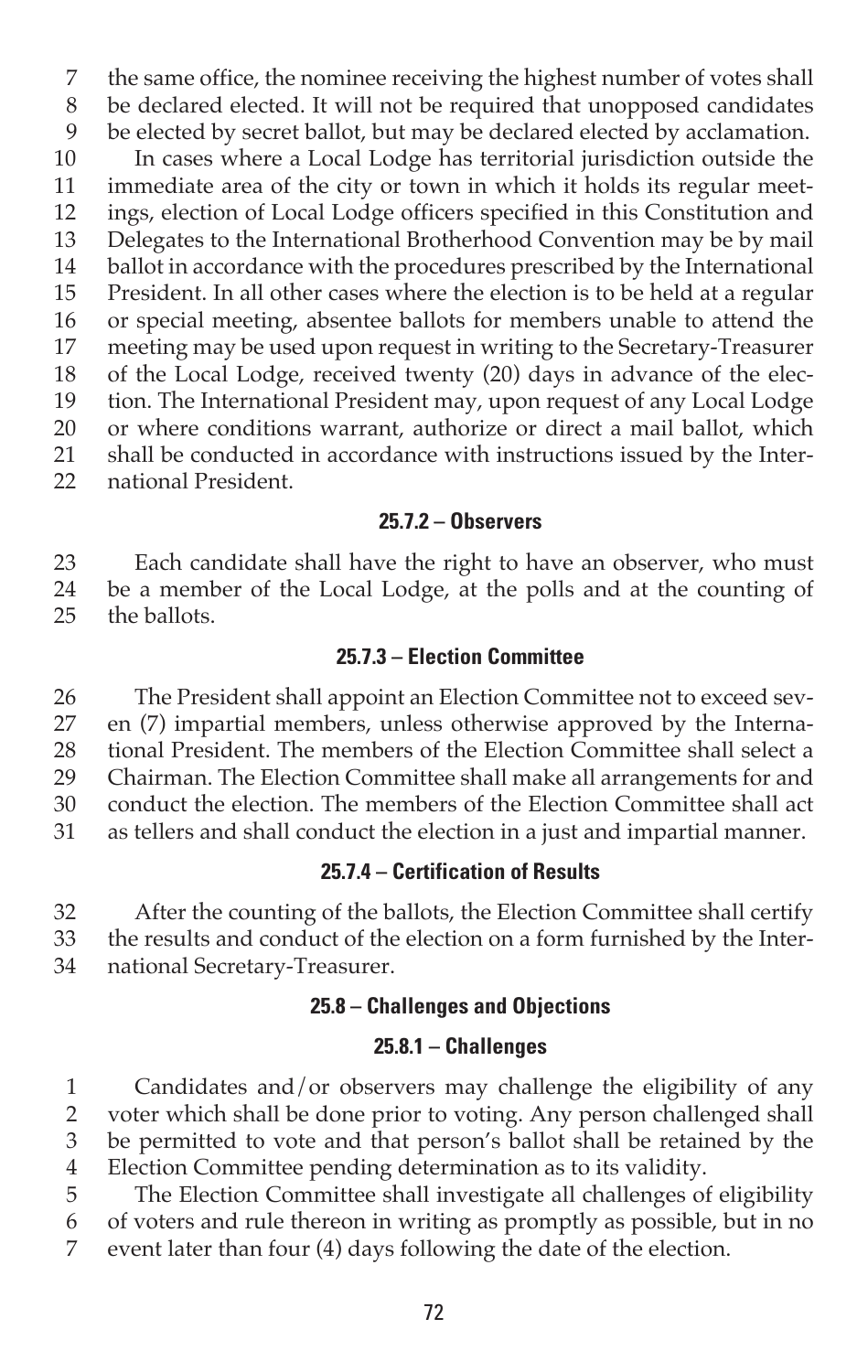Appeals from the ruling of the Election Committee on eligibility of voters shall be filed with the International President by the appealing party in writing with copy to the Election Committee, by registered mail, certified mail, courier service, facsimile transmission or email to be mailed or transmitted within five (5) days of the date of the ruling excluding Saturdays, Sundays, and holidays. The Election committee, within two (2) days of receipt of copy of the appeal, shall furnish all available information to the International President. Based on the information received, the International President shall make a decision within seven (7) days of receipt of the information, which decision shall be final and binding. 8 9 10 11 12 13 14 15 16 17 18

#### **25.8.2 – Objections**

Any objections to the conduct and/or validity of the election shall be filed with the Election Committee by the candidate or the candidate's observer in writing within two (2) days of the close of the election, excluding Saturdays, Sundays, and holidays, setting forth in detail reasons for such objections. 19 20 21 22 23

The Election Committee shall investigate all objections to the conduct and/or validity of the election and shall rule on such objections in writing as promptly as possible, but in no event later than four (4) days following receipt of the objections excluding Saturdays, Sundays, and holidays. 24 25 26 27 28

Appeals from the ruling of the Election Committee on objections to the conduct and/or validity of the election shall be filed with the International President by the appealing party in writing with copy to the Election Committee, by registered mail, certified mail, courier service, facsimile transmission or email, to be mailed or transmitted within five (5) days of the date of the ruling excluding Saturdays, Sundays, and holidays. The Election Committee, within two (2) days of receipt of copy of the appeal, shall forward their ruling with all available information to the International President. Based on the information received, the International President shall make a decision within seven (7) days of receipt of the information, which decision shall be final and binding. 29 30 31 32 33 34 35 36 37 38 39

#### **25.9 – Term of Office**

#### **25.9.1 – United States**

The term of all officers for Local Lodges shall be for three (3) years from July 1st of such election year and until their successors are elected and assume office. There shall be no deviation from this unless approved by the International President, but in no event shall the term of office be for less than two (2) years. 1 2 3 4 5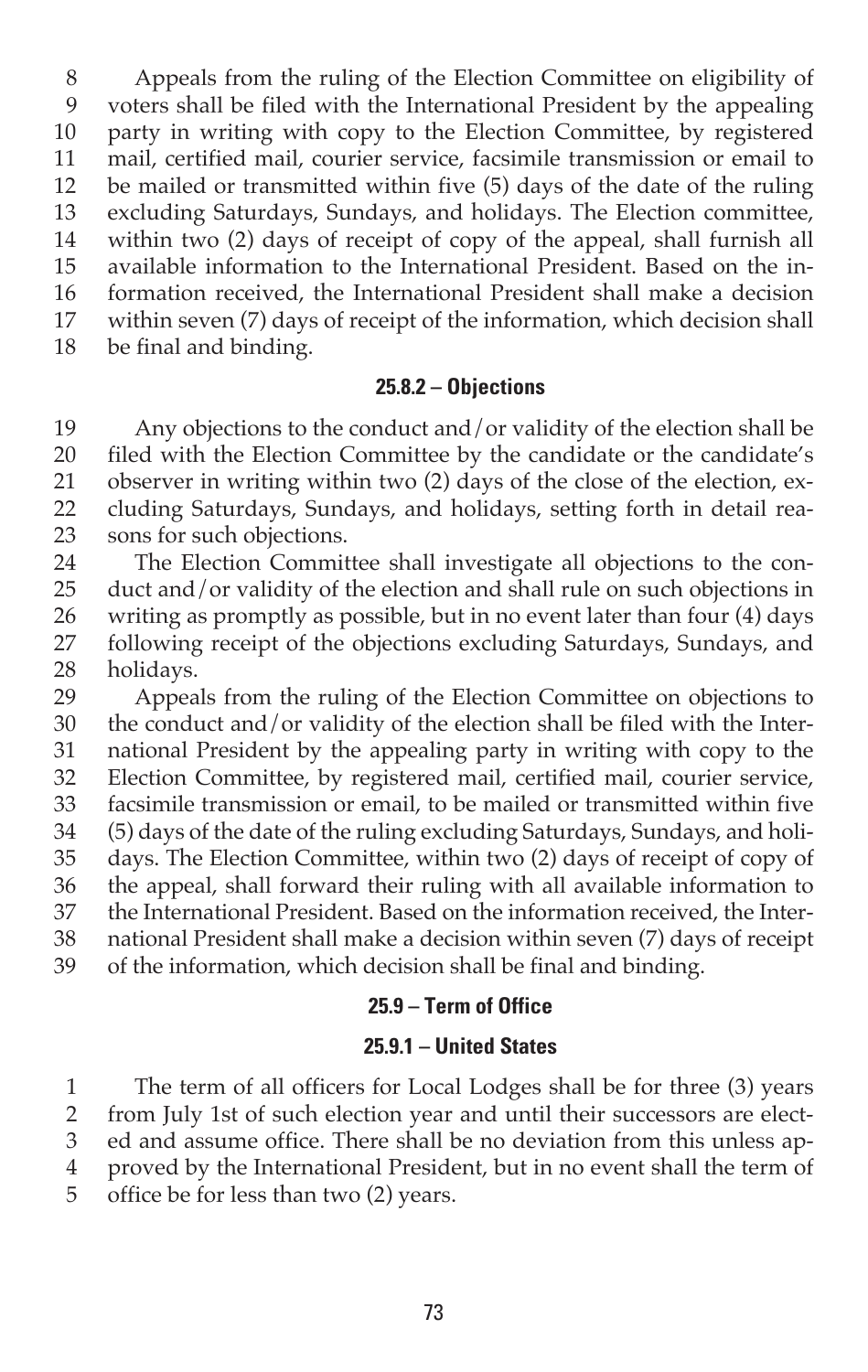The term of office for Local Lodges shall be for five (5) years from July 1st of such election year (2003) and until their successors are elected and assume office. There shall be no deviation from this unless federal or provincial laws dictate otherwise. 6 7 8 9

# **25.10 – Use of Lodge Funds in Elections**

No Lodge funds and no money of an employer may be used to promote the candidacy for Lodge office of any member. The Local Lodge may expend such funds as necessary for notices, factual statements of issues not involving candidates, and other expenses necessary for the holding of elections. 1 2 3 4 5

# **25.11 – Distribution of Campaign Literature**

The Local Lodge shall, up until five (5) business days prior to the election, comply with reasonable requests of bona fide candidates to distribute campaign literature, by mail or otherwise, at the candidates' expense with equal treatment as to expense and administration of such distribution. No such request need be complied with unless the candidate making same shall pay all costs involved in advance. Every bona fide candidate shall have the right, once within thirty (30) calendar days prior to the election, to inspect, but not copy, a list containing the names and last-known addresses of all members of the Lodge who are covered by an agreement requiring membership in the Lodge as a condition of employment. Such list shall be maintained and kept for inspection at the principal office of the Lodge by the Secretary-Treasurer of the Lodge. 1 2 3 4 5 6 7 8 9 10 11 12

## **25.12 – Preservation of Election Records**

The Chairman of the Election Committee shall turn over ballots and all other records pertaining to the election to the Local Lodge Secretary-Treasurer, who shall preserve the same for a period of one (1) year. 1 2 3

## **25.13 – Installation of Officers**

The officers, when legally elected, shall be installed in office at the first regular meeting in July or at a special meeting called prior thereto by a past President or members designated by a vote of the Local Lodge, but shall assume the duties and responsibilities of office July 1 of such election year. If any elected officer fails to appear for installation, unless prevented by official union duties, sickness, or some unavoidable occurrence, the office to which the member has been elected may be declared vacant by the installing officer and in such event the vacancy shall be filled as provided in this Constitution. 1 2 3 4 5 6 7 8 9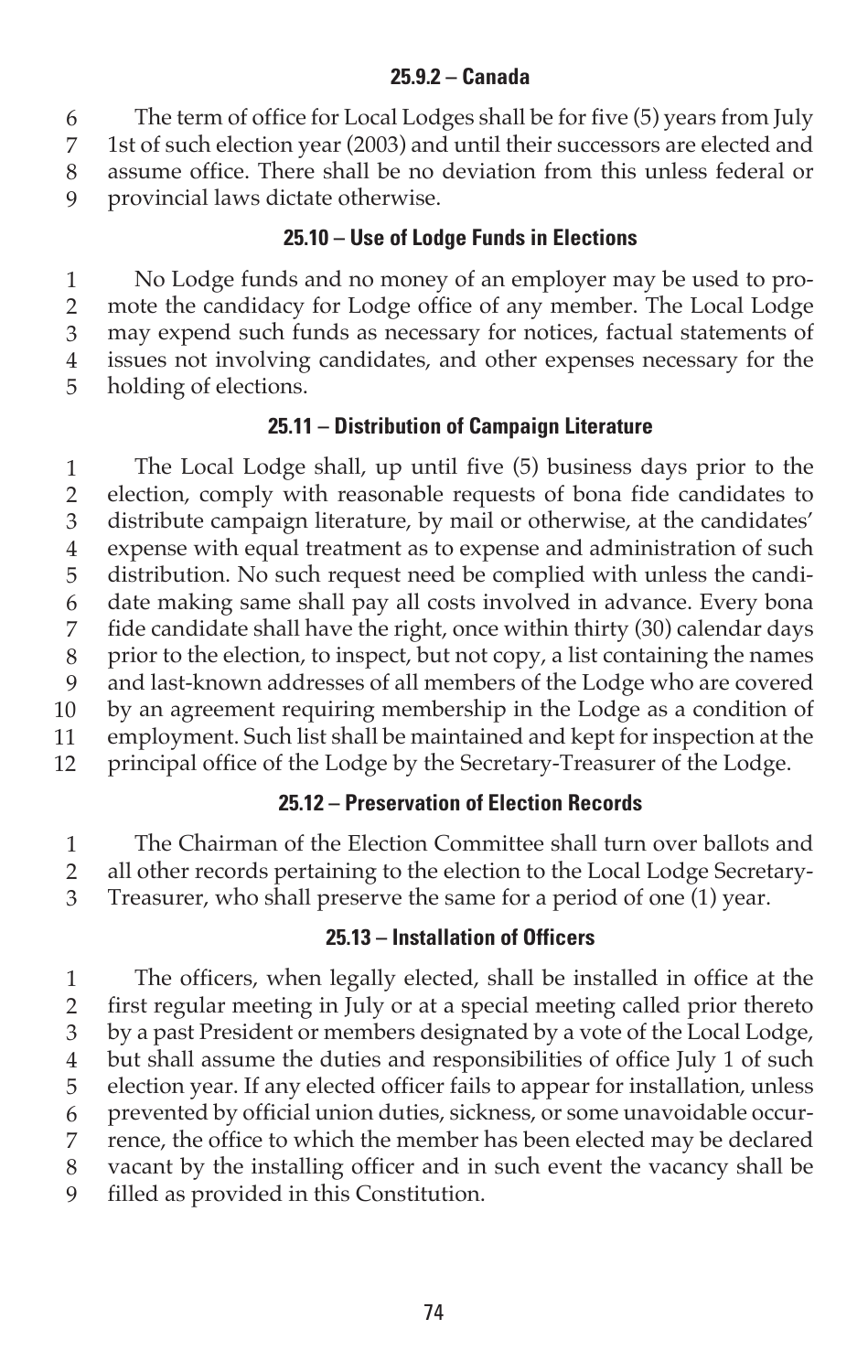## **25.14 – Absence from Meetings**

Any officer absent from three (3) successive regular Local Lodge meetings shall have that office declared vacant, unless such officer is excused by the Local Lodge or the International President, and any such vacancy shall be filled as provided in this Constitution. 1 2 3 4

# **25.15 – Equal Rights**

All members of the International Brotherhood shall have equal rights 1

and privileges in the Local Lodge meeting except as provided in Articles 2

25.6 and 27.2.1 3

# **25.16 – Filling of Vacancies**

All vacancies in Local Lodge offices shall, for the remainder of the term, be filled by nomination and election at a regular or special meeting, or nominations may be held at one meeting and election the following meeting (except as otherwise provided in approved Lodge By-Laws), except that until such vacancy is filled, the President (or if there is a vacancy in the office of President, the Vice President) shall make an interim appointment to fill such vacancy. 1 2 3 4 5 6 7

## **ARTICLE 26**

# **SHOP COMMITTEE'S AND SHOP STEWARD'S DUTIES AND AUTHORITY**

#### **26.1 – Appointment**

Shop Committee and Shop Stewards shall be appointed by the Busi-1

ness Manager, or if there is no Business Manager by the President, un-2

less otherwise provided for in the Local Lodge By-Laws. 3

# **26.2 – Function and Responsibility**

# **26.2.1 – Function**

The function of the Shop Committee and Shop Stewards shall be to safeguard the interests of the membership of the International Brotherhood represented and to administer the Lodge's collective bargaining agreements and/or such other duties as may be set forth in the approved Local Lodge By-Laws. They shall be under the direction of the District or Local Lodge subject to the provisions of this Constitution and 1 2 3 4 5 6

Lodge By-Laws. 7

## **26.2.2 – Responsibility**

Shop Committees and Shop Stewards shall be responsible for maintaining one hundred percent (100%) membership in the union among employees represented. Shop Committees and Shop Stewards 8 9 10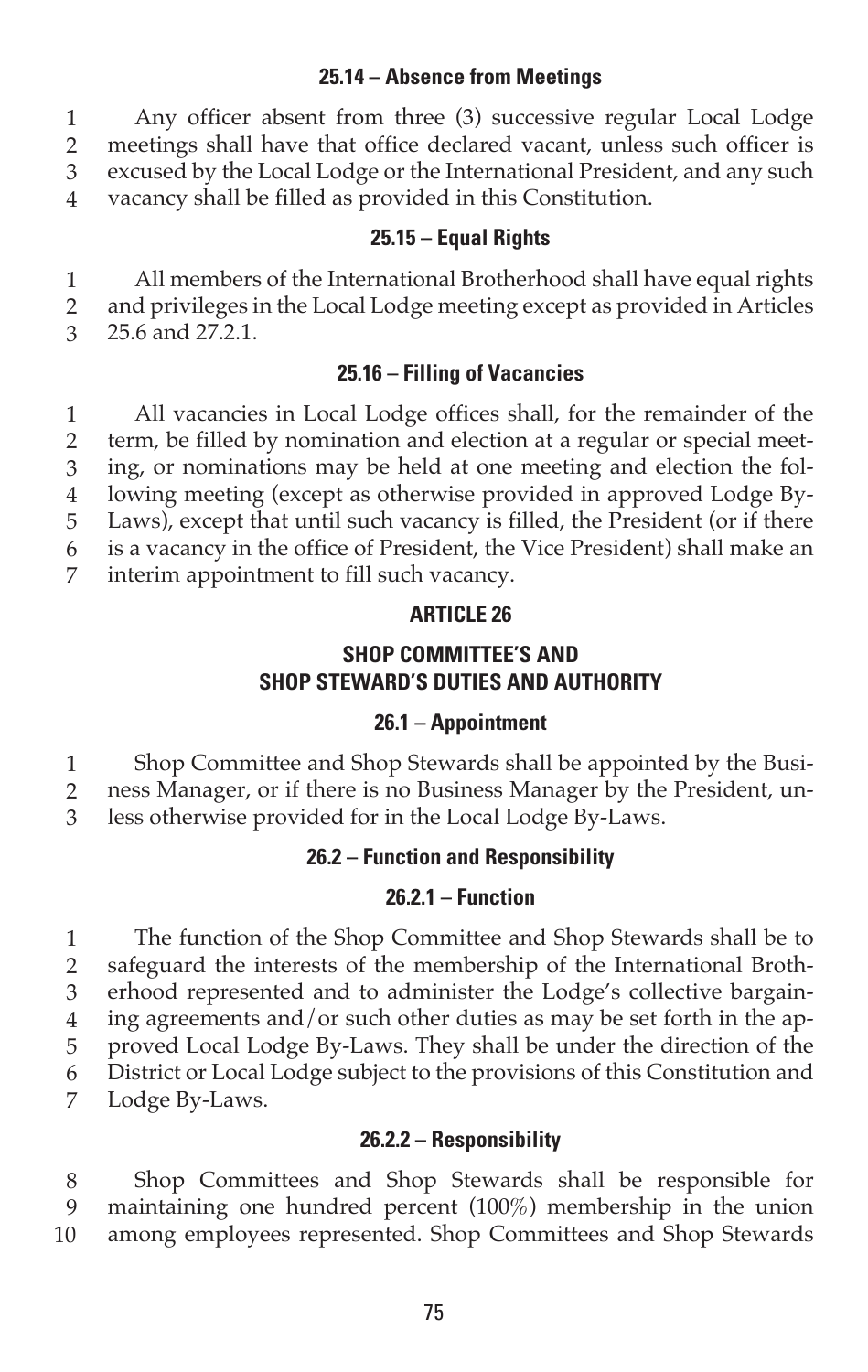- shall work actively to build the union and shall do all in their power 11
- to encourage membership participation in union affairs, including at-12
- tendance at union meetings and functions and membership participa-13
- tion in Legislative Education Fund (LEF) and Campaign Assistance 14
- Fund (CAF). 15

#### **ARTICLE 27**

#### **MEETINGS OF LOCAL LODGES**

#### **27.1 – Time**

The regular meetings of each Local Lodge shall be held once each month on the day and hour designated in the approved Lodge By-Laws unless otherwise approved by the International President. Special meetings may be called by the President on written request of not less than five (5) members in good standing of which due notice shall be given. Announcement of any special meeting shall briefly outline the purpose for which it is called and every effort shall be made to inform all the 1 2 3 4 5 6 7

members that the same is to be held. 8

#### **27.2 – Membership Rights**

#### **27.2.1 – Members in Good Standing and Exceptions**

All members in good standing of the Local Lodge shall be entitled to be seated and to participate in the Local Lodge meetings, vote in elections, have the right to express their views, arguments, or opinions upon any business properly before the meeting subject to this Constitu- 1 2 3 4

tion and the Local Lodge By-Laws with the following exceptions: 5

#### **27.2.1.1 – Supervisors**

Members regularly employed in supervisory positions and who are not covered by collective bargaining agreements. 6 7

# **27.2.1.2 – Employed Outside the Trade**

Members who are employed outside of the jurisdiction of the International Brotherhood and who are not available for or seeking employment under the jurisdiction of the International Brotherhood and their Local Lodge, except those members actively representing the International Brotherhood or any subordinate body thereof, or the AFL-CIO, CLC, or any department thereof. 8 9 10 11 12 13

#### **27.2.1.3 – Retirees**

Members who are retired from the trade shall be permitted to attend 14

- Local Lodge meetings without voice or vote but may, by the consent of 15
- the Local Lodge, speak on the welfare of the union. 16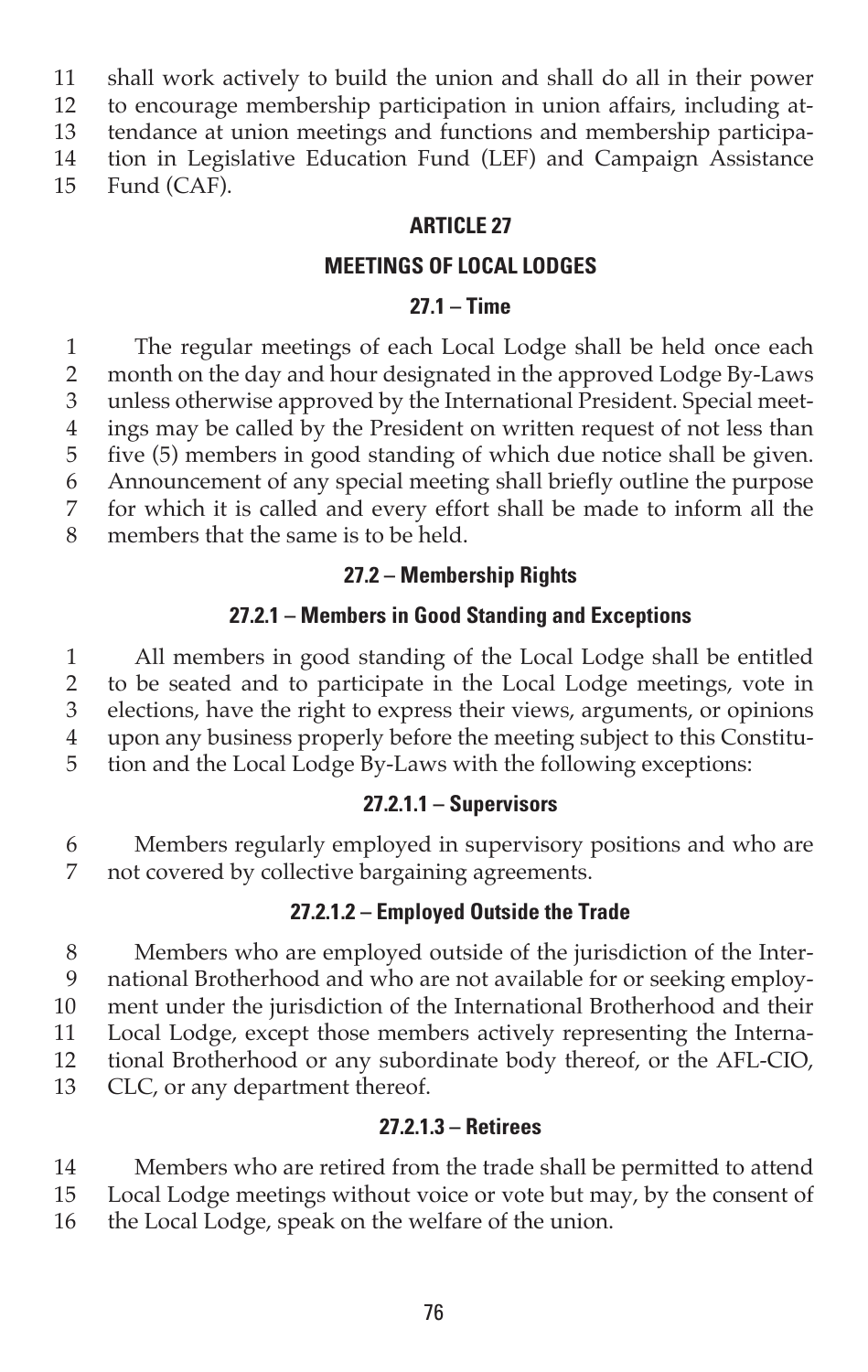# **27.2.1.4 – Visiting Members**

Visiting members in good standing shall be permitted to attend regular Local Lodge meetings without voice or vote. 17 18

No member in exercising such rights shall act improperly, evade or avoid responsibility to the organization as an institution, or engage in or advocate any conduct that would interfere in the organization's perfor-19 20 21

mance of its legal or contractual obligations or functions. 22

# **27.2.2 – International Officers and Representatives**

Notwithstanding the provisions of Article 27.2.1, International Officers or Representatives shall have the right to participate in any subordinate body meetings to the extent necessary to carry out their duties or any assignment by the International President. 23 24 25 26

#### **27.3 – Constitutional Quorum**

Not less than seven (7) members shall constitute a quorum for the transaction of business except five (5) members shall constitute a quorum in Lodges of fifty (50) members or less. 1 2 3

## **27.4 – Visiting Members Identification**

Visiting members shall present a Local Lodge monthly dues receipt, initiation receipt, or combination monthly dues and reinstatement receipt showing such members to be in good standing in their respective 1 2 3

Local Lodge. 4

## **27.5 – Limitation on Speaking**

No member shall be allowed to speak longer than five (5) minutes on any one subject in any meeting of the Local Lodge without permission of the Local Lodge and such member shall stop speaking and sit down upon being called to order by the presiding officer. 1 2 3 4

## **ARTICLE 28**

## **INITIATION FEES AND DUES**

## **28.1 – Initiation Fees**

#### **28.1.1 – Limitations**

The initiation fee shall be determined by the Local Lodge, but shall be not less than Twenty-Five Dollars (\$25.00) and in no event shall be more than One Thousand Dollars (\$1,000.00). Arrangements for payment of initiation fees by installments may be made in accordance with approved Local Lodge By-Laws or an applicable collective bargaining agreement. When a Local Lodge collects the initiation or reinstatement fees in installments, the first installment shall be equal to the amount due the International, and remitted to the office of the International 1 2 3 4 5 6 7 8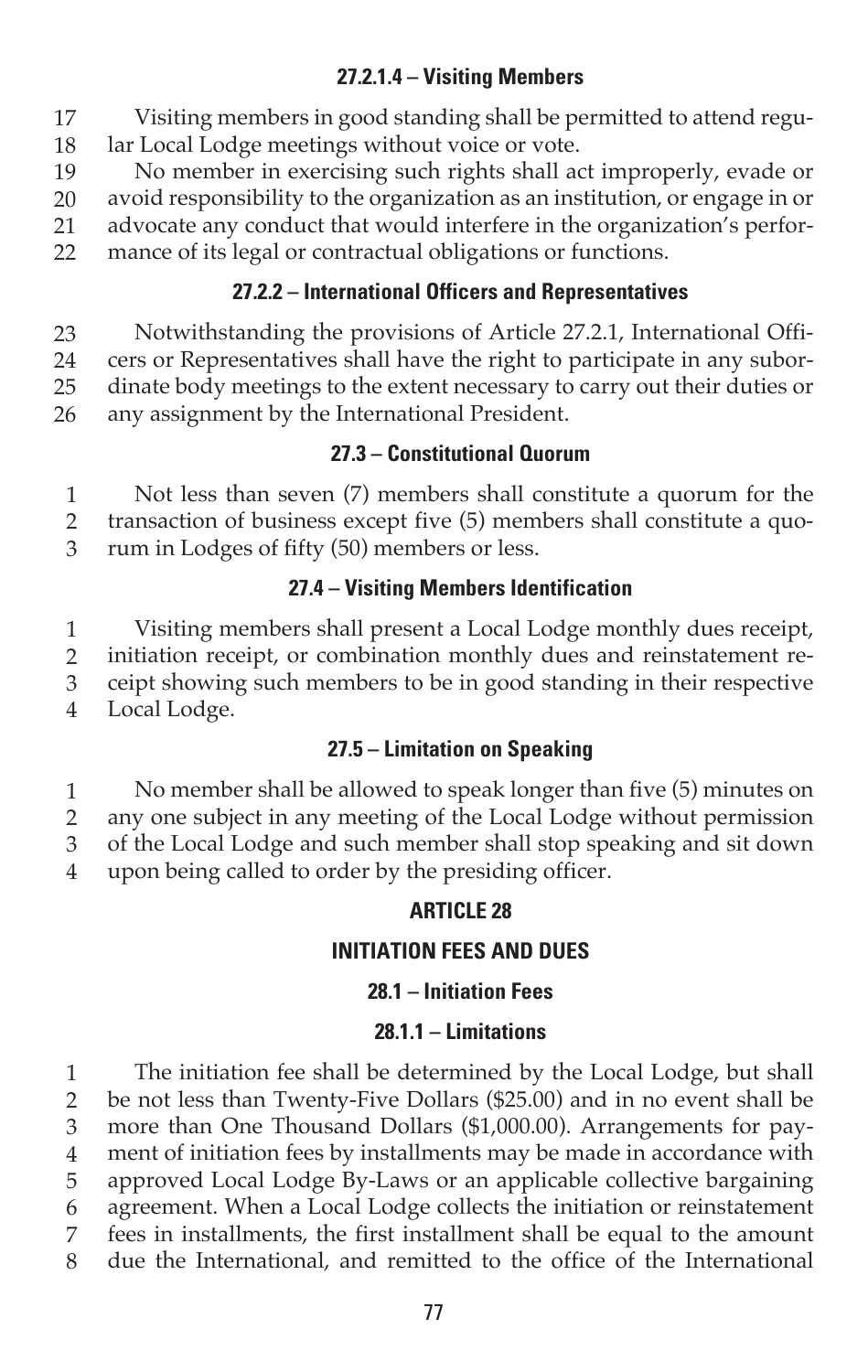- Secretary-Treasurer. Any monies paid toward an incomplete initiation 9
- shall be forfeited by the applicant. 10

# **28.1.2 – Special Dispensations**

The International President shall have the authority to grant a special 11

- dispensation reducing initiation and reinstatement fees for special cases, 12
- where organizing activities are in progress or are contemplated, for such 13
- period of time as may be determined by the International President. 14

# **28.1.3 – Reciprocal Agreements**

Any applicant for membership, who presents acceptable evidence of current good standing in some other labor organization with which the International Brotherhood has a reciprocal agreement, may be admitted to membership upon the payment of one (1) month's dues to the Local Lodge having jurisdiction where the applicant is working and upon ex-15 16 17 18 19

ecuting an official application for membership. 20

## **28.1.4 – Difference in Initiation Fees**

A member with less than four (4) years of continuous membership, who becomes employed on work for which a higher initiation (or reinstatement) fee than the member paid is applicable, shall be required to pay the difference in the two (2) fees. The Local Lodge, upon receipt of the difference in the fees, shall transmit to the International Secretary-Treasurer the difference in the amounts payable to the International Brotherhood as set forth in Article 12.2.1. This Article shall not apply to subordinate Lodge consolidations. 21 22 23 24 25 26 27 28

# **28.1.5 – Deviations**

Any deviations from Article 28.1.1 must have prior approval of the Executive Council. 29 30

## **28.2 – Dues**

## **28.2.1 – When Payable**

All monthly dues shall be payable on the first day of each month and should be paid monthly in advance. Minimum monthly dues shall be Forty-Two Dollars and Thirty-Five Cents (\$42.35) and this amount shall be increased in the same amount and as of the same date as any increase in the Lodge monthly dues provided for in Article 28.2.2. 1 2 3 4 5

## **28.2.2 – Annual Increases**

Local Lodge monthly dues shall be increased every January 1 by an amount equal to two (2) times the amount of any increase in the monthly Per Capita Tax as determined in accordance with Article 12.2.2 of this Constitution with the Local Lodge and the International Brotherhood 6 7 8 9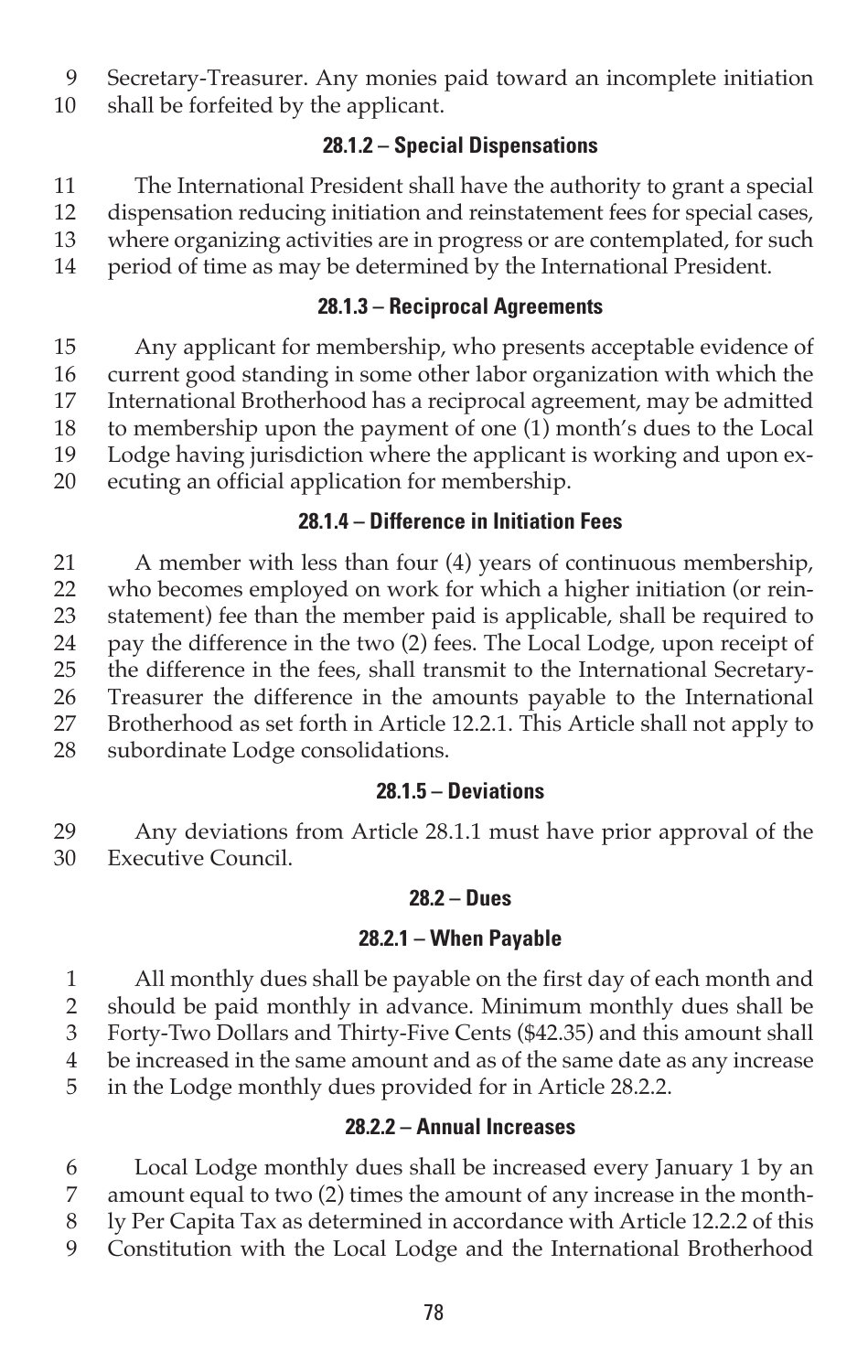to share equally this increase in Lodge monthly dues. The International 10

President, upon receipt of a Local Lodge request to waive the increase in 11

monthly dues to be retained by the Local Lodge, may grant such request if so warranted by the Lodge's financial condition. 12 13

Local Lodge monthly dues shall be increased every January 1 by an amount equal to the amount of any increase in the monthly Industrial Sector Operations Division Dues as determined in accordance with Article 21.3.2 of this Constitution. The International President, upon receipt of a Local Lodge request to waive the increase in monthly Industrial Sector Operations Division Dues, may grant such request if so warranted by the Lodge's financial condition. Said waiver does not release the Local Lodge from its obligation to make Industrial Sector Operations Division Dues payments as determined in accordance with Article 21.3.2 of this Constitution. 14 15 16 17 18 19 20 21 22 23

# **28.2.3 – Eligibility for Financial Assistance**

In accordance with Article 7.8 of this Constitution, for a Local Lodge to be eligible for financial assistance, members of that Local Lodge must be paying the minimum dues as provided for in Article 28.2, plus One Dollar (\$1.00) per month. 24 25 26 27

# **28.2.4 – Deviations**

Any deviations from Article 28.2.1 must have the prior approval of the Executive Council after receipt of a recommendation from the International President. 28 29 30

## **28.3 – Service Charges**

# **28.3.1 – Permit Fees Prohibited**

No "permit fees" shall be collected, but nothing in this section shall prevent the exchange of members as between subordinate bodies of this Brotherhood or other organizations and the payment of appropriate working dues required of members. 1 2 3 4

## **28.3.2 – Non-Member Per Capita Tax**

In any agency shop, Rand Formula or other similar arrangement, or with regard to any Lodge with field construction jurisdiction which receives payments pursuant to Article 28.3.1, the International Brotherhood shall receive an amount equal to a member's monthly Per Capita Tax from all non-member employees. 5 6 7 8 9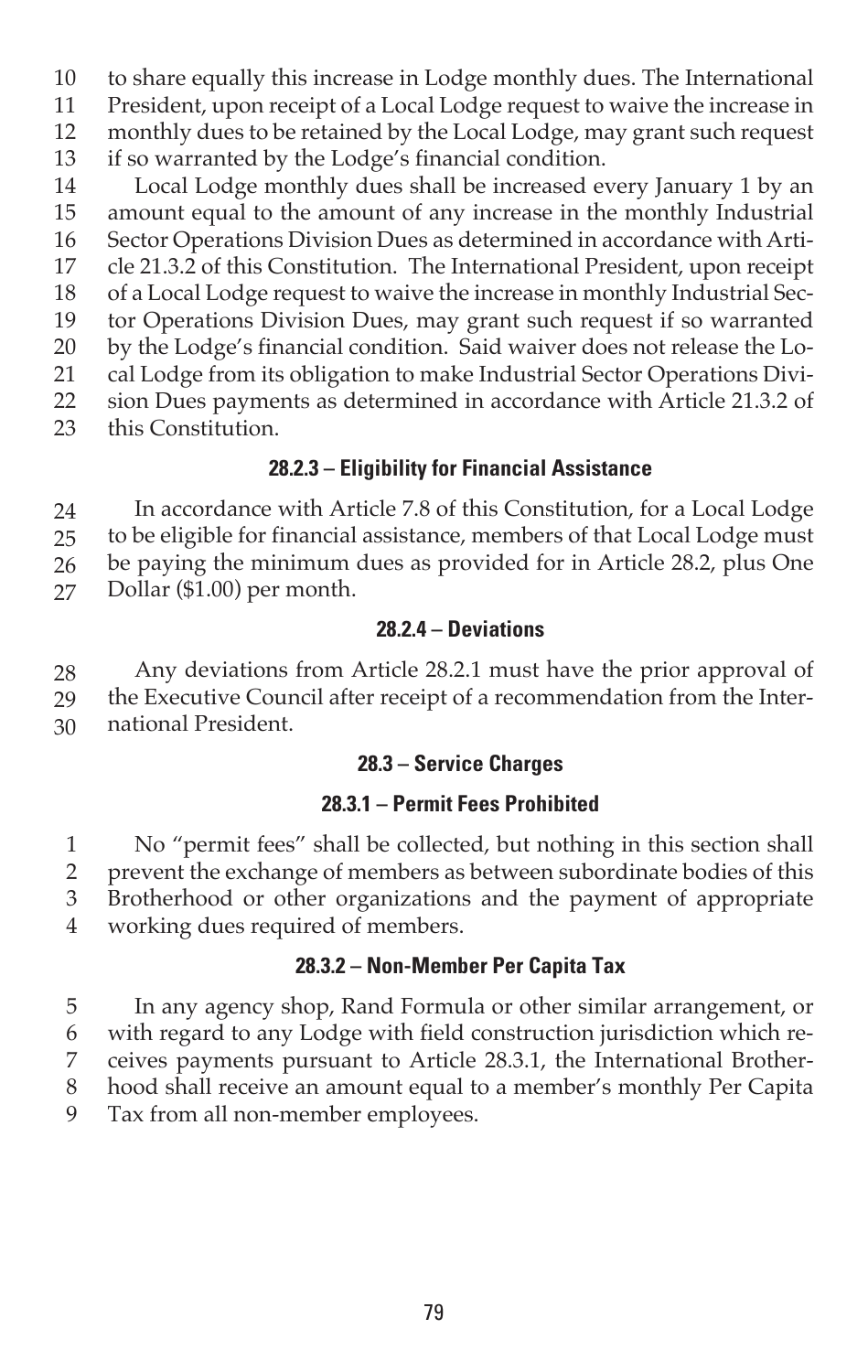## **ARTICLE 29**

# **SUSPENSION AND REINSTATEMENTS**

# **29.1 – Suspension for Non-Payments**

Whenever any member's monthly dues, assessments, or fines become two (2) calendar months in arrears, that member shall be automatically suspended from all rights, privileges, and benefits of the International Brotherhood. No monthly dues shall be accepted until all financial obligations owed to the Brotherhood or any subordinate body such as field dues, District Lodge dues, fines, or assessments have been paid. However, employment status governed by a valid union security clause is to be affected only in the event of a failure to tender the periodic dues and the initiation fees uniformly required as a condition of acquiring or retaining membership. 1 2 3 4 5 6 7 8 9 10

# **29.2 – Reinstatement of Members Suspended for Non-Payments**

In order for the former member to be recorded again in good standing, that member shall, if suspended for less than forty-eight (48) continuous months, personally make application for reinstatement with the Lodge having jurisdiction where the member is working and shall be obligated to pay, in addition to any financial delinquencies, a reinstatement fee in an amount determined by the subordinate body; such fee, however, to be not less than Twenty-Five Dollars (\$25.00) and not more than One Thousand Dollars (\$1,000.00). Arrangements for the payment of reinstatement fees by installments may be made in accordance with approved Local Lodge By-Laws or an applicable collective bargaining agreement. When a Local Lodge collects the initiation or reinstatement fees in installments, the first installment shall be equal to the amount due the International, and remitted to the office of the International Secretary-Treasurer. Any fees paid to apply on reinstatement fees shall be forfeited in the event payment for such reinstatement is not completed. The application for reinstatement shall show the full amount of the Lodge reinstatement fee and the applicant's Social Security number, and be signed by the applicant and attested to by the Secretary-Treasurer of the Local Lodge. Any deviations from this section must have the prior approval of the Executive Council. 1 2 3 4 5 6 7 8 9 10 11 12 13 14 15 16 17 18 19

# **29.3 – Reinstatement of Expelled or Other Suspended Members**

Any member who is expelled or suspended from any Local Lodge for any reason other than the nonpayment of dues, and recorded as such in the International Secretary-Treasurer's office, shall not be accepted as a member of any Local Lodge unless such Local Lodge shall: 1 2 3 4

- **29.3.1.** First secure the consent of the Local Lodge so suspending or expelling the member; 5 6
- **29.3.2.** Collect such fines, assessments and dues as may be outstanding against the member plus the prescribed reinstatement fee; 7 8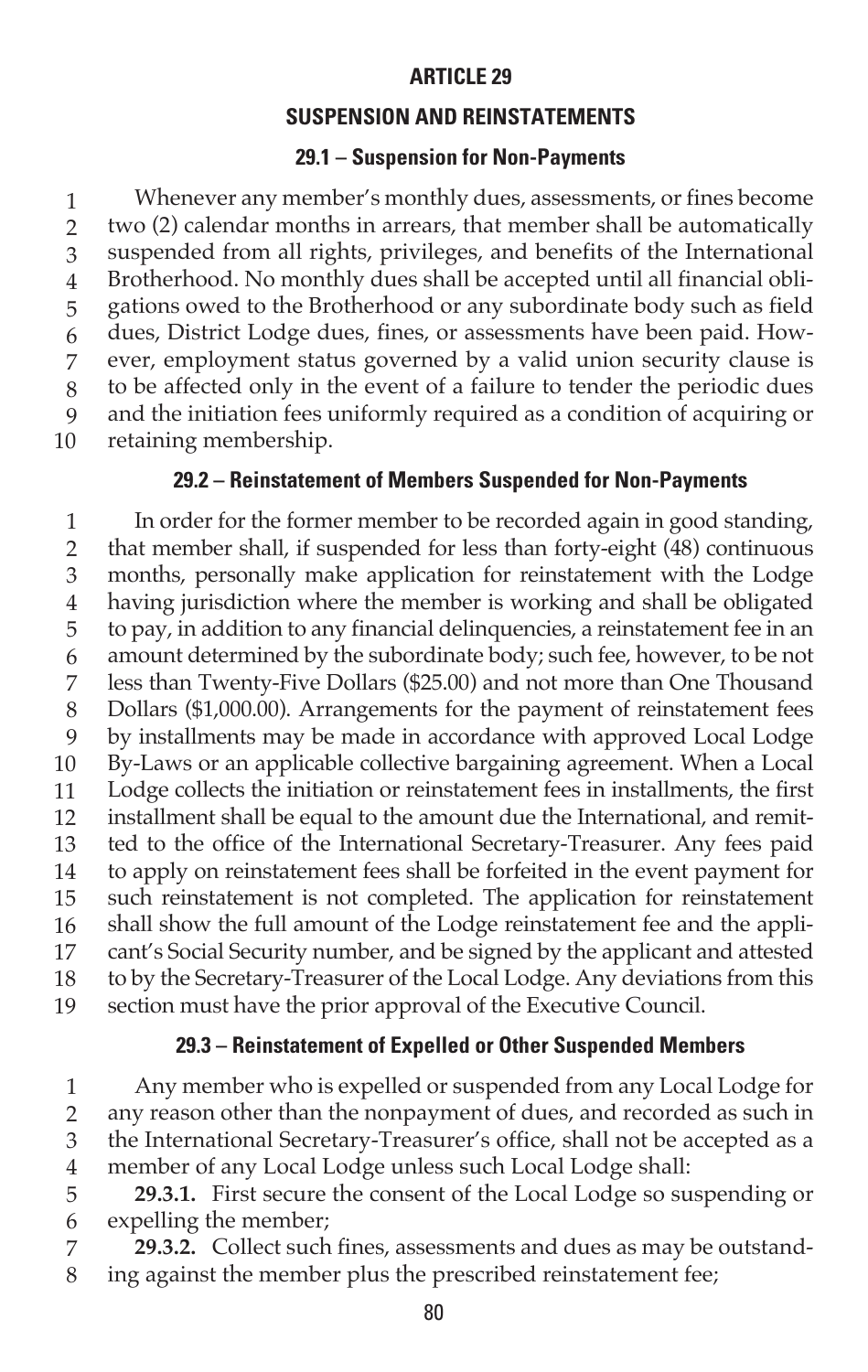**29.3.3.** Promptly forward such sum to the Local Lodge from which 9

the member came; and 10

**29.3.4.** Obtain the approval of the International President except in 11

those situations where the member has been expelled or suspended by 12

action of the Executive Council in which event its approval must be ob-13

tained. The requirements of this section shall be complied with fully 14

before such a reinstatement into membership shall become effective. 15

# **ARTICLE 30**

# **TRAVELING CARDS**

# **30.1 – Issuance of Traveling Cards**

Any member leaving the jurisdiction of that member's Local Lodge for employment elsewhere shall apply for a Traveling Card to the Secretary-Treasurer of the Local Lodge who shall issue such Traveling Card to such member only after clearing through the Business Manager's office where one is maintained. Such Traveling Card shall serve as an identification card for the member and shall entitle the member to recognition as a member in good standing when accompanied by an official paid-up dues receipt signed by the Secretary-Treasurer of the Local Lodge issuing such card. 1 2 3 4 5 6 7 8 9

A member on a Traveling Card shall maintain membership in the Local Lodge from which such card was obtained and shall retain all rights of membership in that Lodge, including the right to run for and hold office, vote, and participate in the meetings of said Lodge subject to the provisions of Articles 25.4 and 25.6. Such members may attend other Local Lodge meetings in the area where they are traveling or working, but without right to voice or vote. 10 11 12 13 14 15 16

All Traveling Cards shall be supplied by the International Secretary-Treasurer, and upon being issued by the Secretary-Treasurer of the Lodge, shall coincide with dues receipts in all particulars. 17 18 19

A Traveling Card shall not be issued to any member until all fines, assessments, dues, District Lodge dues, and field dues have been paid for the month in which such card is issued. 20 21 22

# **30.2 – Deposit of Traveling Cards**

A member on a Traveling Card securing employment under the jurisdiction of any Lodge shall immediately deposit said card with the Business Manager where such office exists or in the absence of such office with the Secretary-Treasurer of the Lodge. Such officer shall accept the Traveling Card and it shall be held for the period of the member's employment in the jurisdiction of the Lodge subject to the provisions of Article 30.3. 1 2 3 4 5 6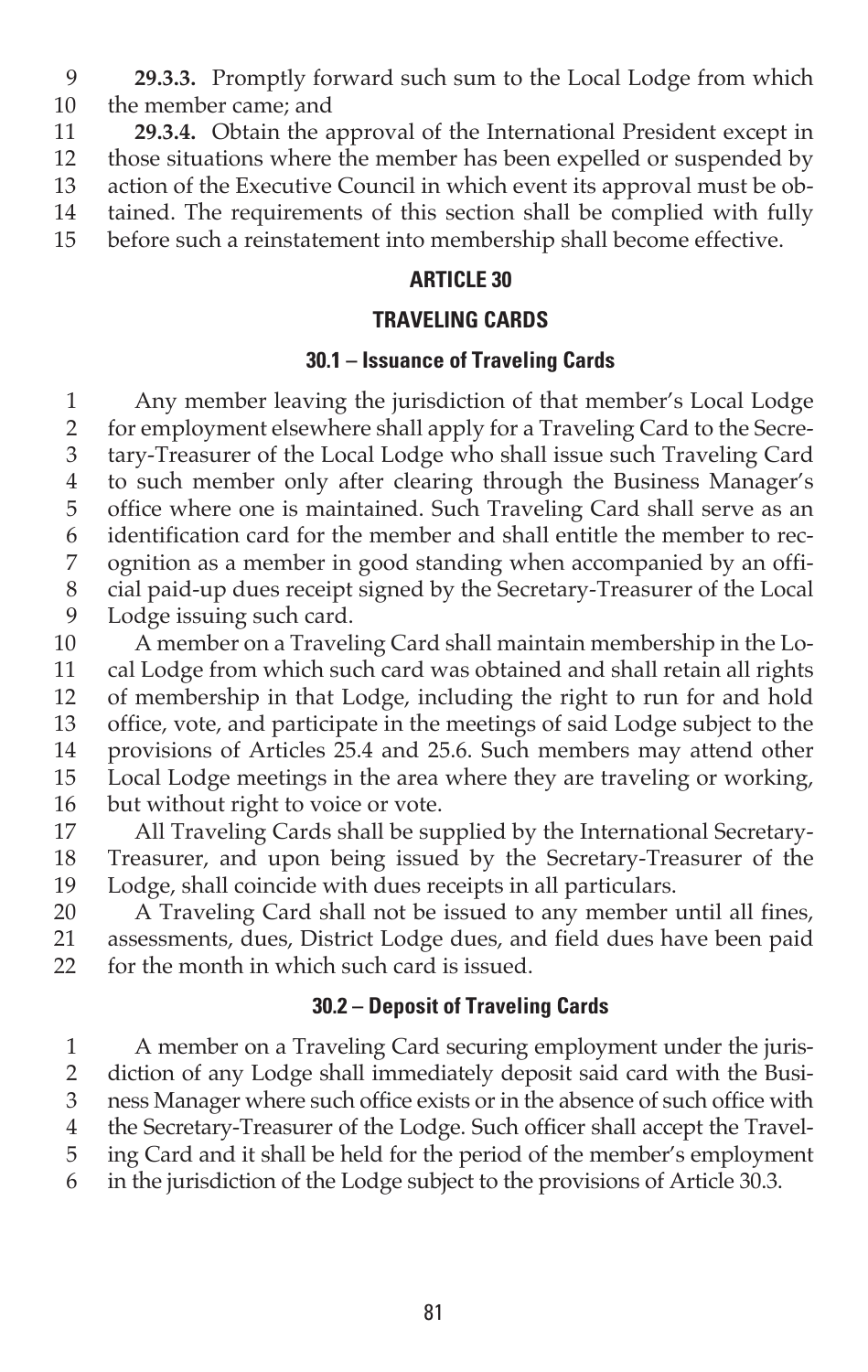# **30.3 – Return of Traveling Card**

At any time that a member on a Traveling Card loses employment in the area within the jurisdiction of the Local Lodge where that member's Traveling Card is being held, the Secretary-Treasurer of such Lodge shall return the Traveling Card to such member if the Secretary-Treasurer has determined that all financial obligations to the Brotherhood have been paid. If any such obligations have not been paid, the Secretary-Treasurer shall return such card to the Secretary-Treasurer of the Local Lodge from which such card was obtained, who shall collect the indebtedness from said member and forward the monies to the Local 1 2 3 4 5 6 7 8 9

Lodge where the financial obligations occurred. 10

# **30.4 – Maintenance of Membership**

It shall be the duty of the Local Lodge holding a member's Traveling Card to see that the member maintains all membership obligations. A member on a Traveling Card shall pay field dues as set forth in the approved By-Laws of the Local and/or District Lodge under whose jurisdiction said member is working. 1 2 3 4 5

# **30.5 – Reciprocal Agreements**

The issuance, deposit, and acceptance of Traveling Cards as required by this Article shall not apply where reciprocal working agreements, which have been approved by the International President, exist between subordinate bodies. Where circumstances warrant, the International 1 2 3 4

President is authorized to establish reciprocal working agreements. 5

# **ARTICLE 31**

# **TRANSFER OF MEMBERSHIP**

# **31.1 – Requirements**

# **31.1.1 – Application for Transfer of Membership**

A member working in the jurisdiction of a Local Lodge on a Traveling Card may at any time apply for transfer of membership to the Lodge in which the Traveling Card is deposited and such Lodge may accept such transfer application by vote of the membership or as prescribed in approved Lodge By-Laws. 1 2 3 4 5

# **31.1.2 – Automatic Acceptance of Application**

A Lodge shall automatically accept an application for a transfer of membership when: 6 7

**31.1.2.1.** The member has worked under the jurisdiction of the Lodge for a period of 8,000 hours; and 8 9

**31.1.2.2.** The member can demonstrate permanent residence in a place located within the Lodge's geographical jurisdiction. 10 11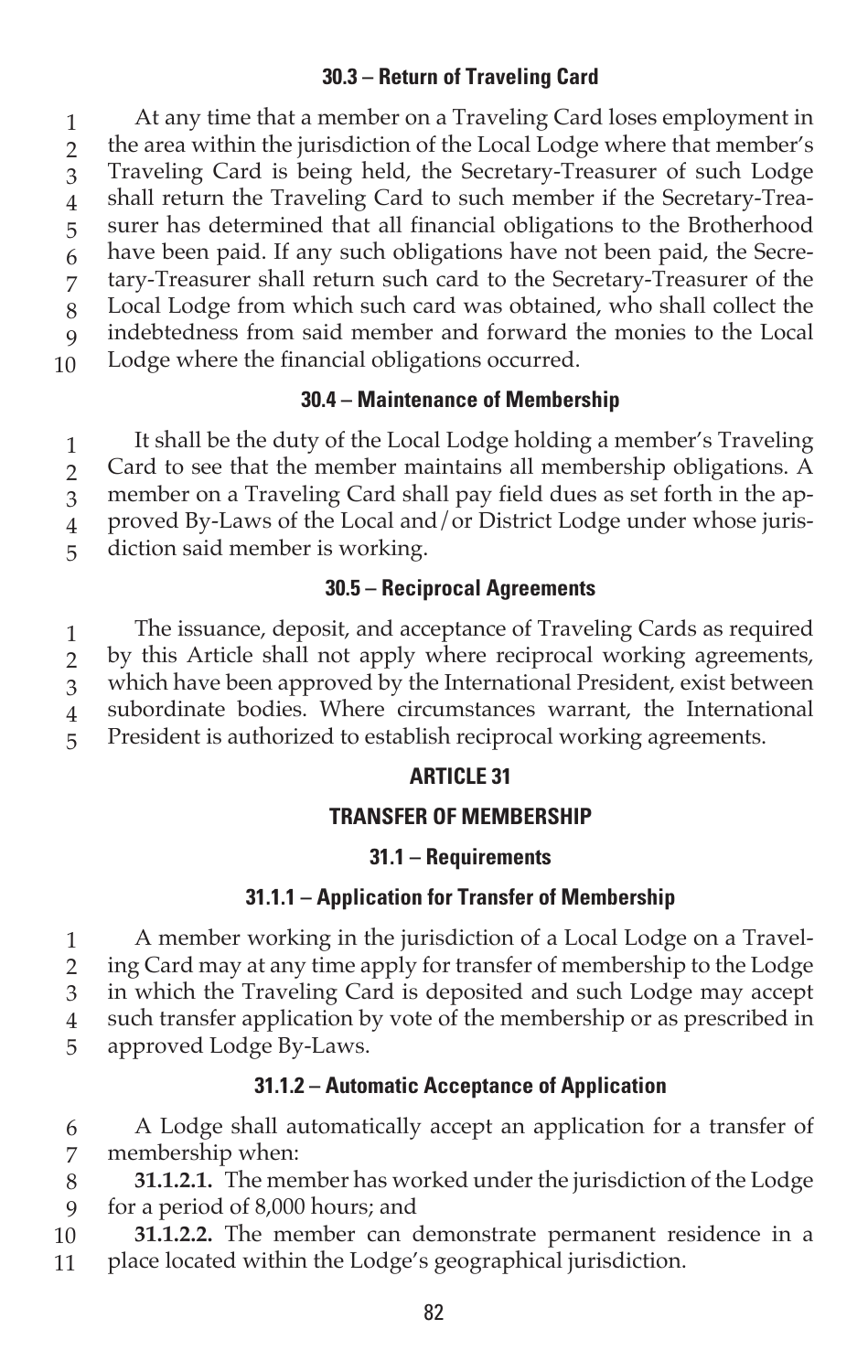#### **31.1.3 – Required Transfer**

Unless otherwise provided in approved Lodge By-Laws, a member on a Traveling Card, who has had said card on deposit in a Lodge for ninety (90) days, may be required to transfer membership into such Lodge. If it is so determined, it shall be the duty of the member to request transfer of such membership. 12 13 14 15 16

# **31.1.4 – Eligibility for Transfer Card**

A Transfer Card shall not be issued for any member until all fines, assessments, dues, District Lodge dues, and field dues have been paid for the month in which such card is issued. 17 18 19

#### **31.2 – Notification of International Secretary-Treasurer**

When a transfer of membership is made from one Local Lodge to another, the Secretary-Treasurer of the Local Lodge receiving such transfer shall immediately notify the International Secretary-Treasurer of such transfer. The International Secretary-Treasurer shall furnish Local Lodges Transfer Cards in such form as may be required to obtain the necessary information concerning the member. 1 2 3 4 5 6

#### **ARTICLE 32**

#### **WITHDRAWAL, SERVICE, AND RETIREMENT CARDS**

#### **32.1 – Issuance of Withdrawal Cards**

A member who desires to withdraw from the International Brotherhood of Boilermakers, Iron Ship Builders, Blacksmiths, Forgers, and Helpers for the purpose of going into business or entering another occupation not coming under the established work jurisdiction of any division of the International Brotherhood shall make application for a Withdrawal Card to the member's Local Lodge. The Local Lodge shall grant the member a Withdrawal Card; provided, however, such member has been a member in good standing in the International Brotherhood for at least three (3) months and is not indebted to the Local Lodge. Withdrawal Cards must be renewed after being in effect for a period of six (6) months, but less than forty-eight (48) months. The cost of each renewal shall be Twenty Dollars (\$20.00), of which Ten Dollars (\$10.00) 1 2 3 4 5 6 7 8 9 10 11

shall be retained by the Local Lodge. The initial renewal period, and all subsequent renewals, shall be for a period of forty-eight (48) months from the last month of issuance. 12 13 14 15

Withdrawal Cards shall be prepared in triplicate form: one (1) part shall be issued to the member withdrawing; one (1) part shall be deposited in the records of the Local Lodge; and one (1) part shall be forwarded to the International Secretary-Treasurer for recording at Inter-16 17 18 19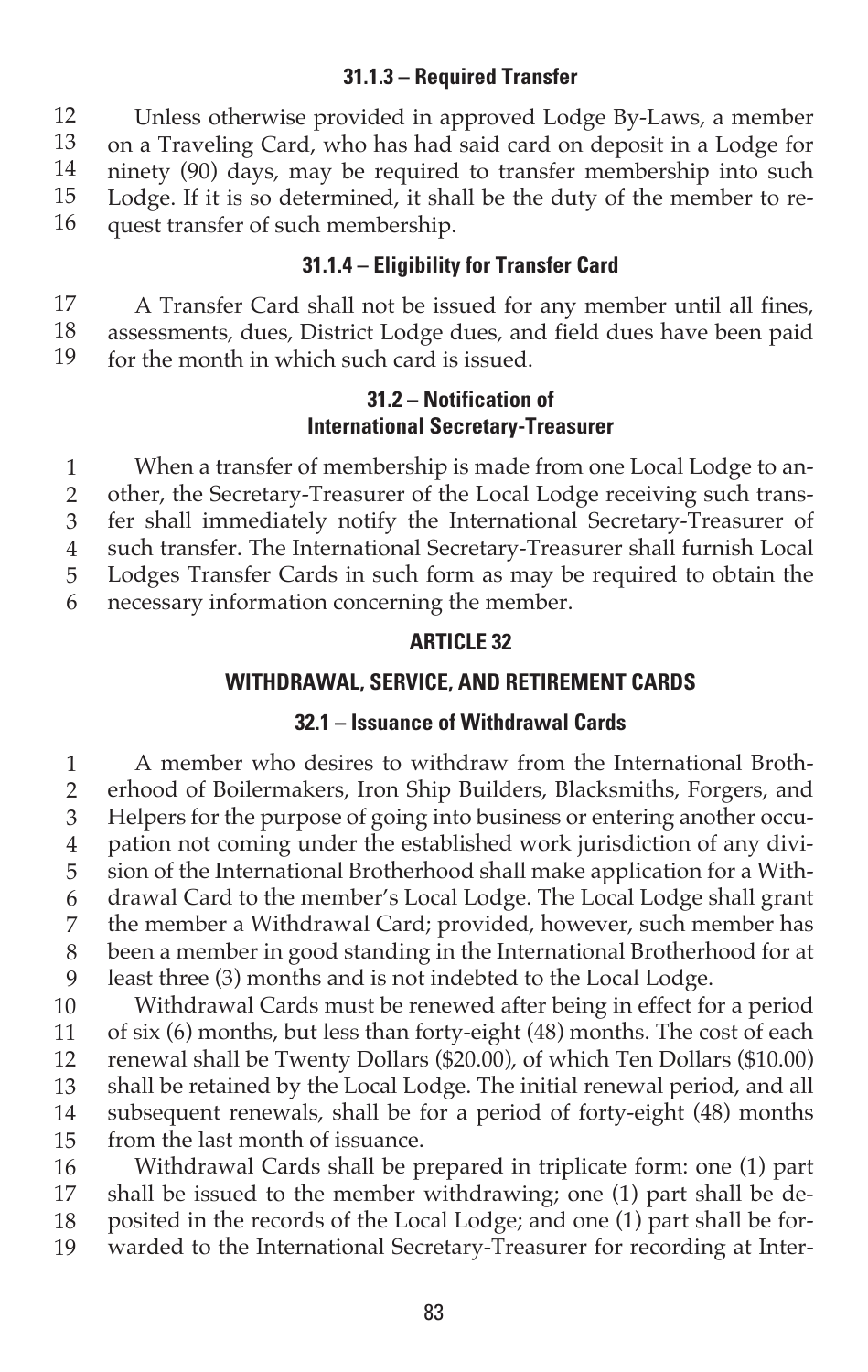national Headquarters. The cost of the Withdrawal Card shall be in an 20

amount equal to two (2) times the Withdrawal Card charge set forth in 21

Article 12.2.1 with the Local Lodge and the International Brotherhood 22

to share equally in this amount. Any deviation must have the approval 23

of the International President. 24

# **32.2 – Deposit of Withdrawal Cards**

# **32.2.1 – Deposit/Revocation of Withdrawal Card**

A former member holding a Withdrawal Card who returns to employment within the established work jurisdiction of the International Brotherhood in either an organized or unorganized facility, shall immediately deposit such Withdrawal Card with the Business Manager or Secretary-Treasurer of the Local Lodge having territorial jurisdiction over the facility. Failure on the part of a former member to deposit the Withdrawal Card shall cause it to be automatically cancelled or revoked. 1 2 3 4 5 6 7

# **32.2.2 – Monies Payable Upon Deposit of Withdrawal Card**

Any former member who has held a Withdrawal Card for six (6) months or less, shall pay to the Local Lodge in which the Withdrawal Card is deposited all dues and assessments which have accrued since the issuance of the Withdrawal Card, and said deposit within six (6) months shall cause the Withdrawal Card to be cancelled and shall not constitute a break in membership. If the former member has held such Withdrawal Card for more than six (6) months, the former member shall pay one (1) month's dues and assessments, if any, for the month in which the Withdrawal Card is deposited. 8 9 10 11 12 13 14 15 16

# **32.2.3 – Per Capita Remittal to International Secretary-Treasurer**

After the Withdrawal Card is accepted, the original Withdrawal Card, along with a completed application for membership, shall be forwarded to the International Secretary-Treasurer together with the Per Capita Tax for each month for which the Withdrawal Card has been held for six (6) months or less. If the Withdrawal Card has been held for more than six (6) months, the application shall be accompanied by one (1) month's Per Capita Tax. 17 18 19 20 21 22 23

# **32.2.4 – Dues Receipt**

A Local Lodge monthly receipt for the month in which the Withdrawal Card is deposited shall be issued by the Local Lodge Secretary-Treasurer. A duplicate of this receipt shall be forwarded by the Local Lodge Secretary-Treasurer to the International Secretary-Treasurer, at which time the member shall be entitled to all the benefits and privileges of the International Brotherhood provided for in this Constitution. 24 25 26 27 28 29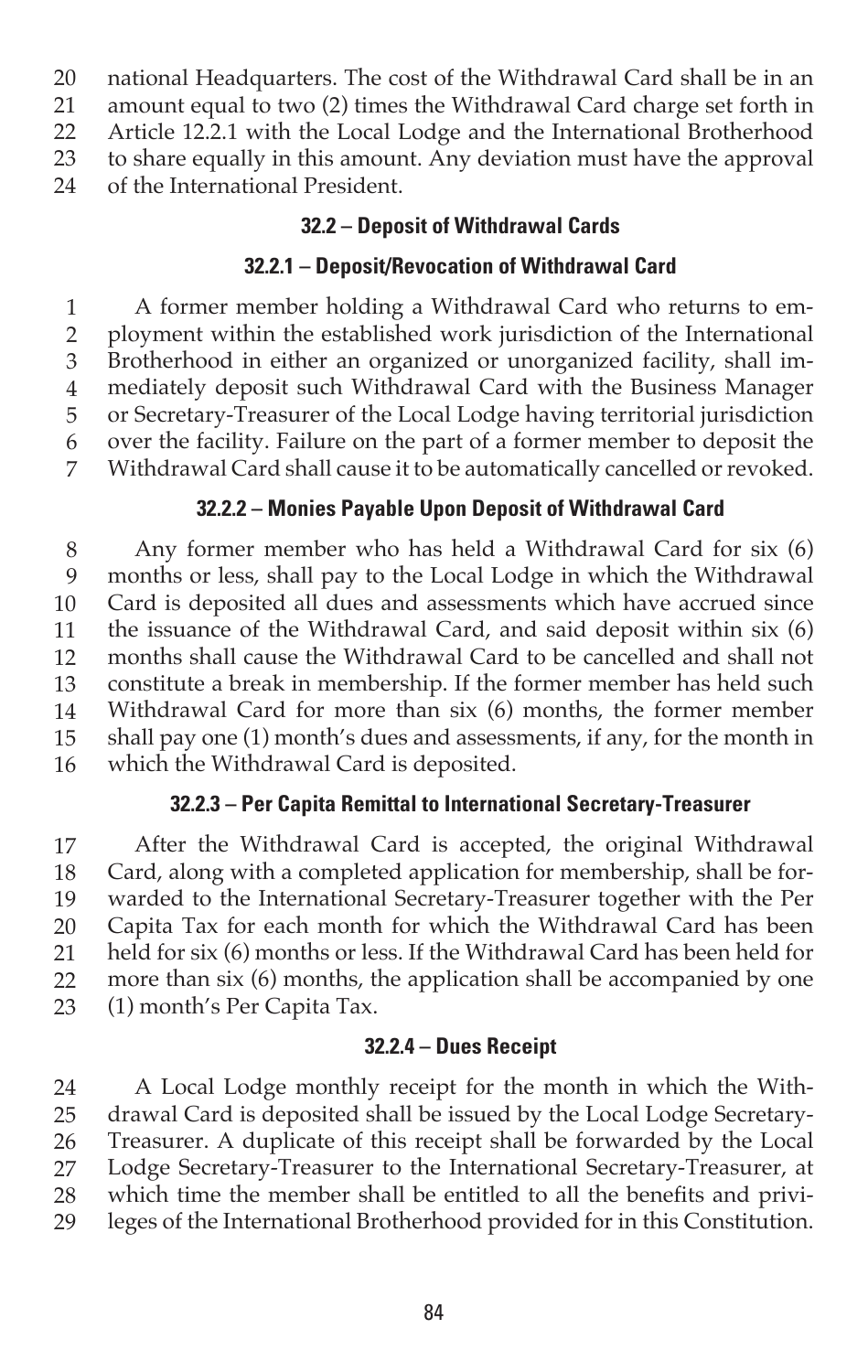# **32.3 – Issuance of Service Cards**

Any member of the International Brotherhood who enters the armed forces shall, upon application to the Local Lodge Secretary-Treasurer, receive a Service Card. The said Service Card shall provide for continuous membership standing for so long as such member shall remain in the armed forces. 1 2 3 4 5

# **32.4 – Deposit of Service Cards**

Any member of the International Brotherhood who has received a Service Card shall, within ninety (90) days of retirement or discharge from the armed forces and regardless of employment status, present the Service Card and discharge from the armed forces to the Secretary-Treasurer of the issuing Local Lodge and sign an application for membership and pay one (1) month's dues. The Secretary-Treasurer shall forward such application, with Service Card and proof of discharge, together with one (1) month's Per Capita Tax to the International Secretary-Treasurer. 1 2 3 4 5 6 7 8 9

## **32.5 – Retired Member's Card**

Members of the International Brotherhood who are in good standing and are: 1 2

**32.5.1.** Retired and receiving a pension under the Social Security Act, 3 4

Railroad Retirement Act, or other Governmental legislation; or **32.5.2.** Retired and receiving a pension under a collective bargaining 5

agreement negotiated by the International Brotherhood or a subordinate body; or 6 7

**32.5.3.** Disabled and receiving a disability benefit under the Social Security Act, Railroad Retirement Act, or other Governmental legislation; may be exempt from payment of dues provided such members apply for exemption through their Local Lodge and the same is approved by the International President. When approved, the International President shall issue a life-time membership card to such member, same to remain valid as long as the member is retired from all gainful employment under the provisions of Articles 32.5.1, 32.5.2, or 32.5.3. Retired exempt members will be permitted to attend Local Lodge 8 9 10 11 12 13 14 15 16

meetings without voice or vote and, if requested by the International Brotherhood or Local Lodge, may act in any official capacity. 17 18

## **ARTICLE 33**

## **SALARY ADJUSTMENTS**

**33.1.** The salary set forth in Article 7.3 shall be increased by five percent (5%) on August 1, 2007, and August 1 of each year thereafter; unless the Executive Council determines the overall financial condition of the Brotherhood's consolidated funds do not warrant same. In 1 2 3 4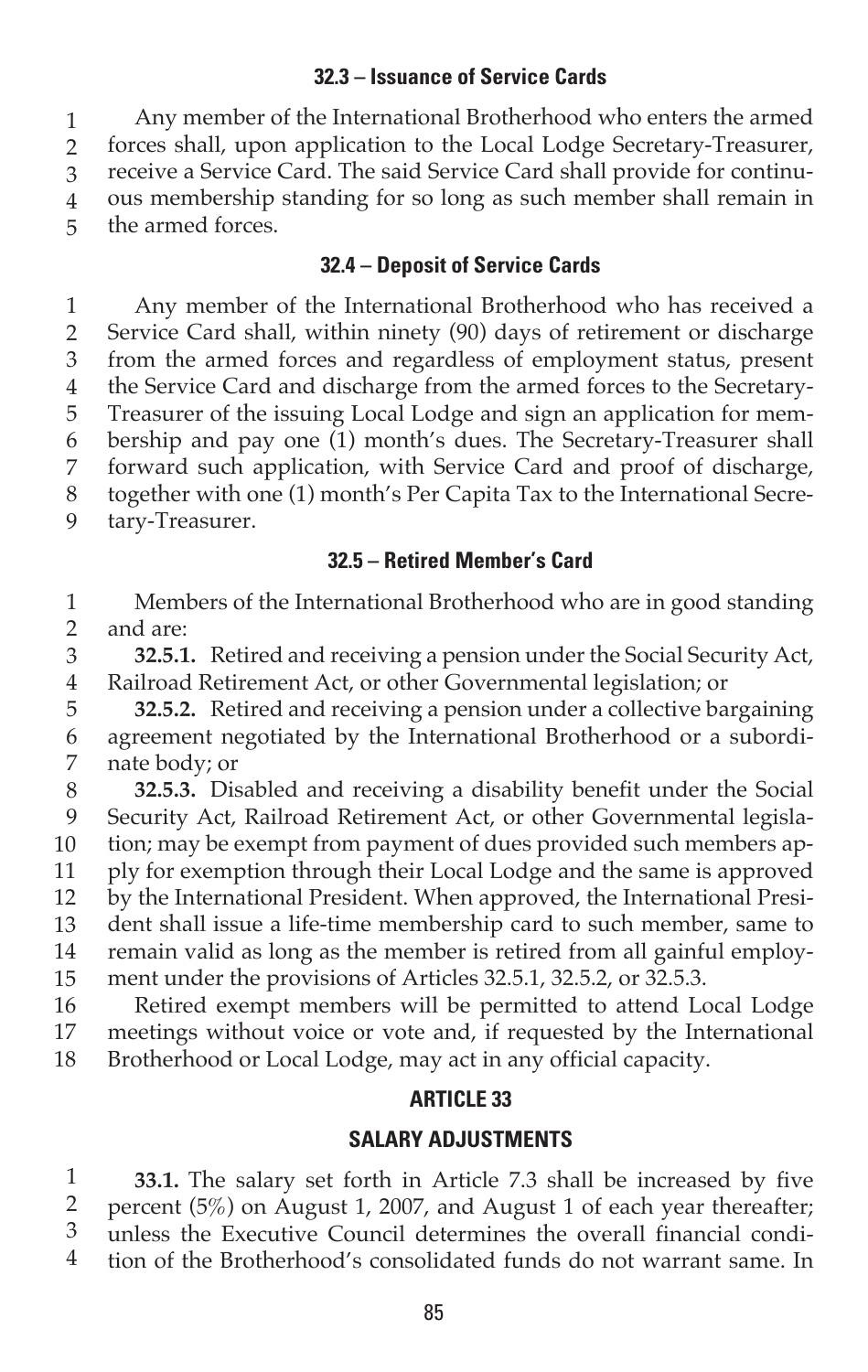- that situation, the Executive Council may approve a lesser amount as it 5
- deems appropriate. 6
- **33.2.** Effective August 1, 2006, all International Representatives and 7

staff shall receive not less than a five percent (5%) wage increase. On 8

each August 1 thereafter, International Representatives and staff shall 9

receive not less than the wage increase as provided for in Article 33.1. 10

#### **ARTICLE 34**

## **MISCELLANEOUS**

#### **34.1 – Use of Funds**

The funds of any subordinate body shall be used only for the purpose of said body as specifically set forth in this Constitution and its approved By-Laws. Salaries, expenses, and allowances of subordinate body officers shall be set forth in approved By-Laws. A subordinate body must have prior approval of the International President for the purchase, sale, lease, or remodeling of real or personal property, excepting the necessary office equipment and maintenance for normal operations in the administration of a subordinate body. All subordinate bodies of the International Brotherhood of Boilermakers are hereby directed to do all their banking, as reasonably practicable, as determined by the International President, with the Bank of Labor. 1 2 3 4 5 6 7 8 9 10 11

#### **34.2 – Title to Funds and Property**

The funds and property of a subordinate body are trust funds for the benefit of its members and shall not be divided in any manner among the members of the subordinate body. Upon the surrender, forfeiture, or revocation of its charter other than through consolidation, all funds belonging to such subordinate body shall be forwarded promptly to the International Secretary-Treasurer and all real estate and other property owned or held by such body shall be immediately transferred and conveyed by the proper legal instrument to the International Board of Trustees of the International Brotherhood. The International Brotherhood, through its Board of Trustees, shall be authorized to sell and liquidate such real estate and other property and the proceeds arising therefrom, after the payment of expenses incurred, shall be deposited with the other funds so forwarded to the International Secretary-Treasurer. All such funds shall revert to the General Fund of the International Brotherhood with proper record of the transfer maintained by the International Secretary-Treasurer. In the event such subordinate body should ever be rechartered at that location, the Executive Council is authorized to give approval to the transfer of an amount not to exceed fifty percent (50%) of such funds from the General Fund to the credit of the rechartered subordinate body. 1 2 3 4 5 6 7 8 9 10 11 12 13 14 15 16 17 18 19 20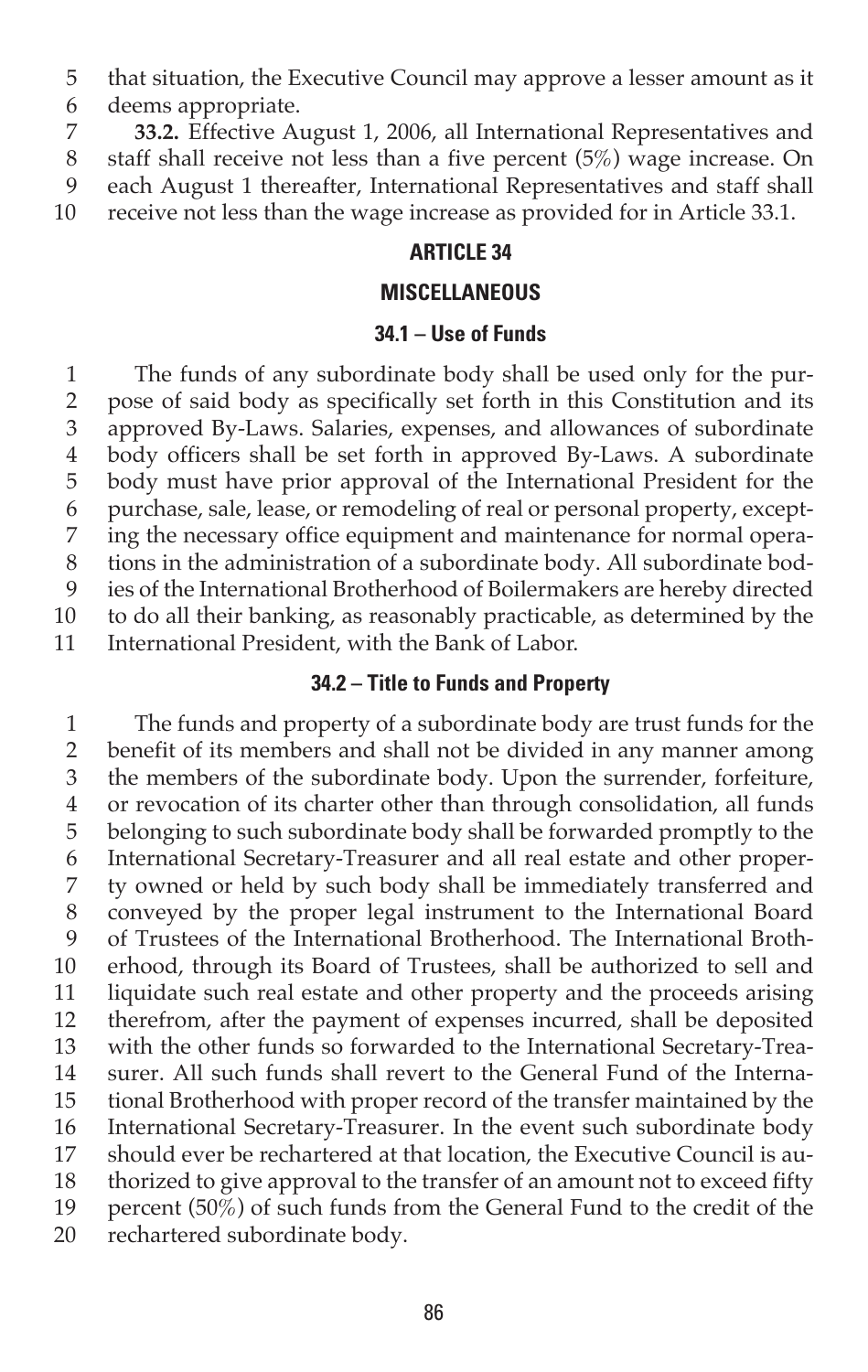# **34.3 – Filing of Agreements**

It shall be the duty of all District and Local Lodge Business Managers and/or Secretary-Treasurers, as the case may be, to send to the International President at least one (1) copy of all Lodge collective bargaining agreements and wage scales immediately upon adoption. No collective bargaining agreement entered into by any subordinate body with any employer, or group of employers, shall be binding upon the International Brotherhood unless expressly agreed to and signed by the International Brotherhood through a duly authorized representative. 1 2 3 4 5 6 7 8

## **34.4 – Recognition of Membership**

Any member or any Local Lodge that refuses to recognize a paidup card of a member of the International Brotherhood who was legitimately initiated or reinstated, may have the member's card or the Local Lodge's charter revoked as determined by the International President and the Executive Council. 1 2 3 4 5

#### **34.5 – Affiliation Requirements**

In any community where an AFL-CIO or CLC Central Body, State Federation of Labor, State or Provincial Building and Construction Trades Council, Local Building and Construction Trades Council, Metal Trades Council, or Maritime Trades Council exists, subordinate bodies in the interest of effective unionism are urged to affiliate with such subordinate bodies and they shall affiliate if so instructed by the International President. 1 2 3 4 5 6 7

#### **34.6 – Use of Official Stationery**

The use of official stationery shall be confined to the business of the subordinate body and shall be used only by the appropriate officers. 1  $\mathcal{D}$ 

# **34.7 – Litigation Responsibility**

#### **34.7.1 – Subordinate Body**

In the event a subordinate body should instigate litigation against the International Brotherhood or any officer thereof because of the enforcement of any of the provisions of the Constitution and the matter is resolved through the courts or otherwise in favor of the International Brotherhood, the subordinate body instigating such action or actions shall pay all of the costs incurred by the International Brotherhood. 1 2 3 4 5 6

#### **34.7.2 – International Union**

In the event the International Brotherhood should instigate litigation against a subordinate body or any officer thereof because of the enforcement of any of the provisions of the Constitution and the matter is resolved through the courts or otherwise in favor of the subordinate body, 7 8 9 10